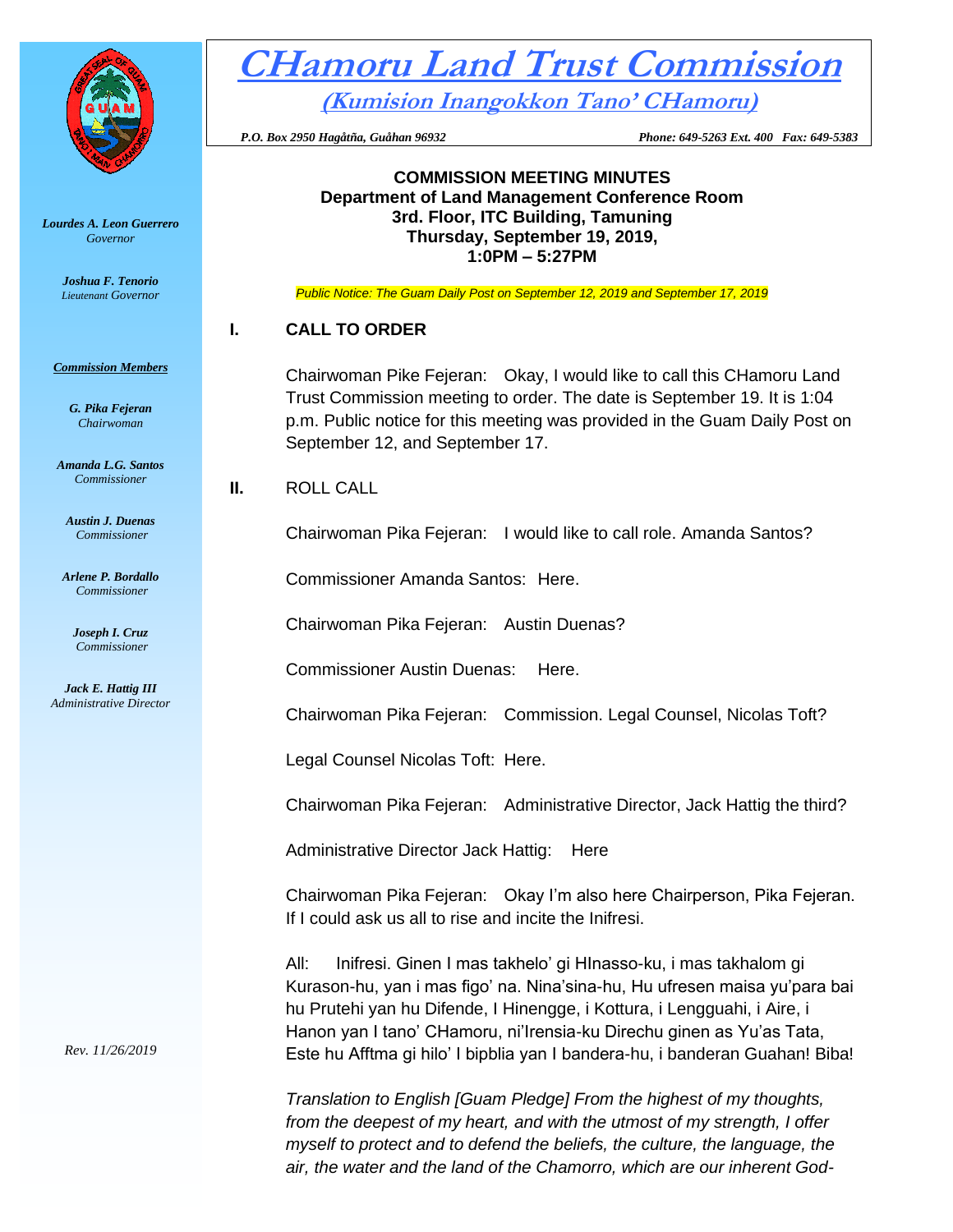*given rights. This I will affirm by the holy words and banner, the flag of Guahan!*

Administrative Director Jack Hattig: Biba!

All: Biba!

Unknown: Biba CHamoru!

Chairwoman Pika Fejeran: Thank you everybody. For those of us that this is your first time at our commission meeting. Thank you for coming. I know a lot of you are here and are on the agenda. We have a public comment sections sign-up sheet here on the table at the front. Our public comment section are those individuals who are not on our agenda. We also have agendas over there for you to take a look at. Public comments we will start at 4:30 p.m. Okay.

# **III. APPROVAL OF MINUTES**

Chairwoman Pika Fejeran: Okay so the first item on the agenda after the role call is Approval of Minutes. The commission has been provided with the copies of the May  $2^{nd}$ , May 16<sup>th</sup> and June 6th regular meeting minutes. We do not have the July 18th regular meeting minutes so I would like to strike that from for table that until the next one. For the May  $2^{nd}$  and May 18<sup>th</sup>. Sorry. Its actually May 16<sup>th</sup> it's a typo on our agenda. So May 2<sup>nd</sup> Meeting Minutes and May 16<sup>th</sup>, I've a chance to go through and I just flagged a few really just typo typographical errors that I found that I want to just get corrected. In terms of the content, I didn't have. I didn't have any comments. Did the commission have any substantive comments on what was discussed. Was anything missing? None?

Commissioner: Austin J. Duenas: I wasn't present at those two meetings

Chairwoman Pika Fejeran: Oh you weren't. Okay. I would like to ask. And I and I can provided these notes to the staff so that they can make it make the corrections. I would to ask that. And I've seen it at other at previous meeting minutes that when we get to a new item on the agenda where's it's the start of the discussion for that agenda item. They they put that agenda item bold underlined. So that when someone like you know just looking thru it the meeting minutes like this. Meeting minutes that we received from 2011 for one of our cases. See how they have the agenda item.

Administrative Director Jack Hattig: Yes. Okay

Chairwoman Pika Fejeran: I would to ask that we add that just to make sure that we're covering everything on the agenda and that is an easy cross reference and it's easy to go thru. Go thru this.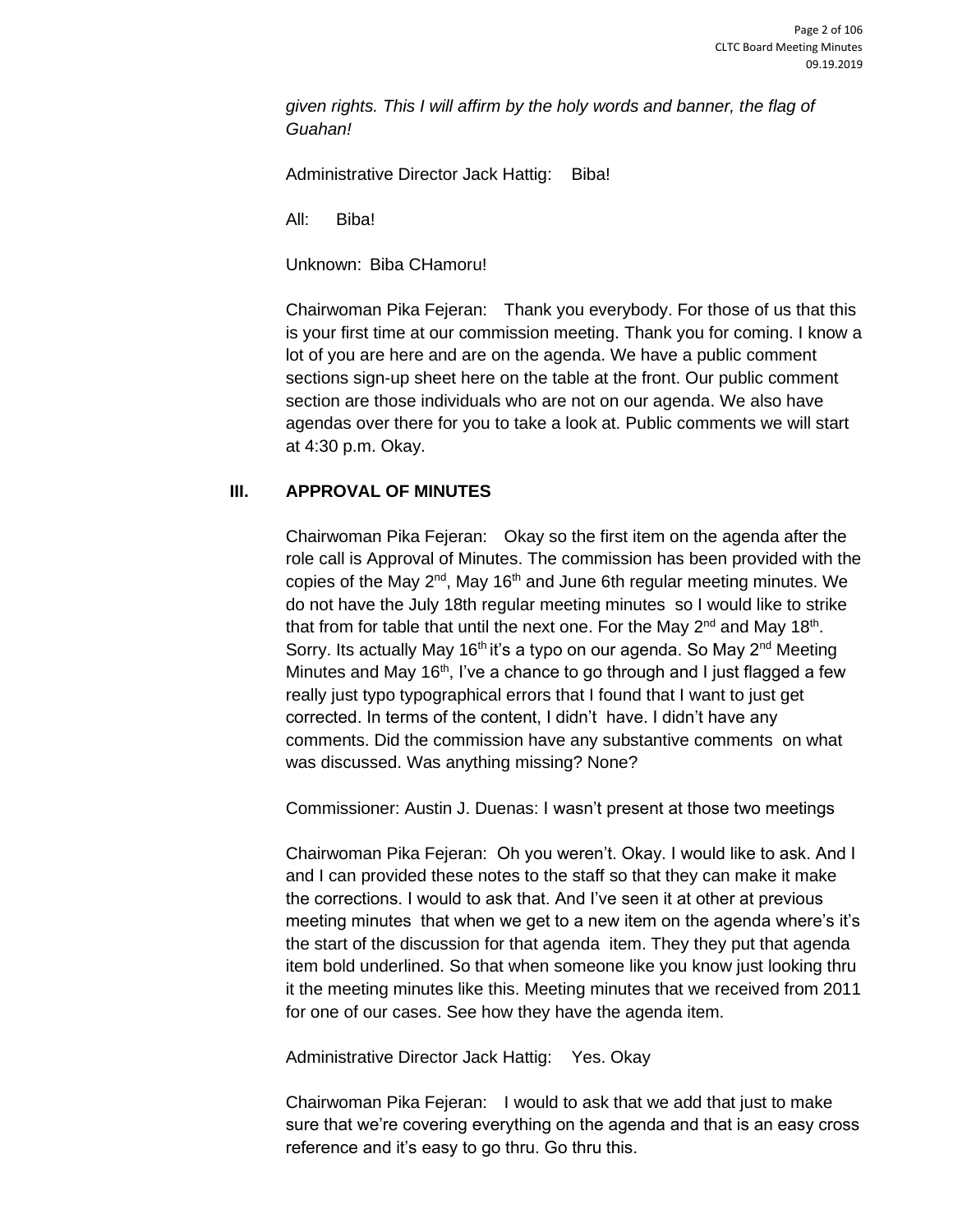Administrative Director Jack Hattig: I see what you're getting is the transcript of the discussion. But we will add the topic of the discussion the agenda item itself.

Chairwoman Pika Fejeran: Yeah I think for even for the transcript ones. We, let's see, like the 2016 ones that we for here before us. For our case, they do put they were putting if it was a new business and the agenda item number. Also a little like old summary of what the topic of the discussion was. I wanted to ask you Director have you do you read thru these before they get to us?

Administrative Director Jack Hattig: Yes! Yes I do. I have my own copies and they're given to me. So I'm able to scan thru. Well I do read them and make sure that we tried to get as much. But I'm not perfect and I'm sorry. Sometimes I'll missed certain things that others would be able to see. So I apology for that if I did missed anything. Especially formatting or things of that nature if they weren't put in.

Chairwoman Pika Fejeran: Okay. I just ask if you do read these because you look pretty, kind of funny er, typo errors right.

Administrative Director Jack Hattig: Well we had a transition between

Chairwoman Pika Fejeran: Well I bring it up because I hope that you are the eyes that get to see it and make those corrections before it gets to us.

Administrative Director Jack Hattig: Sure! Yes Madam. Of course. I'll do a better job Madam. I apologize.

Chairwoman Pika Fejeran: I appreciate it! I've only gotten thru May 2<sup>nd</sup> and May 16<sup>th</sup>. [Inaudible]. It's over hundred fifty pages of transcript. So I know there's a lot of work goes into this. So these typographical errors are to be expec ted. The extra set of eyes that you provide before it gets to the commissioners appreciated it. But as I was going thru this, I was making my notes. There's a multitude of things that we discussed back in May that have not been address. That we have directed you to take care of. Put together SOPs. In our May 16<sup>th</sup> In our May  $2<sup>nd</sup>$  meeting we asked for a simple SOP for our new leases for our Land for the Landless. That was five months ago. We have not been presented with what we asked for. Then in the May 16<sup>th</sup> meeting, we really went into more detail for what the commission wanted. We said we need a SOP for site visits, we need a SOP for unpaid Applicants, we need a SOP for deceased applicants, a SOP for current lease holders, off-island if they're property owner, a SOP for Residential to Agri. And Director I hope hope you understand as as Commission Chairperson I I take many hours to prepare for these meetings. But I am not a paid employee of the CHamoru Land Commission . Our role here is basically our community service. For every meeting, regardless of how hours it takes to prepare and all the the pressure and everything on us.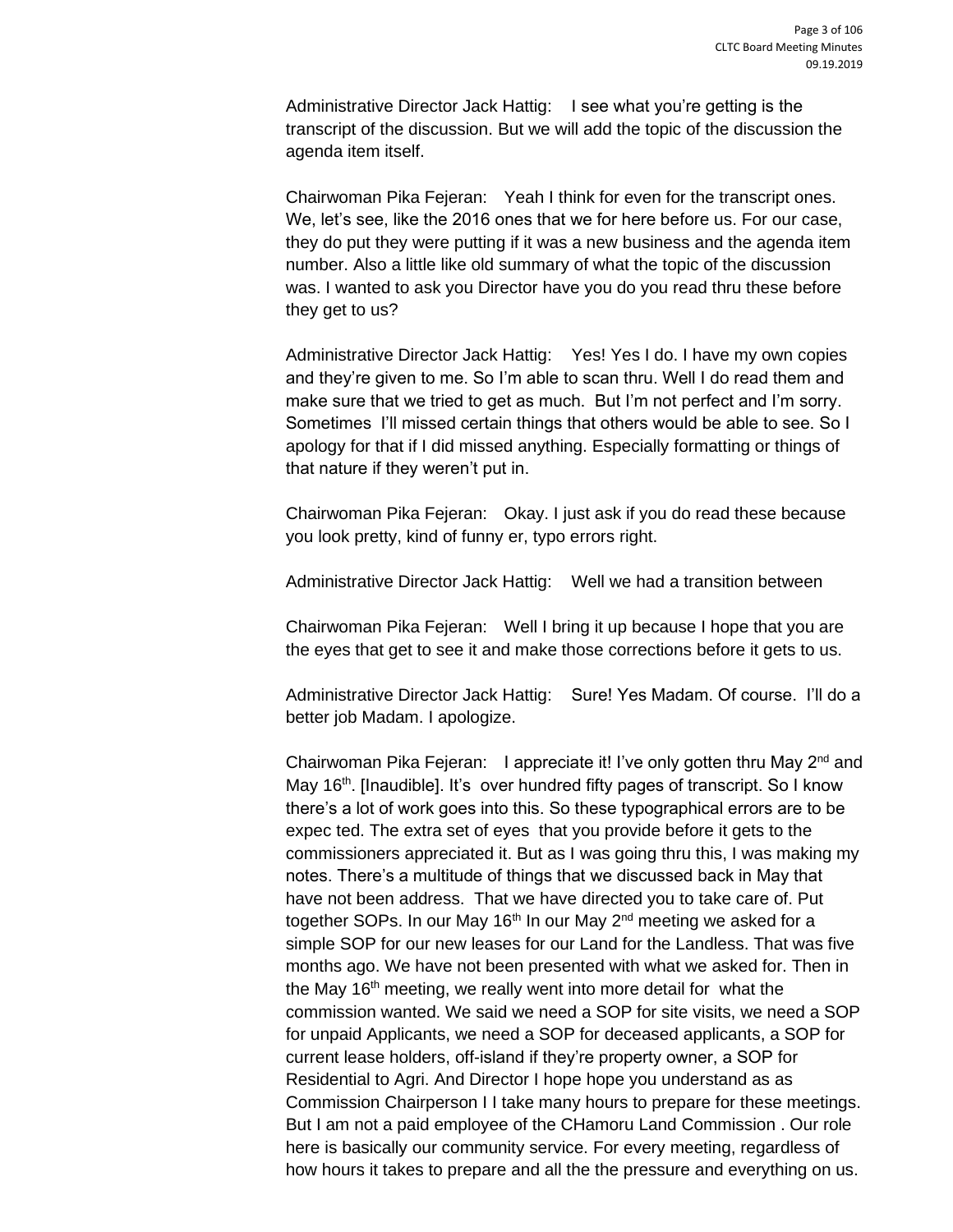We get paid fifty dollars a month. So really we look to you to take our directions here at these meetings and make sure there are follow and you follow thru. Because I'm like I said I'm basically I'm providing a service a community service and it's very frustrating.

Commissioner Amanda Santos: For very low pay.

Chairwoman Pika Fejeran: Yeah it's very frustrating for me to go back and read these meeting minutes and realize five months ago we were asking for things that we have not received.

Administrative Director Jack Hattig: Okay

Chairwoman Pika Fejeran: Okay. And I understand you're new. You were just new this year. But this is your job that you took on. And there's. There's definitely a learning curve and I'm hoping you reached that learning curve. And that you are ready to get down and really get this work done.

Administrative Director Jack Hattig: Yes.

Chairwoman Pika Fejeran: Okay. You're getting the big bucks we are not. Okay

Commissioner Amanda Santos: We are not.

Administrative Director Jack Hattig: Yes Madam. I will follow up on all those concerns. I'll follow up the two two meetings or so that I was unavailable. I was on leave for May and July. So I will follow up on the requests forwith. And provide you with updated information. We are working on an comprehensive SOP that does include everything. To include somethings that were not mentioned in the request. And so we will provide you with that information. Again my deepest apologies for what seems to be a lengthly discussion on what can be put forward. What can be offered to you for your approval. So again I deeply apologize.

Chairwoman Pika Fejeran: I mean. I mean reading the meeting minutes it was pretty clear we were asking for a simple SOP. Simple. We don't. We didn't want to get into the weeds of exactly how each land agents is going to do this, this and this. But we wanted a simple SOP so that we know that the staff and the director are following the law. Okay. So thank you. So that's the May 2<sup>nd</sup> and May 16<sup>th</sup> meeting minutes. Wait a second. Hold on. Can we get clarification was it Thursday, May 18<sup>th</sup> or Thursday, May 16<sup>th</sup>. I have two dates on mine.

Commissioner Austin Duenas: Thursday the 16<sup>th</sup>.

Chairwoman Pika Fejeran: All right. Thank you. So aside from the clerical typographical errors. Did the commissioners have any other comments for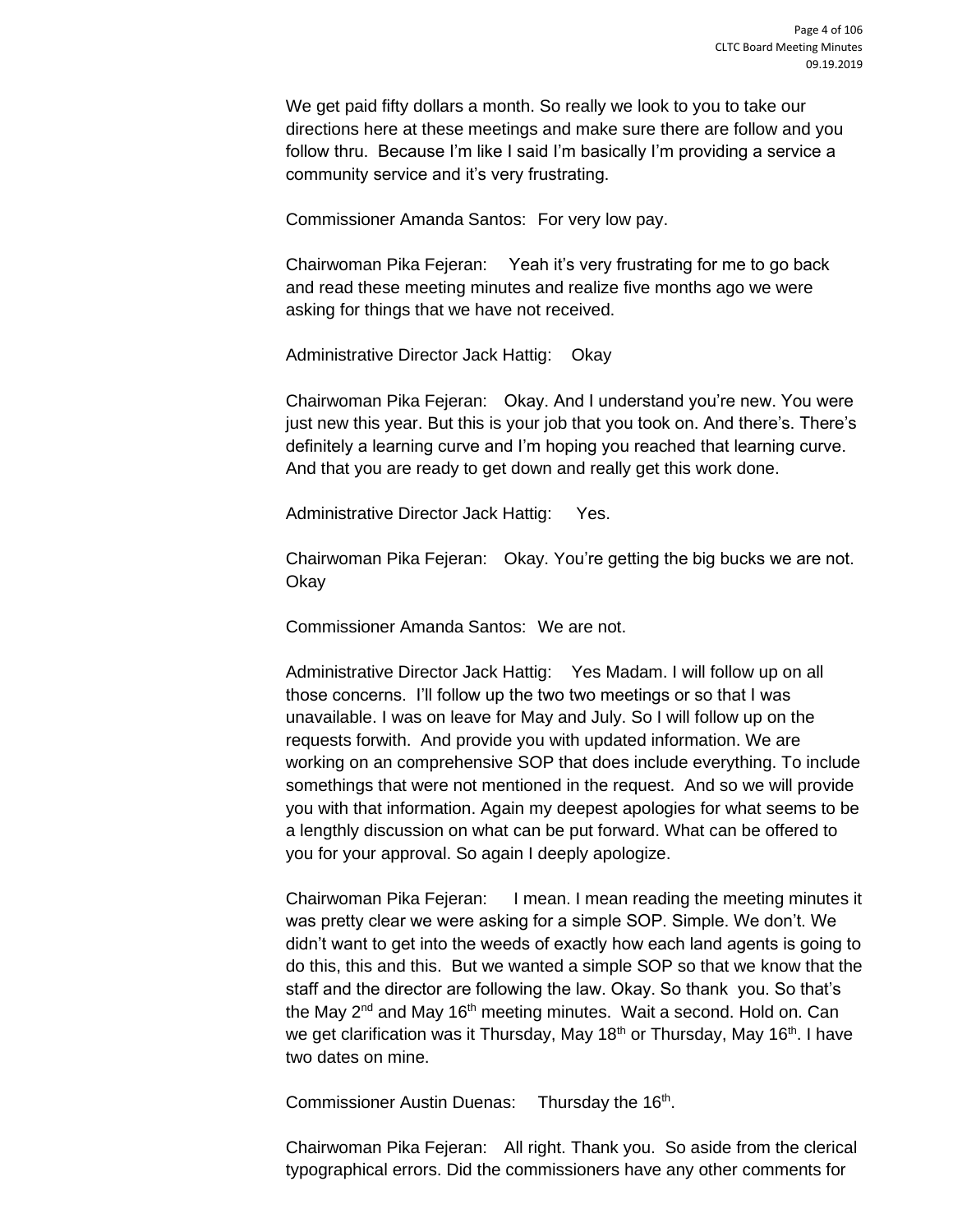the minutes? Anything that would prevent us from approving a motion with incorporation of these changes

Administrative Director Jack Hattig: Subject to the corrections.

Chairwoman Pika Fejeran: Subject to the corrections

Commissioner Austin Duenas: Unless there's anything else. I don't have an issue with creating a motion to approve the minutes. Motion to approve the May  $2^{nd}$ , 2019 regular meeting minutes.

Chairwoman Pika Fejeran: Motion made.

Commissioner Amanda Santos: I second it.

Chairwoman Pika Fejeran: Seconded it by Tan Amanda. Further discussion?

Commissioner Austin Duenas: None.

Commssioner Amanda Santos: None.

Chairwoman Pika Fejeran: Approve the minutes subject to change.

Commissioner Austin Duenas: Subject to the changes.

Chairwoman Pika Fejeran: Subject to changes. That's amend motion? Approved subject to changes? Can I get a second for the amended.

Commissioner Amanda Santos: I second it.

Chairwoman Pika Fejeran: Seconded it by Tan Amanda. All those in favor.

Commissioner Austin Duenas: Aye!

Commissioner Amanda Santos: Aye!

Chairwoman Pika Fejeran: The ayes have it. Thank you. Motion passes. Okay.

Commissioner Austin Duenas: Motion to approve May 16, 2019 regular meeting minutes pending any corrections changes.

Chairwoman Pika Fejeran: Motion made and seconded it. Further discussion?

Commissioner Austin Duenas: None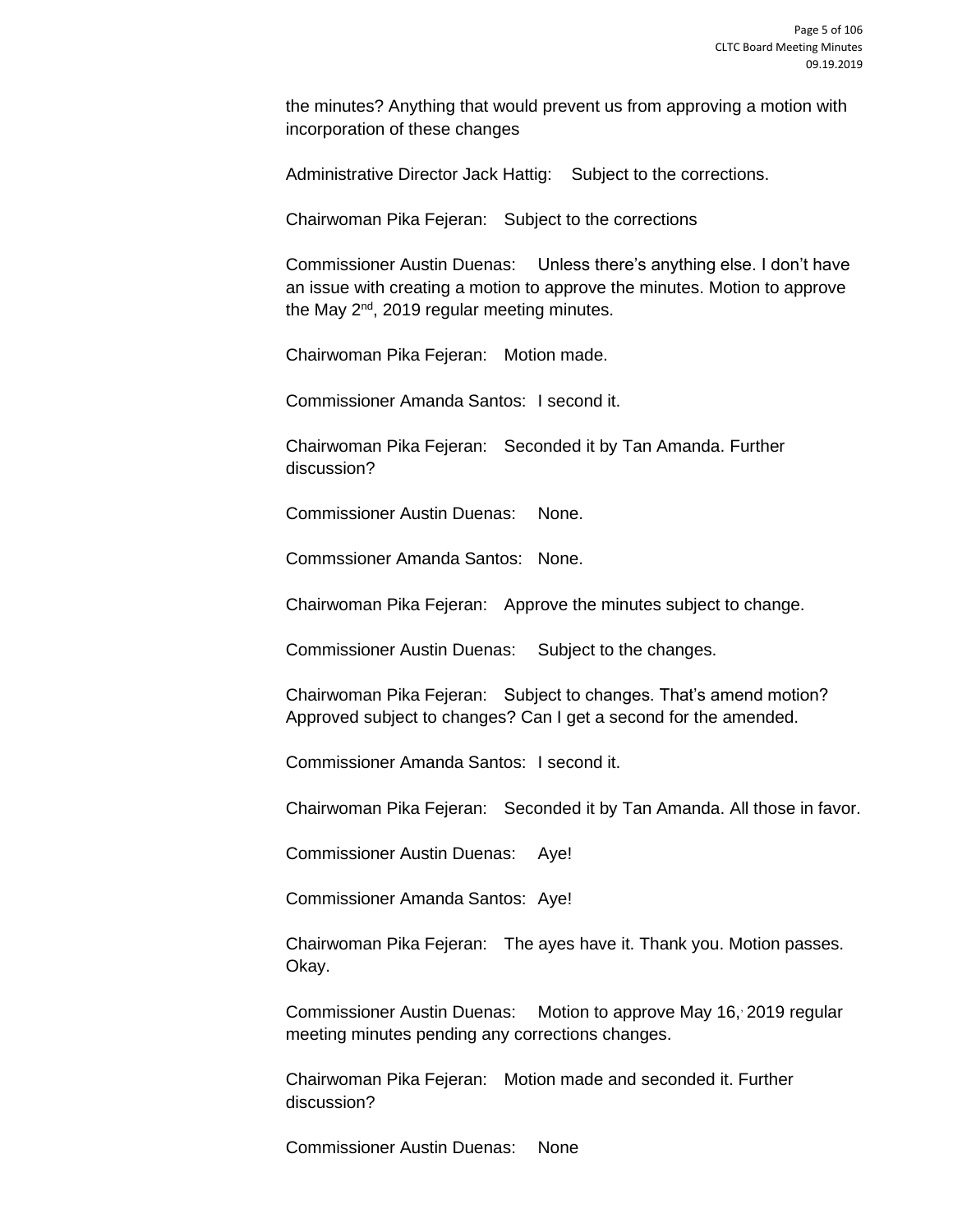Commissioner Amanda Santos: None

Chairwoman Pika Fejeran: All those in favor?

Commissioner Austin Duenas: Aye!

Commissioner Amanda Santos: Aye!

Chairwoman Pika Fejeran: Motion passes. Thank you. So June 6<sup>th</sup> we'll table. Thank you. And the July 18<sup>th</sup> was on our agenda we have not received. So that we will definitely table this off. Okay. Thank you.

- **IV.** OLD BUSINESS
	- 1. Commercial Leasing
	- a. Global Recycling

Chairwoman Pika Fejeran: Moving on to old business. Item one commerical leasing. A. Global Recycling. Okay. So I would to introduce this this topic. We talked about. Global Recycling was on agenda in August at our last meeting. And at that meeting, we plainly asked has any money been paid from Global Recycling to the trust for the use the property since it sounds like. Looks like 2004. And the answer the staff has provided us that no. There has been no payment to the trust. Okay and so with the information presented we went forth and made the decisions. Come to find out after the meeting that in fact Global Recycling had paid something like a hundred thousand to the trust. So I want to first apologize to the representatives of the Global Recycling that that information in the meeting . I believe it was included in a PDN news story. That included the wrong information that they hadn't paid anything when in fact they had. So I would like to give my sincere apology that the information that was presented to us and it was wrong. I I really apology that we didn't have all the information at the time. I do wanna say that the commission again we are community service. Most volunteers up here. The decisions we make are only as good as the information presented to us. So again I want to apology on behalf of the commission and the entire CHamoru Land Trust staff. Okay. I'm sorry that happened. Okay. Thank you. Thank you for understanding. So which is why the decisions that were made at that last meeting once that news. Once we found out that money has been paid. We said hey we have to just readjust this. We didn't move forward with what our decision was last time and we added Global Recycling back to our agenda so that we can have a full and complete story. Okay. So what we have before us in our packet. I wanna say its its very long. It is a long, pretty complex story that I had the opportunity to review, go thru and see what is least documented. We have excerts from meeting minutes. From. From as far back as March 30, 2000 leading up to our most recent meeting minutes where this was discussed. In 2014? [Inaudible] So that's fourteen years of meetings. We have a bunch of letters here. Like I said it is very complex right. Looking back at this, it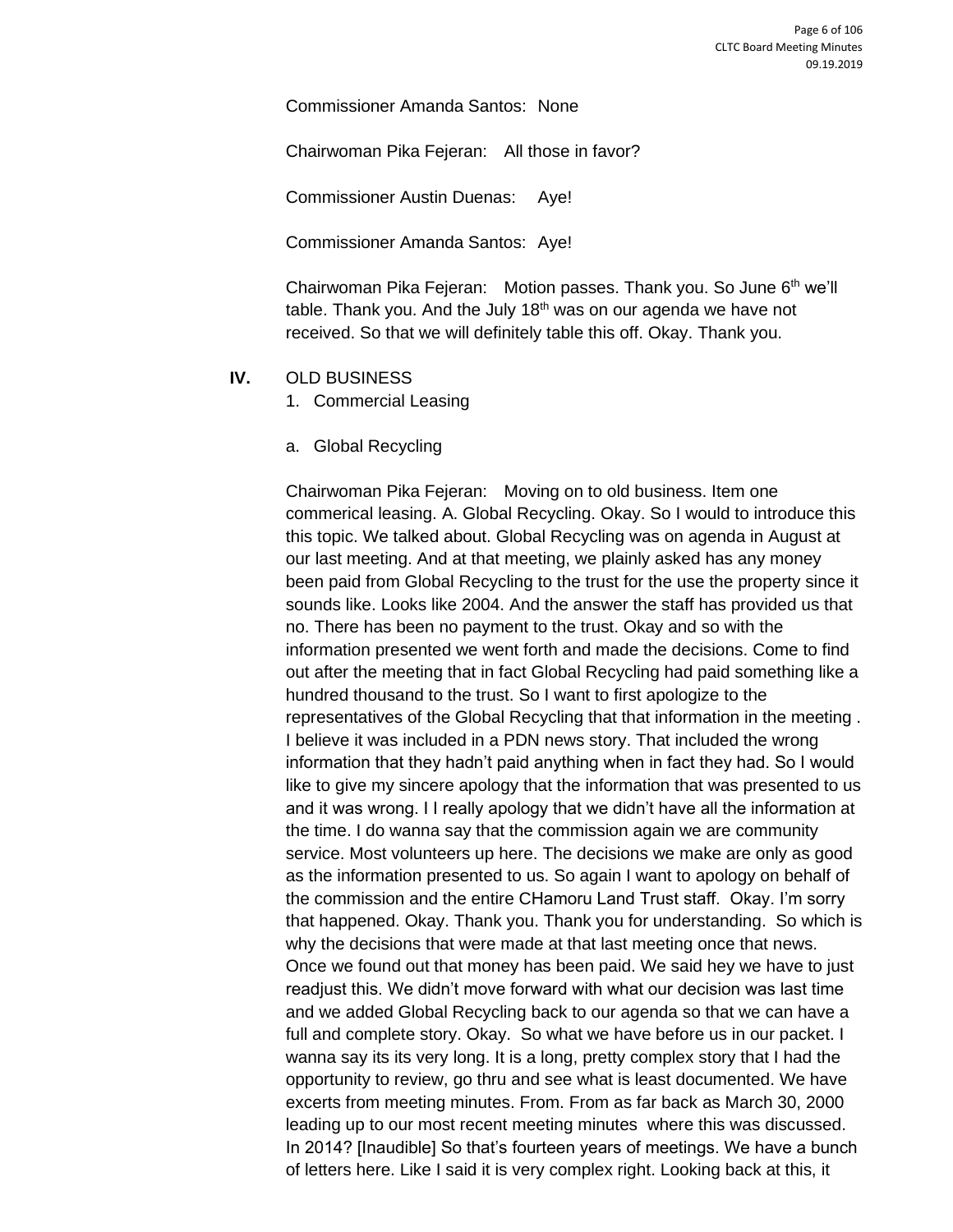looks like at least from my read of it. The way that Global Recycling got involved was because of natural disastery. Guam went thru I believe it was Typhoon Paka. Was it typhoon a typhoon before 2000? We went thru the typhoon and because of the emergency and all the debris. It was decided and I don't know who decided it. But someone in GovGuam that the CHamoru Land Trust property was going to be basically the dumping ground for a lot of metal waste and things collected around the island. So it wasn't just CHamoru Land Trust waste and debris. It was collected from all over around the island and put on Land Trust property. That's my understanding. Because of that disaster time period sounds like things were kind of rushed and there handshake agreements. I guess verbal agreements. But nothing was ever resolved, fifteen years later from the time Global Recycling got involved. We still trying to figure it out. Okay. So director will you be speaking on this topic?

Administrative Director Jack Hattig: Myself and Joey Cruz will be speaking on the topic. Joey's complied the actual since he's in charge of commercial leases.

Chairwoman Pika Fejeran: Okay.

Administrative Director Jack Hattig: Okay so he has complied this report. I did get a chance to read it. I just wanna reiterate that I did meet with representatives of Global and I did offered them an apology from the agency from the commission. Yes the the information that was presented was up to a certain point in time. And that's the reason why we hadn't receive the information about payment to them. So therefore we went back and this is the subsequent report which takes us back to the beginning of the property itself. And it involves another company that brought Global Recycling because of that disaster that you mentioned. Here today up to today. So the revised details here are a better indication of exactly of all the things that you described right administrative decisions or discussions. So we taken the painstaking opportunity to us to provide you that today. That would give us a clear indication. And also to to to state that again to be following our rules and regulations for commercial leasing our recommendation still stand. But we are willing to work together with Global Recycling at this point. We always been willingly to work with them on how to make that happen. How to make that best happen. Because we do realize base on our assessment of their property too. In light of current situations that heavy metal recycleables are still brought to Global to this day. We need to understand the gravity of that situation. I'm also here to report back to you and state that any closure in Global, in that particular property would be a detriment to the Government of Guam to tell you the truth. The Mayors' Council of Guam has has open purchase orders for large recycling operations , junk cars, tires with rims in them. Things of that nature. White goods. So really that area is the only place. No other operation handles the volume that Global handles on that particular property. So my my only concern has been since the start of this, is that we do things according to the rules and regulations obliviously. That's why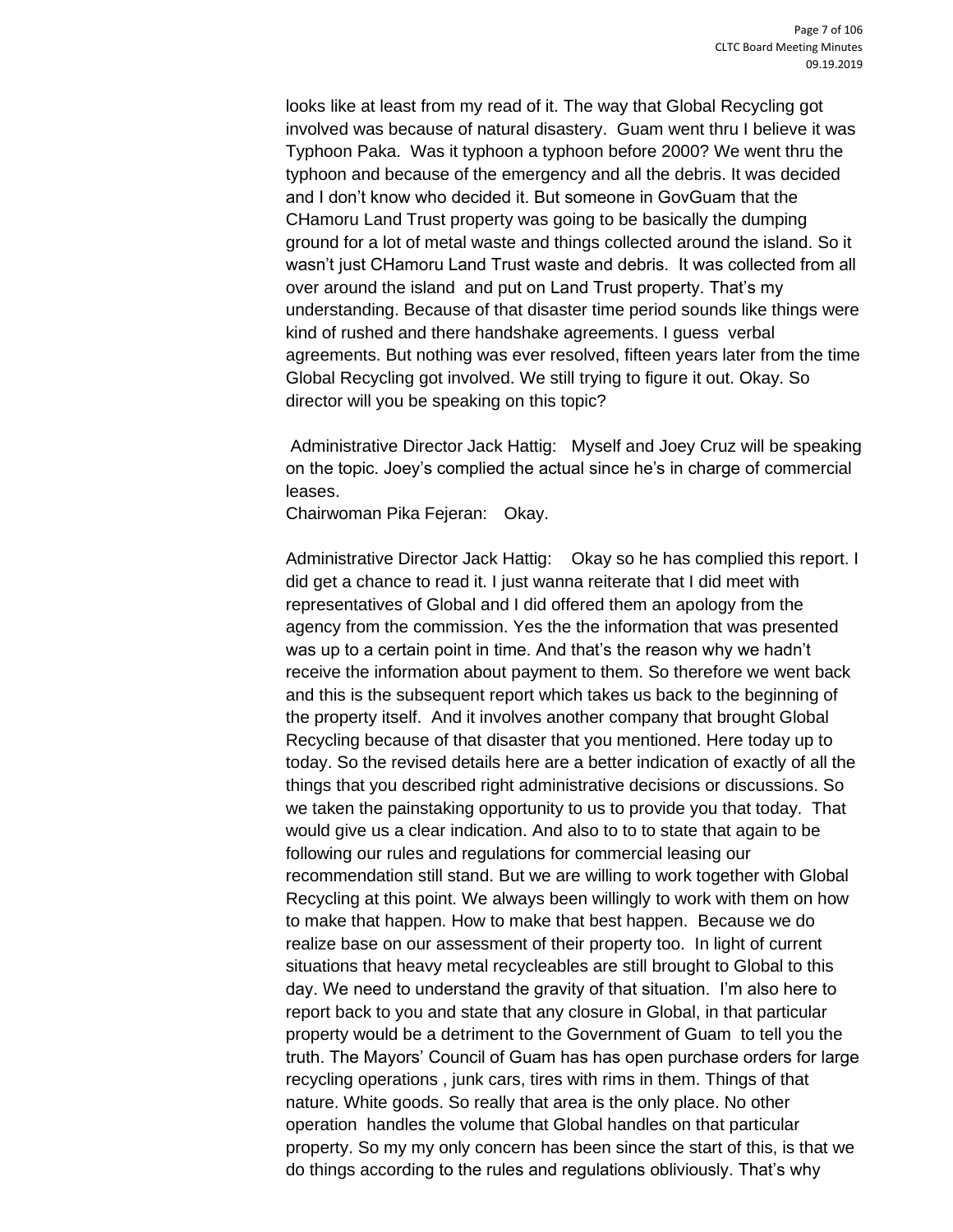that's the antithesis for my recommendation that still be under taken by the commission as to do it right commercially. So we get everything under under the aspects of the law. As you see here in the research it's only administrative directors' authorization. The board the board has given in the past the board has given the previous administrative director the the latitude to negotiate the terms and to approve any such terms. So I'm just bringing that to you now as administrative director present. That's the situation.

Chairwoman Pika Fejeran: Okay thank you director. I see. I guess we're kind of jumping ahead. But if we wanted to look forward to the recommendation that was provided to us by by the director. And I hoping that Nick, Legal Counsel, you can kind of advise us on this. So the first recommendation is which what we considered and past last time was to issue a sixty or ninety day cease and decease letter to Global Recycling. But then again that decision that was made last time was not based on all the facts we have in front of us today. So there's that .That's is that still your recommendation Director?

Administrative Director Jack Hattig: Yes Madam. Currently right now we don't have a any kind of agreement or license otherwise with Global. So in order to make that make that happen we need to follow the rules that were stipulated for this particular purpose.

Chairwoman Pika Fejeran: Okay and then the second recommendation which we need to declare and designate Lot 10122-15 for Commercial leasing or licensing pursue to Section 75105D of Chapter 75 of Title 21 GCA. Those are the commercials regs and rights? Right.

Administrative Director Jack Hattig: Yes madam.

Chairwoman Pika Fejeran: Okay. I know that process for declaring and designating a lot is a very long drawn out process . I know we have to schedule public hearings and we have a seat at the board, then we pass a motion, then it goes to the legislature and starts another time clock. And then if that gets thru then now we have to work with GEDA to get requested proposals . All of that. I understand that we need follow the commercial rules and regs.

Administrative Director Jack Hattig: And I have since informed Global of that process as well. So they are informed. At least about the process that needs, that should happen.

Chairwoman Pika Fejeran: Okay. I would. Let's see. I have some questions. I guess based on the history. And wondering about the best way to go about this. Yeah. I think before we kind of jumped to asking the commission what do we decide. How do we move forward. I would like to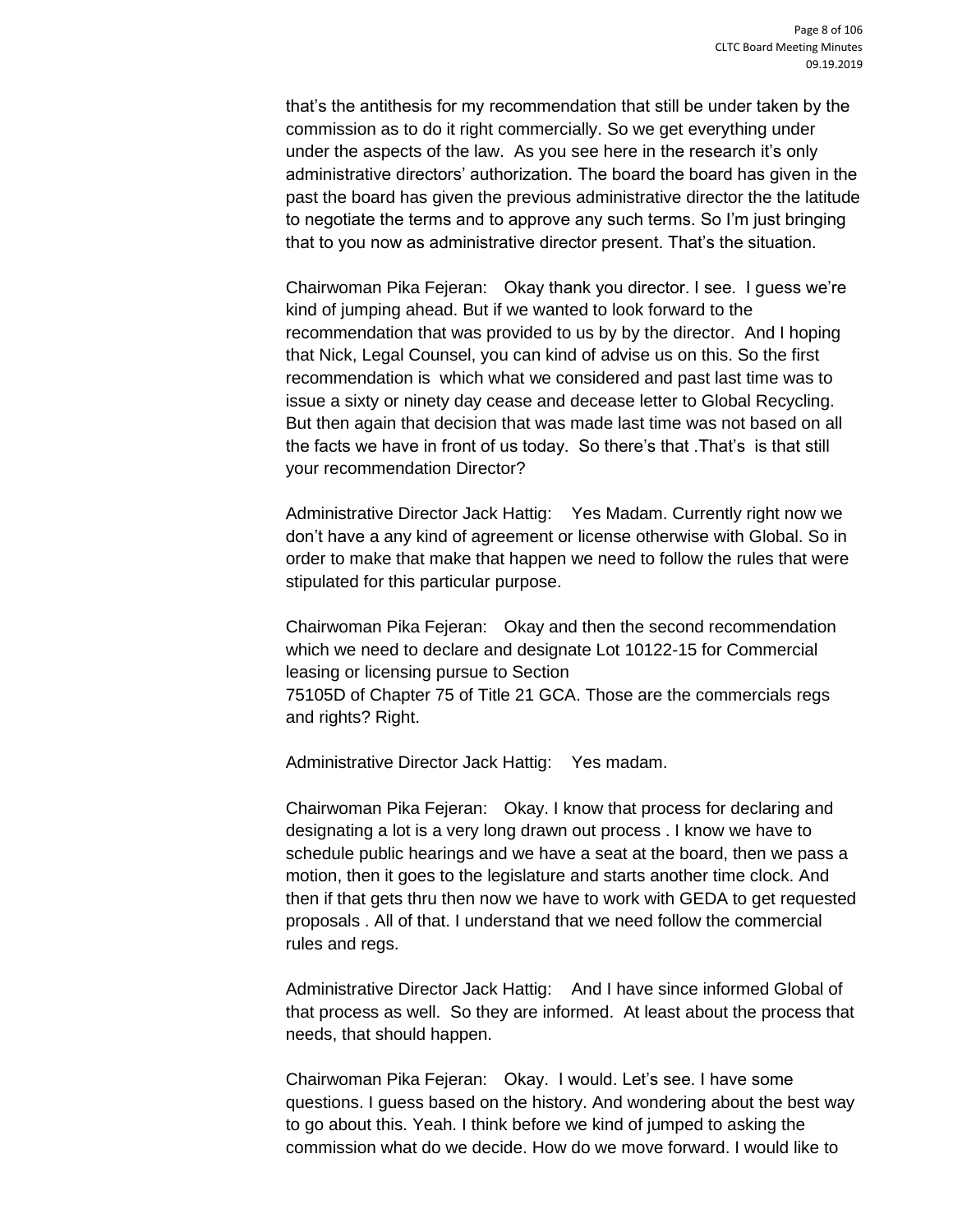kind of address the whole the whole story first. If I may. So if we could have Mr. Cruz join us. Mr. Joey Cruz.

Administrative Director Jack Hattig: Yes . Yes.

Chairwoman Pika Fejeran: I would really like to afford the representatives from Global Recycling to also join us on this discussions. So we are all on the same page.

Administrative Jack Hattig: Can we have another chair for Mr. Chu

Chairwoman Pika Fejeran: Hafa adai! Thank you all for joining us. Once again I offer my sincere apologies. I offer my sincere apologies for what transpired at our August meeting and the news report. And so I'm just. I'm sorry and I hoped that we can make the record straight today.

Global Recycling Mr.Daniel Chu.: Thank you.

Chairwoman Pika Fejeran: And I was also reading thru our meeting minutes five years ago in 2014 at a commission meeting, we were reading the meeting minutes . Even back then the commission at the time didn't know about this hundred thousand dollar payment either. So I have to ask myself what is going on here. There's a lot of inconstancies for what I can see from the meeting minutes, from the documents that we should have. So if you could both state your name for the record please.

Global Recycling Daniel Chu: Daniel Chu from Global Recycling.

Global Recycling Alan Chu: Alan Chu

Chairwoman Pika Fejeran: Okay and we have Joey Cruz with us. He's a CHamoru Land Trust staff. So please tell me if my understanding is correct. This all began with like I said in 2000 with Ko' Ko' Recycling, who back then was HMS Recycling. I think it was. Was issued a lease for a property in Barrigada. That lease included authorization to continue to process recyclable material on the subject lot where Global Recycling currently is. That's Lot 1022-15, in Dededo. And then again this was because of the natural disaster and all of the debris that needed processing. So Ko'Ko'. Is that right Joey? Ko'Ko' was given the lease in 2000, They were really just. They were given the lease for Barrigada, but then they were given authorization to clean up.

CLTC Staffer Joey Cruz: Sir, 10122-15.

Chairwoman Pika Fejeran: To enter that one and clean up. Okay. Okay. As I understand it Ko'Ko' Recycling is I remember I remember reading last year or previous there was a proposed legislation for rent and credit due and all of that. I just wanna to ask legal counsel that if what we're doing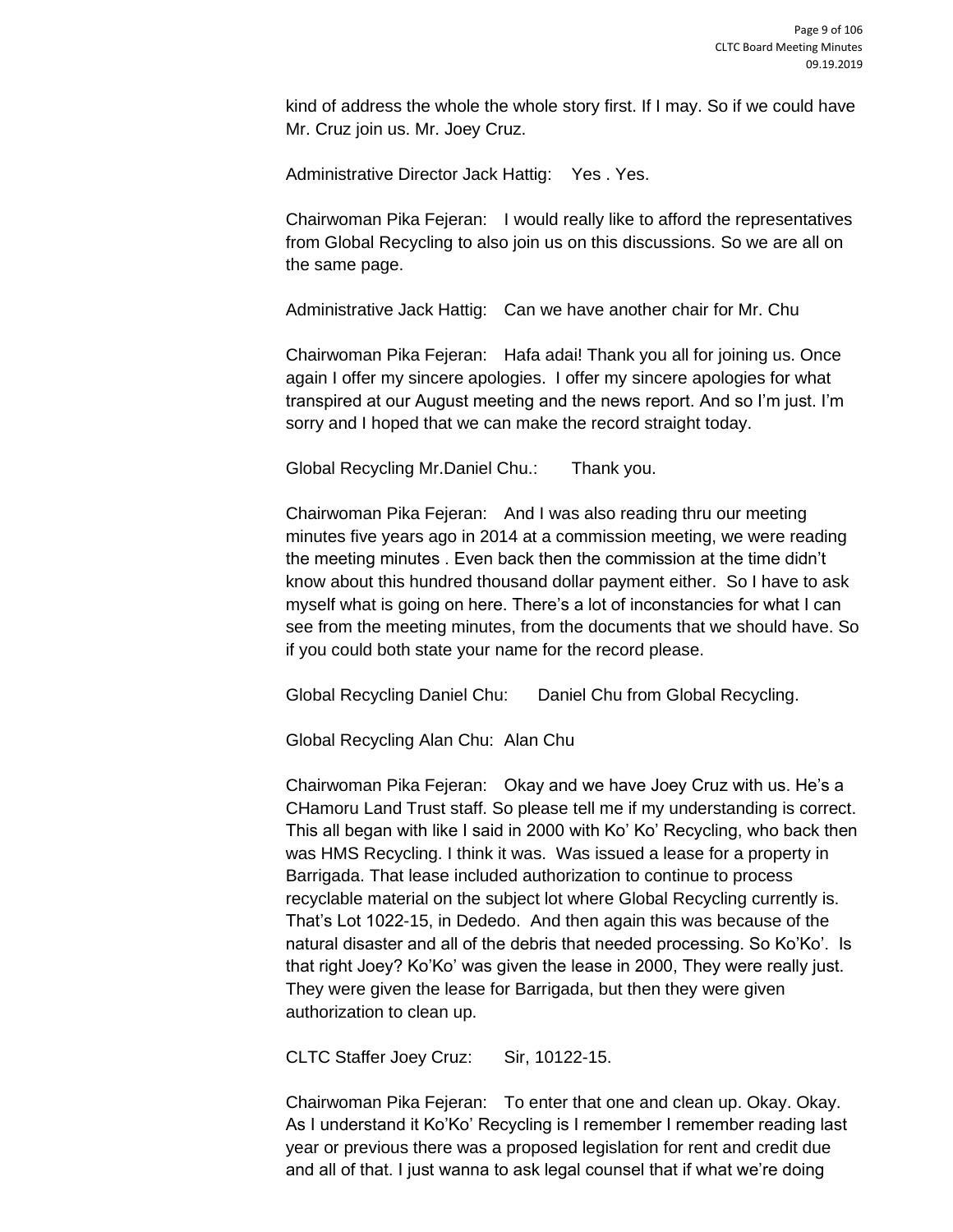here today for Global Recycling and whatever decisions are made. Would have any bearing on Ko'Ko's claims one way or another?

Legal Counsel Nick Toft: I mean potentially but they would have to they to agree that. I mean it's a weird situation. Where Ko'Ko' had the original contract and at some point along the way it got passed on to to Global. And so in order to have any sorta offset , I guess that would be the word. It would have to be as part of an agreement with Ko'Ko'. So we would need to hold them to an [Inaudible].

Chairwoman Pika Fejeran: Okay okay understood. Okay so as we mentioned Ko'Ko' who has the lease and then in 2004 they entered into what I've come to learn is a baling agreement. Scrap baling agreement. So that's August 31, 2004 for a two-year scrap baling agreement with Global Recycling. Is that right? That's you guys, right? Okay. Okay so that was in 2004. When that scrap baling agreement expired in 2006, this is my question for Global. It's my understanding that you continued to operate at that property. Did you. Was there a new baling scrap baling agreement signed or? After the orginal scrap baling was expired, you continued operating? How did that work?

Global Recycling Daniel Chu: It been long time. I cannot remember that clear. [Inaudible] I think later on Ko'Ko' Recycling they involved in something else. They stay private out of the way. They not dealing with CHamoru Land Trust and EPA. They have been shut down for awhile because they said they don't have a permit and it's under Ko'Ko' Recycling. EPA permit. They shut down for awhile. Then then we get permit directly from EPA. And cannot remember too much.

Chairwoman Pika Fejeran: Okay. Okay. It's okay. Okay and then. So from 2004 up onto today you'll continued operating as Global Recycling Center.

Global Recycling Daniel Chu: Yes

Chairwoman Pika Fejeran: Okay from from from the meetings that have happened since 2004, I was able to figure out that you put a substantial amount of infrastructure is that about three to five hundred thousand dollars into the property. Is that right? [Inaudible]

Global Recycling Daniel Chu: Infrastructure?

Chairwoman Pika Fejeran: You'll invested

Global Recycling Daniel Chu: A million dollars. Infrastructure maybe not a million dollars but least equipment wise.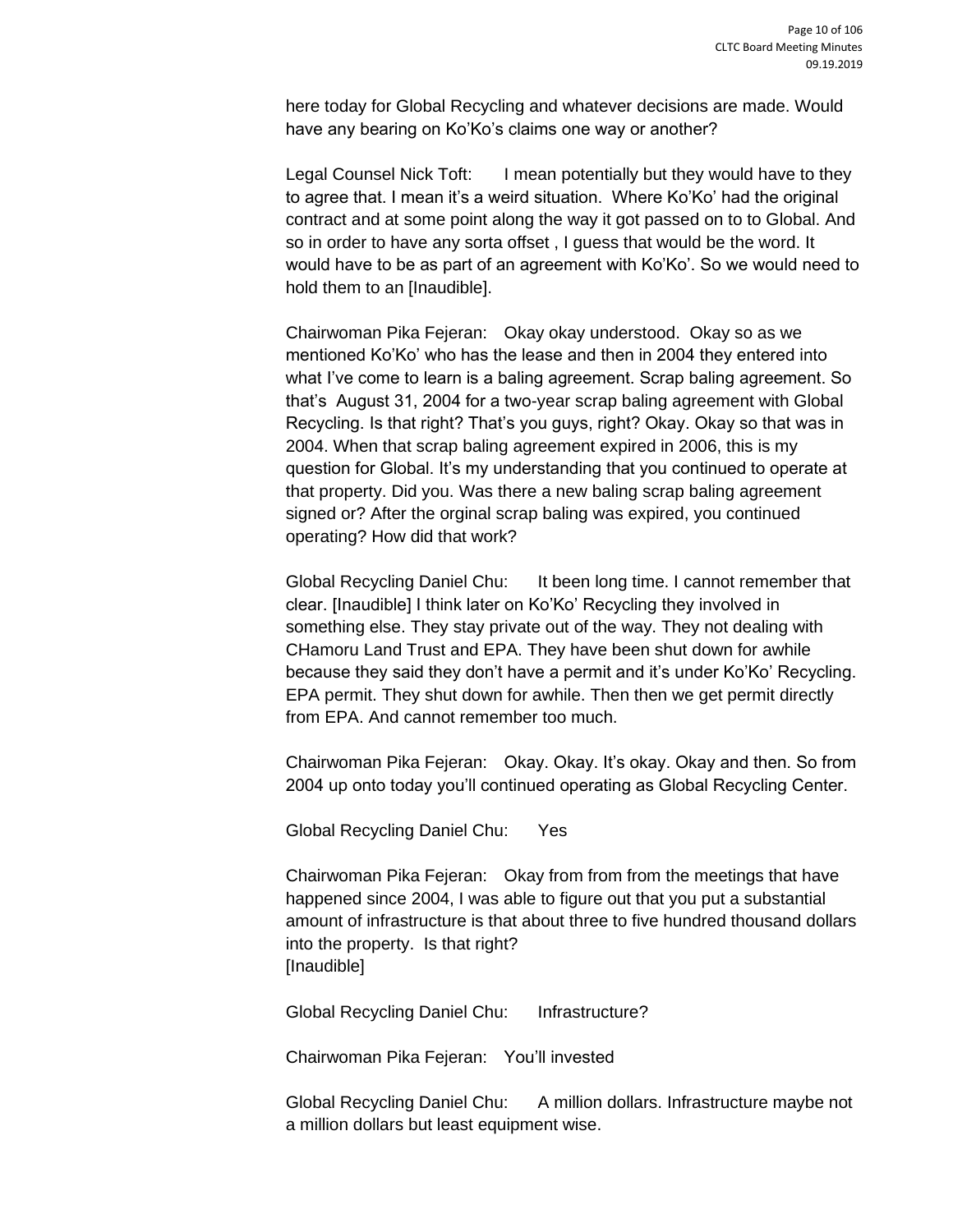Global Recycling Alan Chu: Some of the equipment is located outside like the baling machine and we also have a shed. It's built almost a fixture of the property and the rest would be heavy equipment.

Chairwoman Pika Fejeran: Okay. I mean really reading reading thru how many meeting minutes we presented with. Where Global Recycling was an agenda item. From my read of it, Global Recycling has really made all good faith efforts to come to the commission and say hey we're operating. Give us a license so that we can operate like you know with that security. Right? And the only thing that that the trust has been able to do or has done was provide letters of authorization.

Global Recycling Alan Chu: That's right.

Chairwoman Pika Fejeran: And with those letters of Authorization you been able to continue operating. Okay. So my question is so you currently hold EPA permits and all permits necessary to operate?

Global Recycling Alan Chu: One of our permits is under being renewed right now. So there's a solid processing collection facility and also a processing facility. One of them is being renewed and the other one will be expires in 2020.

Chairwoman Pika Fejeran: Okay.

Global Recycling Alan Chu: I don't know why they offset it like that. They use to expire at the same time but when we renewed last time. One was a year earlier and I don't really understand why.

Chairwoman Pika Fejeran: Okay.

Global Recycling Alan Chu: Yeah.

Chairwoman Pika Fejeran: But with those with those permits that that you have and I guess the one that you're renewing now. It's safe to assume you are following all regulations, reporting requirements that are required by ET EPA.

Global Recycling Alan Chu: That's right.

Chairwoman Pika Fejeran: Is there another regulatory agency that you work directly with for this?

Global Recycling Alan Chu: For the use of the property?

Chairwoman Pika Fejeran: Right.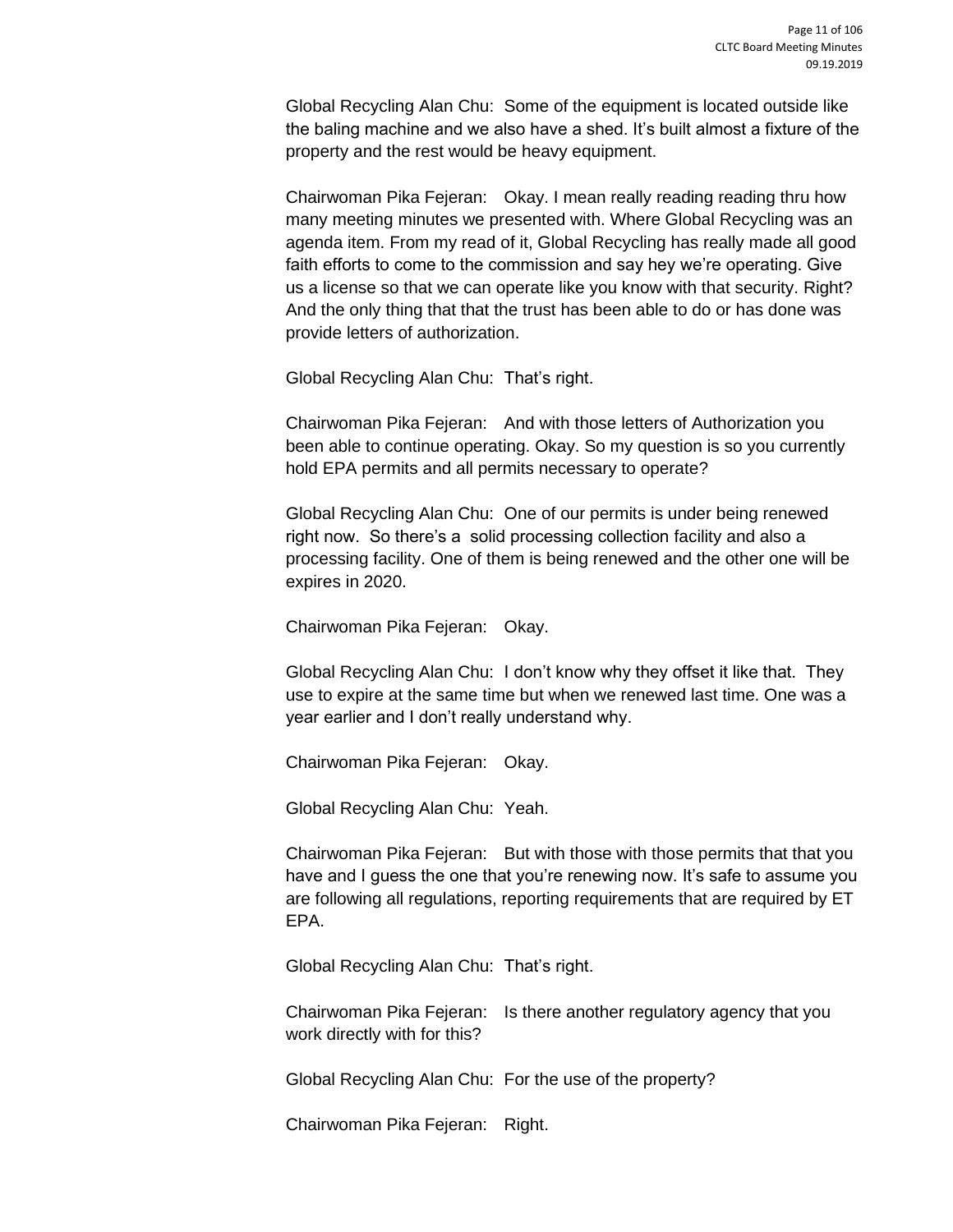Global Recycling Alan Chu: Just Guam EPA and your standard business licenses.

Chairwoman Pika Fejeran: Okay.

Global Recycling Alan Chu: And CLTC oblivously.

Administrative Director Jack Hattig: If I may, is there not a request from Department of Land Management for planning purposes with regards to?

Global Recycling Alan Chu: That was actually requested by Guam EPA to give a new zoning letter. And I had to requested that from the planning division. But they were hesitate to give me a new zone letter because of the situation involved right now.

Global Recycling Daniel Chu: I think so we have the letter. Global Recycling Alan Chu: We do have a zoning letter but that was dated many years ago.

Global Recycling Daniel Chu: Yeah.

Global Recycling Alan Chu: Guam EPA just asked for an updated one. That was the request.

Administrative Director Jack Hattig: That's the only other permitting part is the planning division. The zone.

Chairwoman Pika Fejeran: Okay. Okay. In 2011, a commission meeting meeting, the commission asked that asked I think it was Global. The commission asked that asked if the clean up of the original disaster and everything was completed. And it was stated that no it wasn't completely done. That Global needed another three years. So that was 2011. Was the cleanup completed in 2014?

Global Recycling Alan Chu: Part of the thing is at that site was initially a dump site and we put materials onto that site as well for storage. So sometimes it gets co-mingled. I believe it has been, because we have already. I don't know if you have ever been there before, the piles of debris that was there from the previous disasters was very very high. And we have reduced that substantially. I think it used to be over twenty feet high before. And we have brought it down substantially. I believe all the material I believe most of it over ninety plus percent are gone. But then again the comingling of materials as the nature of this business. You can't say one hundred percent certainty of this piece of metal was taken out. Our original. Our estimate should be more than ninety plus percent should have been removed at that time.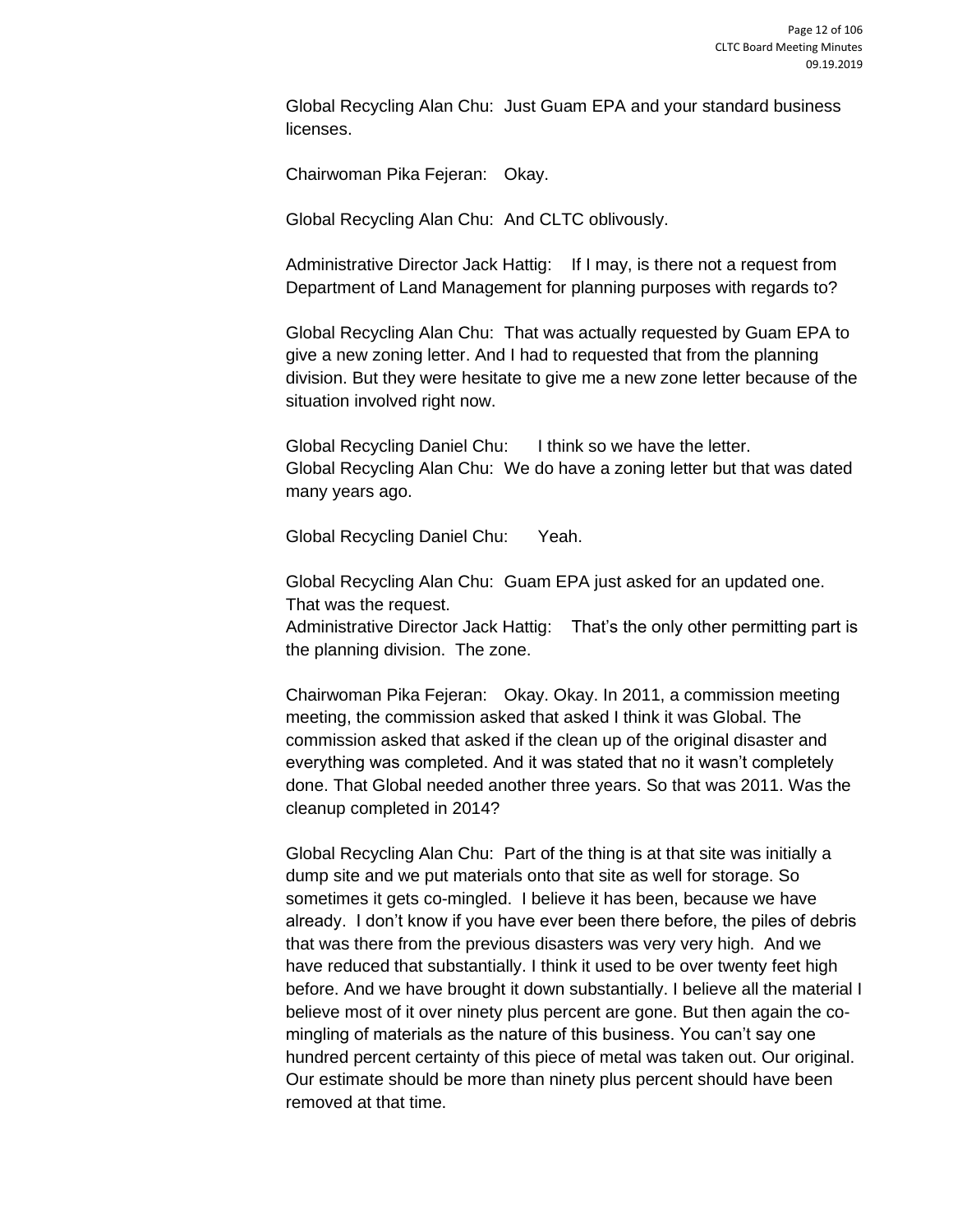Chairwoman Pika Fejeran: And then. Also in 2011 in the meeting minutes it says that Mr. Chu you provided a lease. You had a copy of a lease from the Land Trust?

Global Recycling Daniel Chu: No. We never get a lease.

Chairwoman Pika Fejeran: You never had a lease?

Global Recycling Daniel Chu: Because they say we not we don't have the real regulations settled down yet. So you cannot sign a contract. So we never get one. Only a temporary one.

Global Recycling Alan Chu: Yeah. We don't have any record of that. Again the letters of operations go back over a decade now. Even the last time we spoke was in 2014 2014 2015. Discussing about trying to get a lease. And again there was no rules and regulations in place. And that they would contact us when those rules and regulations were put in place. So that we could work on getting a lease . But that never occurred.

Chairwoman Pika Fejeran: That never happened.

Global Recycling Alan Chu: Yeah.

Chairwoman Pika Fejeran: Let's see. There's also talk about in 2014 a thirty-six thousand dollar receiveable. March collection. Do you. Can you. CLTC Program Coordinator III Joseph Cruz: We verified that. We looked thru the financial system from internally and with the Government of Guam. We were unable to substantiate that amount as collected.

Chairwoman Pika Fejeran: Oh yeah. Weird. That's weird. No.

CLTC Program Coordinator III Joseph Cruz: In that meeting it was acting Administrative Director Camacho who had mentioned that amount. So we went back to our audit files, thru the financial system, and the Government of Guam, our own internally are there was no collection of that amount.

Chairwoman Pika Fejeran: No collection. No accounts receivables. So that just a weird. It like there was some very weird. Weird things. Yeah. Yeah. Yeah. Okay. But in 2000. Let me see. The one hundred thousand dollar check was paid in on September 15, 2011. It looks like. An one hundred thousand dollars. A check was received from Global Recycling to show good faith effort that you're here. You're using the property and you want to show you're really trying to.

Global Recycling Daniel Chu: Ready to sign a lease.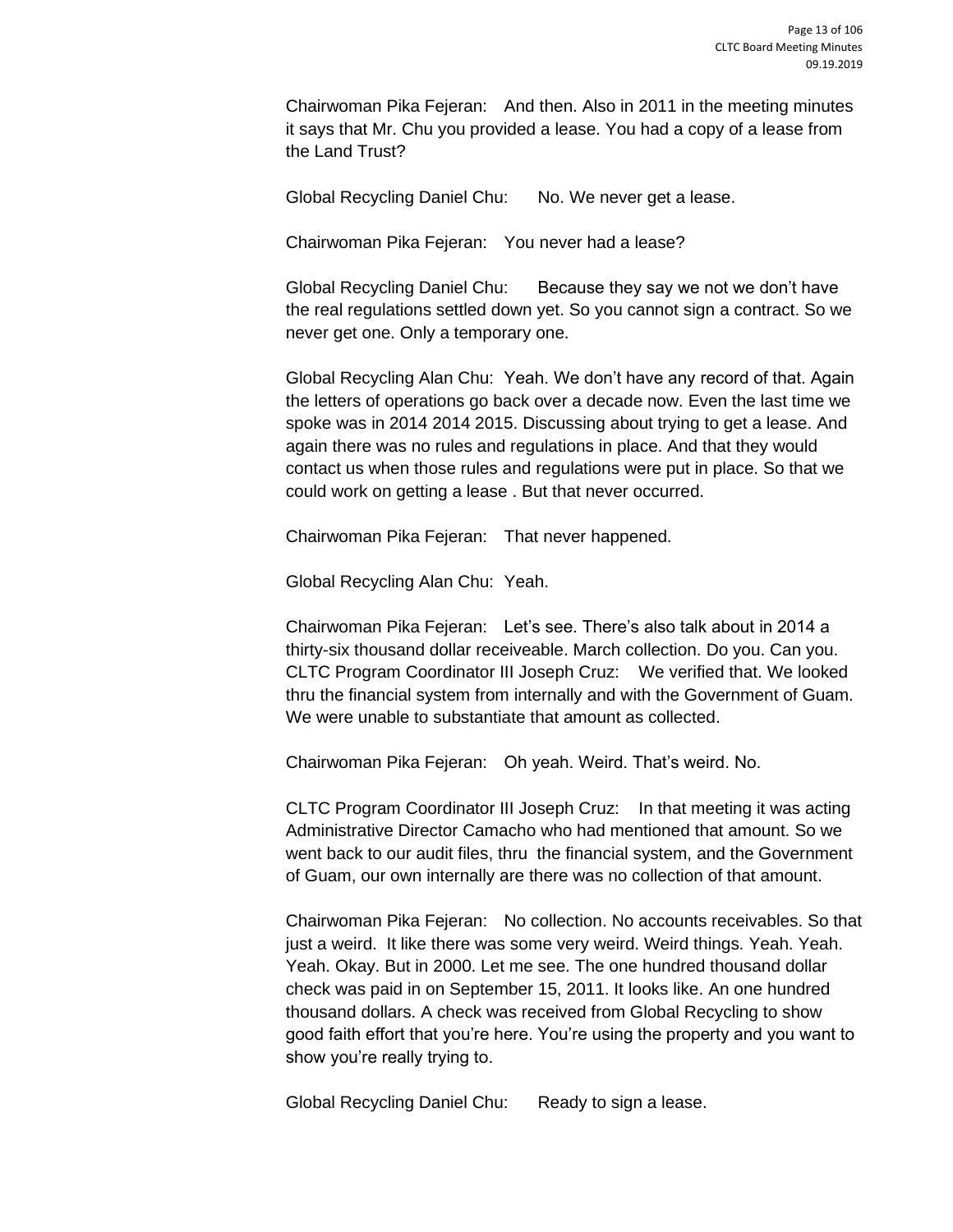Chairwoman Pika Fejeran: Get to a lease. And again the commissioners and directors have always been like no we can't. But but you can still use it with this letter Right?

Global Recycling Alan Chu: Yeah

Chairwoman Pika Fejeran: My question for Mr. Cruz. That hundred thousand dollars. Where did that money go?

CLTC Program Coordinator III Joseph Cruz: It was deposited into the CHamoru Land Trust operations fund.

Chairwoman Pika Fejeran: Okay.

CLTC Program Coordinator III Joseph Cruz: We provided a great provided a printout from AS400 which is Government of Guam financial system. That's how we were able to track it.

Chairwoman Pika Fejeran: Okay I see. So. So. We did receive it and it came into operations fund.

CLTC Program Coordinator III Joseph Cruz: Yes madam.

Chairwoman Pika Fejeran: Okay thank you. I also saw that we entered into a memorandum of understanding with Global Recycling. A publicprivate relationship with regards to a use of a Caterpillar tractor, full tractor, dozer 1550. That's in 2012. And in 2017, Mr. Chu, you submitted an incident letter saying it got destroyed from a fire.

Global Recycling Daniel Chu: Yes.

Chairwoman Pika Fejeran: I didn't see any any follow-up on that one. Yes.

Global Recycling Alan Chu: At the time, I do remember. I did write a letter regarding the incident report to the administration. I'm not certain exactly. I would have to look thru my records. But I have a copy of that email.

Chairwoman Pika Fejeran: Okay. We have. We have.

Global Recycling Alan Chu: Oh yeah. Yeah. Sure. The only thing is that that dozer was actually we didn't really use it. I think it was more like the CLTC you know stored it kind of there. It was for random use. It was never used. We have our own equipment for our operations. There has been. There has been vandalism in the past at our compound before. Where people have.

Global Recycling Daniel Chu: People come to us and set up fires.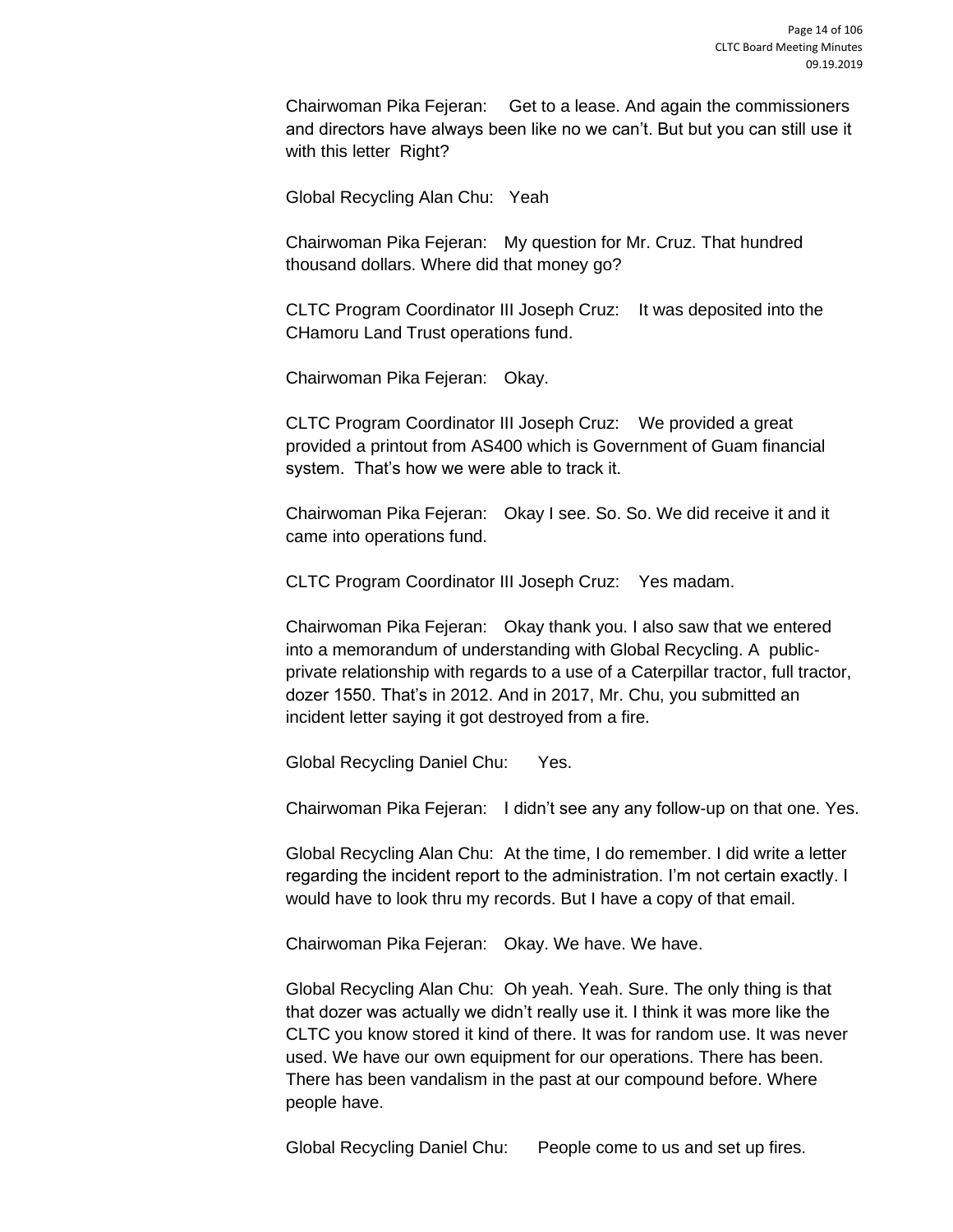Global Recycling Alan Chu: Yes. They set fires.

Global Recycling Daniel Chu: The same guy we have reported for the police three times. And after we left at eleven twelve we went and pick up the alarms. Grass burning. They hiding. People they don't care. They just hide in the grass. I don't know. Maybe they get mad. They started set fires. They burn more than fifty cars.

Global Recycling Alan Chu: Yeah. I think. It was properly documented by Guam Fire Department. GPD actually has the incident reports. I don't know if that was the dozer was a direct result of that. And I'm not sure. I wasn't on island at that time.

Global Recycling Daniel Chu: Yeah it is. I believe.

Chairwoman Pika Fejeran: Joey do you have anything to add?

CLTC Program Coordinator III Joseph Cruz: No, it's just in regards to the letter.

Chairwoman Pika Fejeran: Yeah. Okay. That was really the first I have ever heard that the Land Trust owned any heavy equipment.

CLTC Program Coordinator III Joseph Cruz: It was. The trust received it from the department of corrections.

Chairwoman Pika Fejeran: Interesting.

CLTC Program Coordinator III Joseph Cruz: They were going to that to clear the easements.

Chairwoman Pika Fejeran: Yeah and never used it. Why? We need these types of capabilities.

Global Recycling Daniel Chu: This equipment is very old. If we don't repair it we can't use it.

Global Recycling Alan Chu: Yeah I don't think it was operable.

[Inaudible]

Global Recycling Daniel Chu: [Inaudible] It was not workable.

Chairwoman Pika Fejeran: Okay. And then was also some talk about Global Recycling agreeing to move to other location in Yigo. Is that. Am I remembering recollecting?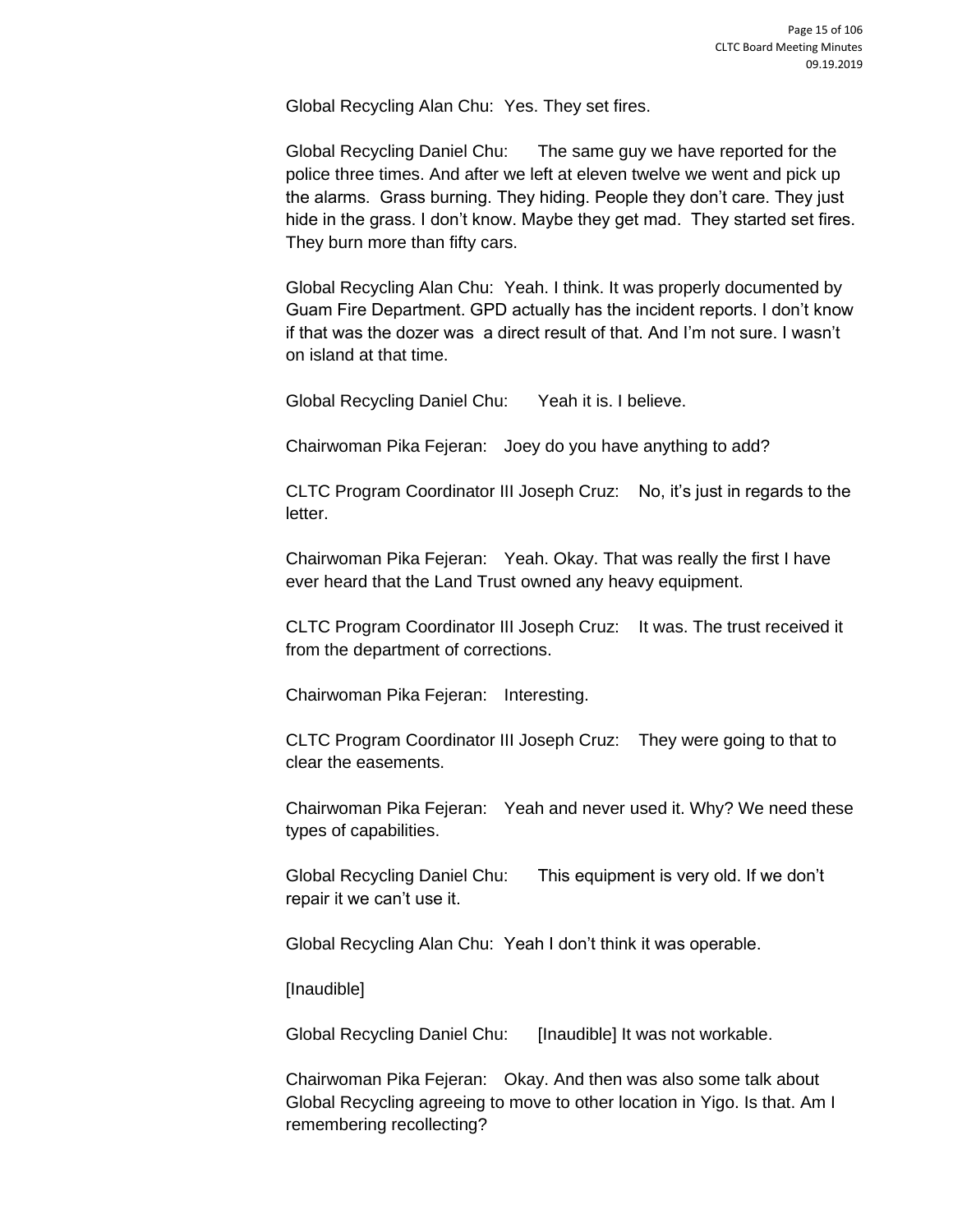CLTC Program Coordinator III Joseph Cruz: That was in the board minutes that we obtained from file. Where exactly we're not aware of it.

Chairwoman Pika Fejeran: But your intent is to stay at where you are at.

Global Recycling Daniel Chu: We want to stay. Nobody want to move.

Chairwoman Pika Fejeran: You already put such much.

Global Recycling Alan Chu: Ideally we would like to stay on the property. We already do substantial amount of business there. And I'm not sure about the overall exports of the other recyclers but for ourselves. The last fiscal year we've did over ten thousand tons of materials roughly. That's roughly about four or five hundred container loads.

Chairwoman Pika Fejeran: Wow.

Global Recycling Alan Chu: So.

Commissioner Austin Duenas: Is Global Recycling offering any in-kind services right now to the Government of Guam?

Global Recycling Alan Chu: Not officially. But many times.

Global Recycling Daniel Chu: Yes. The Land Trust. The mayors.

Global Recycling Alan Chu: Yeah the mayors but its not official. Usually we do have P.O.s for that. But occasionally when they had exhausted all their P.O.s and the mayors asked if we could take some extra things. We usually do so. There's been several occasions where they want to clean up an area. For a fiesta or what not. Okay sure we'll just provide that service for them. You would. You can to talk to the individual mayors regarding that. I know of

[Inaudible]

Global Recycling Daniel Chu: Yeah but we charge them.

Global Recycling Alan Chu: Some of them. Some of them. I know for a fact that. There was.

Global Recycling Daniel Chu: Sometimes we want to help. Government call mayors because we have the same friend. So when they have money they pay us. If they don't have money we have to help because the problems they still there. [Inaudible] What they want. What they want is to fix the problem. How we can fix the problem. We just. [Inaudible] But when they really need time for services they don't have money. What can we do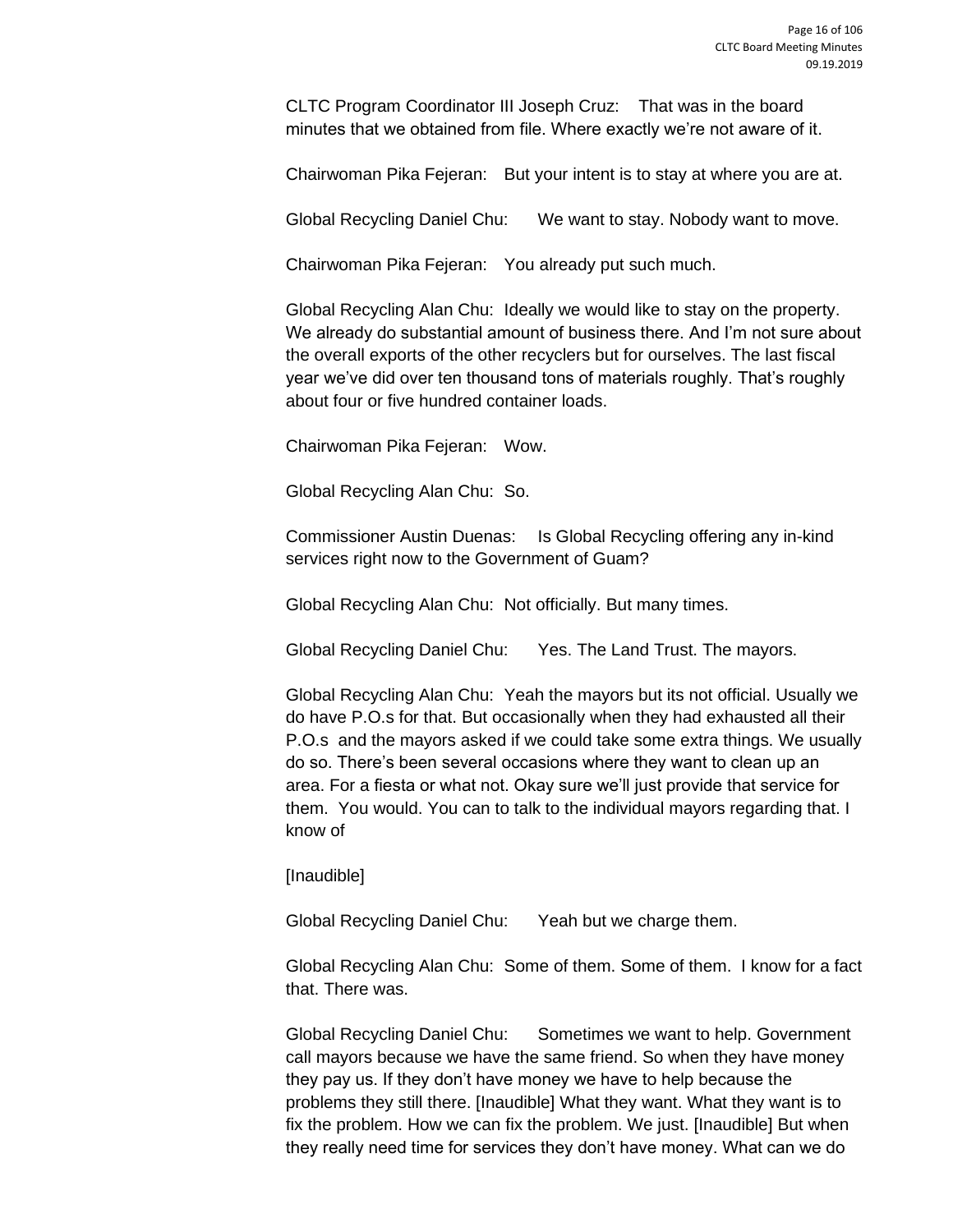say no to a friend. I cannot say no. Most of the time I cannot say "NO" for the past several years.

Administrative Director Jack Hattig: If I may. Do you have a current P.O.s that are open with any of the government agencies or mayors?

Global Recycling Alan Chu: Yeah the Mayors' Council. We have several. We do have.. We also take P.O.s from I believe GHURA for white goods. [Inaudible] Also I don't think we have any with Guam Housing Corporation. I know GHURA we do also the Mayors' Council.

Global Recycling Daniel Chu: They don't know us. They don't use us. Of course, we do lots of dealing with GPA and GWA. [Inaudible]

Global Recycling Alan Chu: For the scrap.

Global Recycling Daniel Chu: Yeah [Inaudible]

Chairwoman Pika Fejeran: Well. If you really looking at this long history and all the documented meeting minutes. It it really sounds to me that you made a good faith effort. And you absolutely provide our entire island with a very necessary service. Okay so I want to thank you for your service. Doing all that recycling and helping our villages get cleaned up. And what I would like to do moving forward is work with our legal counsel to see how we can address the fact that you don't have a lease. In order. Legal counsel in order for them to get a lease would we have to go thru the commercial rules and regs? Or is there another avenue that we can take because they provide a community service I would say? Is there another route we can take because I don't. I don't know if the recycling. I'm you know. Like our like our community centers. We have community centers on our properties and we don't treat they like commercial enterprise. Because they provide a community service. And I'm wondering if we can consider the same for for this property and the use of this property.

Legal Counsel Nick Toft: Yes, so I was asked to look into this a little bit. And under Title 21 Chapter 75, CHamoru Land Trust law is basically, 71, 75122 talks about the that was the new implementation of the commercial laws regarding. And there is a carved out. It's it's referred to under 75107C that talks about granting what are called commercial licenses. So it wouldn't be lease, it would be a license. And for that to apply it would have to be for. It would be an improvement or a public purpose. In order to make that kind of finding, we may want to get letters of support from some of the mayors who used this facility to substantial that this is a public purpose. And in that case, it won't need to be designated as a commercial lot and have to go thru the entire procurement process. It still would need two appraisals, one by us and one by the licensor, in order to move forward. But that but that could be one protential route.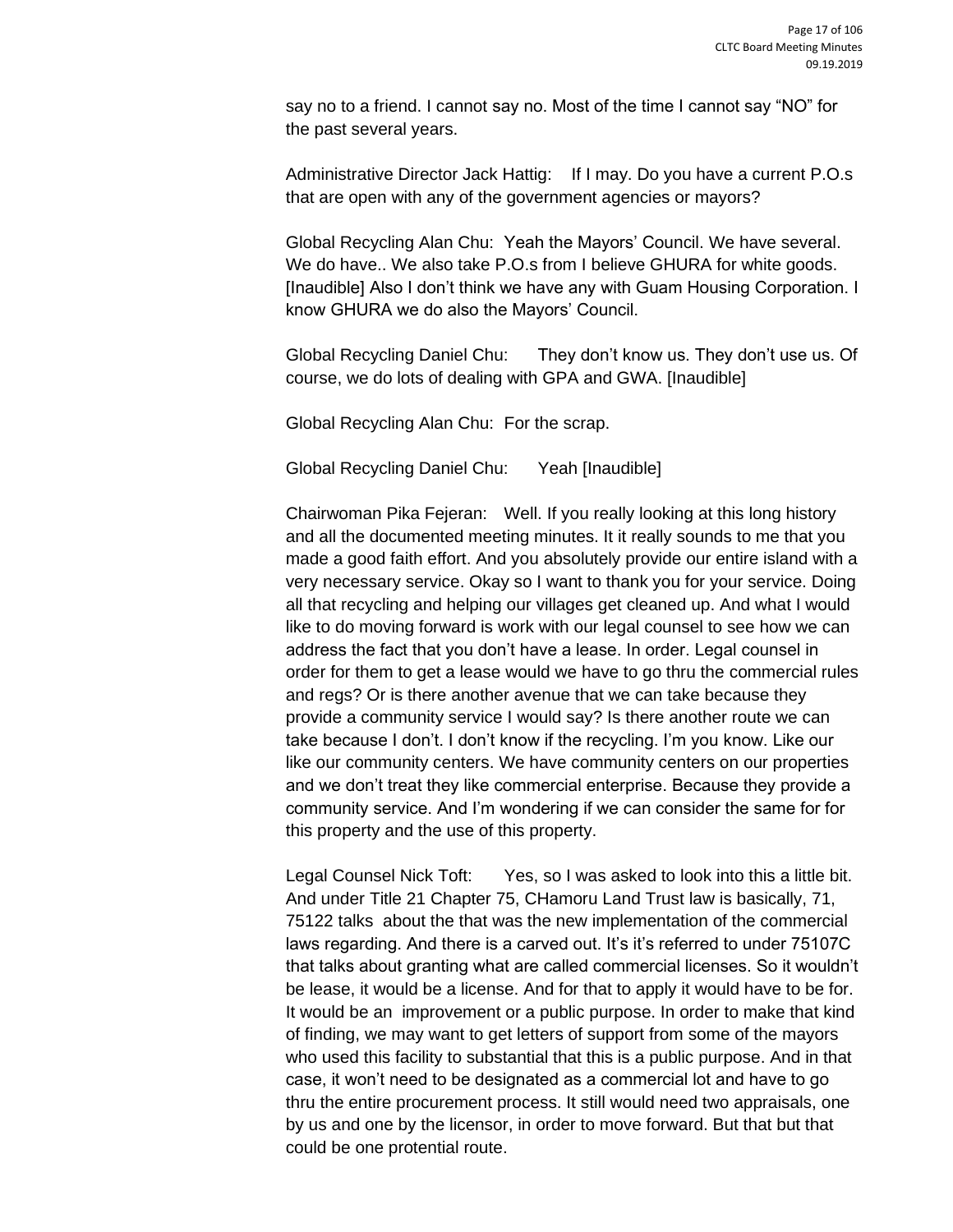Chairwoman Pika Fejeran: I. I. I think that's a very logical way to go. Like I said that this is not this is not an enterprise on the property that's doing. You know making a business for themselves. They are providing a service. And as we heard today, they provide the service for free often times for our island. Our entire island. So okay. What would we need to do for this. If if we were to pursue this. Like you mentioned we would need two appraisals. I know that appraisals were done by by the by Global Recycling and they have been submitted in the past. I saw that. Appraisals. Gosh when were those appraisals done? In 2011. There was one appraisal that you submitted.

Global Recycling Daniel Chu: Yes. Yes.

Chairwoman Pika Fejeran: So would we need an updated appraisal to be current?

Legal Counsel Nick Toft: I would. I would suggest that. And just that there's clarity. So there needs to be two appraisals done. One of the appraiser shall be chosen by the commission.

Chairwoman Pika Fejeran: Okay. So one chosen by us. The other chosen by you, by the Global Recycling.

Legal Counsel Nick Toft: Correct.

Chairwoman Pika Fejeran: And then Global Recycling is responsible for purchasing those.

Legal Counsel Nick Toft: Correct.

Administrative Director Jack Hattig: Would you be willing to accept that responsibility?

Global Recycling Daniel Chu: It better you pay.

[Inaudible]

Chairwoman Pika Fejeran: Okay and then. Then like you said Legal Counsel. We would need I guess letters of support basically further documenting the.

Legal Counsel Nick Toft: That it's an improvement for a public purpose.

Chairwoman Pika Fejeran: Improvement for a public purpose okay. I think if if Global

Recycling would be able to provide the commission with maybe a breakdown over. I don't know even just the last few years of. Kind like how you stated over ten thousand tons.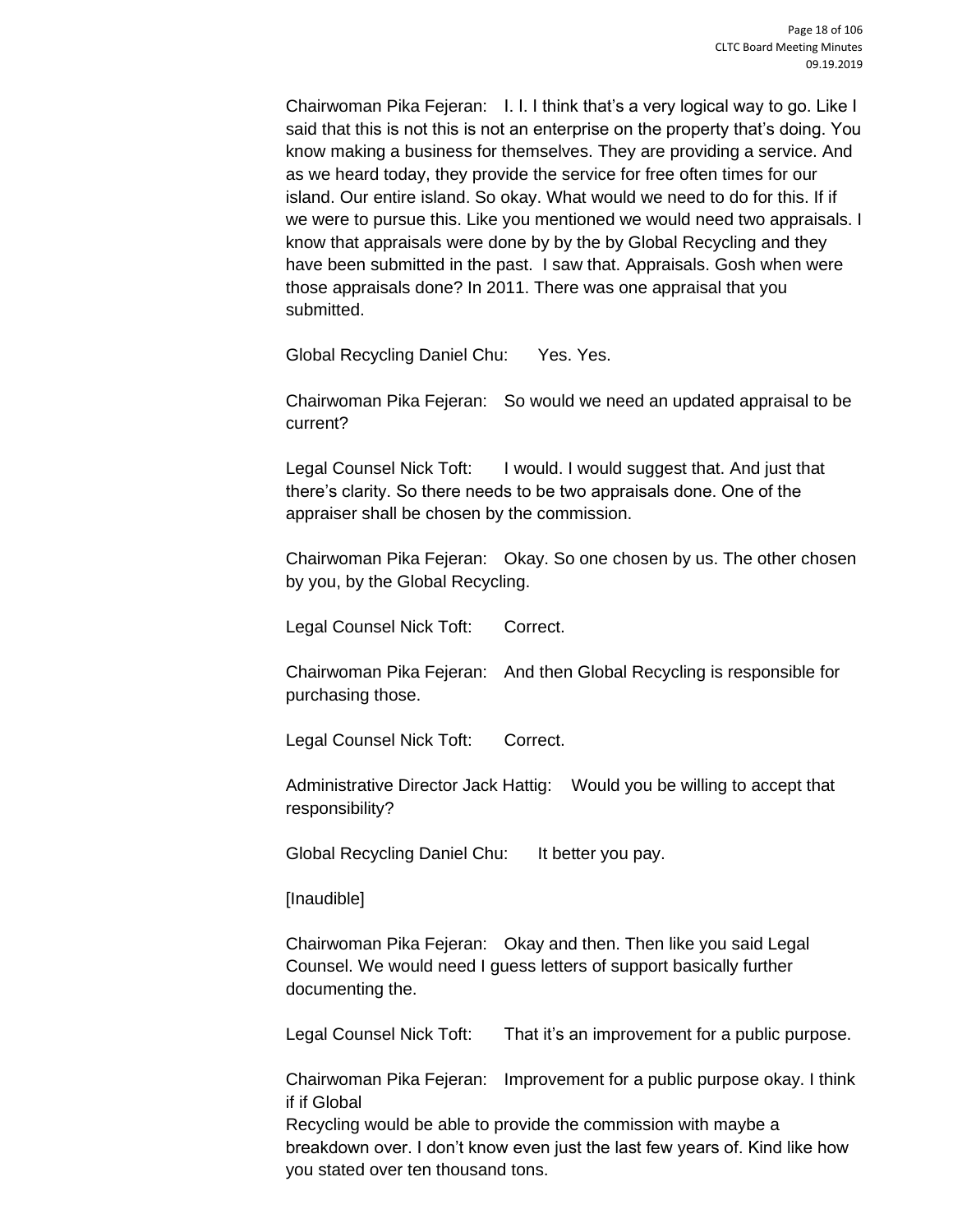Global Recycling Alan Chu: Yeah but we have. But it has to be specific to the mayors, not just our our records.

[Inaudible]

Chairwoman Pika Fejeran: Why do we. I think. Think what we would like to see is everything.

Global Recycling Alan Chu: Sure. Okay.

Global Recycling Daniel Chu: EPA holding our records. Our exporting. They have all the records.

Global Recycling Alan Chu: Yeah. We submit every year our exporting.

Administrative Director Jack Hattig: I can engage with EPA to get the records.

Chairwoman Pika Fejeran: Well I think that we will leave that up to Global Recycling. To do your part. Tell us the story of your operations. So that we know exactly how you're helping the island. Whether it's with the Mayors' Council or also just accepting people that drive in. That. That. Just so that. So we have an idea what the different items are that you take.

Global Recycling Daniel Chu: [Inaudible] People bringing in the material. We are paying the reasonable price for them. So make them more interesting to do their. To make their own money. Instead of if I don't pay they dump in the wood. It's going to triple triple times hard to collect it and to throw it. So we always do, doesn't matter how low the metal prices. We always provide minimum given. [Inaudible]

Global Recycling Alan Chu: Incentives. Yeah.

Global Recycling Daniel Chu: Of course the price once the price goes up, we paid them high.

Global Recycling Alan Chu: It's it's a commodity market so the prices fluctuate very heavily. I know that during the peak year. I think just prior to 2018 there was quite. I mean we have records going back far of our daily acceptance numbers and it was very very high during that time. I think. Like everyday I think we were buying like two three thousand dollars worth of metal

Chairwoman Pika Fejeran: Wow.

Global Recycling Alan Chu: At that time.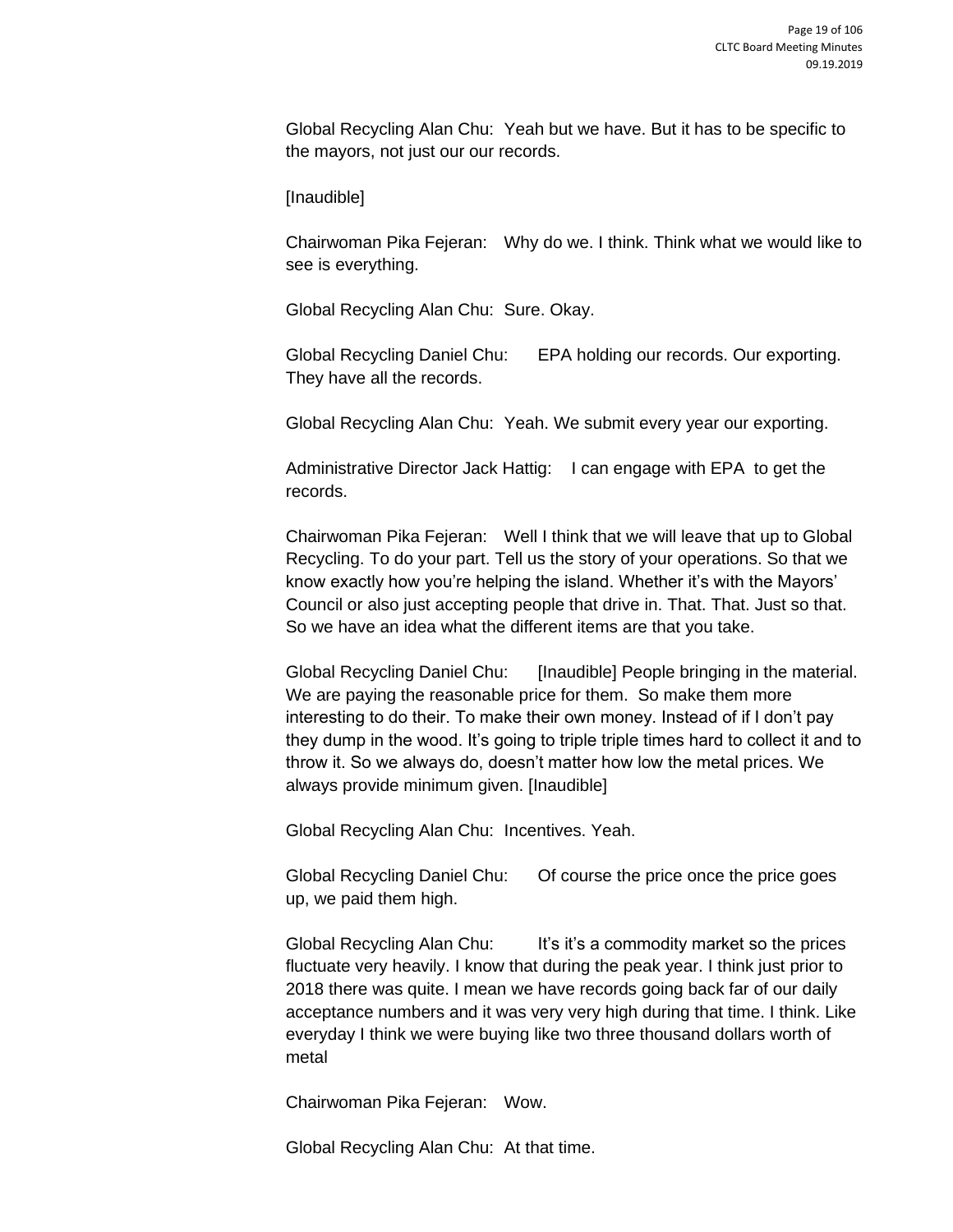Chairwoman Pika Fejeran: Wow. Okay. All right just give us some documentation. Some letters of support.

Global Recycling Alan Chu: Sure.

Chairwoman Pika Fejeran: So that we can package that all together to substantiate and [Inaudible]

Legal Counsel Nick Toft: And permits as well.

Chairwoman Pika Fejeran: And copies of your permits.

[Inaudible]

Chairwoman Pika Fejeran: Has the last last letter issued to you Authorization to Occupy. Looks like it was from 2015?

Global Recycling Alan Chu: 14 or 15?

[Inaudible]

Chairwoman Pika Fejeran: Okay. Come 2015. its over four years later. Do do we need to provide another authorization letter?

Legal Counsel Nick Toft: I think at this point if we're going to go with the license idea just proceed forward with that. The authorization to occupy really didn't have any dates.

Chairwoman Pika Fejeran: Okay. Okay.

Legal Counsel Nick Toft: As far as the extensions. I don't think any of them did.

Chairwoman Piika Fejeran: Okay. Does the commission have any comments? About taking this route to basically keep Global Recycling on the property. Acknowledging all the work that they have done.

Commissioner Amanda Santos: How long are we going to give them?

Chairwoman Pika Fejeran: How long would would the license? What what are we allowed? [Inaudible]

Chairwoman Pika Fejeran: Commercial license.

Unknown: Fifty years.

Chairwoman Pika Fejeran: Not to exceed twenty-one.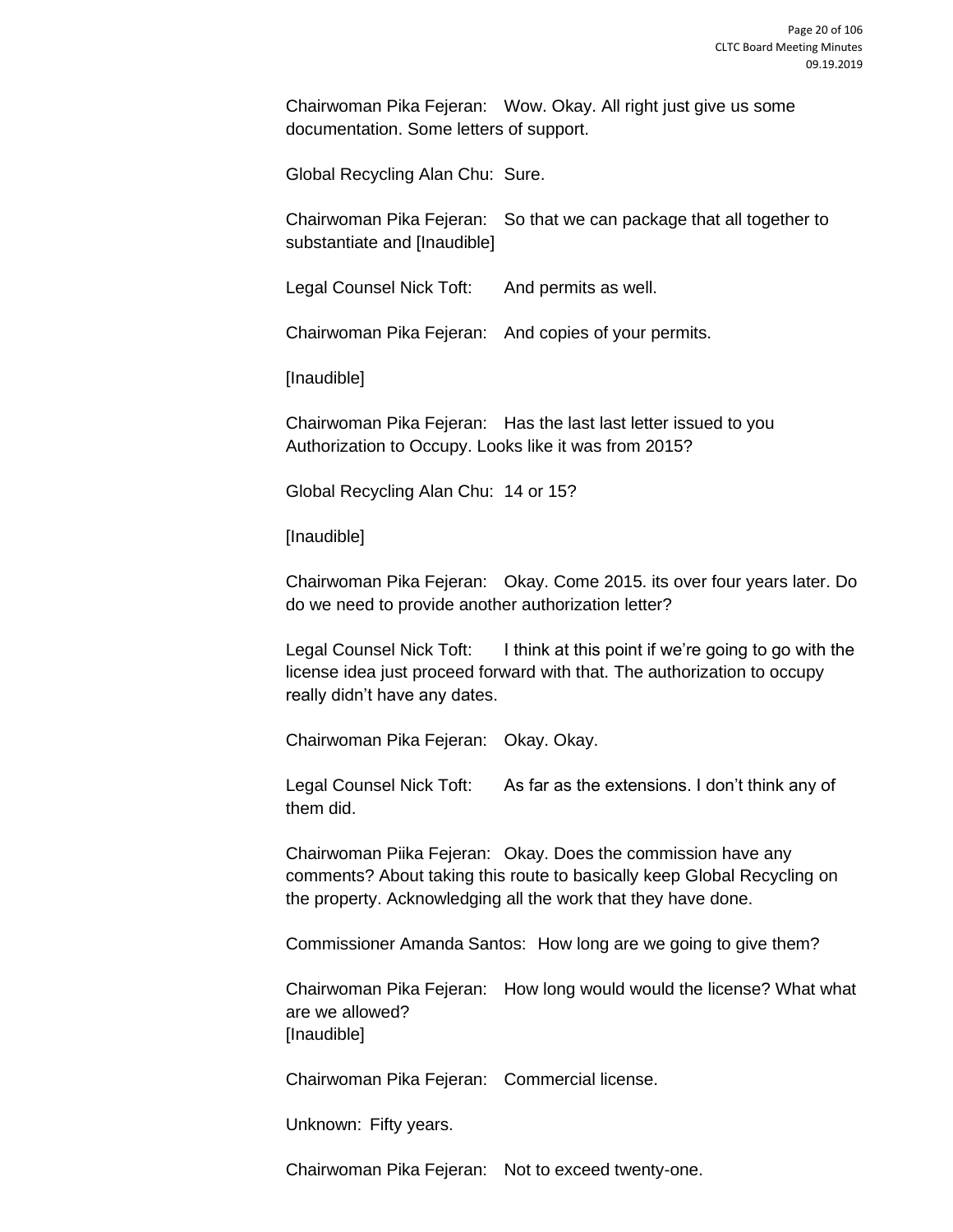[Inaudible]

Legal Counsel Nick Toft: Twenty. Twenty-one years.

Chairwoman Pika Fejeran: Not to exceed twenty-one.

[Inaudible]

Global Recycling Daniel Chu: Twenty-one years. Maybe I still alive that time.

[Inaudible]

Legal Counsel Nick Toft: You may want to do. I suggest do a. With with the [Inaudible] not to exceed twenty-one years. Just do five year with three year potential extensions. [Inaudible]

Chairwoman Pika Fejeran: Okay. Okay.

Legal Counsel Nick Toft: So that way, we can revised it if there are any changes to to the circumstances.

Commissioner Amanda Santos: Yeah.

Chairwoman Pika Fejeran: Right. Right. It would give us a chance to make sure all the permits are up to date.

Global Recycling Daniel Chu: We gonna check with the EPA if the license permit or whatever against our lease. [Inaudible] For longer lease, they can do that.

Legal Counsel Nick Toft: Ckay if that is an issue, please bring it up and send it to the executive director.

[Inaudible]

Chairwoman Pika Fejeran: Okay. Do we need a motion to do this?

Legal Counsel Nick Toft: I would I would say a motion to move forward with the the commercial license process rather than commercial lease process.

Commissioner Amanda Santos: Commercial license.

Chairwoman Pika Fejeran: Okay. So.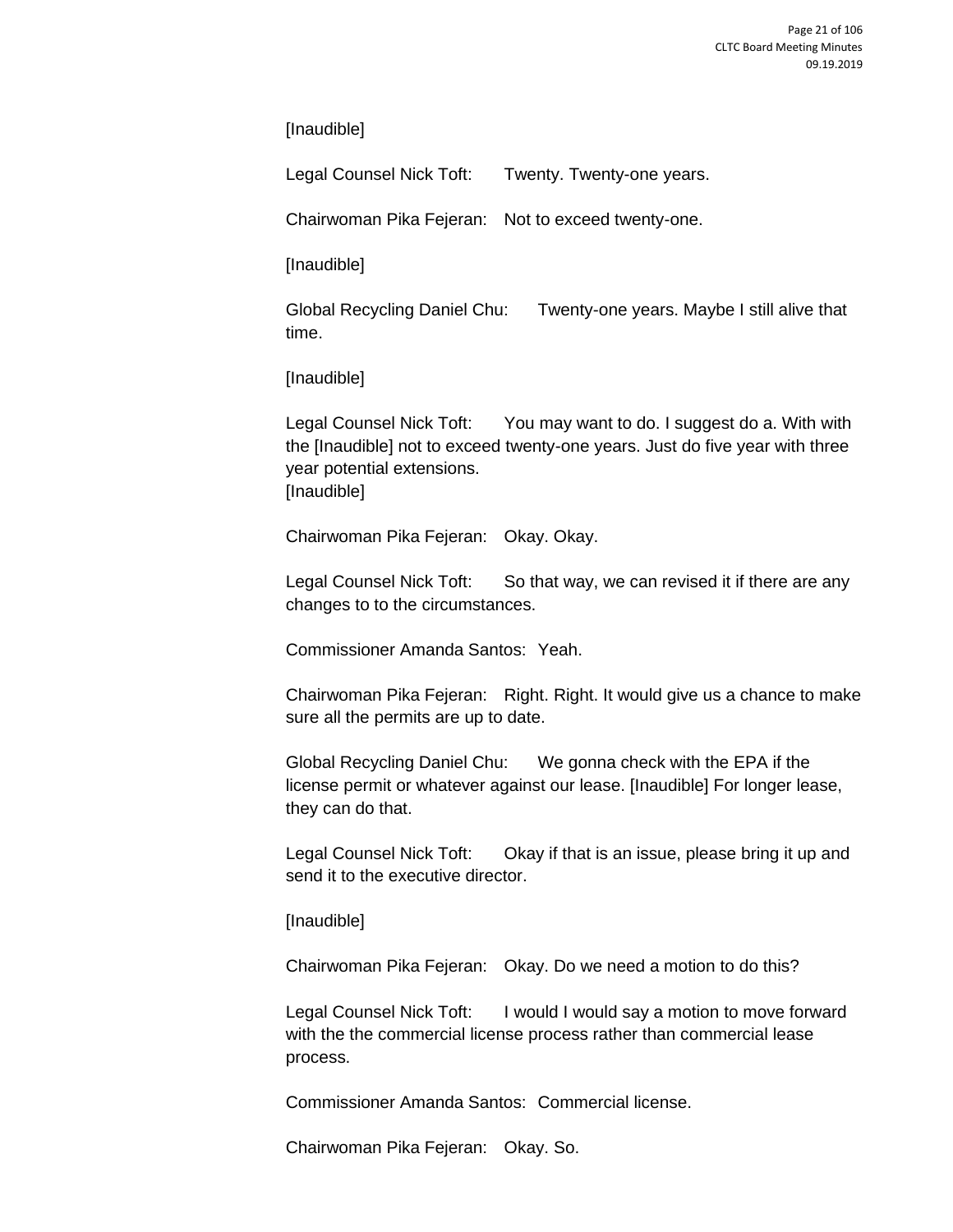Legal Counsel Nick Toft: Just take a vote on it.

Chairwoman Pika Fejeran: So it would be a property [Inaudible].

Legal Counsel Nick Toft: I would say a vote on whether to pursue the commercial license pursuant to Chapter 75 Title 21VCA Section 75107C.

Chairwoman Pika Fejeran: Okay. So so. Do you see one other improvements for public purposes. Right?

Legal Counsel Nick Toft: Right.

Chairwoman Pika Fejeran: Would it be? Would it be considered a commercial license? It doesn't really state. It says the commission is authorize to grant licenses.

Legal Counsel Nick Toft: Right. This is the. So it's the the most recent commercial statues that were passed are a little more further down in the section 75122 that refers back to 75107. So that exact citation is 75122 Subsection A2B1.

Chairwoman Pika Fejeran: I see. I see.

Legal Counsel Nick Toft: So. It it discusses.

Chairwoman Pika Fejeran: Other public purposes.

Legal Counsel Nick Toft: Right. It kind of carves out the exception as far as not subjected to the making it a commercial a an official commercial property of the CLTC. And requiring a hearing.

Chairwoman Pika Fejeran: Okay. Thank you. Okay. So we we. A motion. We would need a motion just to document that we would like to move forward in this.

Legal Counsel Nick Toft: Direction.

Chairwoman Pika Fejeran: Direction.

Commissioner Austin Duenas: Motion to provide a commercial sorry to follow the commercial licensing process as described in Title 21, Chapter 75, Section 75105C.

Legal Counsel Nick Toft: 107.

Commissioner Austin Duenas: Sorry 107C for Global Recycling.

Commissioner Amanda Santos: I seconded it.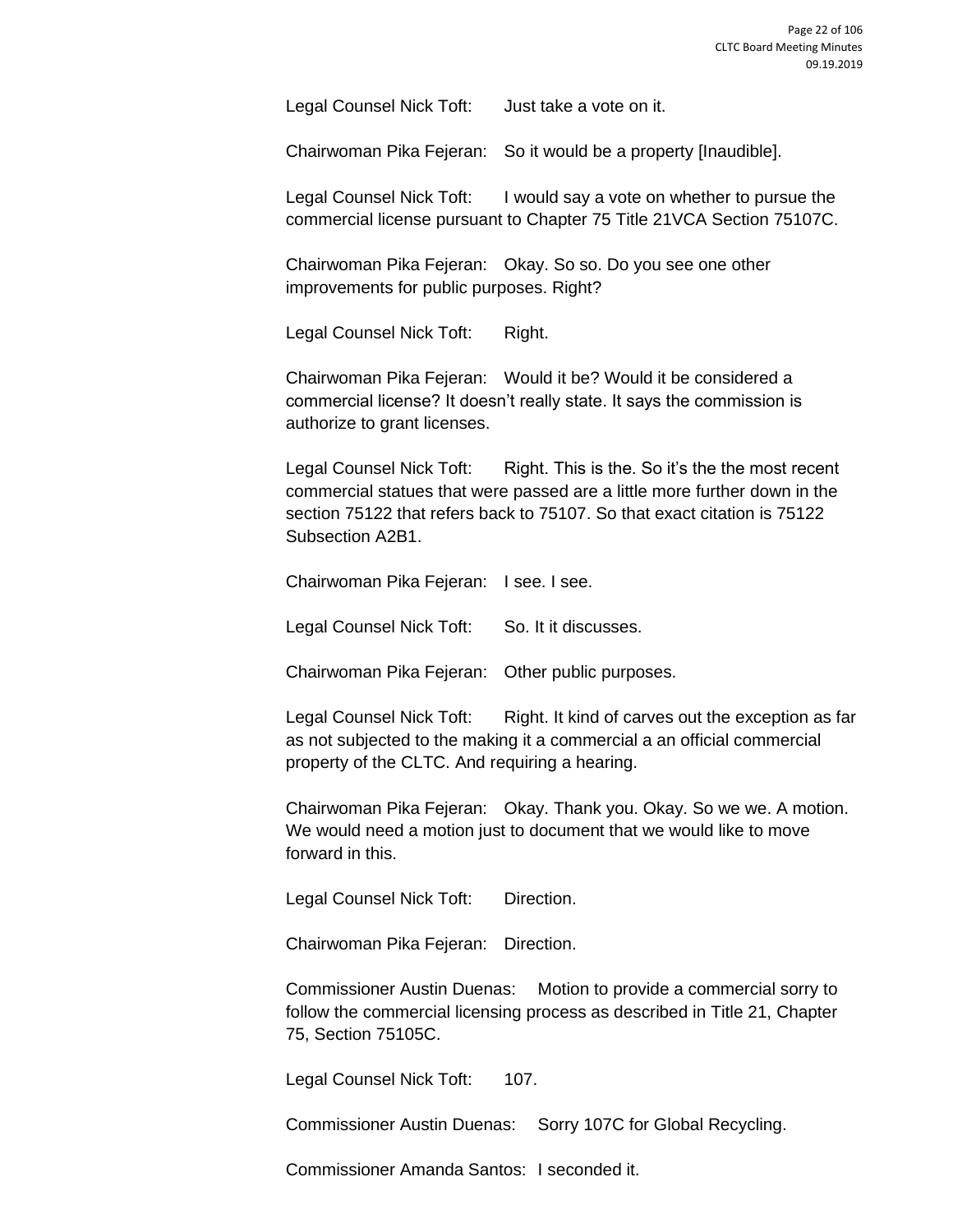Chairwoman Pika Fejeran: A motion made and seconded and just for clarification this is. This would be considered under 75107C1. Other other improvements for public purposes. Right. Further discussions? Then all those in favor.

Commissioner Austin Duenas: Aye.

Commissioner Amanda Santos: Aye.

Chairwoman Pika Fejeran: The ayes have it. The motion passes. So thank you for coming in and I know it's been a long journey. I I hoped that we can work together quickly to get thru this appraisal process. And then also you would be collecting. Collecting.

[Inaudible]

Global Recycling Daniel Chu: [Inaudible]

Chairwoman Pika Fejeran: Collecting letters of support and also providing us documentation.

Global Recycling Alan Chu: Regarding our receivables and whatnot.

Chairwoman Pika Fejeran: Yeah. Also if you could provide us with a site plan. So we know the property. Have you. Has the property been surveyed?

Global Recycling Alan Chu: Yes it has. Part of the EPA the licensing or permitting process is providing the site plan.

Chairwoman Pika Fejeran: Okay. Thank you. Perfect.

Global Recycling Alan Chu: So we take it from the EPA.

Chairwoman Pika Fejeran: Yeah. Okay great. Well thank you very much.

[Inaudible]

Global Recycling Daniel Chu: Thank you for having us. Thank you.

[Inaudible]

b. UOG Hatchery

Chairwoman Pika Fejeran: Thank you. Next item on the agenda is the UOG Hatchery. If we could all turn that to there. So. This has been on our agenda so many times. I believe we first looked at the UOG Hatchery. But just to kind of back up a little bit.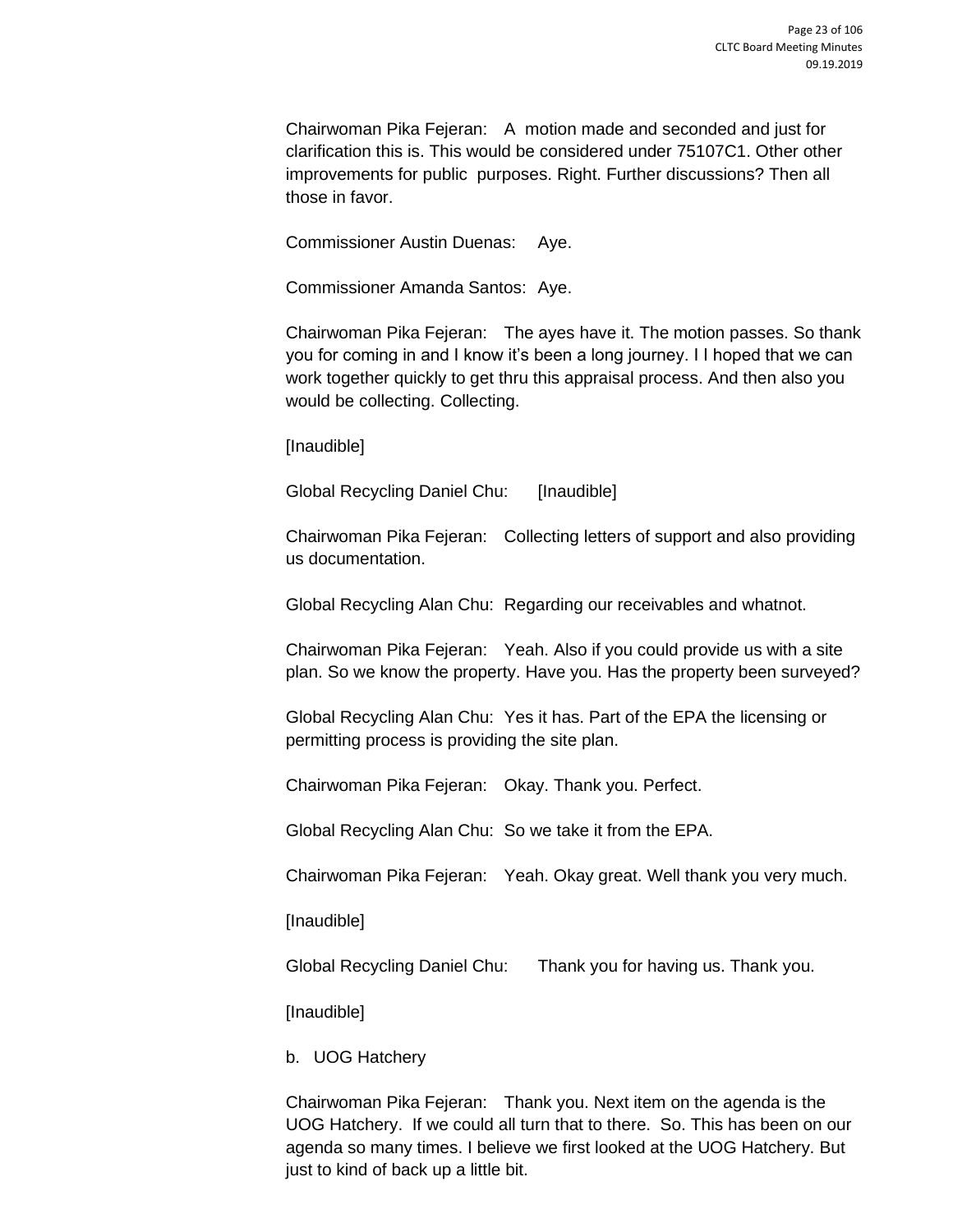Administrative Director Jack Hattig: [Inaudible] requesteded it.

Chairwoman Pika Fejeran: Oh hi. Hafa adai! Welcome. Thank you for coming. Appreciate it.

Unknown: Thanks for the invitation.

Chairwoman Pika Fejeran: Yeah.

Administrative Director Jack Hattig: Can we provide. Can we can provided a another chair for. Oh thank you. [Inaudible]

Chairwoman Pika Fejeran: Can we pull this up on the map? Thank you.

Administrative Director Jack Hattig: [Inaudible]Everybody got a chair?

Chairwoman Pika Fejeran: Thank you. Before I get to you guys. Thank you guys for being here. I just wanna bring us all back up to speed on what the discussion is today. So the UOG Hatchery, that is with the University of Guam, right. And it a portion of one of the buildings has is encroaching into CHamoru Land Trust property. Okay. As you can see the yellow line there. And Senator San Agustin? No. There's there's a proposed bill from Senator Terlaje. Therese Terlaje?

Unknown: Yes.

[Inaudible]

Unknown: From Senator San Agustin through Senator Terlaje.

Chairwoman Pika Fejeran: Got it.

Administrative Director Jack Hattig: Bill 76-35.

Chairwoman Pika Fejeran: Is this the new one that you printed the one that you wanted?

Administrative Director Jack Hattig: Yes the one that you provided. Yes.

Chairwoman Pika Fejeran: Alright. So this is Lot 5412-R11. Okay. What we have before us is Bill number 76-35, introduced by Senator San Agustin.

Administrative Director Jack Hattig: As amended

Chairwoman Pika Fejeran: As amended. Okay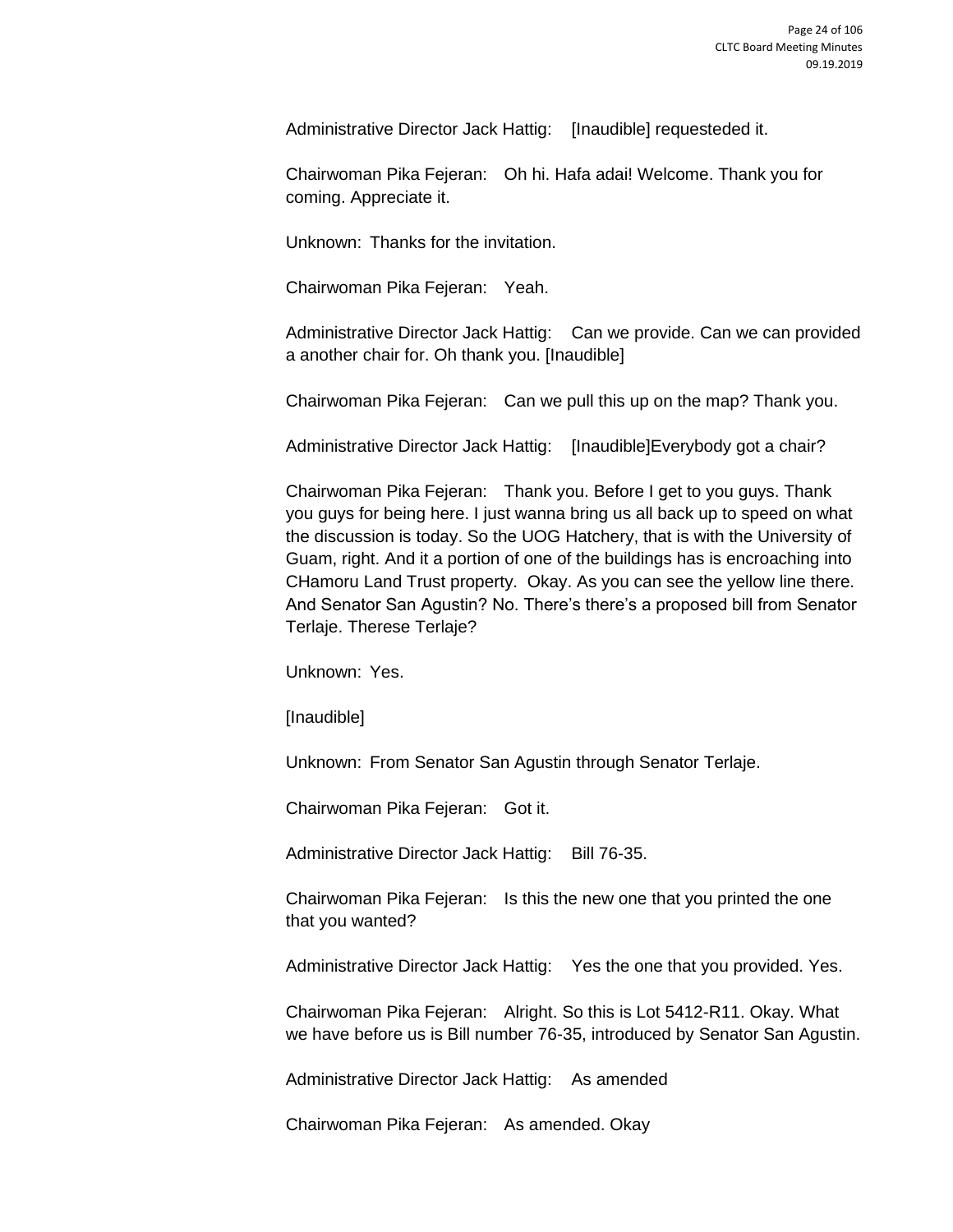Administrative Director Jack Hattig: By the committee of Health [Inaudible] Services.

Chairwoman Pika Fejeran: So do you have a copy of the most recent resolution? That that the Commission signed in regards to the bill?

Administrative Director Jack Hattig: Supporting? [Inaudible] We can. We can provide that. Can you provide a copy of the resolution supporting the bill 76-35? It should be there. [Inaudible]

#### Unknown: 201906

Chairwoman Pika Fejeran: 201906. So the last time we looked at this, the the commission felt the resolution based on what, base on how the bill was originally drafted. But I believed since then, the bill has been amended. So I wanted to take a look at that again. So as stated in the bill, it says that CHamoru Land Trust owns Lot 5412-R11 and as stated in our resolution, we've agreed to transfer a portion of 5412-R11 to UOG, subjected to conditions. Right. I believe that as stated in our resolution. I'm sorry I wish I had it in front of me now. But the commission has always been in support of correcting this issue. And by correcting I don't mean telling you guys to demolish that building right. But lets just really fix the boundary. But I believe the first. It's looking at at approximately one and a half acre portion to be added to your property. The concern the commission had back at the original draft of the bill was. I don't think the original draft even named the Land Trust as a as the property owner for the property to be taken. Now it does. So I'm glad that's been amended. And you know as stewards of the commission of the trust. It is our. It is our exclusive duty to act interest of the beneficiaries. The beneficiaries of the trust are all of our applicants that are waiting. Thousands and thousands waiting in line for property to move in, and build a home for themselves or to farm. It makes me very warying and the commission very warying when we see property being taken out of our inventory. Okay. Right. So we have to look at these very carefully and make sure we're protecting the interest of the trust. But I believe that the trust, and the commission has stated in the resolution that we fully support the UOG Hatchery. You know we have great hopes that the hatchery can provide a great service to our island and the industry and we don't want to impede that. Right. We wanna whatever we can do to help. And make sure that the hatchery can. It's closed right now.

Unknown: Oh no it's open.

Chairwoman Pika Fejeran: Oh it's operating. We wanna. We wanna just go in and fix this. But if we're going to be taking land out of our inventory, we would like some compensation. So I think we talked about selling the land, but really the commission realized man UOG you got all these like great resources. It's not just people, but programs, and the expertise that our tiny staff here at the trust. We don't have that in-house. So we're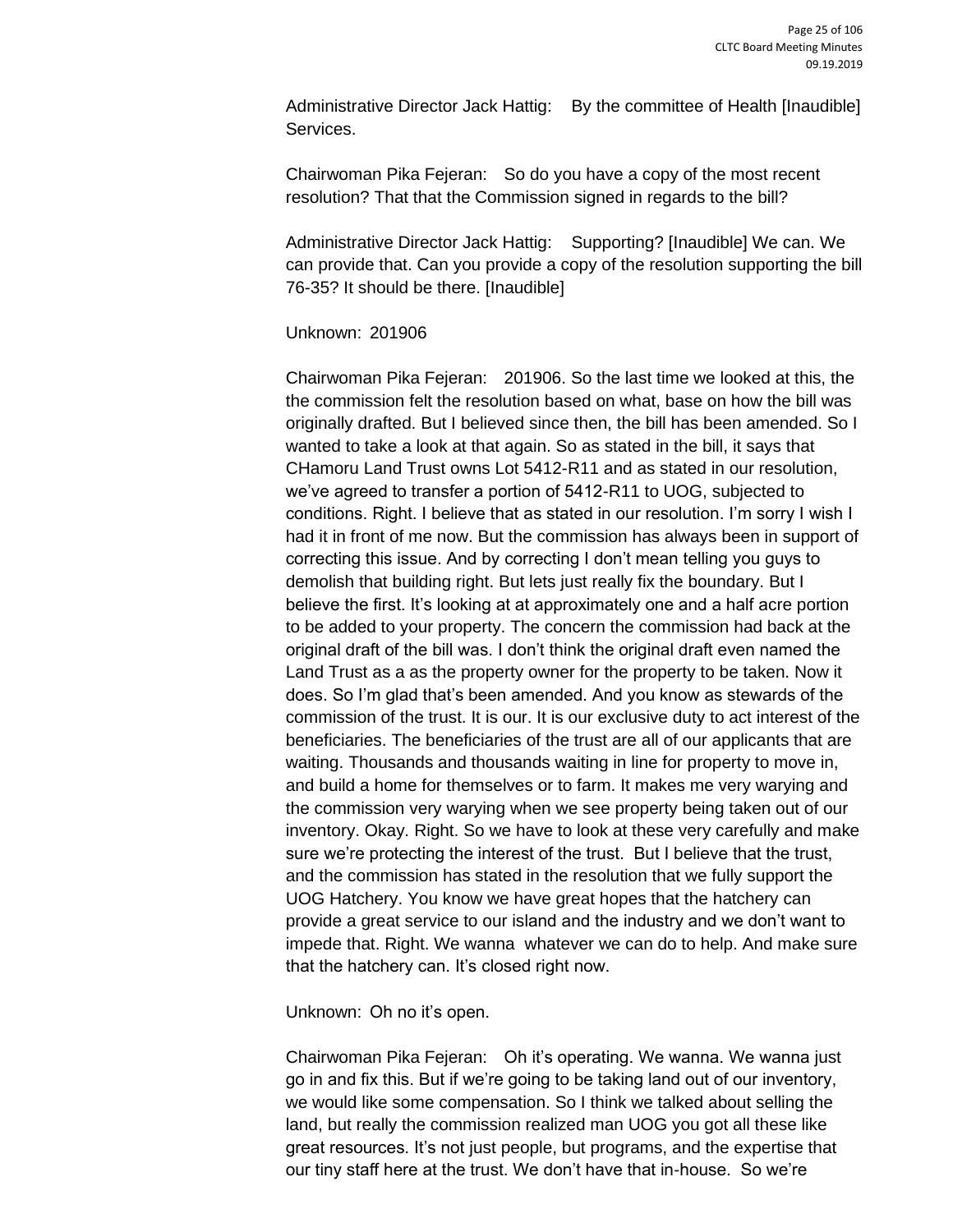hoping that we can use this property transfer as a method for the trust to be able to get some of those resources to help us in our priorities and help us to really move the trust along to in the direction we want. So I'm glad you all are here. And I know that I've been speaking with Senator Therese Terlaje about this. And she's very eager for us to sit down together and really. I guess come to an agreement of what this transfer would look like in terms of in-kind services. Okay so thank you for being here. If you could introduce yourselves for the records.

University of Guam Cathleen Moore-Lin: Okay. My name is Cathleen Moore-Lin and I'm the executive director of the Research Corporation of the University of Guam and I'm joined by

University of Guam Mark Acosta:Hi. My name is Mark Acosta. I'm an Extension Agent from the College of Natural & Applied Sciences Cooperative Extension Out Outreach Program.

University of Guam Denise Mendiola Hafa adai. My name is Denise Mendiola. I'm the acting Network Director of Pacific Islands Small Business Development Center Network.

Chairwoman Pika Fejeran: Okay. Thank you.

University of Guam Cathleen Moore-Lin: And I I I want thank Director Hattig for inviting us here today and I think we are on the same page. We have always wanted and see this as a win-win. And that. I know that we have provided you with the workshop proposal for. It's comprehensive. It's for up to fifty or more of your lease holders. And to determine what type of farmer they they would want to be. Is it subsistence farming or farmer's coop or would it be something more commercial? So we have outlined that, I believe that we have distributed that to the commissioners and beyond that. We have been talking to Bob Barber and Mark Acosta who works directly with Dr. Bob Barber about other services that that we could provide in-kind. And also this is why Denise is here today. We got lot of ideas and and Dr. Barber has a lot of ideas. What I would say beyond this, maybe an ad hoc committee. Made up of some of the board members lead by the director and then we can pull in the UOG resources across the campus.

University of Guam Mark Acosta:And just to give you some history, I was part of the team that with CLTC, UOG and as well as Department of Agricultural and Revenue & Tax. We did multi [Inaudible] compliance assessments back in 2008 and 2009. We observed a lot of those who had leases. We were looking for who were in compliance and who weren't based on the lease agreement. So the lease agreement says the lease the lease needs to have 2/3 for agricultural production within the first year of receiving their lease. As well as having at least fifty fruit trees per acre of land. So we found not a lot of people were in compliance. But my job or my role in this team was to do a lead assessment. Figure out what were the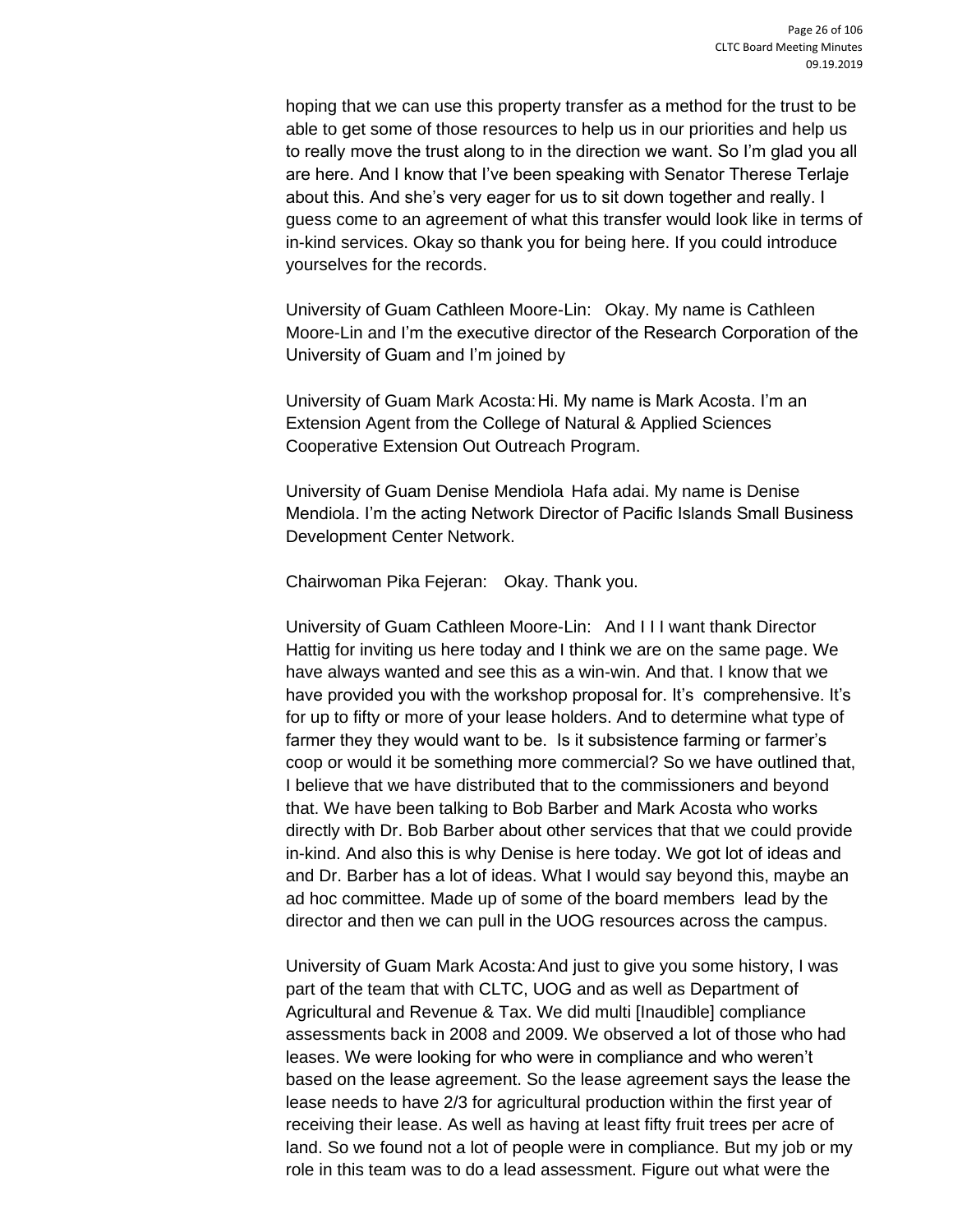education needs of the leasees. A lot of them said they were farming on little to no soil areas. There's no water. There's no power. It's really tough for them to farm. We looked at their agri leases and a lot of them didn't have farm plans in them. So what we offered is. We took all that information and brought it back to the university and created about fifty-two hours of curriculum. Everything from how to start creating your farm plan. Denise assisted us in business planning aspect and marketing planning. And then we had curriculum set for how to farm, how to start a nursey, if you're raising livestock. All based on Guam's laws to be in compliance. As well as soil and water conservation practices. We don't want people to get their leases. And the need to be in compliance the first year, so they hire a backhoe and completely scrap off all the top soil away. So what we have is promoting, this is more for the subsistence farmers. We we saw a lot of people out there with one acre leases more subsistence agricultural farmers. But our curriculum is not only for subsistence but for market gardeners and also go for commercial growers. We have a lot of history and your stakeholders are the same as our stakeholders. We are literally targeting the same people who want to learn about farming and agricultural.

#### [Inaudible]

### Unknown: Any comments?

University of Guam Denise Mendiola: So as Mark was saying we. We joined efforts a few years ago and we created a program that included eight to ten weeks of training at University of Guam. And we had a big number, a good number of people participated and we still have folks who are continuing their efforts. So the idea behind the program at the small business development center is to be able to assist with our partners to give people the opportunity to be able to start work and reassess. Because we have been trained in area of agricultural and aquacultural we have a good handle on what it take to be able to start their farm business or to be able to market gardening if they just want to sell at the fleamarket or different locations. But we can also take it to another level where they can become distributors to the grocery stores or to the restaurants. And then to the next level distribute to hotels and opening restaurants and things like that. So there are a lot of opportunities available. It is just a matter of, I think getting them off the ground. If this is what they want to do. And because we are familiar with the different rules and regulations to be able to be in compliance. To be able to wrap those resources around them including funding opportunities, with USDA, [Inaudible], FSA and [Inaudible] people with disablities, with DVR. We're able to assist them in all those areas. Our counselling our advice services are free and confidential. And again we work together with [Inaudible] departments.

University of Guam Cathleen Moore-Lin: And there maybe an opportunity for one of these items that was sent to me by the director which is the best use to development agricultural property mapping. Now that is really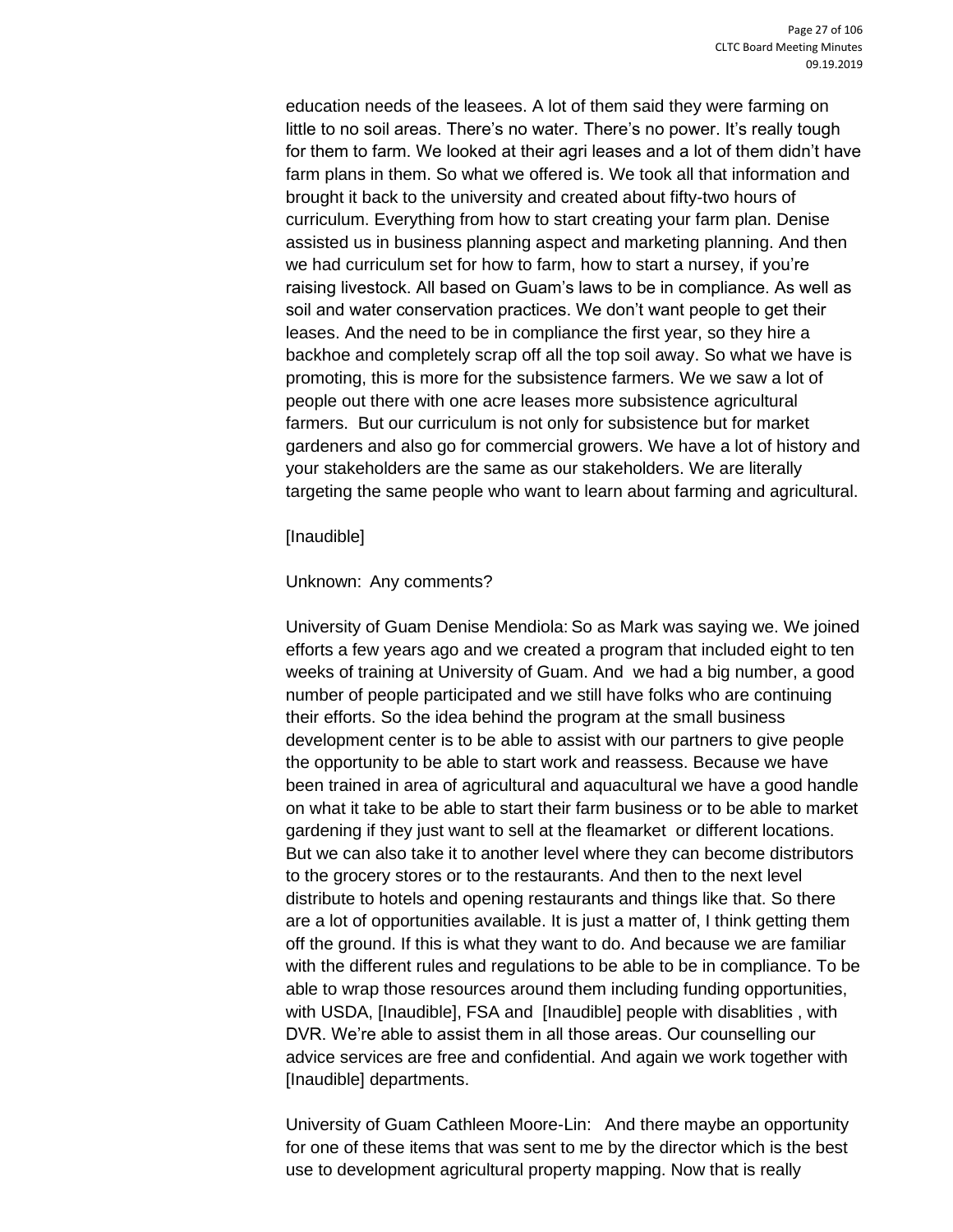comprehensive and probably beyond in-kind. But that doesn't mean we can't work together to perhaps submit a grant under the USEPA because agricultural is a high priority area within the Guam's comprehensive economic development plan. So perhaps, you know, injunction with [inaudible] Melanie Mendiola , GEDA director, [inaudible] director of agricultural we can support you in that effort. Because I'm going through two of those applications that are comprehensive. But how to pull people who help, you know, in in getting that information so there is a funding opportunity in addition to the ones Denise mentioned.

Chairwoman Pika Fejeran: Wow. Thank you. That is all music to my ears. This you are what we need and what all our beneficiaries need. Thank you. So thank you director for sending that email. Those were actually came from me. [inaudible] Those were my what do we need. What don'twe have. Like we need you guys. So thank you. You know, I I would love to form that ad hoc committee. I don't think we can make any of those kinds of decisions today just sitting around here. I would like to explore that more to see how, how we can use your in-kind services. I I think we would have to structure it in the form of a MOA. Is that right? So that's like really exciting stuff and you know. I brough this PDN news article. The September 2<sup>nd</sup> one that talked about that that project that you worked on Mr. Acosta. And I was reading this and you know not of this was news to me. Of course, sitting here three and half years but what really struck me was the comments from I guess Mr. Berger, and Jesse Bamba who worked for the Cooperative Extension. And I'm just sitting here saying like 'Hey you got these great ideas. Come to us. Work with us. Let's work together and put these into motion'. So so I'm really excited. This like you said Ms. Ms. Cathleen, this this can be a win-win for us. Just need to make sure we structure right. So that like like the report that was made in 2009, there was so much valuable information in there and even the follow-up plans for how to correct these deficiencies. But what happened? You guys wrote this great report and it went on the bookshelf somewhere. Nothing was done with it and we cannot let that this time. Okay so I I I asked that we we look forward to creating that ad hoc committee and drafting that MOA. But but what I really wanna make sure we get for today and in time for this bill to get to the floor so that they can vote on it. Is I wanna make sure in some way, shape or form, we kind of both agree on the level of the in-kind services, the value, the timeline. You know. Are we talking about ten years of services? Or are we talking about, you know, I I really wanna set that pretty much in stone so that we have something that we can refer to as we are developing exactly how we are going to do this. The finer details. Was there's. There's got be an appraisal done for this property. Right? Do we have that appraisal?

Administrative Director Jack Hattig: The University conducted [inaudible].

University of Guam Cathleen Moore-Lin: We have the appraisals. So I know for that top quarter acre of land there is about twenty-eight thousand dollars.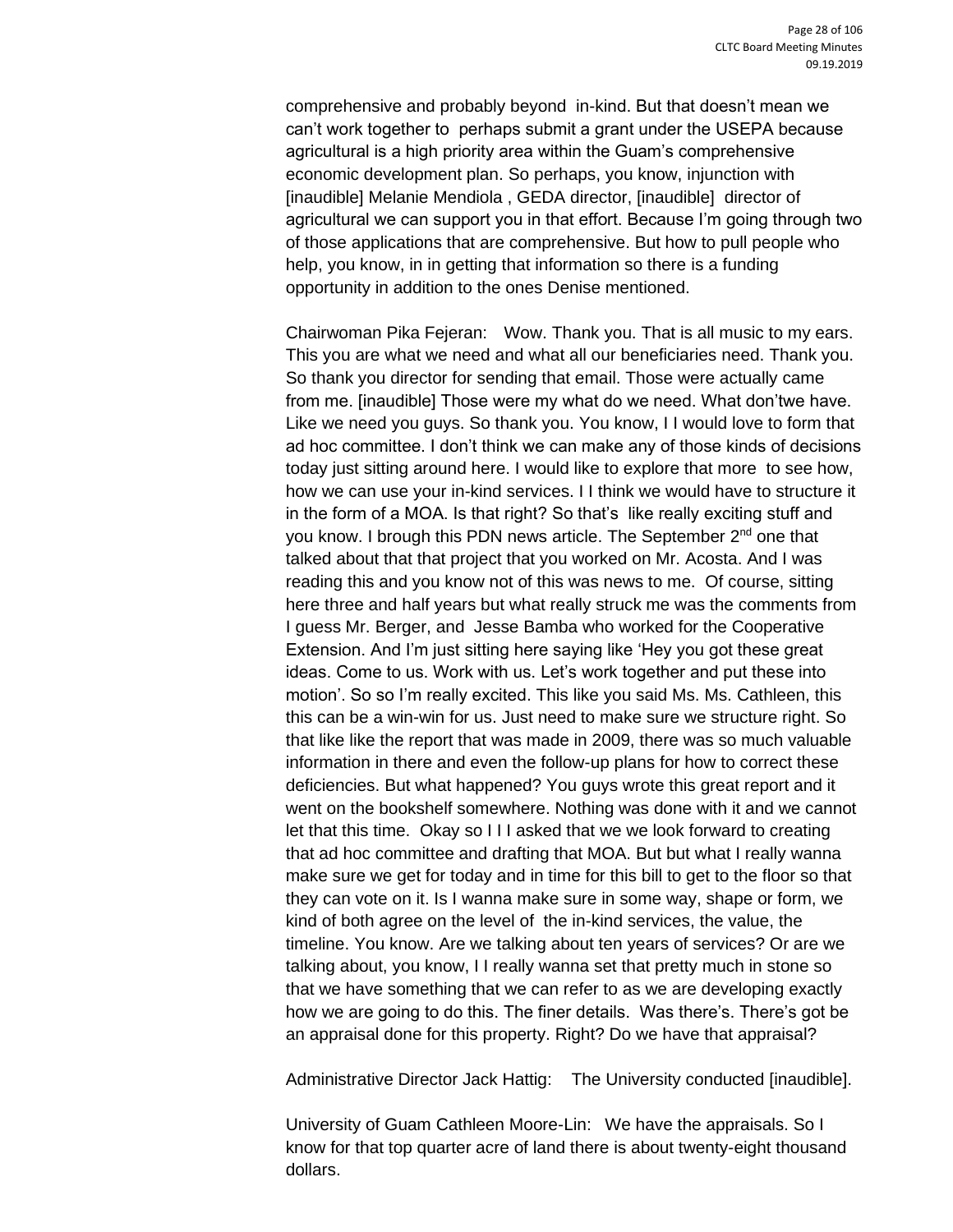Chairwoman Pika Fejeran: Okay.

University of Guam Cathleen Moore-Lin: And the bottom one third is unusable, eroded shoreline. So you know it will come out. We will have to come to some kind of agreement about what is, I think, that's the value. Number one is come to an agreement on the value. And then the in-kind services from there and the timeline. And so we probably should do that pretty quickly.

Chairwoman Pika Fejeran: Yes. Agreed. Agreed. I guess it sounds like we don't have a copy of the appraisal. If you could forward us a copy of the appraisal.

Administrative Director Jack Hattig: Did I. Did I make a request for the appraisal at the time that we met. I thought I made a request initially for [inaudible].

University of Guam Cathleen Moore-Lin: Yeah. I have only one copy [inaudible]. I'll make a copy.

Administrative Director Jack Hattig: I'd appreciated it.

Chairwoman Pika Fejeran: And I don't see that 2009 report, all the work that was done. I I don't know if that was a kind-in services as well or if that was. How did that.

University of Guam Mark Acosta:That was a MOA.

Chairwoman Pika Fejeran: That was a MOA.

University of Guam Mark Acosta:Yes, between Land Trust, Department of Agricultural and CLTC.

Administrative Director Jack Hattig: And can I have. I've never seen that report. So if you may.

University of Guam Mark Acosta:Yes.

Administrative Director Jack Hattig: Can you provide that report?

University of Guam Mark Acosta:Yes. I can provide [inaudible].

Administrative Director Jack Hattig: I appreciate that.

University of Guam Mark Acosta:[inaudible] with those reports. We actually had a first inspection report as well as a final report [inaudible] with those recommendations.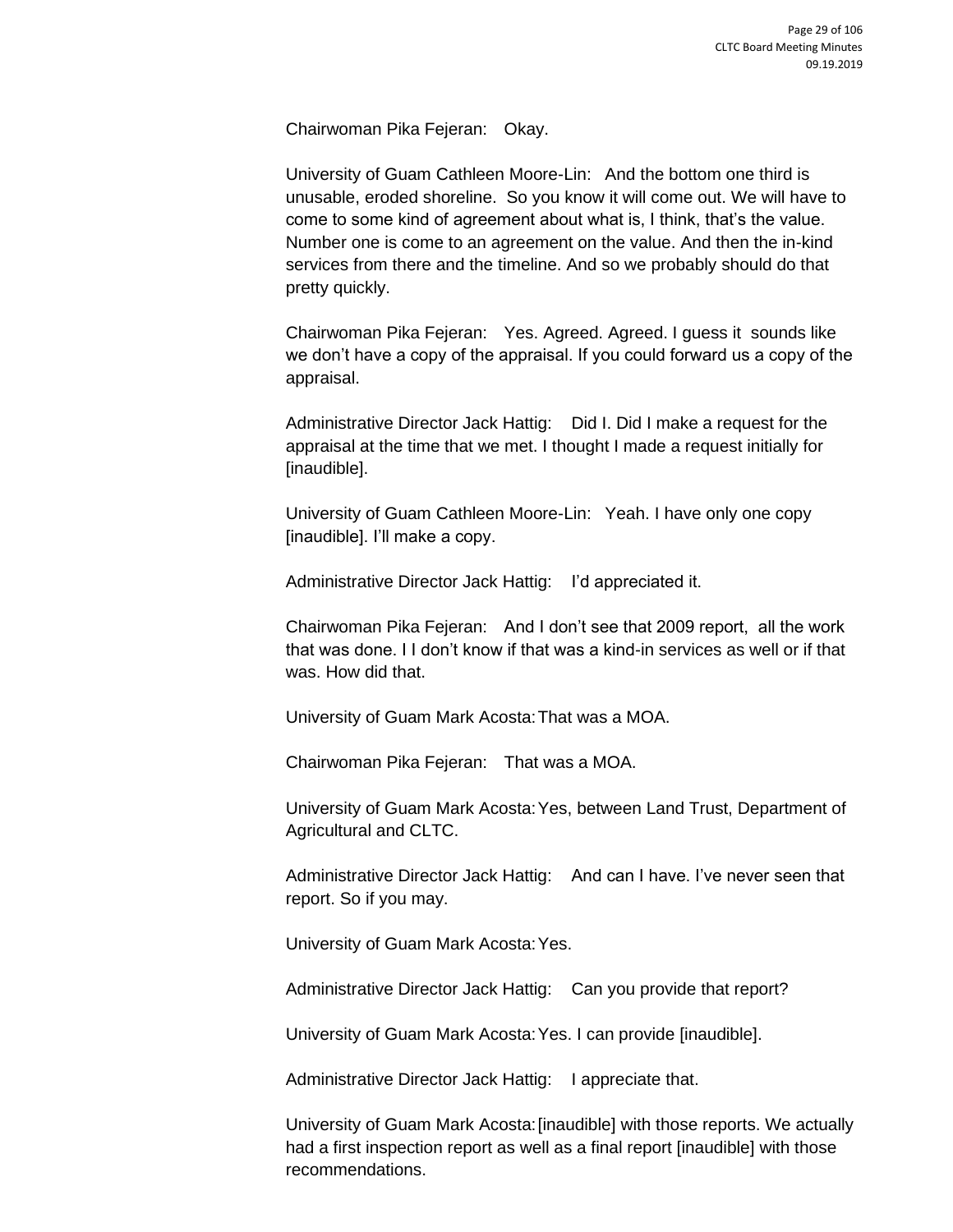Chairwoman Pika Fejeran: Yes.

Administrative Director Jack Hattig: Is it possible if we could enter into that agreement to do a follow up report . It's been ten years. And and we that could be something that we could do with the. To to learn from that exactly what have we done and what hasn't been done from 2009 to 2019. So I look forward to commissioning another report. Another opportunity to go out there and do an assessment again. And after ten years I think it's warranted. We wanna do these things and move forward with. We need to have an assessment of what is currently going on. You know, in in with our partnership, you know that MOA.

Chairwoman Pika Fejeran: Well what I think we can do in our Ad Hoc committee is consider.

Administrative Director Jack Hattig: Sure.

Chairwoman Pika Fejeran: That kind of work.

Administrative Director Jack Hattig: Sure.

Chairwoman Pika Fejeran: What I really wanna do is, you know, get pass the paper pushing and great ideas on paper and let's just get to it. And like, you mentioned applying for a grant. That's something that we could really jump on and make some real progress so. Like like you said first we must first determine the value. Right. So if we could get a copy of that appraisal and then. I mean. I I don't know the rates that that we would be looking at. Would it be like hourly salaries? How how would this be structured? Or would it be almost like a lump sum?

University of Guam Cathleen Moore-Lin: Well it's it's a lump sum. In in to give you an example the proposal that we provided we just kind of did a breakdown of of the curriculum and what was involved and how much, how many Saturdays basically. And the time and who is is going to be working on this project. Mark is definitely involved, Doctor Bob Barber and some others. And then we have a dollar figure assigned to that and just given.

Chairwoman Pika Fejeran: Okay.

University of Guam Cathleen Moore-Lin: The curriculum, the amount of time and so forth. So that's how we figure it out. So we would develop a proposal to to give to you and for your review.

Chairwoman Pika Fejeran: Okay. So.

University of Guam Cathleen Moore-Lin: Hopefully soon. Maybe next week.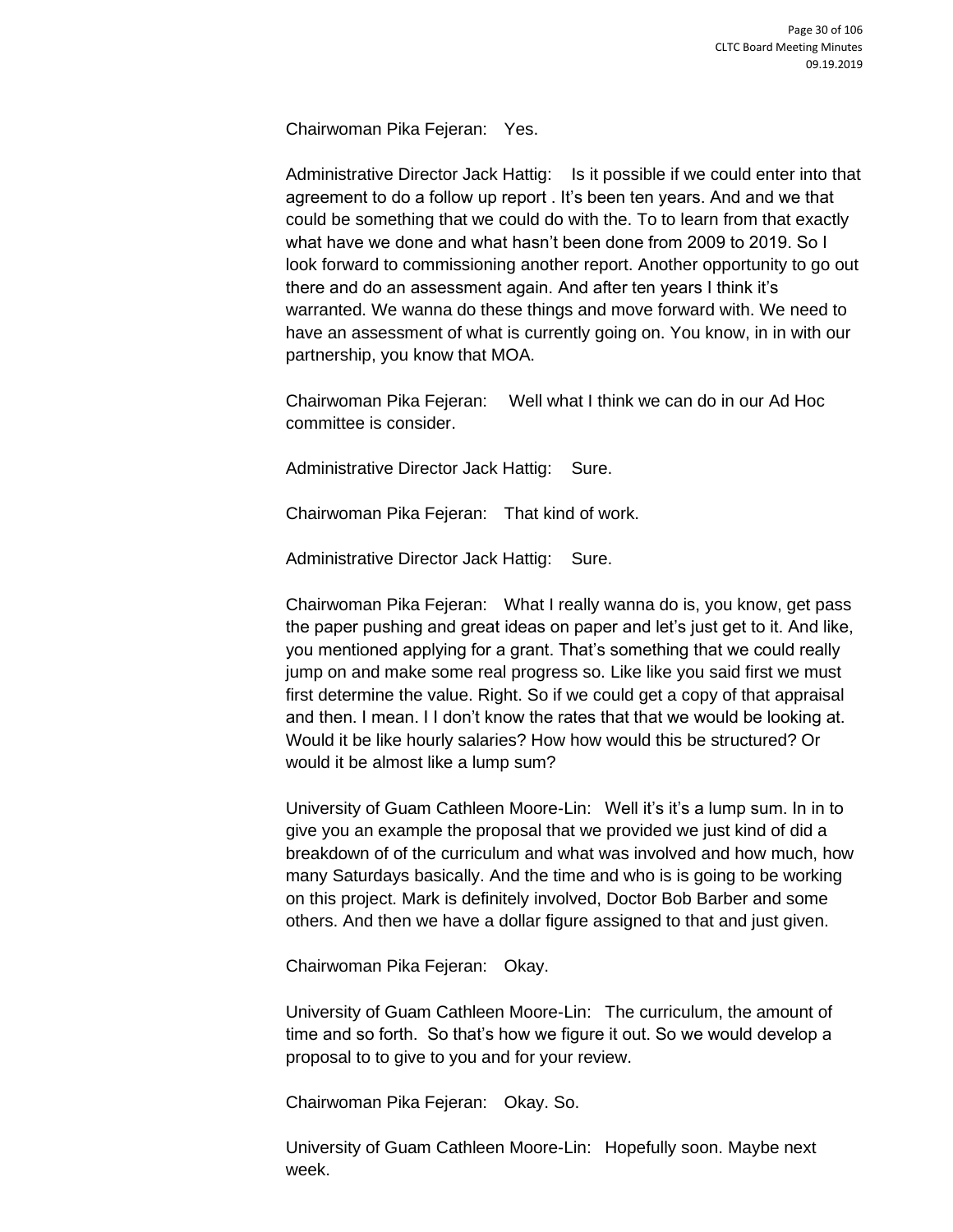Unknown: Next Week. Yes.

Chaiwoman Pika Fejeran: Okay.

University of Guam Mark Acosta:So Dr. Barber was the land trust advisor for several years. And I know he was talking to me before we came here. He would like to re-establish that relationship with you guys again.

Chairwoman Pika Fejeran: Wonderful.

University of Guam Mark Acosta:[inaudible] to act as liason between the land trust and the university. So pretty much we go out there and [inaudible] see what your stakeholders needs are and how can the university provide them.

Chairwoman Pika Fejeran: Okay. I I think I included this in my notes to the director who can forward it to you. I understand that you guys have a wealth of resources and knowledge of dealing with agricultural. But one area that I see very under utilized. And like really no real structure report for our beneficiaries, the development of small businesses on the properties. So it's Agricultural but also cottage industries. So cottage industries is talk a lot about in our enabling act but we don't see it much. So I'm I'm hoping that as we get into this committee that we kind of open us, open up broader so that we're not talking about our agricultural leasees but we're also talking about our residential leasees and how they can use their property. Or even use their property for cottage industries. So that they can create maybe a small family business out of there. Working out of their homes. Whether its crafting or, [inaudible] you know, bed and breakfast. You know, that we have ,they have large pieces of properties, they can constructure a bed and breakfast and really make use of the property. And they can make a good living for themselves. And and offer a, be part of a new industry of island. Right?

University of Guam Denise Mendiola: So with with those types of services in mind with [inaudible] that we've done in the past. We do touch on things like personal credit, and business credit, just getting them set up at the basic foundation level. And then we talk about opportunities that they have. Things that they are interested in. And then we do things like resource assessments. So if they doing agricultural, we go through with them on whole set of exercises things like sloping issues, water issues, infrastructure. So that at the very beginning, they have an idea of what they starting with and what the opportunities are there for them. And so as it, as it it extends out to cottage industries, you can take the facilities, or the structure they have on the property. And you can do things like on-line businesses. So if you were to take vegetables that you are growing on the land and you create pickled papaya out of something like that. And then part of the training is how how do you package that. How do you turn that into a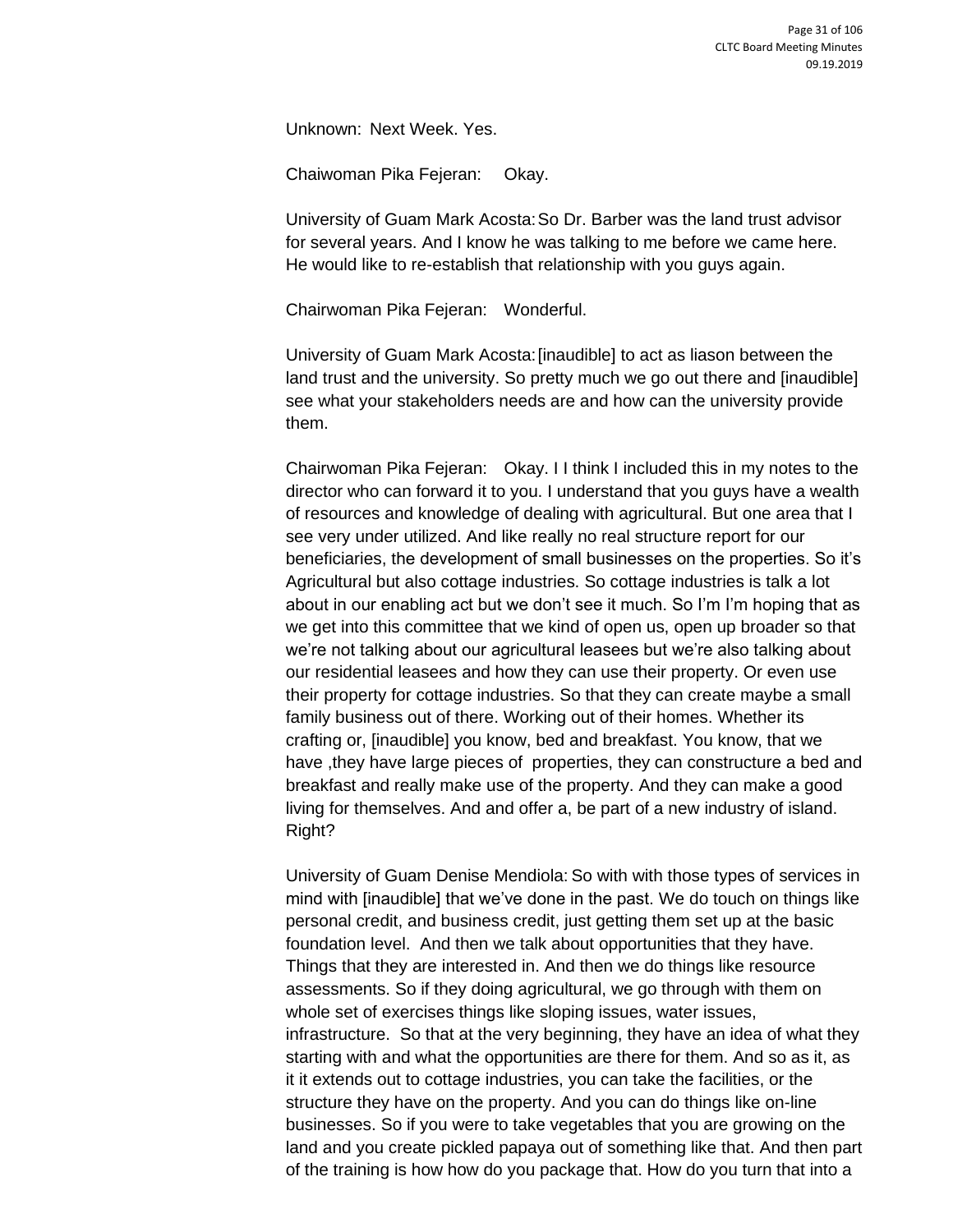valued added product. And from there how do you market that, how do you sell that. And still from there [inaudible]. So just helping them to understand what are all the phases of all that they go through to grow the business. And then at the very beginning what are they starting with and what are the opportunities that they have.

Chairwoman Pika Fejeran: Wonderful. Okay. Great. Thank you. So director I would like you to get get with UOG again.

Administrative Director Jack Hattig: Yes madam.

Chairwoman Pika Fejeran: I think first would be get receiving the appraisal. And then coming to some agreed upon amount. Maybe if you can, if you can, I guess you mentioned that you can have a proposal for us next week on how, what services you can offer. I really loved your idea about the grant writing. Helping us write a grant because that multiples our money. Right. It grows our money beyond what we're just talking about here, with the land transfers. So I think. I'm hoping this discussion and the Ad Hoc committee and the maybe your proposal. We can go back and forth on this on-line about that. [inaudible] With the director and the commission. I know that you guys have been wanting this for several years. And its about time, so lets lets get this done and move forward. Okay.

University of Guam Cathleen Moore-Lin: Okay.

Unknown: Alright.

University of Guam Mark Acosta:Thank you.

University of Guam Denise Mendiola: Thank you so much. [inaudible]

Administrative Director Jack Hattig: Thank you. [inaudible] Great job. [inaudible] Thank you. Thank you very much.

[inaudible]

c. GUAM RUGBY CLUB

Chairwoman Pika Fejeran: Okay. Okay. So we're running a little bit behind on timing. So the next item on the agenda under old business is the Guam Rugby Club. So we have. Okay, so this is another one that as I'm reading through all these minutes. Hi! Hafa adai! Welcome!

[inaudible]

Chairwoman Pika Fejeran: Thanks for coming.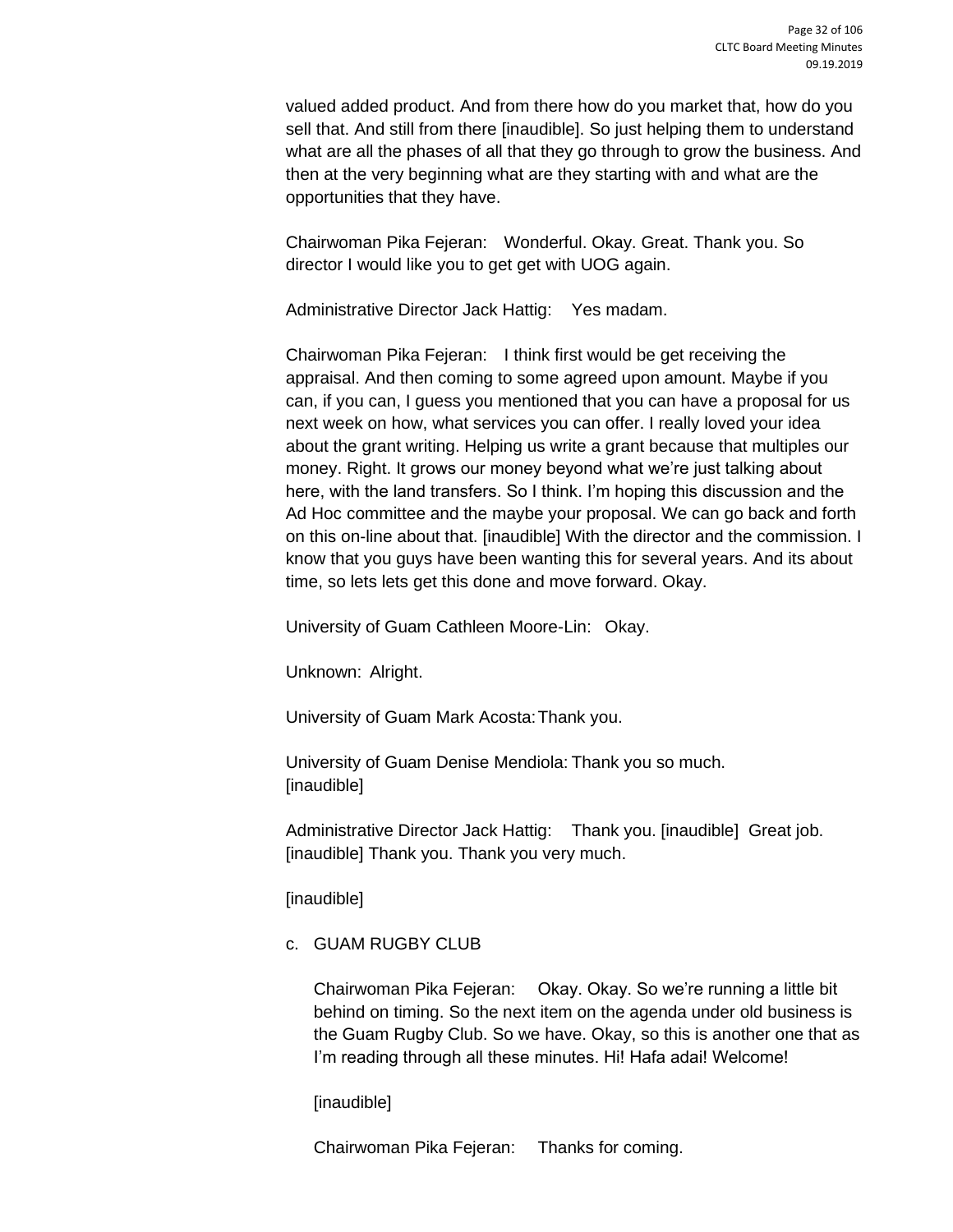Unknown: Good morning. Good Afternoon.

[inaudible]

Unknown: These are just copies.

[inaudible]

Unknown: Thank you

Chairwoman Pika Fejeran: So before before we get to you guys. I would like to just catch up on on the commission. So right now. Can I have a moment [inaudible] I don't even have. Right here I'm sorry. [inaudible] Where is their current lease? Can I see their current lease. [inaudible] This one? [inaudible] Is it this one? Is this the current lease? [inaudible] Alright. So lets see this have been another very complex and long history story. Right. With the Guam Rugby Club and their neighbors in the ajoining lot, Hal's Angels. Just to go back to to the very brief history. The most recent history is in in July of 2016 at a Land Trust Commission board meeting, the commission voted to delete the easement through the Lot 10057NEW-11 , that is, that is the Hal's Angels' lot with concurrence with the Department of Public Works. Okay. And that with the vote for that deleting of the easement had some obivious ramifications for the Guam Rugby. Because Guam Rugby had been using that easement and there's some utility, I guess, some connections under there. I guess some water pipe, going through Hal's property and back to Guam Rugby. That was in 2016 and we have, the commission has all those meeting minutes. It was. I was on the commission at that time but I was not the chairperson. I very much remember that meeting. At present was a Mr. Ivan Shiroma. He was there on behalf of Hal's Angels. And we then reviewed the case and arrived at a decision. A motion passed to delete that easement. We also instructured, let's see. I'm sorry. The deletion of the easement was also with the support of our legal counsel at the time, Ms. Kristen Finney. As I understand it, the easement that was deleted put into, through Hal's Angels field, property, was not a valid, what did she say. So with what what legal counsel found was that meeting was the piece of property that was leased to Hal's Angels had essentially been taken away and made the access road and parking for Guam Rugby without Hal's Angels' involvement. Right. It was a Guam Guam Rugby and the director at that time, had signed a, I guess, an amendment to the lease if I'm remembering correctly. I also in the minutes, the legal counsel stated that and Mr. Shiroma representing Hal's Angels also said that he's will to give up a piece of his property to address the issues. I think that it was a question of moving it, so that he could have better use of his property. The easement basically went down the middle of his property. Also at the meeting after the motion passed, we instructured the director to contact Guam Guam Rugby that the commission made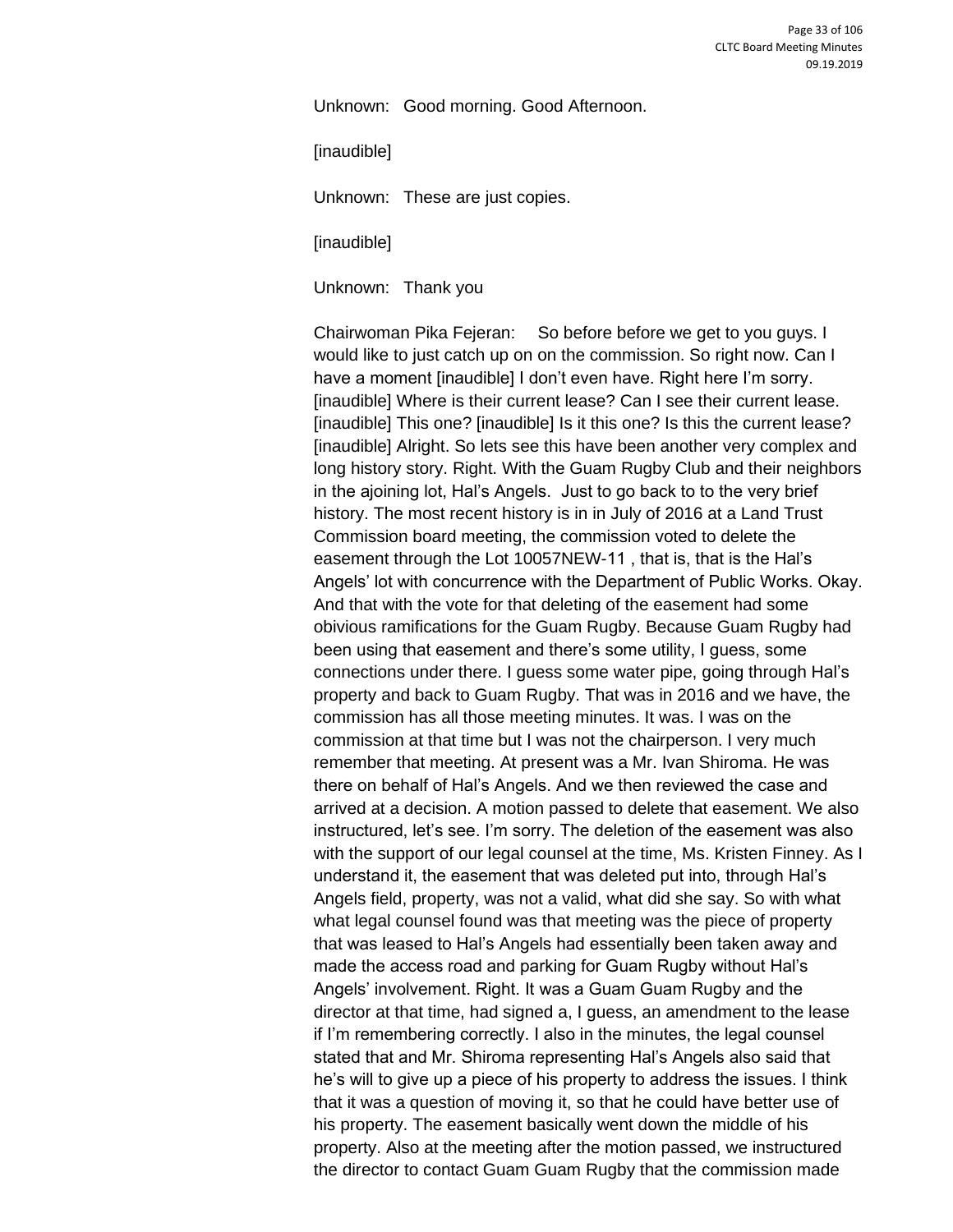that decision. And and I didn't see any follow up documentation that that contact was made. So, Matt, will you be kind of helping us.

CLTC Land Agent Supervisor Matthew Leon Guerrero: Madam chairperson, I contacted. Something was written in the agent's file by the previous director that on the contact sheet was April of 2018. Indicated here that contact of Rugby that notifing the user of the [inaudible].

Chairwoman Pika Fejeran: The easement? That was two years after the easement was deleted.

CLTC Land Agent Supervisor Matthew Leon Guerrero: This was done in February of 2018. That's what he noted. He. Just what he. It was on.

Chairwoman Pika Fejeran: Hal's Angels?

CLTC Land Agent Supervisor Matthew Leon Guerrero: Not the Rugby file.

Chairwoman Pika Fejeran: I'm sorry. Going back to the staff reports. So that was July 2000 2016 Land Trust decision. In April 2017, the map was recorded depicting the resolution of the right of way through Hal's Angels. Okay. And then on March 15, Administrative Director, Michael Borja, stated that Mr. Shiroma had agreed for the continued used of the deleted easement to the end of the calendar year, 2018. Director Borja, that is what you're referring to the 2018, also stated that he informed Guam Rugby Club and that they had understood and just needed to coordinate when the transition time was going to be. Okay. So then [inaudible] in April. [inaudible] So then in April, a letter was drafted and returned to us. And the the letter informed Guam Rugby that they would have to access their leased property through Lada Avenue. And my understanding, is that the Guam Rugby property, okay, Lot 10557NEW-5.

Unknown: Yes, that is correct.

Chairwoman Pika Fejeran: Okay. Their access is via Lada Avenue. Which is up there? Unknown: Yes.

Chairwoman Pika Fejeran: Okay.

Chairwoman Pika Fejeran: Okay. And then in June, a letter was sent to the president of the Guam Rugby Club, Mr. Pete Peter Wallis informing him to cease and dease any and all access through the Hal's Angels' field. And remove and re-locate any and all utility connections that encroaches or travses the property leased by Hal's Angels'. And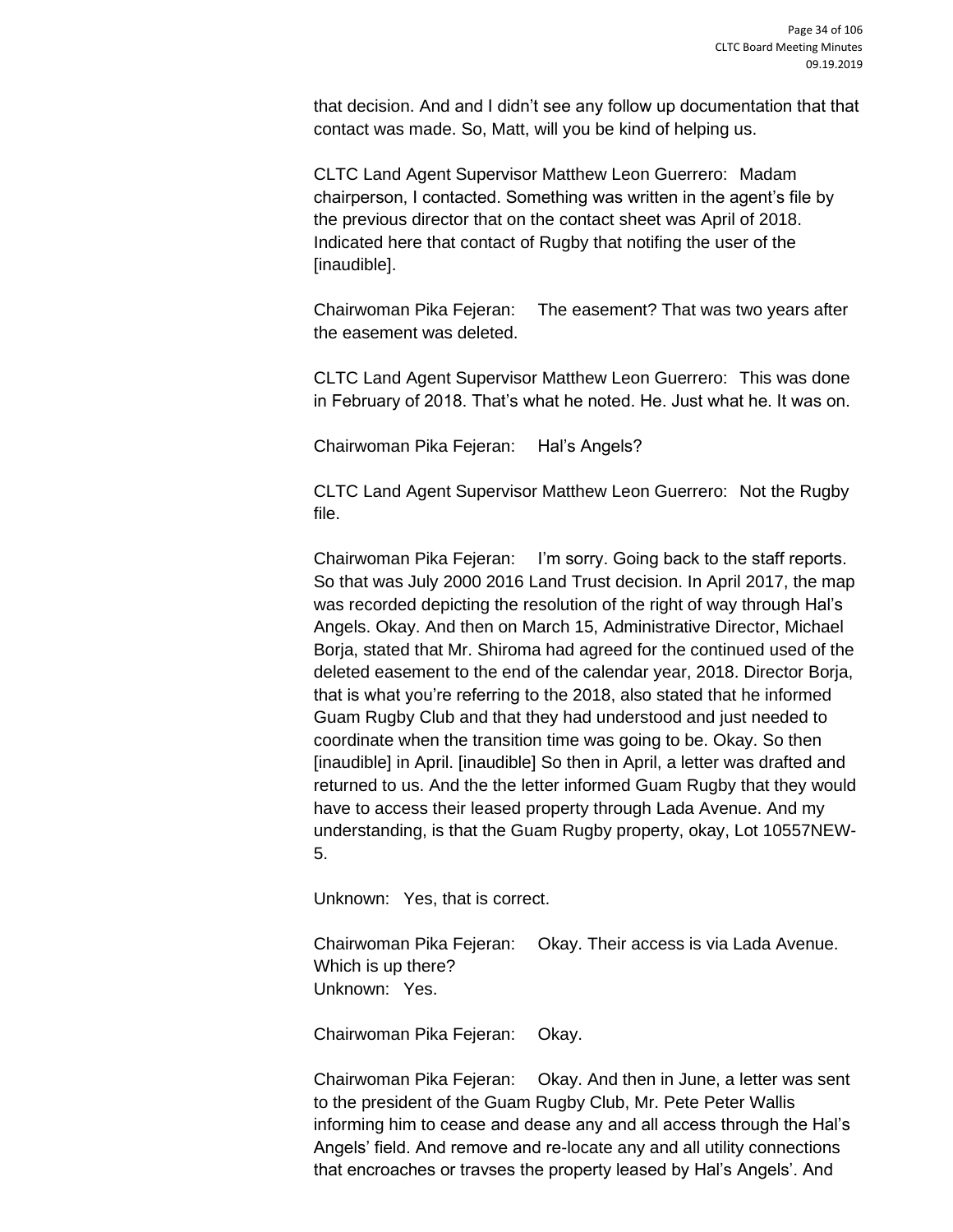and that letter was based off of the 2016 commission decision and the approved the 2017 map. So the 2000 2016 decision was based on the concurrence of the Department of Public Works. Okay, so I guess, it took another almost year to get Guam Waterworks and Guam Power Authority and the Department of Public Works to approve of that easement deletion. So that is the brief history. The most recent history. I know we had. When was this? There was a meeting. It was a May 2nd meeting I think it was. Right? May 2<sup>nd</sup> meeting, a representative, a Mr. Shiroma, from Hal's Angels came and that was the first we heard that the 2016 decision and all follow up actions have not been compilied to by the Guam Rugby Club. Which is what which is what basically caused us to issue that cease and dease letter in June. Right. Okay. So we representatives from the Guam Rugby Club here. Thank you for coming. And I see you have handed us some papers. Did you wanna wanna wanna start or did you want us to look through the papers. How did you want to do this?

Guam Rugby Club Ross Morrison: [inaudible]. My name is Ross Morrison. I'm [inaudible] Guam Rugby Club. I've been involved in several meetings with CHamoru Land Trust.

Guam Rugby Club Mike Mateo: Hi Mike Mateo. I'm one of the board members of the Guam Rugby Clubhouse. I represents Guam in the Men's National Team.

Guam Rugby Club Joseph Mateo: My name is Joseph Mateo. I am his twin brother. [inaudible] I'm I'm also a member of the board with the Guam Rugby Club. I'm also a member of the Men's National Rugby Team. I'm a middle school volunteer for rugby. I'm also a high school coach. So you know, our lives have been pretty involved with the sport of rugby and it has help us to develop into, you know, the gentlemen and gentlewomen that represent the club through the many years we played. I've been caught a bit distraught because the public access way that we agreed upon in 2002 and our master plan that we had brought forth before the board at that time. We built our field, our utilizies and and and the actual the future of our club based off of that master plan. Then in 2016, it all changed after so many years of of developing the club. We spent over seven hundred fifty thousand dollars developing the land, the infrastructure, the piping, the the joint access car park. You know all of [inaudible] hard time. So when the news came to we were to cease and dease our current operations. It kinda struck a piece of my heart because all the stuff that we worked so hard to develop not only for the club but community as well had gone down the drain. All the money that we had spent all gone down the drain. It's a waste if we were to enter off of Lada instead of off of Santa Monica. So I mean we here before you to see if we can at least reopen negotiations or bring it back to the table to discuss to see if there are any ramifications that we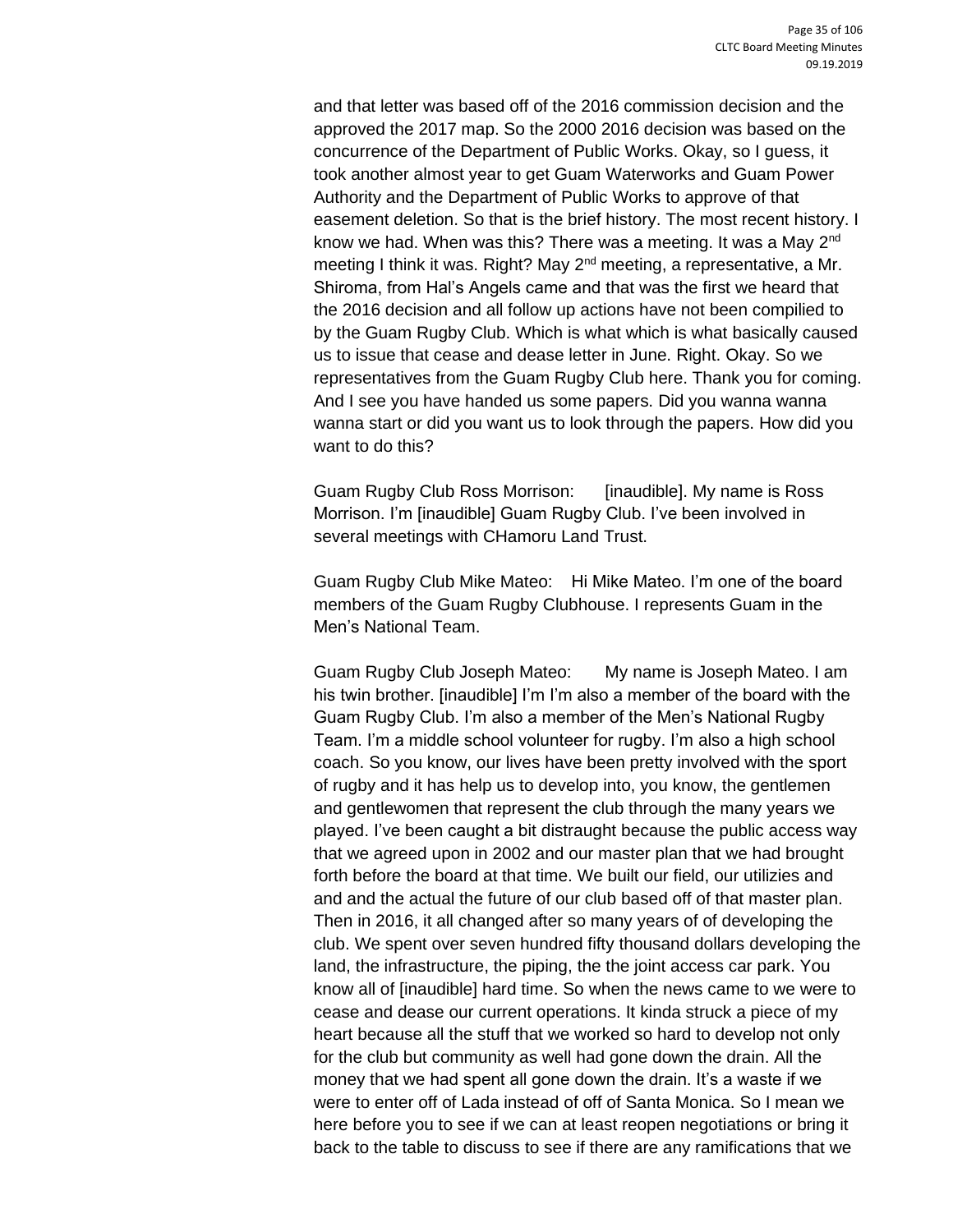can do. Or anything that we can do to kinda of appeal the decision that was made by the CLTC in 2016 or 2017.

Chairwoman Pika Fejeran: Thank you Mr. Mateo. You know, I know that the Guam Rugby Club provides a fantastic service for our youth and also as adults. Getting our children to be part of a team, part of something bigger than them. Teaches them discipline. I really I really value your contribution, the Guam Rugby Club's contribution to our island. So Thank you. I I don't believe that it is the intent of the commission to take take any of that away. For what's been presented to us, its been, there were some happenings in the past that were not done appropriately at the determent of your neighbor. And when it came to the commission back then, it was the commission's decision back then to correct the wrong of the past. And unfortunately it put you all in this position. I'm wondering why. Why three years later, I mean, even two. Two years later? Why? Why are you coming forward now? And why, why haven't you come forward before when this first happened? I I'm really interested. I don't know whats.

Guam Rugby Club Ross Morrison: I think I can answer that best. Number one 2016, we, the Guam Rugby Club, didn't received any notice. Okay. Either verbally or in written form. So to the best of our knowledge we have been operating during that time under the license of amendment, which was past in 2010, which was made because of a resolution by the CLTC Board. That's 2010. I'm quite sure you you were aware of it that's in your files. So the first that we were made aware the fact the easement was an issue was when we presented our request as we have [inaudible] every five years to to renew the license. And if you check the minutes, check back. We had. We attended several meetings to review the five year license and were advised that the issue renew the license, but we had to delete the 2010 amendment. And we declined to do that because obviously we lose the access which had been drawn on the origin 2002.

Administrative Director Jack Hattig: Master plan.

Guam Rugby Club Ross Morrison: [inaudible] Master plan the CHamoru Land Trust Commission. So the Santa Monica access was a key in the development of the lot [inaudible] going back twenty years time. Lada Avenue is the legal access. However twenty years ago this was an one-lane goat track. It was a hundred yards of boonie between here and the exit. So all the [inaudible] with the professional master plan which was put together by T&G Engineers, as requested by the CLTC board, was submitted. The orientation for the water lines, emergency exits, the toilets, showers and future club rooms are all with the orientation of Santa Monica. So that's when it first came out was on the 20 on 2017. With our history in 2018 and my understanding is Peter Wallis, the president, the first real official knowledge we got, it may have been May 2018 [inaudible]. At a board meeting [inaudible] and he was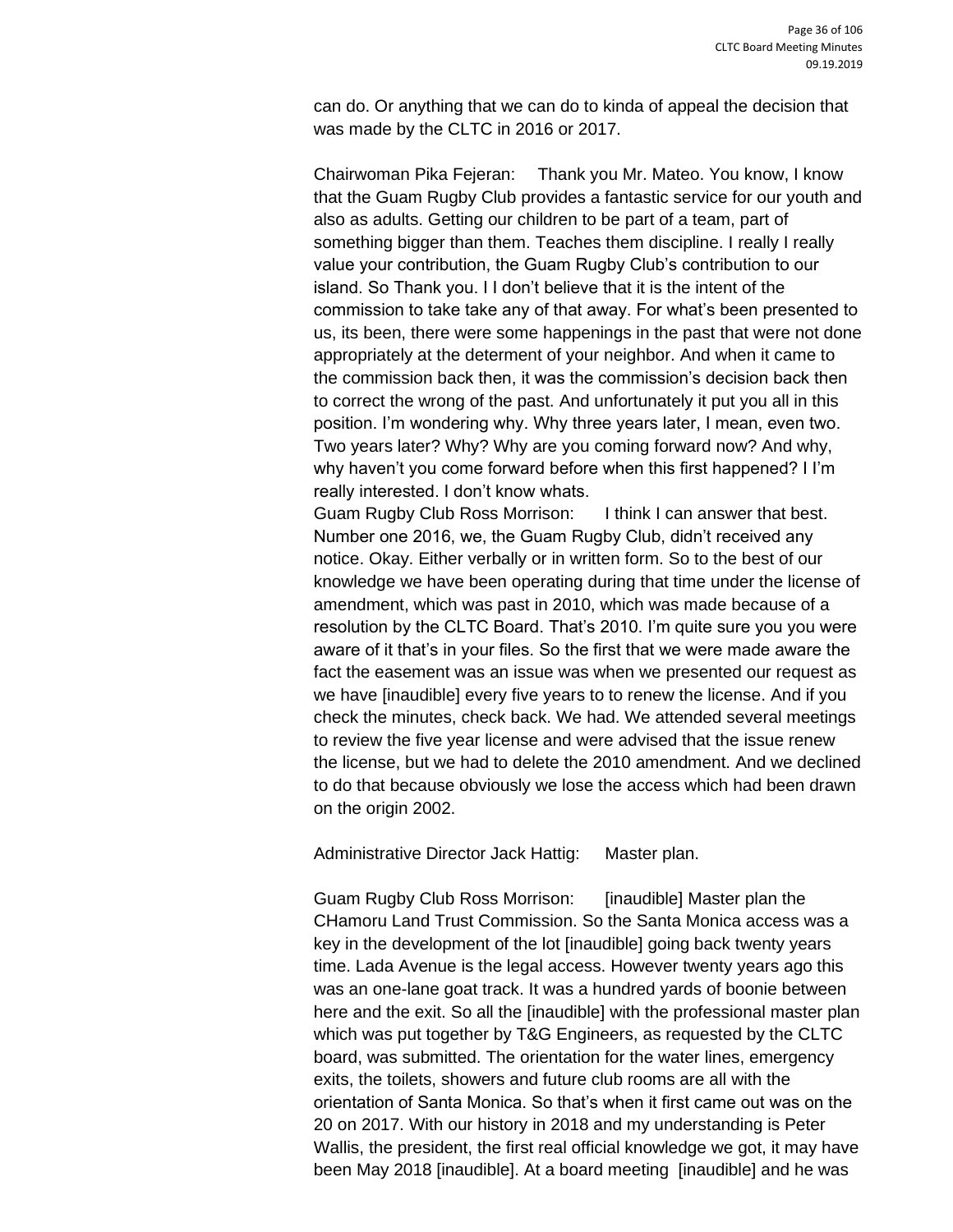basically told oh no the easement's gone. It's done. Our thing our thing is in terms of presentation is we really had no opportunity to sit down and say hey here's our side of the story. What about this? What about that? I mean, there's oblivious been a lot of politicking and movings going on behind the scenes. In 2015, 2016 we had no knowledge. So to answer your question we're coming forward as of August we would have provided a [inaudible] liason. Our field has not been access since that time. It has not been maintained. There have been no children playing on it. And the rugby season for the middle schools and high schools is about to start. And there is no access. So that's that's why we are here to say would you please help us? Because there's a lot to it. And from our point of view, we [inaudible]. We did agree in 2010 agreement in the discussions with the CLTC Legal Counsel, and [inaudible] counsel that access could be moved. I think [inaudible] there was a suggestion that we put a [inaudible] a bigger [inaudible] pipeline and use use the joint joint parking area. Subsequently being changed, and adjusted where there is no access. I think in the agreement in which we have operated under, this is a [inaudible]. We gotta we gotta wait until DPW, CLTC install new access. In the old days this is we were amenable.

Chairwoman Pika Fejeran: Yeah. That's way I was saying in the minutes as well. Mr. Shiroma was saying 'Hey, you know, they still have to access this' on the left hand side of Hal's angel this [inaudible]. Yeah I see it in the minutes. We also instructured the director. I think it was me. I said hey, you know, when Guam Rugby came in and got this amendment for the easement, Hal's Angels wasn't involved. Right? And that Hal's Angels [inaudible]. Hal's Angels was. I think, he was here in the meeting. It basically changed his lease without him agreeing to it. So anyways, I said that hey now we're gonna do the same thing? We have to involve Guam Rugby. What you're saying is that did not happen?

Guam Rugby Club Unknown:Correct.

Chairwoman Pika Fejeran: And until 2018.

Guam Rugby Club Unknown:Until we got a cease and dease letter.

Guam Rugby Club Ross Morrison: And we were advised.

Chairwoman Pika Fejeran: When you were trying to renew?

Guam Rugby Club Ross Morrison: Correct. And we were basically told by CLTC we'll renew it but you got to delete it. Why would we agree to that because we would have no access. We don't have the new access as was proposed in the 2010 agreement.

Chairwoman Pika Fejeran: Did you want to speak? If you can state your name for the record. Maybe bring the another mic closer.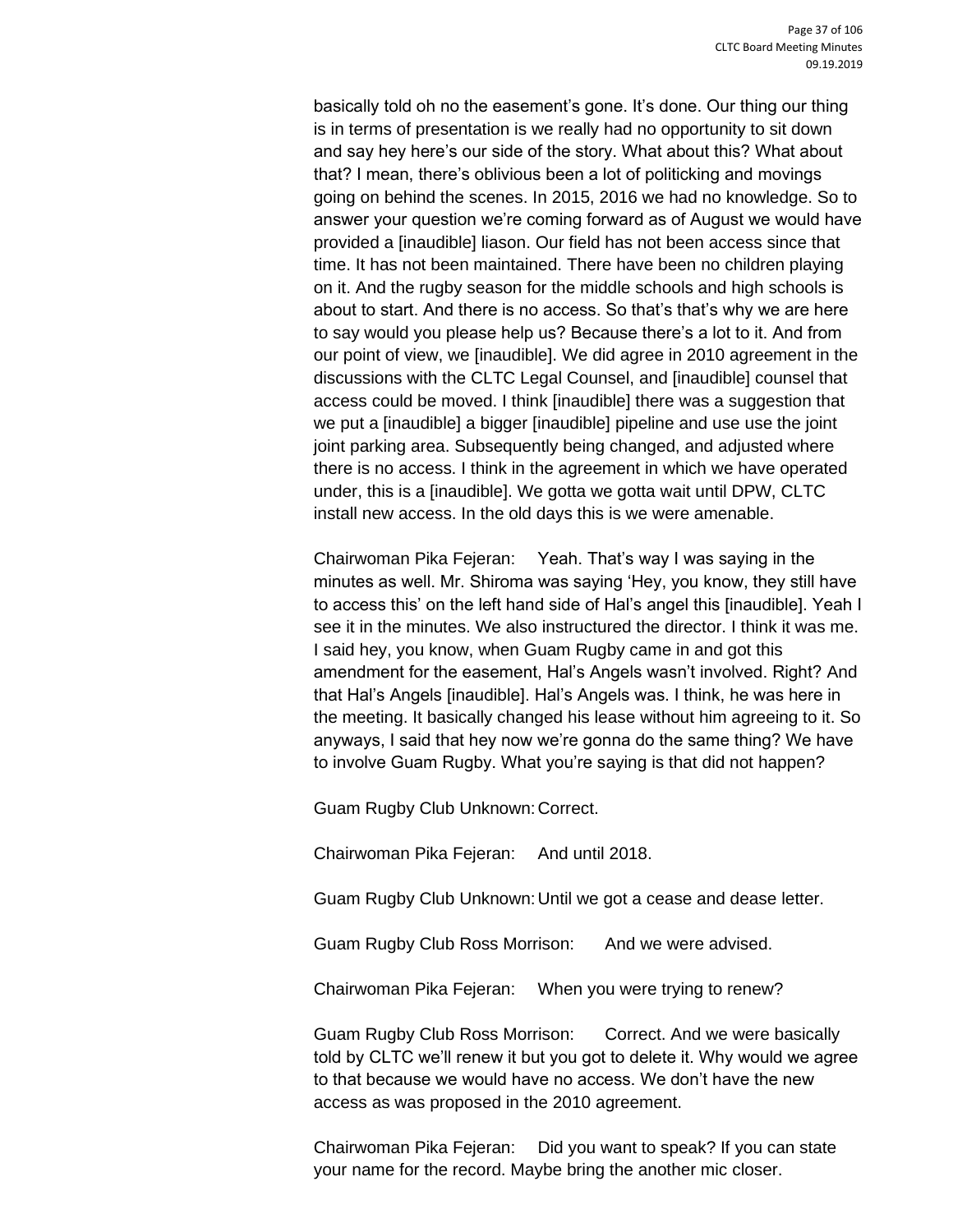Guam Rugby Club Legal Counsel Lennie Rapados: Good Afternoon commissioners and staff. Thank you for allowing us the opportunity to speak here and giving us a voice. My name is Jacky Rapados. I'm legal counsel for the Guam Rugby Club. My office was involved in the negotiations between the CLTC and Guam Rugby Club as well as Mr. Shiroma back in 2010. I understand this is. There's a lot here. There's a lot to process.

There's a lot to take in. I understand none of you were there at the time in 2010, when negotiations were happening. I, myself, am still trying to get up to speed about the history. You know, I was asked by my the Guam Rugby Club to take a look at this. Obliviously the consequences of the commission's actions are far reaching not just to the club members but the entire Rugby community, their families, and all of those not only Guam but from off-island as well. I understand there are events that take place here on island with foreign nations and what not. So we have been. My understanding is that Guam Rugby Club has been trying to get a seat at the table since 20. Well since being first provide with official notice about these issues and consequences, sorry, the decisions of the commission. This is the first time we've been able to speak at length and to, I guess, to provide our side of the story. I, these these boys, they know better than I do. I'm just a lawyer. I don't play rugby, but obliviously I understand what's going on here. And just from a legal prospective, I understand that your legal counsel, at the time, had complained at that meeting about the legality of the 2010, 2011 amendment. I'm certain not here to debate your the position, which is our position. But just legally speaking, there are serious issues with what the commission has done, had done in 2016. The amendment is part of the license. They go hand-in-hand. The commission cannot simply, from our prospective, accept the license without accepting the amendment. I understand that Mr. Shiroma had. He had issues with it. He was there at the time. My understanding is that he also had legal counsel present and involved. My office was working with his legal counsel. So he's fully aware of what happened at that 2010 meeting when the easement was created. He's fully aware of the amendment. And my clients have been Guam Rugby Club and the community has been relying upon that amendment in these last eight to nine years. And as these boys have spoke, we've spent hundreds of thousands of dollars. There are many people who use, kids and adults, who use that field. So basically, you have an amendment that the commission has decided to just forget. Not forget wrong term but to just simply delete. From a legal prospective, we don't think that is not allowable. You opted to renew the license. We gave timely notice. So we were entitled to do that. The amendment is part of the license. So you simply cannot separate the license from the amendment, which is what the commission did. The commission cannot also, from our prospective, just plain reading of the amendment and the license. The commission cannot, could not move unilaterally amended the amendment, or the license without getting our input, without getting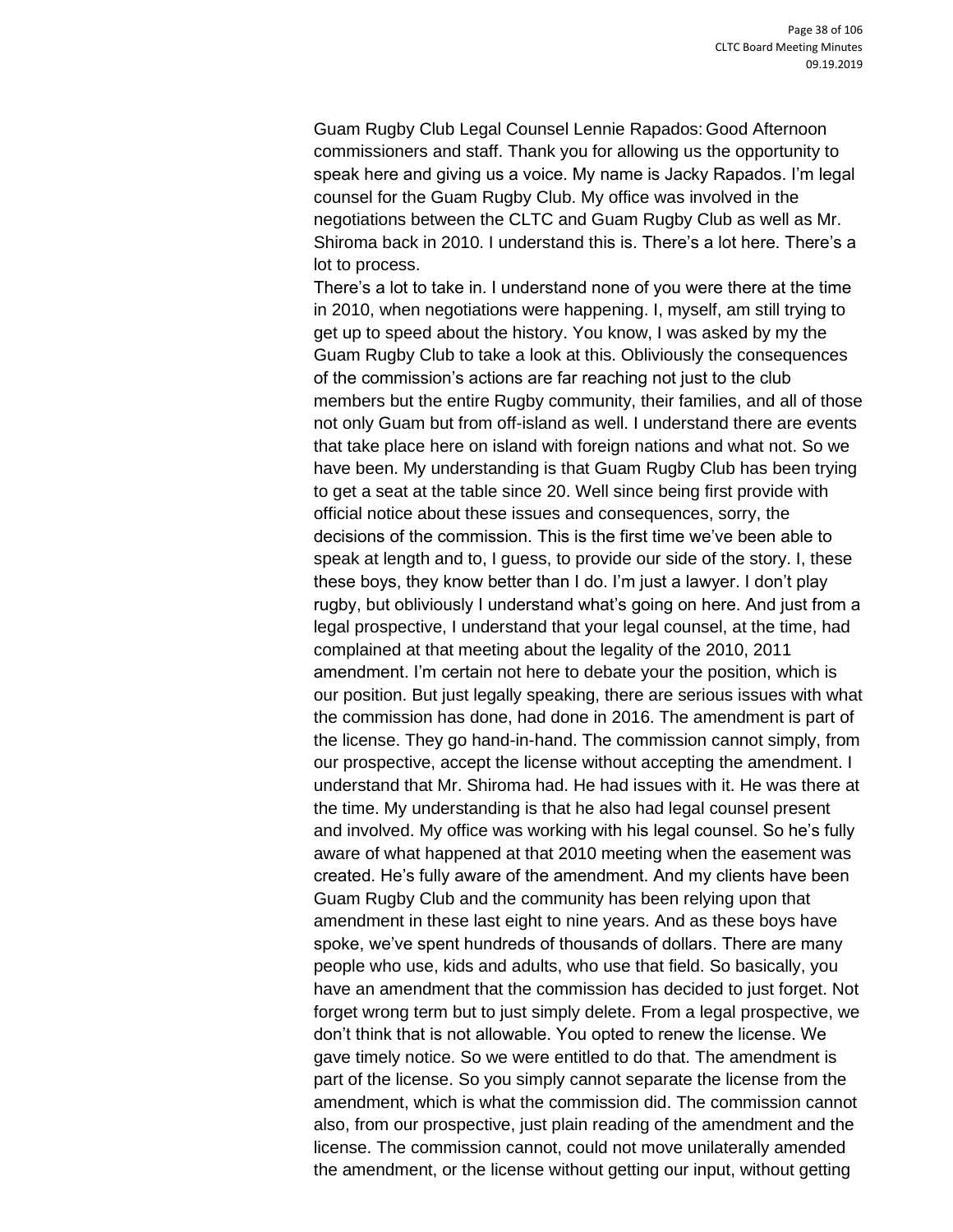our our consent which is exactly what the commission did in 2016. I understand from reading those minutes that your legal counsel had cautioned the commission before it acted because Guam Rugby Club wasn't involved. And yet the commission moved forward. And so here we are three years later, the Guam Rugby Club, and the kids, and you know, the adults are denied access and use of that field. It's a huge problem for them and the community. So we would ask. We're hopeful that the commission would reconsider its position. That it would honor the amendment. We're happy to sit down and try to resolve this. You know, we do not want to engage in a protractive litigation. But but it's important to them. It's important. I think. It should be important to the entire community. And so again we would ask you reconsider your position. We would love to have access to the field again. And you know, I don't know if that's on the table for today. If it is not, we understand. But certainly we ask that be something that you considered again. Please if we could come back to the table. I think there are serious issues that both on the facts and the law after what the commission did. I understand that the packets in front of you all have letters of support from various organizations, individuals from the community. I'm not sure how the commission handles it. But we certain we want all of that to be made part of the public record. Just to demonstrative to you guys that this is an important issue. Thank you.

Chairwoman Pika Fejeran: Thank you. Thank you for that your presentation. You know it's my understanding that in 2016 the decision was made. My question to you all is, I guess, legal counsel, the director. The amendment you keep referring to, that was an amendment to Rugby's license?

Guam Rugby Club Legal Counsel Lennie Rapados: Thank's correct.

Chairwoman Pika Fejeran: And the amendment stated that we're going to create this easement for access.

Unknown: [inaudible]

Chairwoman Pika Fejeran: The amendment in 2010.

Unknown: Yes. [inaudible]

Chairwoman Pika Fejeran: Not this one that was

Unknown: [inaudible]

Guam Rugby Club Joseph Mateo: That access was was already existing. So the 2010 amendment said that we would close that access point off when DPW built an access point off of the pipeline.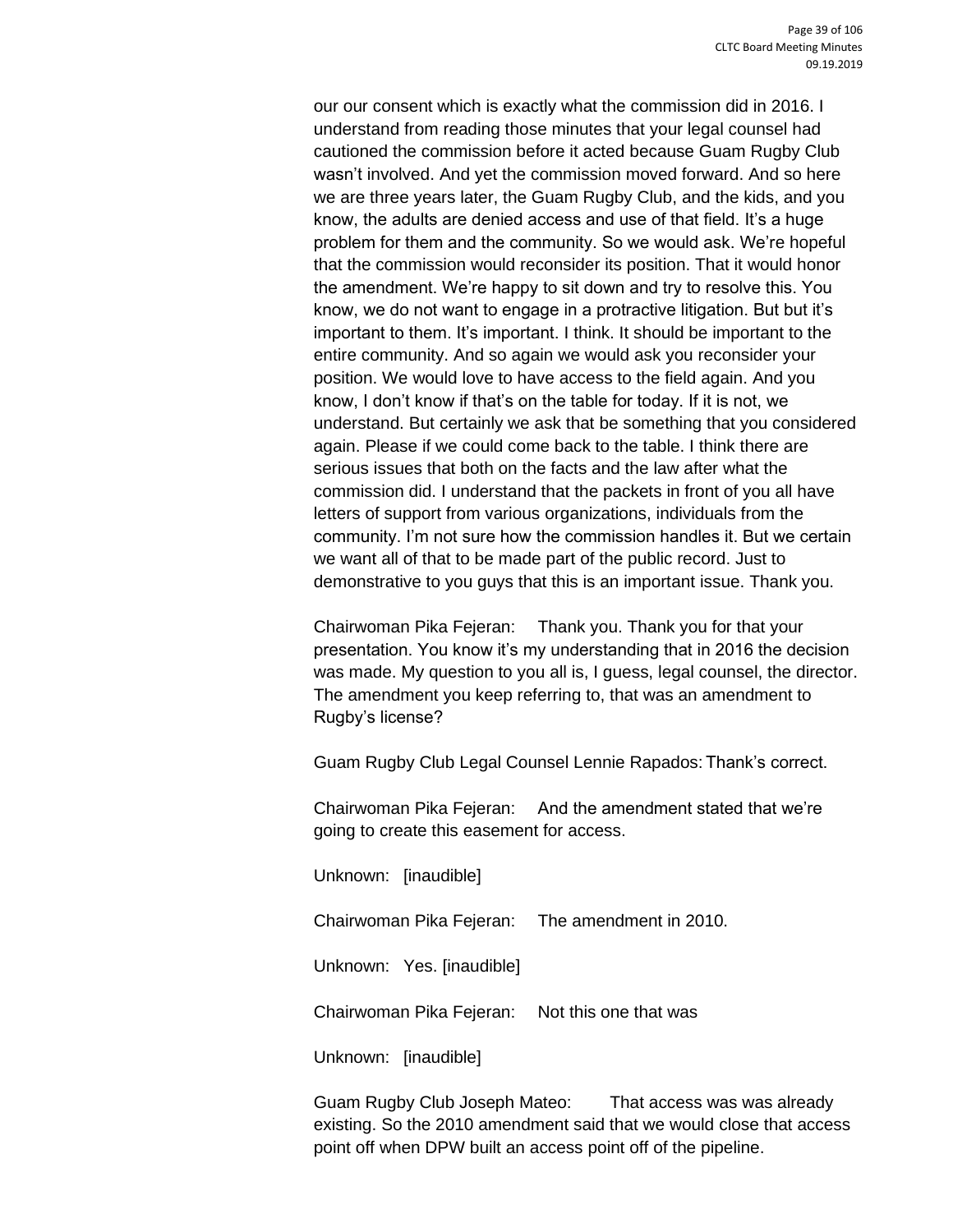Administrative Director Jack Hattig: Pipeline.

Guam Rugby Club Joseph Mateo: Off the left which still gives us access to joint parking lot and the sheds where we have our tiolets. Are where the the the epicenter of our master plan is based off of. So the easement would be would remain open until the new easement was formed and then we would close it. So that is what we had agreed on in 2010 amendment, but in 2016 they closed the easement. Denying us access to the field even through it is technicality another easement off of Lada. It's not develop. So either way, we're gonna have to be stomping through boonies or trespassing to pass to get to the field. Just to even do routine weekly maintance.

Guam Rugby Club Mike Mateo: So just to touch on that, since 1997, ten thousand people have played on that field. And when we talk about community driven organizations, I feel that we are at the heart of that. Right? We open up a doors not only to the rugby community but also to FSM community, where they actually utilized the field to train for their annual Olympics islandwide. With that being said, I mean, we we seen children grow up on these fields and eventually pursue athletic scholarships. Where some of the letters of support will come from offisland individuals who are actually representing the island in rugby in collegiate sports. Some of them have even gone professional and semipro. And with that being said, we we we realized that the field acts as a safe haven for the at-risk children and without this field where are they going to turn to. You know. And us being community driven leaders, we want to keep the field open and by any means necessary. And I mean, whatever decision that happens today will not only effect us tomorrow but effect us in our future generations and our children's children. And just want to end with that.

Chairwoman Pika Fejeran: Thank you Mr. Mateo. You know the commission in my time being here, it's really, I wanna say eighty percent of the work is looking into the past and trying to put these pieces of the puzzle together the best way we can. A nd often times things weren't done right the first time. And when things aren't done right the first time, when you fast forward to today and when the issue comes up again. Who who gets hurt by this? The people that benefited from what was done not the right way and the people that were hurt back then. And now we have two people sitting right here. Right. Two parties, Guam Hal's Angels, you know, they they come here too and stated their case. And they, I believe, they provided a great service for our community as does Guam Rugby. And you know, it's always. It's painful to see two neighbors on our property that were given the land that there's conflict. Okay. You know, we are, like you said, we are a community and we need to come to a resolution that is beneficial for both. I know that in 2016, we were looking at what was presented to us and I would ask you sitting here at the table. If the tables were flipped, how would you be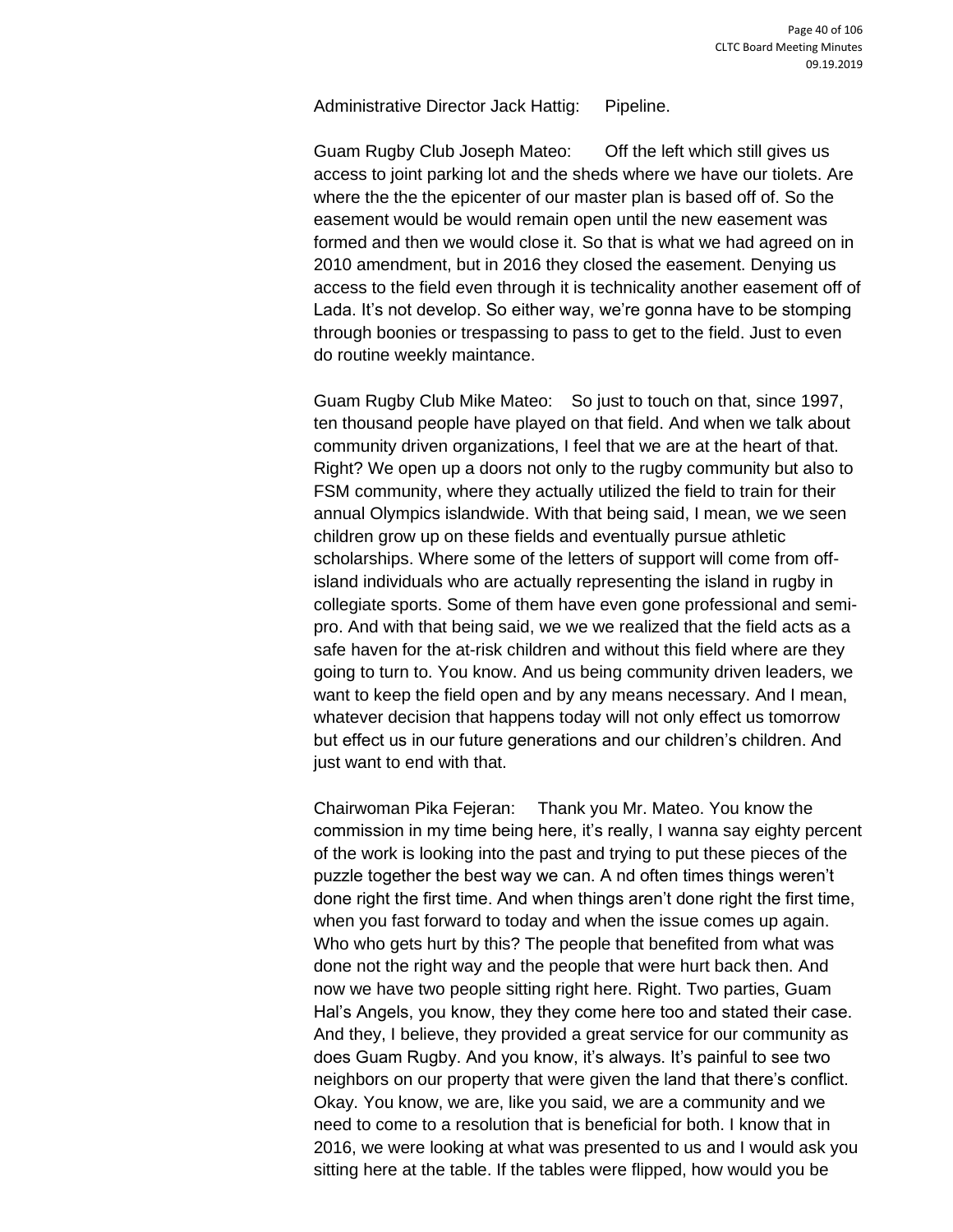feeling? Mr. Shiroma's land was basically severed into two without his expressed approval. And that was his lease. And so the commission was trying to correct that. And I I I thought that everything discussed at that 2016 meeting was being taken care of at the administrative level. And you know, it was very clear that we gave the director at that time, directions to make sure that he engages with Guam Rugby. And make sure all these follow up actions are done. Because even in those 2016 minutes we talk about and even Mr. Shiroma agreed okay let's move it to the left. Right. At least he would have the contiguous property that he can develop. He hasn't been able to develop his master plan because of that easement. And I I I want to get to a resolution that satisfies both both parties. I think that we can. I know. I know that the director has made efforts. I know the previous director has made efforts but it's it's kinda come to a head now. You know, like I said, the commission was under the assumption that 2018 that Guam Rugby Club at their renewal said okay, okay we get it. We understand what had to been done had to be done. Now let's move forward and that's not what happened. Right? You continued to access it through through the deleted easement.

Guam Rugby Club Mike Mateo: Had had we known. Had we been given notice that you were going to cut off the easement. We would. You know we would have conformed but we weren't duly notified. We didn't get any a formal written notice. We didn't get a verbal notice that the easement was going to be cut off. Even when it was cut off based off of the 2010 amendment, DPW was responsible for putting another access point to allow us to get into into a joint car park. But that didn't happen. So based off of the 2010 amendment they could close the easement off of Santa Monica. The current easement that is there, if and when they created new easement off the pipeline. But that hasn't happen. So base off of the 2010 amendment you we we still legally had access to our field. Right. And we weren't treapassing we weren't treapassing at that point and it hasn't happen yet. And now now there's a gate there that's cutting us off. And and now we can't go to the field and provide proper maintenance. You know, we're we're in the process of constructing the second field. We just laid the grass seedings and at this point I can't treaspass the field. None of us here on the board can treapass through Mr. Shiroma's property to even cut the grass. To sure the new seedings that we just spent over ten fifthteen thousand dollars on just to seed the field. And now we have no access to. And now and now we can't properly maintain it. So all the money we used to develop the second field went to waste. All the money we put to develop the first field is going to waste because we don't have access to it. So I mean, we're not here to ask for an answer to say just use the access and let bygones be bygones. That's not what we asking. We're asking if we can just come back to the table. Lets renegotiate. Follow the 2010 amendment that was initially put forth with the new license or the renewal and let's let's follow it. Until the new easement is done we would still need access to the field to properly maintain it. Because if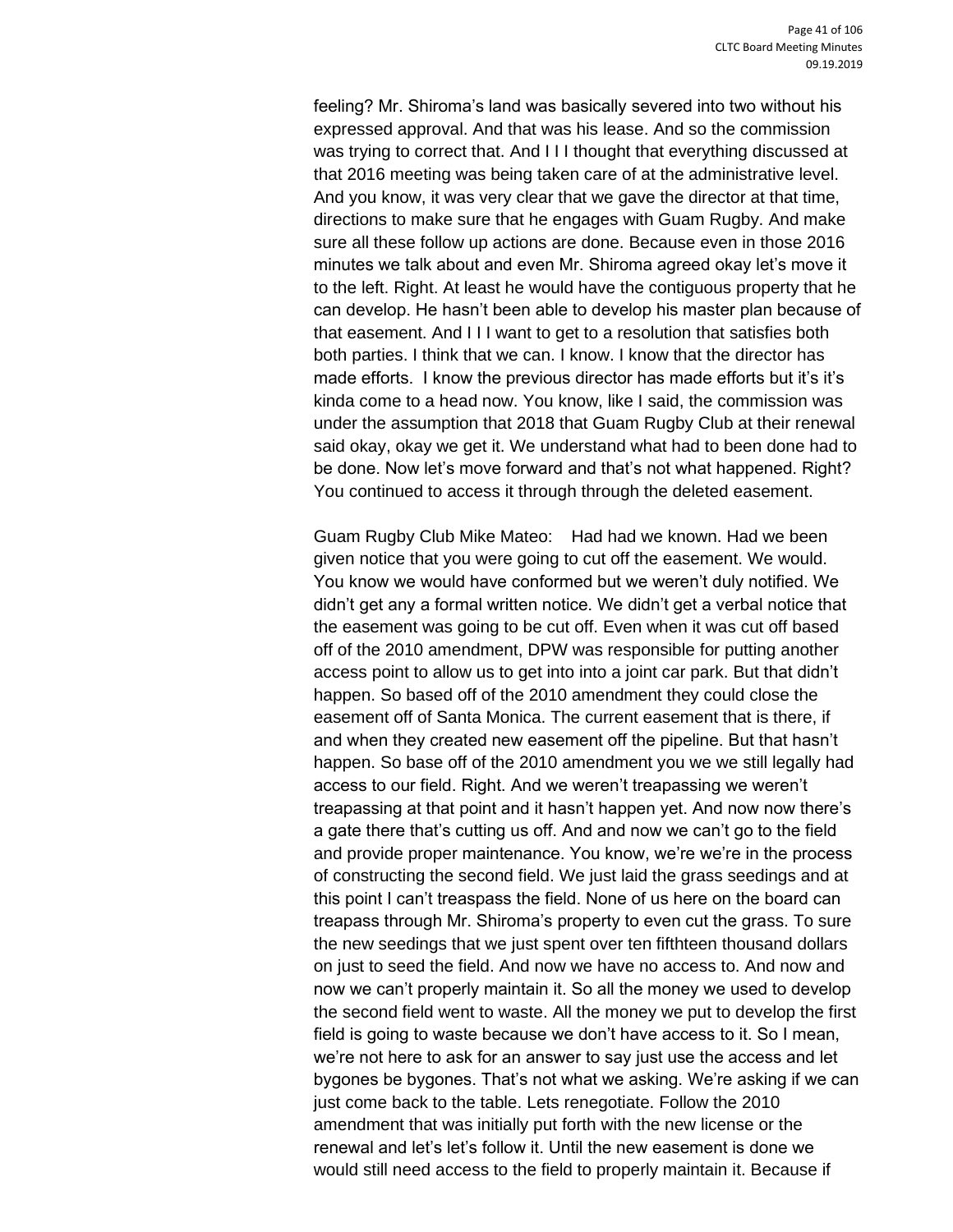not, what I fear is that if we don't properly maintain the field, someone gonna make a case that we we didn't maintain it and it's it's going to waste and someone is going to claim it. All the money that we put and all the hard work and all the sweat, blood and tears we shed on that field to create it and make it what it is today will be gone to waste. And and that's exactly what we don't want to happen. So we here asking if we could still have access to the field off through Santa Monica easement until the new easement off the pipeline is created. And once that is created we can then we'll start entering in through the new way. It is not an issue whether or not it has to be that easement. It's just that easement. We just need access to our property and with the gate there's no way we can go through. There was even discussions amongst the club members hey they'll park along the road, then they'll jump the gate and then they'll walk across the property but still that's illegal. It's treapassing. And you know we we want to conform. We want to abide by the laws and all the laws that are put before us but we can't do that when we're kind of being suffocated in the corner with no way no way to to legally access our our field. And what we're afraid too that at one point in time it's going to be so overgrown that we'll have to spend twice as much money just to bring it back to current standards. And then more money to improve it and make it up to international test field standards which is what it was in 2002. Which is what it was in 2010. You know.

Guam Rugby Club Joseph Mateo: If I may add, the Guam Rugby Club is a non-profit organization. So we do not have any means of gaining revenue or not many means of gaining revenue. So the amount of revenue money that we do get is through donations, sponsorships and go through, go to the community itself. Right and like my brother said earlier if we don't maintain it all that money, all that money that the four top organizations donated to us to gonna go to waste. Right. And that's hard money earned and we're at no position to say 'oh give us more money because we need more money to do this and that, right. It's all from the goodness of their hearts that they give us these moneys, the money. And the financial resources that we have are slim to none. We go off of our blood, sweat and tears like my brother said. We do this for the love of the community and not for us. Because in fifteen, twenty or maybe forty fifty years we're going to be dead. Right and people that are will be utilitizing this field will be our children and our children's children. Right. So the amount of work that we do now are going to seen in the future. Going to be the future generation.

Chairwoman Pika Fejeran: Thank you Mr. Mateos. You know, as I stated earlier the

Guam Rugby Club provides a very necessary service and outlet for the children. And and you know it's it's not the commission's interest to take that away. And put you all through this hardship. What the commission is here to do is to act, act as the exclusively for the benefit of the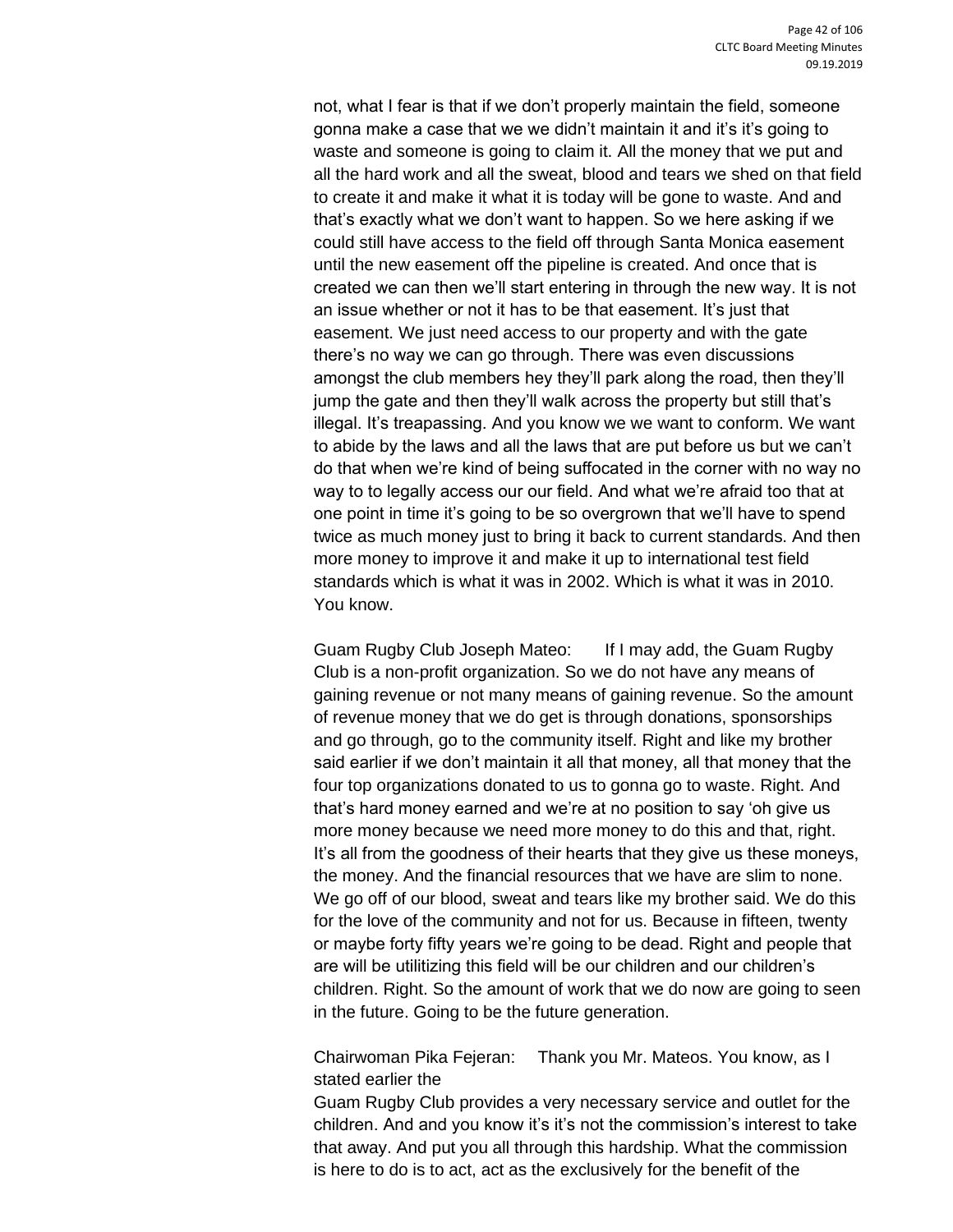beneficiaries of the trust. Right. The beneficiaries of the trust are the applicants who are agricultural and are residential applicants. Right. I know that these licenses are very. They come from a long way back but I have to trust in the wisdom of these licenses to provide this recreation area for the children. Right. And so we, I believe the commission wants to continue continue the use of this and also just for the record the Guam Rugby Club does not pay anything for the property. Is that right?

Unknown: Correct.

Chairwoman Pika Fejeran: So the commission like you, you know, you are non-profit. The commission receives nothing for for your occupancy of the property. Okay so we we, I mean that's a large property that I'm sure many of our beneficiaries waiting in line for property to build a home that have access to utilities like these two properties. They're probably scratching their heads and asking why. You know, so you gotta understand our position here. We we don't want to kick you guys out. Right. We understand and we value your contribution to the community. But we have to really move forward and I appreciate that you're coming in today and saying 'hey let's sit down together and re-negotiate. I remember with the previous director. He reported to us many times that he was unable to get anybody to sit down at the table. I don't know if there's been a change in leadership. I think there's was only one representative or maybe two that came on board.

Guam Rugby Club member Ross Morrison: [inaudible] multiple times with Director Borja. I'm not sure where that question is coming from.

Chairwoman Pika Fejeran: Yeah.

Guam Rugby Club Unknown:[inaudible]

Chairwoman Pika Fejeran: Yeah.

Guam Rugby Club Board Member Ross Morrison: And that was after our twenty twenty-seventeen renewal request. And if I could I would point out for the record we attended three meetings, I think on the request to have the license renewed five years anniversary. Of those three meetings, the first two we were told the license would be renewed as I said if you'd strike out your 2010 amendment. The third meeting we attended, I think February, March at that stage the board members' decision okay we've mucked around to long. The amendment deletion is not required and your license is renewed. [inaudible] Thanks very much. We going to can carry on. We received notice I think, about a month later that said the board's quorum was non-compliant.

Chairwoman Pika Fejeran: [inaudible]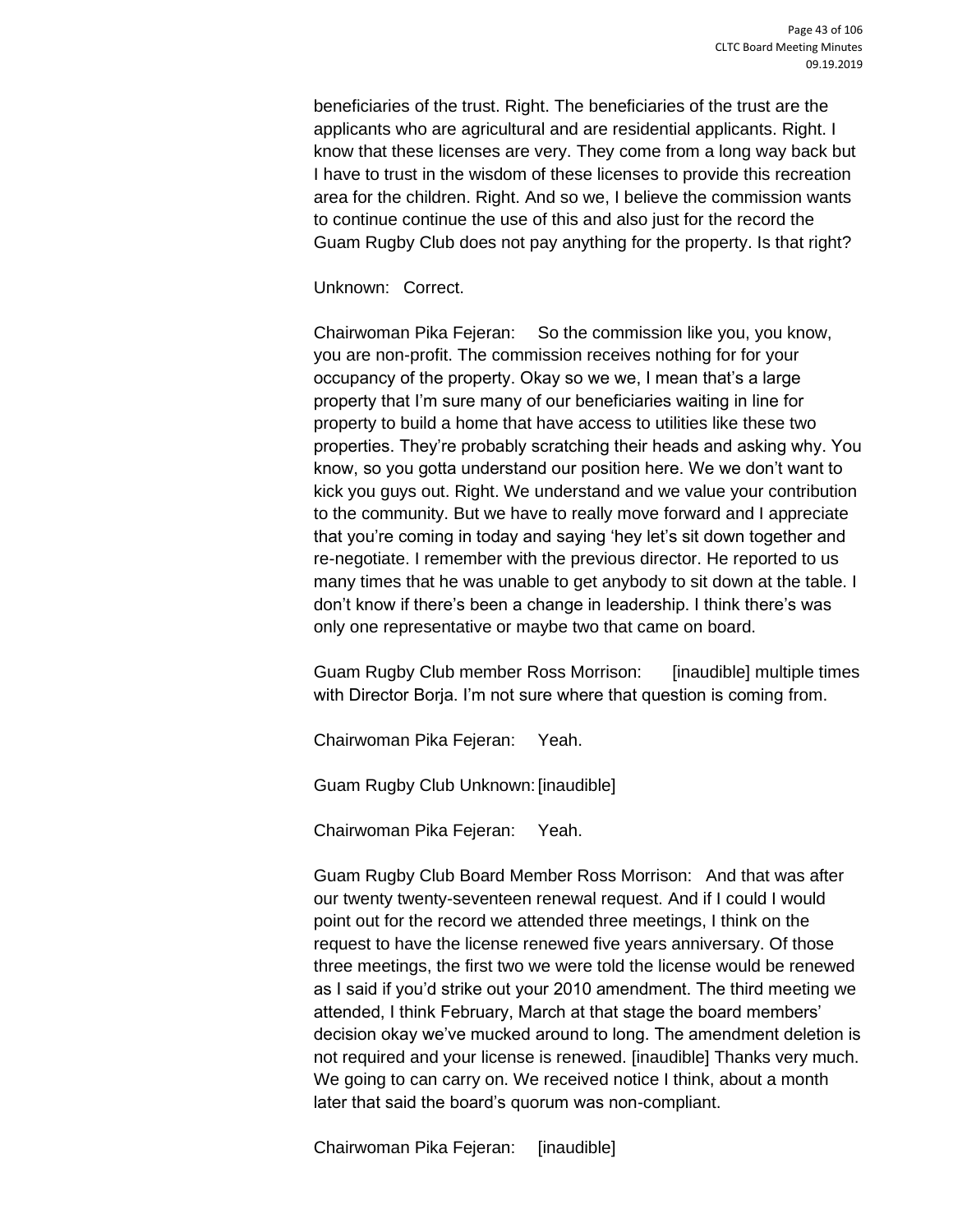Guam Rugby Club Board Member Ross Morrison: And all decisions and I think your minutes will reflect that and all decisions at that meeting were null and voided. So to this day we're not even sure if our [inaudible] take place or our license renewal has been address.

Chairwoman Pika Fejeran: The plot thickens. Okay well you know the.

Administrative Director Jack Hattig III: I didn't know about that. I met with Guam Rugby at length several times. At least a couple of times.

Guam Rugby Club Unknown:Twice

Administrative Director Jack Hattig III: Twice and I reiterated in my report to to to the commission that they aware of their their request for that amendment. But I could not substantial that. I couldn't find the the minutes where they had approved the amendment or that the agreement that Monty the late Monty Mesa signed. So that's way I couldn't I couldn't you know I couldn't substantial that. But given that they're here to you know present their case. It would be brought to light. So that's what I did. I didn't know about that that there was a question about on quorum and that's why it is not in the report. If you're looking for it then we didn't disclose that. Because he is just bringing this it to our attention now.

Chairwoman Pika Fejeran: Who is Mr. Peter Wallis? Is he still the president? Are you?

Guam Rugby Club Board Member Ross Morrison: [inaudible] Peter is at another engagement. A legal one. He couldn't make here today, otherwise he would be sitting here today as part of the board.

Chairwoman Pika Fejeran: Okay. I know that it's been a very. You been put through a very difficult time. And I apologize for that. I'm sorry that you're going through this but you have to remember that the commission has to look at everything before us. And remember it is two of our lease holders that we're talking about not just the one. Okay. So again I appreciate that you came and you're open and willing to renegotiate. I think I think that we all have a lot of work to do to really go back and really figure out what happen. Especially the amendment that you're talking about in two thousand ten eleven (2010) and the follow up actions from the two thousand sixteen (2016) decision. It's it's been many years since that was done and and we're we're just now addressing it. I appreciate this that you provided. I will definitely take a look through this. And director if you could enter it as part of the minutes.

Administrative Director Jack Hattig III: Yes.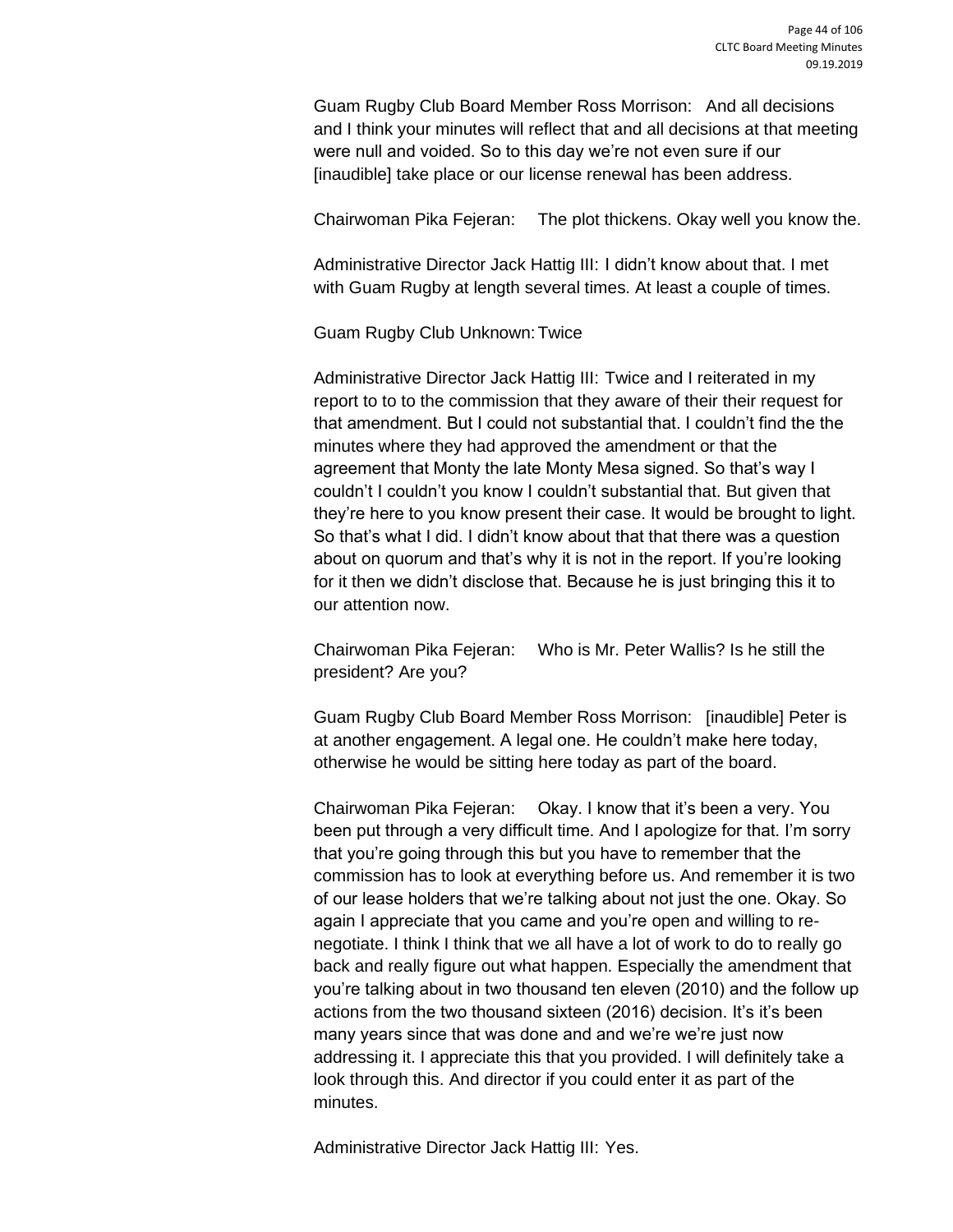Chairwoman Pika Fejeran: As they requested. So I.

Administrative Director Jack Hattig III: Madam.

Chairwoman Pika Fejeran: Yes.

Administrative Director Jack Hattig III: I'm sorry just to address the the oncoming concern about the season. You provided a schedule. Would it be reasonable to engage it with Hal's Angels to see if we could. In the meantime allow so kind of agreement, you know, that they may have access the for the impending season that's coming up. I mean that's my greatest concern as a former educator. Also so I with the trust's with the commission's concurrence I I like to try to see if we can contact him. And his word is here he would be willing to allow for another access. I also be willing to engage the services of the Department of Public Works to see if what we could do if Mr. Shiroma is still amenable to putting the access of the left-hand side of the pipeline. What what. Let's found out. There's no harm in founding out what. What would be done? How would it be done? So that I can provide that to you. I can write that report that I give to you weekly. [inaudible] So I would like to offer that up just because they've come and and the kids are obliviously going to be effected. There's there's a letter here from [inaudible] from UOG stating that the Rugby season is coming up. It's it's really imperative that they continue to have access. Let me work with Mr. Shiroma to to you know together with Guam Rugby. To to at least bring a temporary relief of access for now. Because I'm I'm not sure if Mr. Shiroma's plans to develop. I'm not sure if he's ready to pull the trigger or not. So let me found out what his position is too. And then I'll report back to the trust and I would keep Guam Rugby informed as well. [inaudible].

Guam Rugby Club Unknown:Thank you.

Administrative Director Jack Hattig III: That's what I hoping too.

Chairwoman Pika Fejeran: I think it's like past due time to get both parties to sit down and negotiate. I think. I know on both sides hearing from you and then hearing from Hal's Angels' side there a lot, there's a lot of hurt feelings involved. You know. Let's sit down at the table. I know Mr. Shiroma has had issues with vandalism and trashing because of that easement. That he didn't have control over until I guess just recently until he put in the gate. I also ask that legal counsel please you got to be part of those those discussions as well. We have to look back. Like the director mentioned that's the first we heard about the license renewal. Again the commission's work is only as good as what's before us. You know and so much of our work is looking back in the past and trying to put pieces together. Try to make the right decision with what's in front of us. So I I appreciate you guys coming here and that you are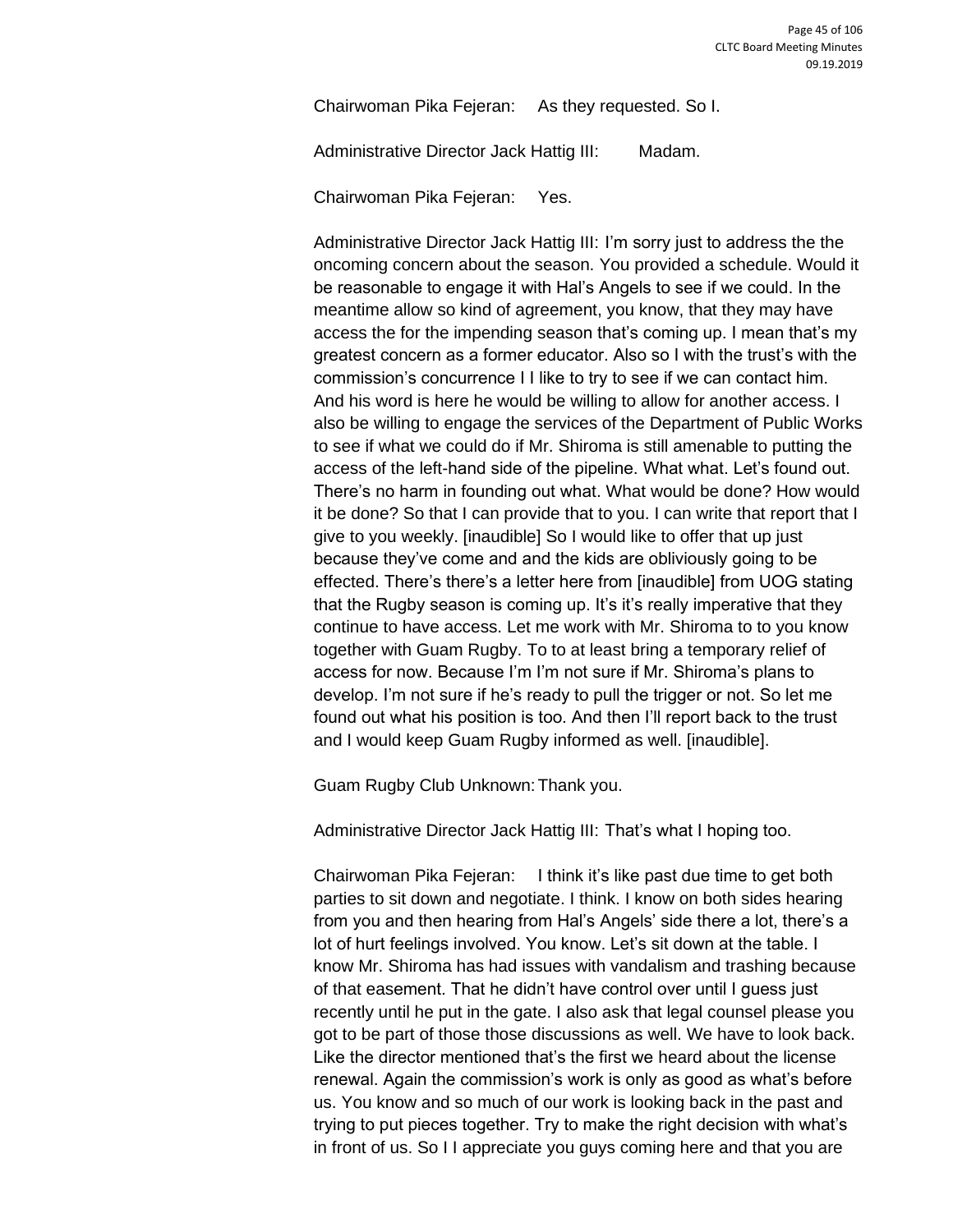doing this just like we're doing this. Out of with the passion in your heart for the community.

Guam Rugby Club Unknown:[inaudible]

Chairwoman Pika Fejeran: Thank you. So the director will be contacting you. [inaudible]

Unknown: So until a decision is made? [inaudible]. That's what it is? [inaudible]

Chairwoman Pika Fejeran: Director can we get that going tomorrow?

Administrative Director Jack Hattig III: Yes.

Chairwoman Pika Fejeran: I don't want to wait until next week.

[inaudible]

Chairwoman Pika Fejeran: Okay we're gonna have a ten minute recess.

[inaudible]

Chairwoman Pika Fejeran: Okay. I'll like this CHamoru Land Trust Commission Board Meeting back to order. After we recessed I saw that Mr. Shiroma who is the representative from Hal's Angels, who subject property, was in the audience. And Mr. Shiroma has agreed to come and sit down. We have Rugby representatives at the table with him. And I'm hoping that you know I think that we decided that okay we'll call a meeting with Guam Rugby and Hal's Angels to meet with the director tomorrow. But after seeing Mr. Shiroma in the room I said why kick that can and let's all sit down here. So it all out and on record. The commission is here with both parties and the director. I'm hoping that we can come to some mutual agreement. Okay. You know I know that Rugby presented a lot about about the amendment and the subsequent 2016 decision which the commission has not revoke in any way. Right. I think that. What I wanna talk I want us both. Now that we're all at the table, can we come to an agreement for Rugby to get access back to their field? Because they do not currently have access. I know that the original the easement the current access right now cuts through that easement has since been deleted. Right. In 2016, Mr. Shiroma you were agreeing to allow access through the left hand side. Is that right?

Hal's Angels Mr. Shiroma: No madam.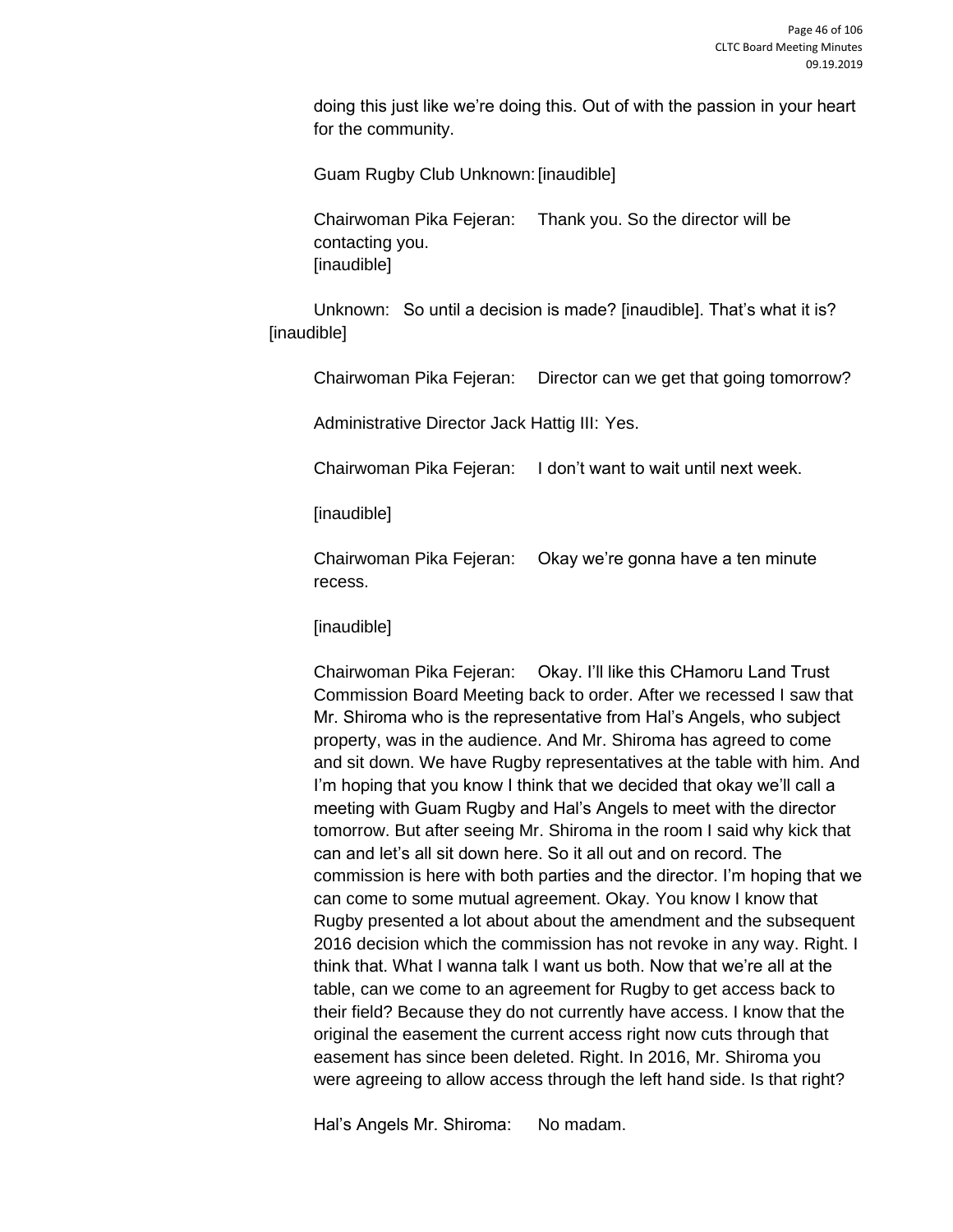Chairwoman Pika Fejeran: [inaudible] Can. Mr. Shiroma please I I'll give you the floor.

Hal's Angels Ivan Shiroma I just wanted to point out to the statements that were made earlier. I was trying to hold my tongue back and hoping you would recognize me

back there with. As far as them not being informed about the 2016 meeting where they deleted the easement. They had a representative here, I think it was a Mr. Wallis. I'm not sure who it was. He did. He checked the minutes. He tried to protest it after the board voted to delete the easement. So if he didn't go back and tell his people, 'hey, this is what was decided on that the easement was deleted.' That's their problem and now they're saying they didn't hear anything until today or until whatever date they said recently. This has nothing to do with the board. Their representative didn't get the message back to them. They didn't say anything and now they're claiming they didn't know anything about it. Which I don't believe and I don't agree with. The other thing is them saying I was aware of the other easement that was established back in 2010 or whenever that was. I don't know why they saying that. There is nothing there in black and white that I signed saying it was okay to put an easement right down my property. Who would do that? There's no one in this room right now Chairwoman that would allow anybody to cross their property to get to their property. Unless they're going to charge somebody. Right. Hey you want a path through my property, I'm going to charge you. No one in this room that would allow that. I don't know why they're saying I was aware that easement was established back then and that it was okay with me. There's nothing in black and white, so that statement was wrong. The third thing that I want to make clear to everybody in this room. This is not a land lock issue. We are not blocking these people from accessing their property like they claiming again. And all that money they invested is gonna go down the drain. If you can build a field, you can clear access to your property, the Lada Avenue way. And that was what Public Works, GPA and Waterworks said was the easement for these guys. So we're not blocking these guys. We're not hindering their progress in their development of their field. Clear your part. There is enough room for parking and access. And you can drive through and reach your bathrooms or whatever. Change your septic tank whatever. There's no issue there. They just don't want to do it, they want to park on my side and take more property on my side. Which I'm saying once again, no one in this room is going to allow. I've lose so many opportunities since 2008 or earlier 1983. [inaudible] Trying to develop my property but I couldn't because there was always some amendment, some protest from these guys that the board always stopped me from developing anything. Now that you guys made that decision you guys want me to come back to the table and try to negotiate. Make me look like the bad guy like I'm not the one reaching out to them and give them the opportunity to use the easement. Mind you, this is not a land lock issue.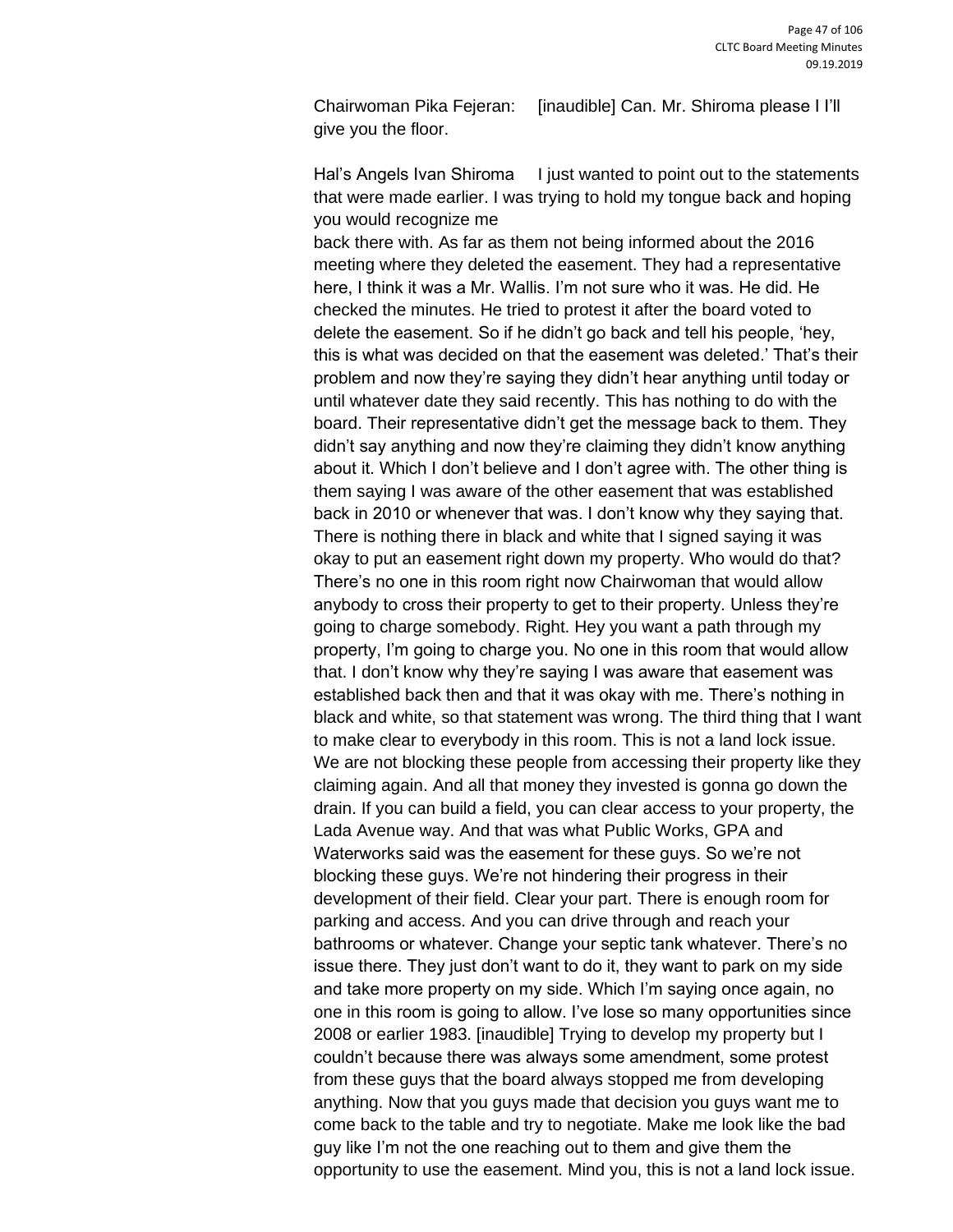Clear the backside that you are allowed by law that was decided by the board and access from the other side. It a difference of five minutes to drive from Santa Monica to Lada. So all this crap about you know there's an emergency [inaudible]. Five minutes just drive around the ambulance and go into the field. I don't need to leave my side open. Everybody comes in there at night, dump their trash. He blames me. I blame him. I don't want that anymore. There is so many times that I've been picking up trash, having to get rid of it because I leave that gate open to be nice to everybody. I reached out to Mr. Morrison. I gave him a padlock that we can share so he can lock that thing up so no body can dump trash. What happens? Maybe a month or so later, the padlock is gone. Everybody is going in there. I'm the only one. I get pissed off to him. Even though we had our differences, lets share the key, lock it when you're done. But they dumping trash in the back. We don't know who is doing it. I can't blame you, don't blame me. This is what pisses me off. The padlock is gone. Will I throw that padlock away because its only me and him that has a key. But for what I heard, he gave a key to everyone because he doesn't want to come in. And every time somebody needs to use it, they can open the gate and it doesn't bother him. So what happened? They got rid of the padlock. Everybody starts dumping trash. Does he clear it up? No I clear it up. Because they go through my side and dump trash. So I just want to make it clear because I feel like I'm being looked as the bad guy. Don't want to negotiate, not allowing blocking their progress. Hey clear your back access like the law says and access your place. You're going to be happy on your side. I'm going to be happy on my side. There's no fighting here. You guys are doing a good thing. These are all my players from FD. I coached these guys. There's no animosity here.

Unknown: Yeah.

Hal's Angels Ivan Shiroma: Go through your side and put a fence right down the line. We won't bother each other. So we don't blame on each other. I've reached out to them. They've never reached out to me. Ask Mr. Morrison right now way back in the eighties when my father was still alive. Did you promise to build us a practice field? And this is where the whole thing started. To this day he hasn't done crap to satisfy the agreement he had with my dad. That's another sore point that I have in my heart. You lied.

| Chairwoman Pika Fejeran: Okay. Well.               |                                                                   |
|----------------------------------------------------|-------------------------------------------------------------------|
|                                                    | Hal's Angels Ivan Shiroma: You're a man tell the truth right now. |
| Hal's Angels Blu Shiroma: Can can I add something? |                                                                   |
|                                                    | Hal's Angels Ivan Shiroma: This is my brother, Blu, by the way.   |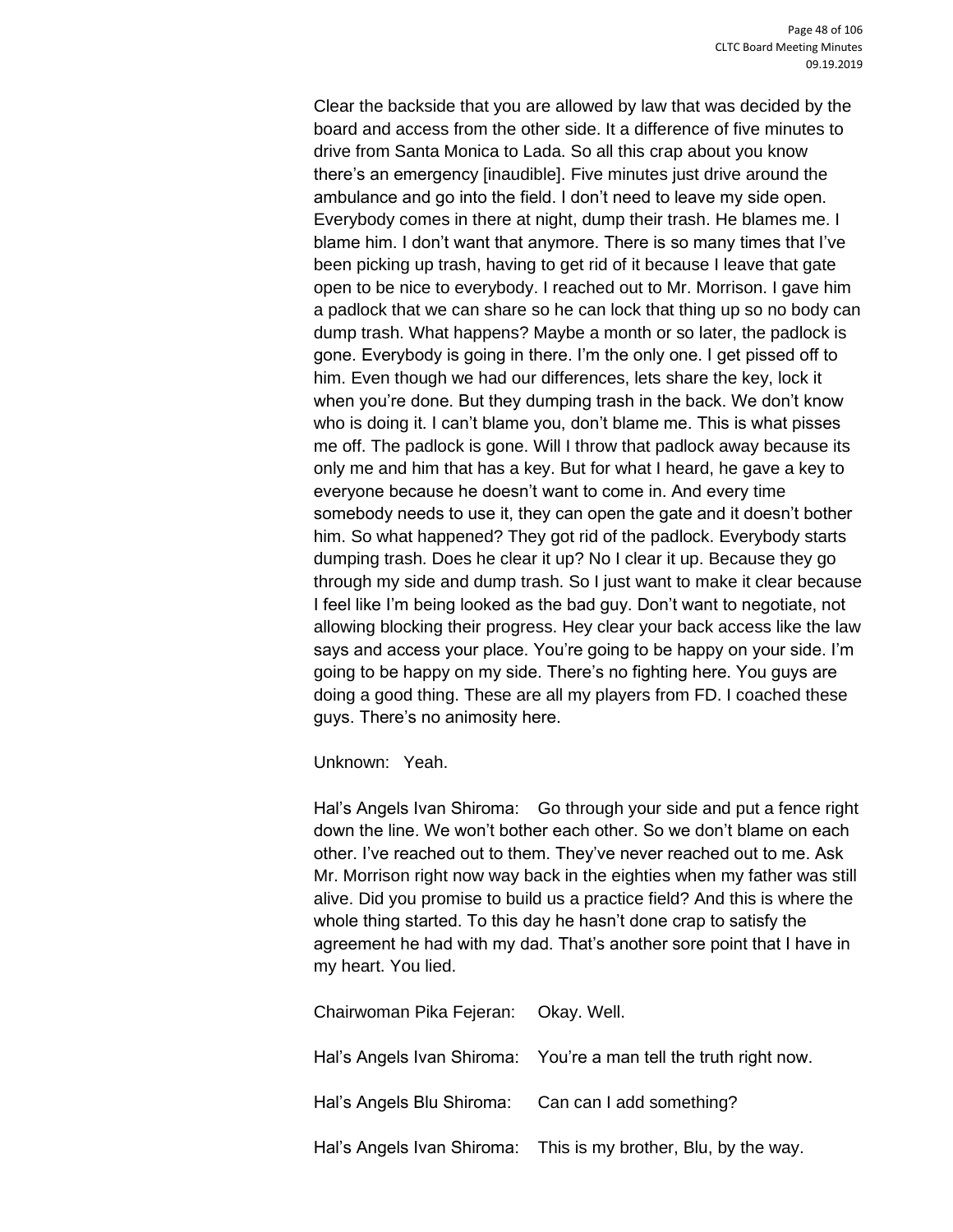Hal's Angels Blu Shiroma: I've been to several meetings. I guess the latest meetings. I haven't seen any of these guys here. And now when there's going to be a decision made everybody shows up. And they start at the eleventh hour, start asking to delay everything. It's pushing. You guys are pushing the can down the road. If you come here every year, and I know, I know you guys have a season coming up. But you come here every year when the rugby season is coming up. How come the board made a decision that you said oh the season's coming up. Let me have access to to get somebody to clear something over there. You know that's going to take forever. Every year you're gonna keeping pushing it down the road. And they're never going to make a decision. I think it's the board's job. They been were given ample time. We've been coming here. We don't want to confront anybody but the trash, or moving the back field. We don't want to do that. You come to the board and we've been coming here, addressing the situation. You guys knew about it. It's been going on. You can't wait until the eleventh hour then come here and try to keep extending it. Pushing it down the road. I see that the board has had ample information to make a decision. And once it is done, we don't ever have to come back here anymore. You'd have access to your field. We have access. [inaudible] No body is going to bother each other. You know what I mean. [inaudible]. Right. If we keep pushing it down the road, the access never happens. We're gonna keep coming back here trying to negotiate something. Once everybody has their access, we're not going to have to come here anymore and everything is settle. So I think the board has all the basic information you guys have. It's been going on since. It is not a new situation. You have enough information to make a decision.

Chairwoman Pika Fejeran: Well in 2016, the commission believed that and that's what we did.

## [inaudible]

Hal's Angels Ivan Shiroma: Basically, madam Chairwoman, [inaudible] this is strictly convenience, parking and access. No body wants to drive around five minutes to come in from the backside. That's all it is. If you guys make a decision right now, they would have to comply? Right. [inaudible] They're not going to get hurt. They not going to lose any games or whatever. Nothing is going to happen. They will make do with it. They just don't want because of the convenience. That's all it is.

Chairwoman Pika Fejeran: Like I said earlier on both sides. There's a lot a lot of history. Right. And

Unknown: Misunderstandings.

Chairwoman Pika Fejeran: Maybe misunderstanding. What I wanna. What I really want to get to is how are we going to resolved this? Okay.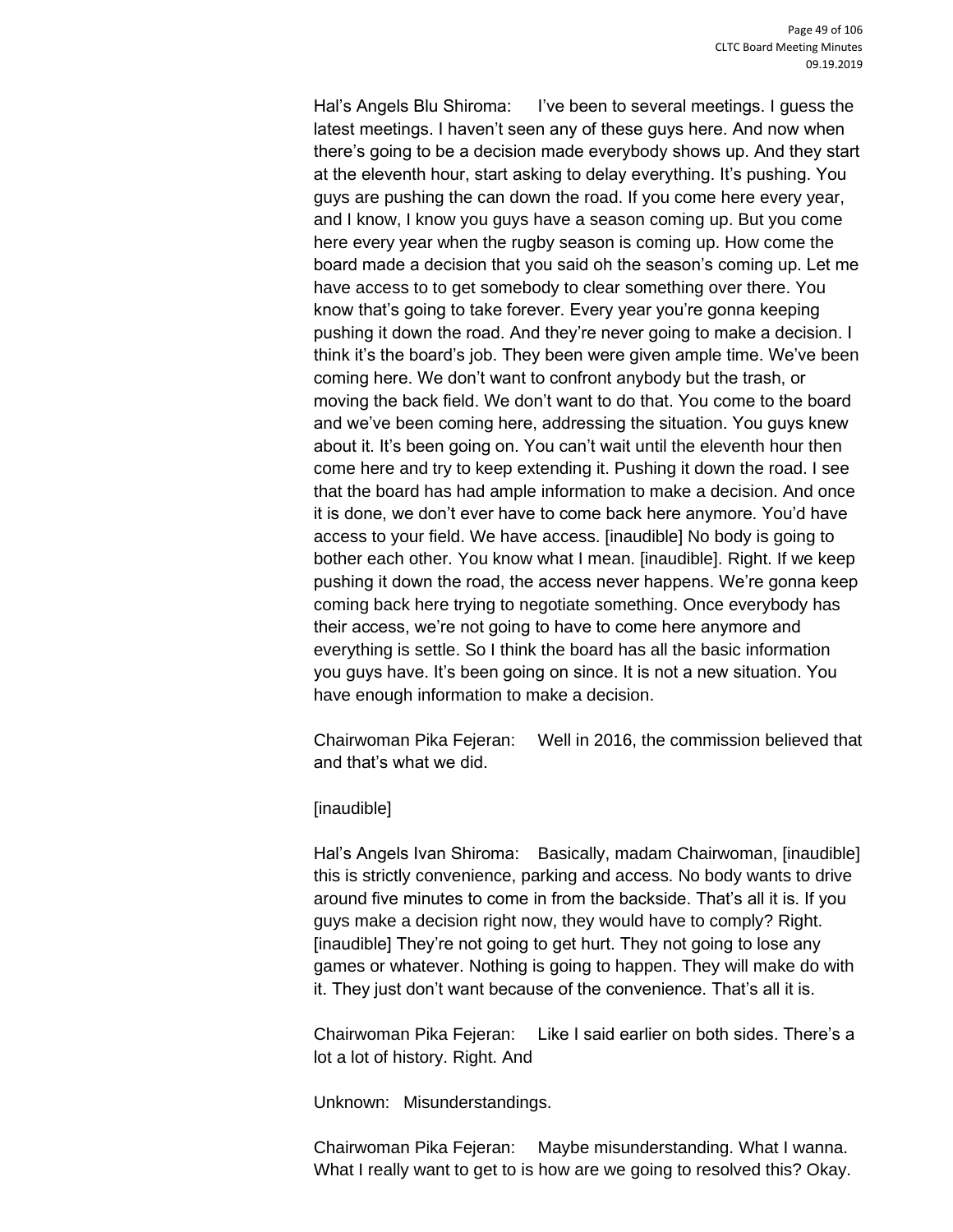Rugby is claiming there is no access. That you don't have access. Right? Can't go back and maintain your field. Right. You're your players can't come in. [inaudible] What are we looking at here John?

CLTC Land Agent 1 John Gumataotao: Pierce.

CLTC Engineering Technician II Pierce Castro: It's it's a proposal.

Chairwoman Pika Fejeran: A proposal?

CLTC Engineering Technician II Pierce Castro: One of the issues that was brought up was the emergency vehicle access. So we're proposing to open up the road or grant that part which is also on CLTC property.

Chairwoman Pika Fejeran: Okay.

CLTC Land Agent Supervisor Matthew Leon Guerrero: Which makes it's just a hundred feet difference from that road that they're talking about running right down the center. It is just a hundred feet more if they were come from [inaudible] the pipeline.

Chairwoman Pika Fejeran: So that's currently not an easement.

CLTC Land Agent Supervisor Matthew Leon Guerrero: No. It was just something that I reached out to survey to see if we could do. And I confirmed with Paul Santos, the Chief of Cadastre, could we and he you know was saying if we could just [inaudible]. A lot of those emergency vehicle access. So the proposal was if they could just agreed. That would be just an emergency vehicle access. To access the Rugby's property, onto the pipeline and straight down into Santa Monica.

Chairwoman Pika Fejeran: So is that an existing road? You said pipeline.

CLTC Land Agent Supervisor Matthew Leon Guerrero: It's it's a POL line. The Federal [inaudible]. We can't use it as an easement. We can't use paved over it. You could drive over it. But we just can't put water lines in there and what-not. And that's why it is not going to be dedicated as a right of ways, just an emergency vehicle access. Because they do have access to the north side of the property. The entire Lada Avenue is paved. And I was just told today. I didn't go out there recently, but I was told that Santa Monica now connects to Route three. I mean, Lada Avenue goes straight out to Route three now.

Chairwoman Pika Fejeran: [inaudible] Oh that goes out that way.

Administrative Director Jack Hattig III: It supposedly extends.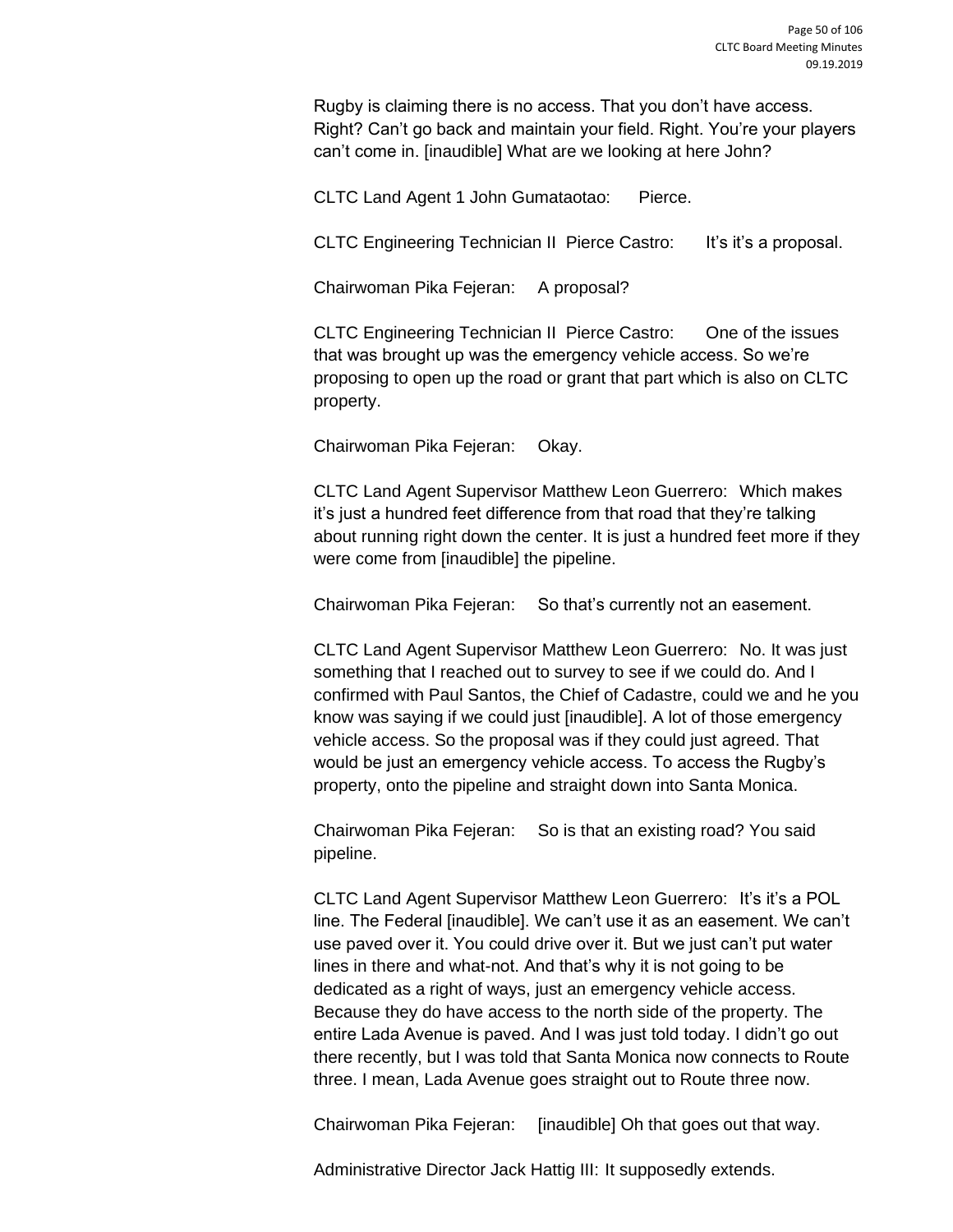CLTC Land Agent Supervisor Matthew Leon Guerrero: It supposedly extends out by I didn't go out there today to see what. But that's entire Lada Avenue is paved to the north side of the entire rugby field. Where Rugby's property [inaudible].

Chairwoman Pika Fejeran: Okay. That forty feet wide easement on the other Land Trust property. That's not Hal's Angels' property.

Hal's Angels Ivan Shiroma: That used to be. That was included in our map. And that's the one I gave up in 2016 when we were going for the deletion because there are squatters there. The squatters where in my map you know what we don't want to uproot these guys. Probably hard up for houses or what. So I gave that up just so we could do the new map, delete the easement and shrink my total acreage again. I'm conceding again to satisfy these guys to have a little access to their place again.

Chairwoman Pika Fejeran: So what was.

Hal's Angels Ivan Shiroma: So I gave up.

Chairwoman Pika Fejeran: You gave up that portion.

Hal's Angels Ivan Shiroma: Yes I did.

Chairwoman Pika Fejeran: In 2016, we talked about installing an easement or putting a new easement and deleting that one and putting a new one on the left side. Was that the one along the pipeline?

[inaudible]

Chairwoman Pika Fejeran: It wasn't?

CLTC Land Agent Supervisor Matthew Leon Guerrero: Madam Chair, it went outside of the Rugby property, inside Angels' property to the west of their lot straight along the pipeline. So they would have taken that easement that they were talking about. It would have ran from here. I was looking for that sketch. Just a sketch. It would have ran from here along the Angels' property and down into Lada.

Chairwoman Pika Fejeran: Okay.

CLTC Land Agent Supervisor Matthew Leon Guerrero: That's was the proposal.

Guam Rugby Club Unknown: It's in the packet.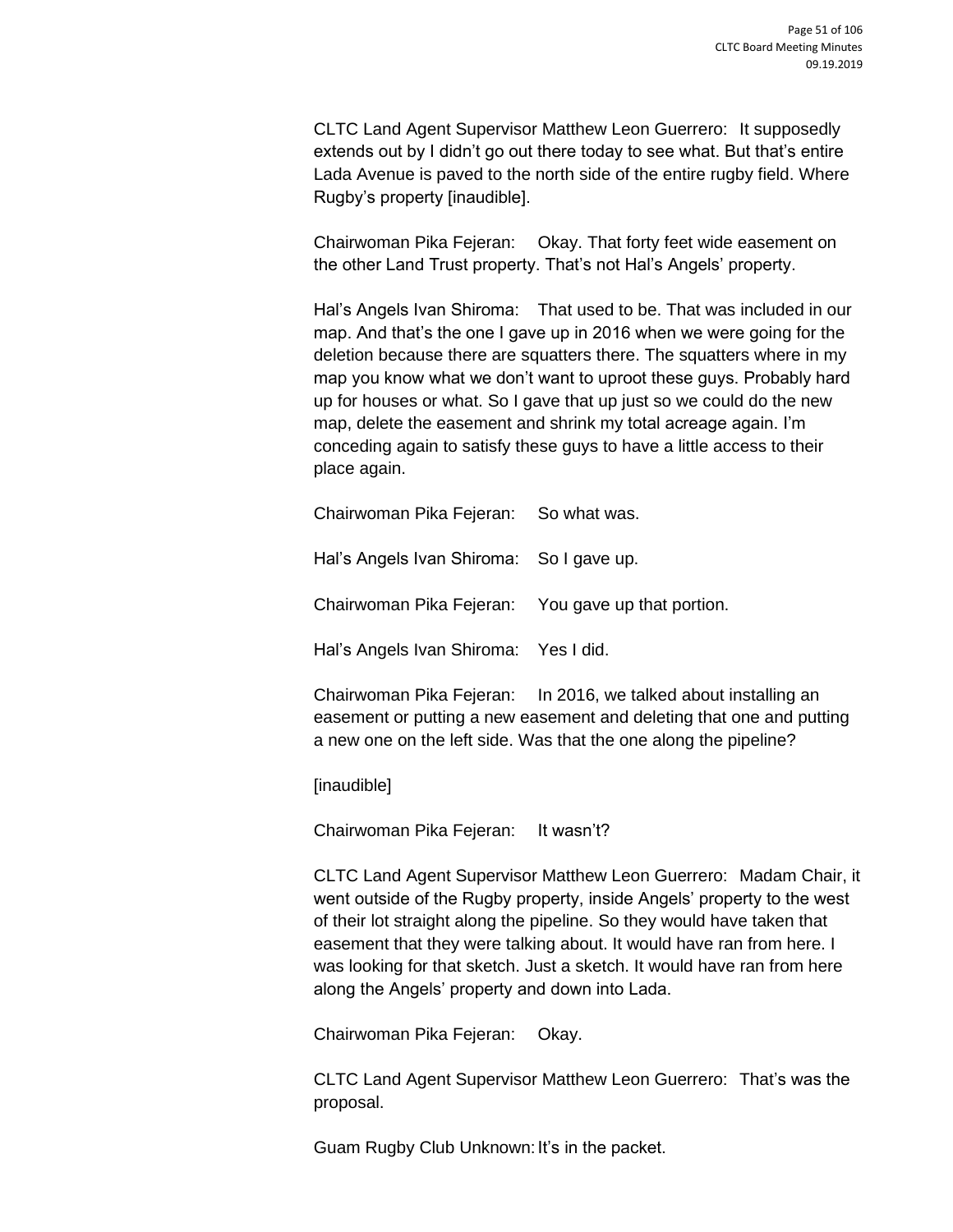[inaudible]

CLTC Land Agent Supervisor Matthew Leon Guerrero: The sketch.

[inaudible]

Chairwoman Pika Fejeran: [inaudible] Is it the "A"?

[inaudible]

Chairwoman Pika Fejeran: 2010?

[inaudible]

Chairwoman Pika Fejeran: Okay.

[inaudible]

Chairwoman Pika Fejeran: So what I'm looking at here shows on the left side within Hal's Angels' property line? Am I seeing the sketch correctly?

Guam Rugby Club Board Member Ross Morrison: Yes and it stands correctly. Just remember the documentations are important. In terms of the [inaudible]. Previous recordings. That's was the [inaudible] in the 2010 amendment. To install a new easement on CLTC land down the left hand to the right hand side [inaudible]. And DPW can use that as a legal access way. [inaudible] coming in from cross the [inaudible]. Wasn't drawn [inaudible] during the discussions. [inaudible] to the joint parking area, accessing sewers, toilets, bathrooms [inaudible]. And in doing so we agreed to delete the straight through access. And that's what we still ameniable today. As you see we are under the understanding that at some stage DPW would [inaudible].

Chairwoman Pika Fejeran: Okay.

Legal Counsel Nicolas Toft: Has anyone been in contact with DPW? [inaudible]

Administrative Director Jack Hattig III: Not recently. Not until the commission made a decision we didn't engage with Public Works.

Legal Counsel Nicolas Toft: [inaudible] In 2010 was DPW in the discussions [inaudible]?

Guam Rugby Club Board Member Ross Morrison: It's long time ago. I don't know. I think [inaudible] meetings. It was discussed [inaudible]. I remember Jessie Garcia was involved. [inaudible] either on the CLTC side or DPW side. I'm sorry I can't remember.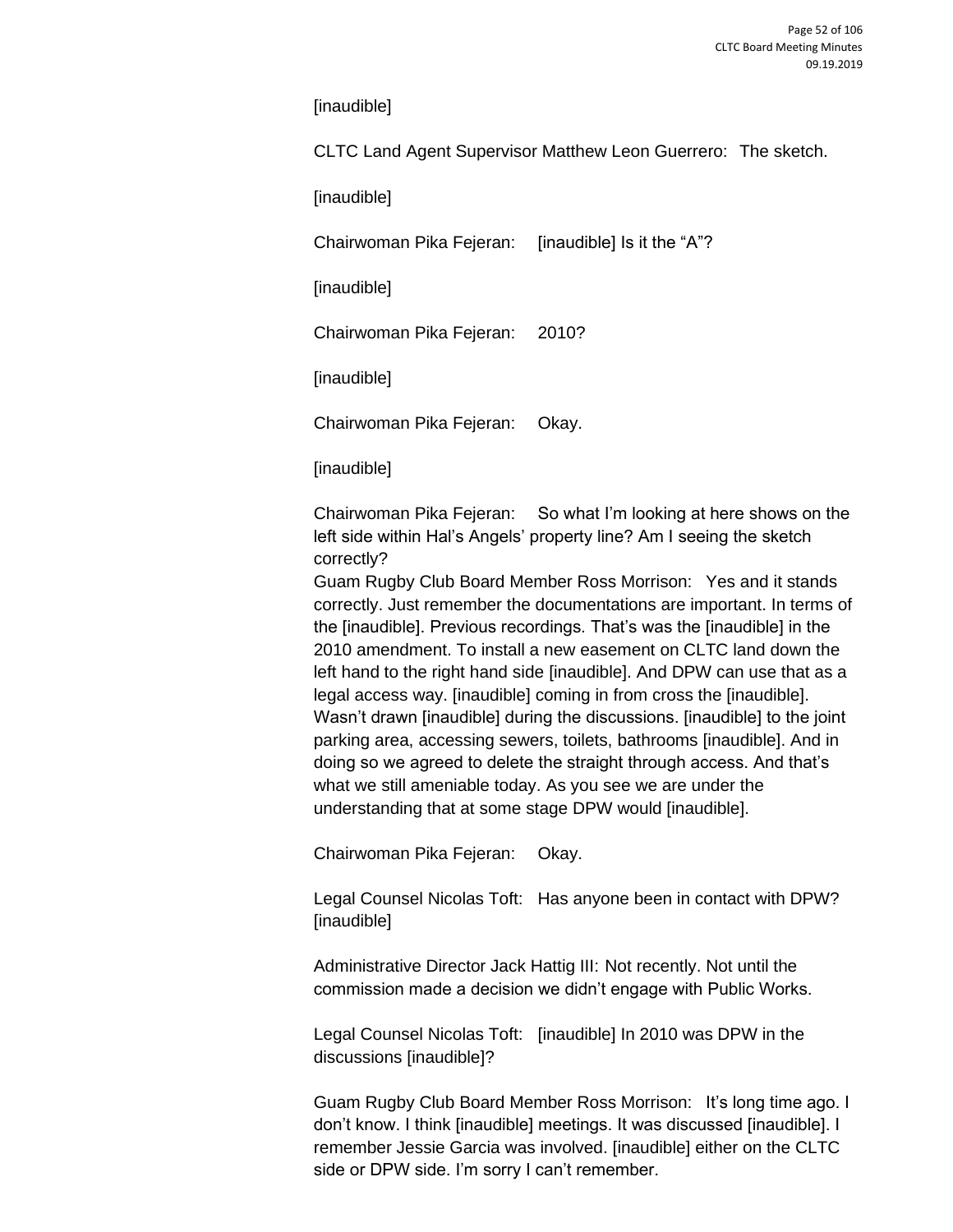[inaudible]

Chairwoman Pika Fejeran: John, [inaudible] another easement connecting to that road?

CLTC Land Agent 1 John Gumataotao: Mr. Miller?

Chairwoman Pika Fejeran: Morrison.

CLTC Land Agent 1 John Gumataotao: [inaudible] how on the original [inaudible]?

CLTC Land Agent Supervisor Matthew Leon Guerrero: What he's talking about into Angels' property not the Rugby property. What he drew is what that amendment was [inaudible]. But the line is actually within Angels' property. The Angels' property not that it didn't go into the Rugby's [inaudible].

Chairwoman Pika Fejeran: Okay. And for Rugby all of your buildings and everything is along the Hal's Angels property line? Is that right? Which is why you're against accessing through Lada?

[inaudible]

CLTC Land Agent Supervisor Matthew Leon Guerrero: It's within their area, the shower. [inaudible] that building that they talking about.

Chairwoman Pika Fejeran: Okay.

CLTC Land Agent Supervisor Matthew Leon Guerrero: It's It's still within their boundary.

Chairwoman Pika Fejeran: Okay.

Hal's Angels Ivan Shiroma: There's no issue with accessing. It's within their boundary.

Chairwoman Pika Fejeran: You know I wanna get to a solution today. You know I wanna get us all to say okay. We agreed. I'll give a little bit here. I'll give a little bit. You give a little bit there. It sounds like Guam Rugby wants to keep access from Santa Monica. Right. And Mr. Shiroma wants to get use of his entire field back, his entire property which had been severed in the middle there. The staff has ingeniously has suggested this forty feet wide easement in the third property. It's not taking from anyone. Right? That forty foot up there, but the issue would be for Guam Rugby correct me if I'm wrong. You still wanna be able to access through Santa Monica.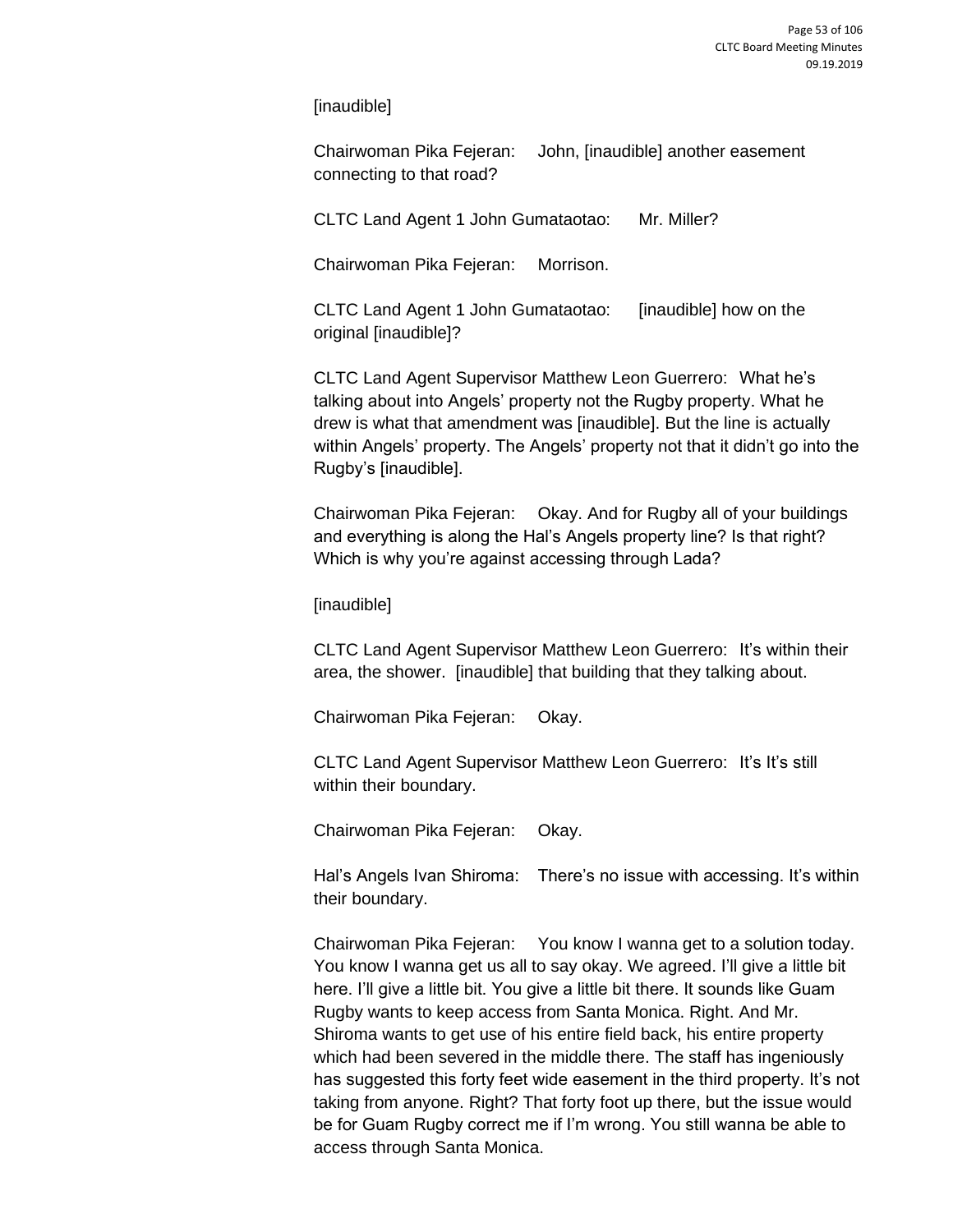Guam Rugby Club Ross Morrison: I think you'll found that we can use the field pipeline [inaudible].

Chairwoman Pika Fejeran: Right. In order to actually use that for your access you would need an easement connecting through Hal's Angels on the left side of their property?

Guam Rugby Club Board Member Ross Morrison: Yeah. [inaudible] It was specifically revised.

Guam Rugby Club Board Member Mike Mateo:I thought that. [inaudible] I thought that in 2016.

[inaudible]

Guam Rugby Club Board Member Ross Morrison: In 2016 revised

Chairwoman Pika Fejeran: 2016?

Guam Rugby Club Board Member Ross Morrison: The plans was drawn in 2016 2017. [inaudible] That's what I'm saying. [inaudible] It's important to look at the plans and documents [inaudible]

Guam Rugby Club Board Member Mike Mateo:I have a proposal. If we can. If we can take a some a small portion of the left side of Hal's Angels property we can also with the boonies that is there. On the bottom side of our property we can clear that out and make a joint parking for both parties. So that way we understand that both sports are growing and in the event that there needs to be overflow parking we can both utilize each other's parking to overflow, to have parking spaces where people aren't parking along the main road. Which has been done historically in the past few years. If we can come to an agreement and we clear some of our land out make a parking lot for both both our organizations. That would be the best. So that way we still have access to our septic tank.

Chairwoman Pika Fejeran: Where's your septic tank? I'm sorry where?

Guam Rugby Club Board Member Mike Mateo:The septic tank is on the right side of the field where there is a big tree in the shadow. [inaudible] Yeah. Right there. It's in that general area.

Chairwoman Pika Fejeran: Okay

Guam Rugby Club Board Member Mike Mateo: If we can. I'm sorry for the person directing the mouse. Can you move it more to left. The bottom of the left side of the field. That area right there. If we can create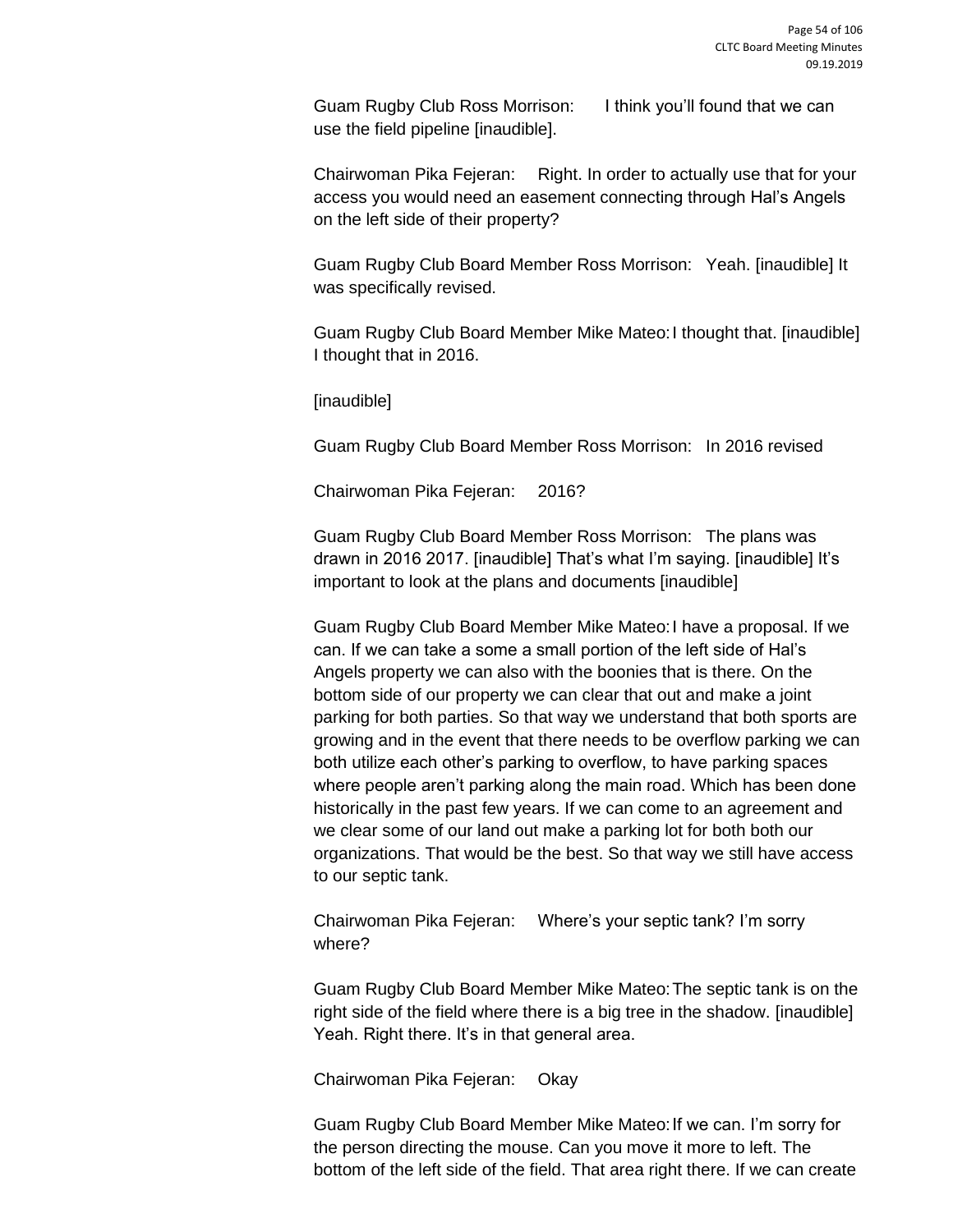an easement, we can create a parking lot there. That way Hal's Angels can use that as overflow parking. We used it as our main parking and in the event we need overflow parking creep into Hal Shiroma's property and use that as our overflow parking. Is that something that we can agree upon?

Hal's Angels Blu Shiroma: I don't think so because we have we also have a master plan for that portion down down here. That whole area that we presented as well. So we start doing that and you guys clear out any overflow parking area. Anything that we start to develop will become an issue. You know what I mean.

Guam Rugby Club Board Member Mike Mateo:I'm sorry. [inaudible]

Hal's Angels Blu Shiroma: I'm not sure how.

Guam Rugby Club Board Member Mike Mateo:The overflow parking on our side. So that would be your overflow parking would be on our property.

Hal's Angels Blu Shiroma: And where would be your main parking be?

Guam Rugby Club Board Member Mike Mateo:That would be our main parking. So because we're not going to have a game on the same day. More likely that's not going to happening that way. [inaudible] Yes. [inaudible] Yes! So lets. So going back to my point, if we can clear out some of that area that can be used as your overflow parking. And it would be used as our main parking lot and that's on our property line. And in the event that we need overflowing parking we can use the joint parking lot that is currently being used with the easement where the current easement is right now. [inaudible] If that makes sense.

Hal's Angels Blu Shiroma: I don't understand.

Guam Rugby Club Board Member Mike Mateo:Do you mind if I walk up. So what I'm suggesting is if we can use this area as an easement to come up on this side. We're willing to give up this area to have a parking lot for you guys in the event you need overflow parking. And that would be considered our main parking. And in the event we need overflow parking we can have our cars channel into this property right here. Is that something we can agree on? We're both giving up a piece of our property to satisfy both of each other. Does that make sense? [inaudible]

Hal's Angels Blu Shiroma: Once you have access to that bottom part you should have enough parking. There shouldn't have to be an overflow parking in our side. You know what I'm saying.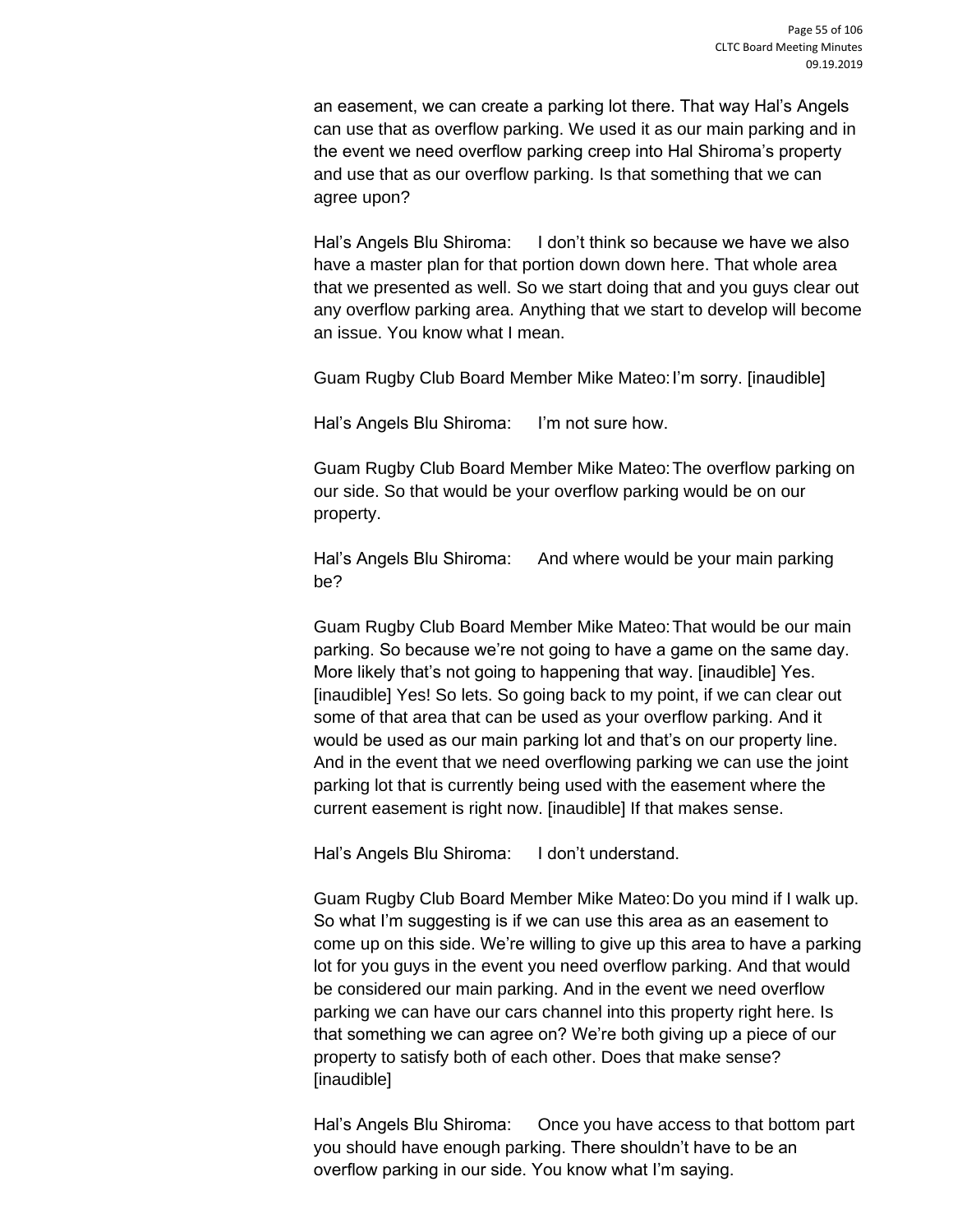Guam Rugby Club Board Member Mike Mateo:What. What. I understand. [inaudible] So what we're trying to do we're basically because we're taking a piece of your property we're willing to give you a piece of ours for parking. Does that make sense? Lets say you're losing acreage, we're more along the lines of sharing acreage. So that way in the event because there's going to be times this won't even hold sixty cars give or take maybe less. Right. And for each family member having multiple people this will easily get filled up from one game. Right. So is this and we do understand that. When when you guys have games and we've entered theres cars parked all over the place. Same with our games. And we been utilizing this parking lot since we've been involved. Right. So now we're coming back to the table. Suggesting if we can create an easement here on a little bit of your property we're willing to give you a little bit of property here. For overflow parking for you guys and in exchange when we need overflow parking we can park over here in this small area. And at the end of the day we're looking at the safety of our our prized possessions like our cars. Right. If we have cars parked along here, along here and even over here, right, the public sees it and the public can easily break in. We just got a message of of someone stealing from a locksmith, getting lock-out kits. Kits that can open your cars. So the idea of safety if we can have it here the overflow parking for you here and our overflowing parking here. We share this entire area, as a parking lot.

Hal's Angels Blu Shiroma: [inaudible] there's a narrow portion used as as driveway because there is a back gate.

Guam Rugby Club Board Member Mike Mateo:Yes.

Hal's Angels Blu Shiroma: It's the only way to get out of the football field. So I. To me, I have to talk to him. I don't mind. I mean having an easement so that you can have access there but at some point we want want to have clear lines and separate properties. We don't want to keep overflowing and having the issues. I mean security, safety or people coming in and dumping stuff. We don't want that. At some point because just like you we run on donations. You guys took. That's our old practice field. That's the flattest land they had over there. When you guys took that over we we had to develop that whole side at the bottom enough to have a practice field. We are practicing on on our main field which you're not suppose to be doing. And now we borrow. Now we borrow from the school. So at some point we want to just. That that place is already narrow that area you're talking about for the spillover parking in case you guys claimed it full. But it's already narrow. We don't need [inaudible]. At some point we're going to cut off the whole. We have our clear lines. We've been given our lines. You can maybe get an access through that little area to get to your property but at some point it's going to be cut off completely. Because you have your property we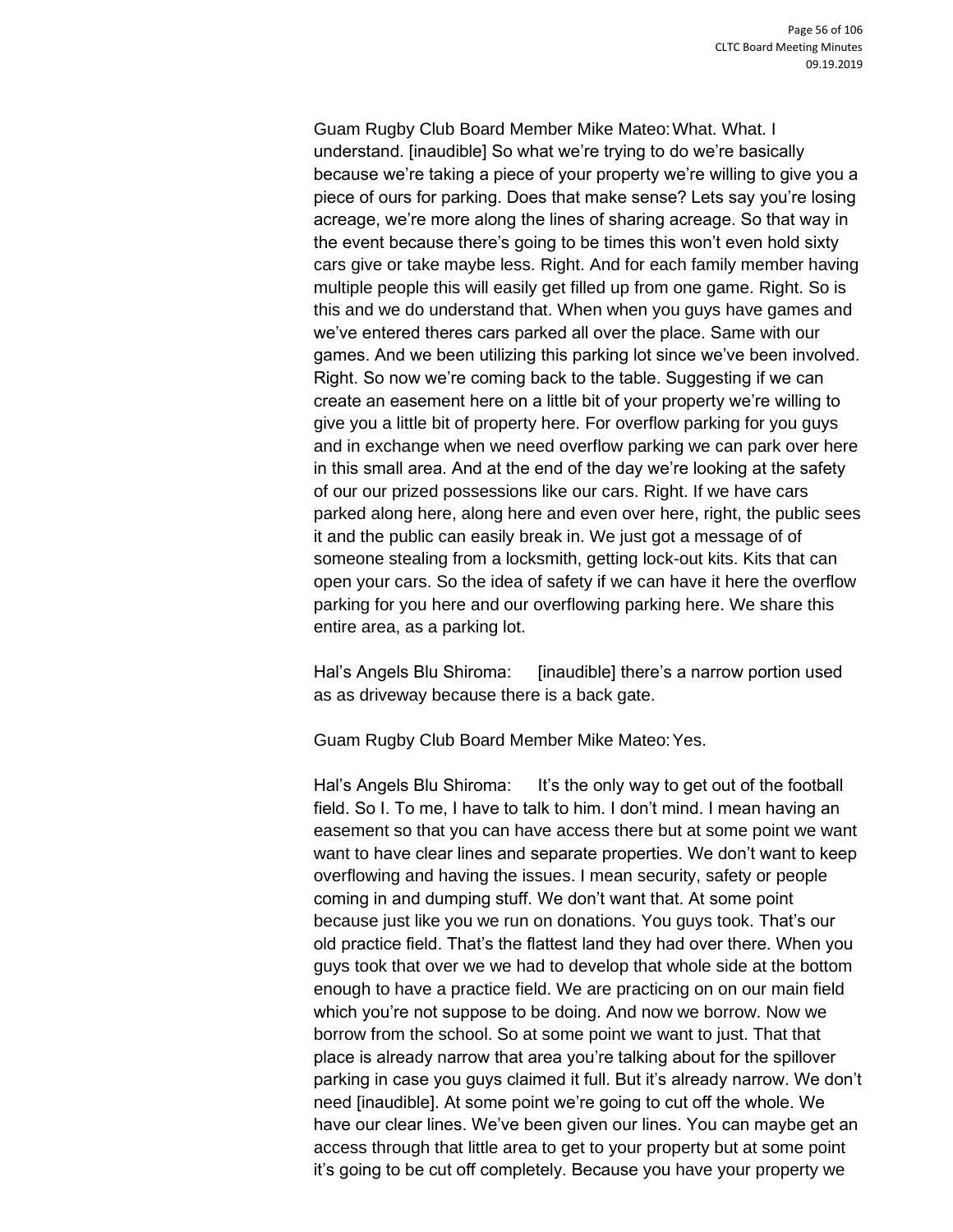have ours. There's no issue with security and safety when it comes to managing the properties. Now now you can say that because there is no gate there. So yeah you can go in and out. It's hard to really manage that place. There's no real real fence line to cut everybody off. So people are going back and forth. We're trying to control that as much as possible but even with [inaudible]. How long? I mean a year waiting for the notices. Waiting for something to happen. Nobody's moving. Nobody's moving. Nobody's moving and boom. We come here and today it looks like we're going be to push back. Yeah maybe the easement on the bottom you can have that little access because you can't use the pipeline. But the spillover I don't know. If you just have an access for your parking. Because at some point we're gonna have to have to have our own fence. Separate properties. [inaudible] You know what I mean?

Guam Rugby Club Board Member Mike Mateo:Understood. You're not opposed to us having a forty foot easement along this side.

Hal's Angels Ivan Shiroma: No I am. I don't want to shrink our total acreage anymore than we have to. Twice I gave up property like where the proposed easement. I gave that up all the way to the squatters where staying. That's a lot of property where we would to do our parking lot. I gave it up just so we could get rid of the easement and we could take full advantage of the total acreage on our side. Which by the way Mr. Mateo, I think before you were born that part that you guys have was all Hal's Angels' property before.

Guam Rugby Club Board Member Mike Mateo:I wasn't aware of that.

Hal's Angels Ivan Shiroma: Just to let you know.

Hal's Angels Blu Shiroma: That's our practice field you guys are on

Hal's Angels Ivan Shiroma: We practice there a long time ago. You guys were even born yet. [inaudible] It happened. You guys got a license and then you got an additional piece. The practice field that you guys are building. That is in additional to one our practice field. So now you're asking us. This is why I am passionate about this thing. We do not want to shrink anymore acreage from our property because of how much we lost so far. And then that little piece on the left hand side that we gave up again. Just to get some kind of agreement with these guys again and end this thing. [inaudible] And now you're asking us again.

Guam Rugby Club Board Member Mike Mateo:Is there a reason why you can't access from from the backside road.

Hal's Angels Ivan Shiroma: Why not?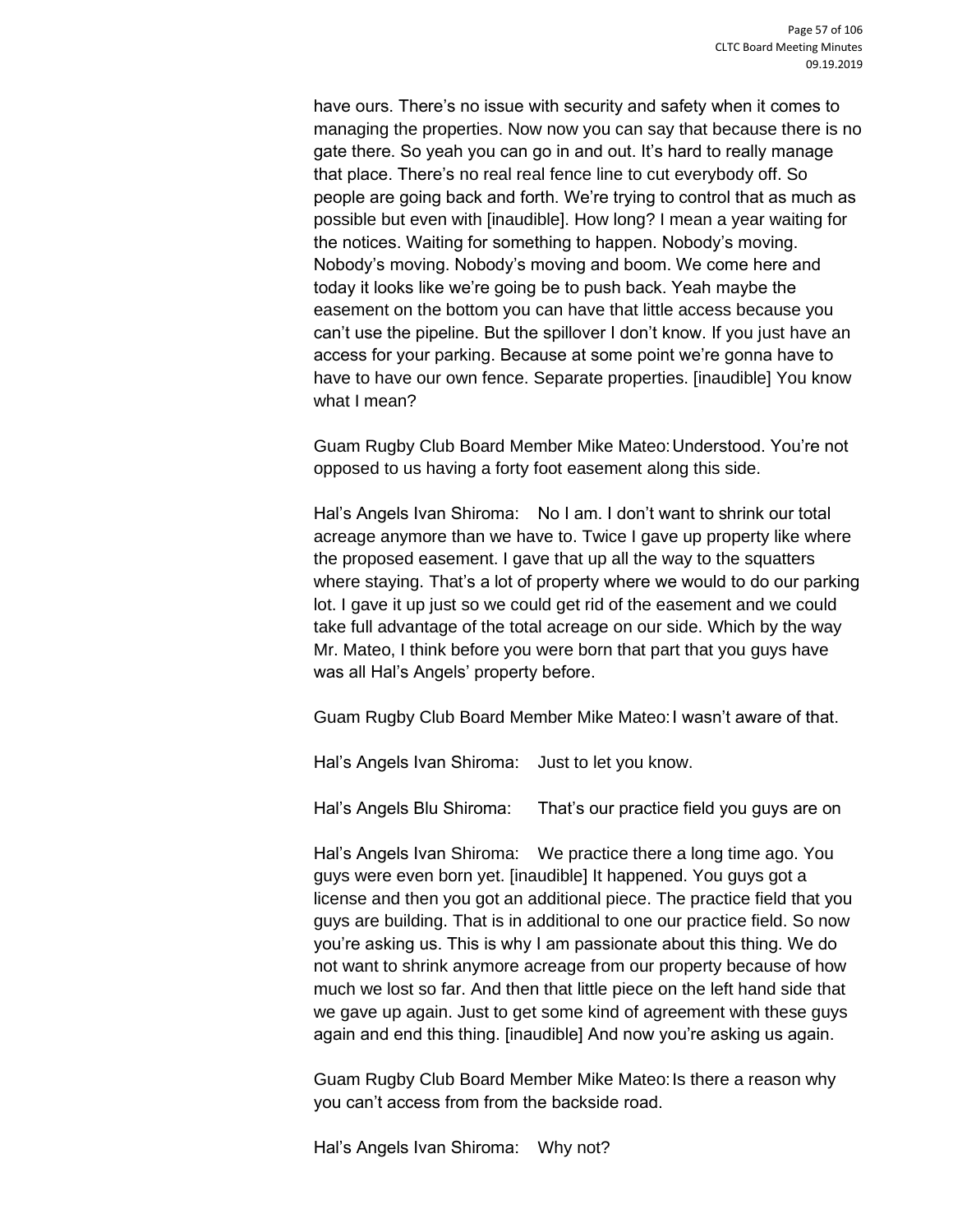Guam Rugby Club Board Member Mike Mateo:Why? What is the back road?

Unknown: Lada

Guam Rugby Club Board Member Mike Mateo: Is there a reason why.

Hal's Angels Ivan Shiroma: What is the issue?

Guam Rugby Club Board Member Mike Mateo:Is there a reason? You guys keep nativigating the [inaudible] to the front when there is access from the back. And and

Hal's Angels Ivan Shiroma: What is gas? [inaudible]

Guam Rugby Club Board Member Joseph Mateo: It could be the water lines. That's the biggest thing that I see. [inaudible] There is a bunch of houses that have water over there. So there has to be a water line there.

Guam Rugby Club Board Member Mike Mateo:I understand but the water line are connected from Santa Monica. Right. And if we were to re. If we were to have to put in new water lines it gonna cost us upwards of ten thousand dollars and that's something we don't have.

Hal's Angels Ivan Shiroma: No body. No body in this world would allow anybody to put their power line because I work at GPA or water line in their property to get to their house.

Unknown: Without.

Hal's Angels Ivan Shiroma: Because if I hit your line and its on my property you gonna sue me. Some no body allows that. No body in the world. So what is that? That's why I saying move your water line, delete the easement. That way I don't get into trouble if I hit your water line. All this water. You guys would pay a big water bill. That doesn't make any sense.

Guam Rugby Club Board Member Mike Mateo:No no no. Absolutely not. But what I think. Spend

Hal's Angels Ivan Shiroma: Bottom Line.

Guam Rugby Club Board Member Mike Mateo:Back in 2010, when we came up with the original. I'm sorry back in 2002, correct me if I'm wrong Ross, the original plan was as directed by GWA and DPW was to build our water line through there. So unbeknownst to us, in reliance to what was given to us that's what we did.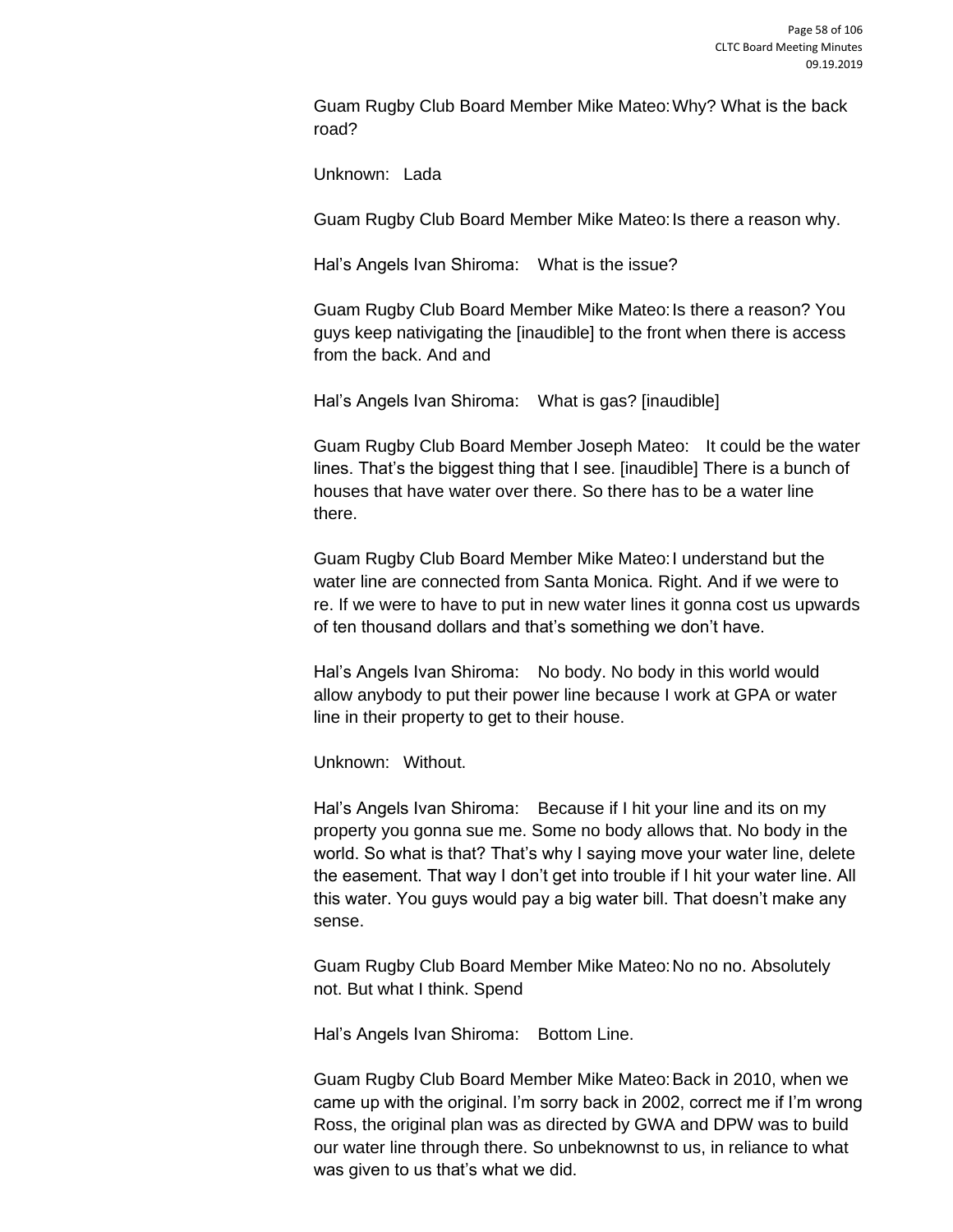Hal's Angels Ivan Shiroma: If you ask all these caseworkers here that was a dotted line meaning it's temporary.

Guam Rugby Club Board Member Mike Mateo:[inaudible]

Hal's Angels Ivan Shiroma: You don't know how long the parade is going to be. The game [inaudible]. What Mr. Morrison did is. I don't know. I guess anybody would do the same thing. Let me just put my water line in there. Maybe I could put my power line. And you know what. Something like this happens, [inaudible] you just wasted a lot of money. I can't move it now. Reinvest another large sum of money to put it in another area. [inaudible] That's the [inaudible] attitude. Do it and now I get stuck with water line and power line in my property. [inaudible] and make a drainage over there. What happens if I hit this water line over here. [inaudible]. That's not the issue.

Unknown: That is the issue.

Hal's Angels Ivan Shiroma: [inaudible] I got a permit then what.

Chairwoman Pika Fejeran: If I can. If I may. The 2016 decision that was made by the commission included the requirement for the water the utility lines owned by Guam Rugby to be removed.

Hal's Angels Ivan Shiroma: That's not the attachment point that's the service line. Big difference. So that's why Waterworks sign off on that the agreement of the map. They get their access, their water line, attachment point, at the Lada side. Same with power, GPA and same with Public Works. They all signed up on the agreement and on the map. And now we trying to go back and revisit this. After they all agreed that's the attachment point.

Guam Rugby Club Tony Unknown: For the record my name is Tony [inaudible]. I'm one of the founding members of the Guam Rugby Club. I helped build that field. My both of my kids also play football for the Broncos. But anyways [inaudible]. I just want for the record and I can present it with [inaudible] as an exhibit. We have documentation where we donated eight hundred cubic yards of trucked in landfill to Mr. Shiroma with his signature acknowledging it. So the Guam Rugby Club has helped

Mr. Shiroma in trying to build his practice field. I just want to clarify that.

Hal's Angels Ivan Shiroma: The agreement was to build it not just dump loads of dirt. Correct Mr. Morrison.

Guam Rugby Club Board Member Mike Mateo:Well you got to fill first. Right. So [inaudible]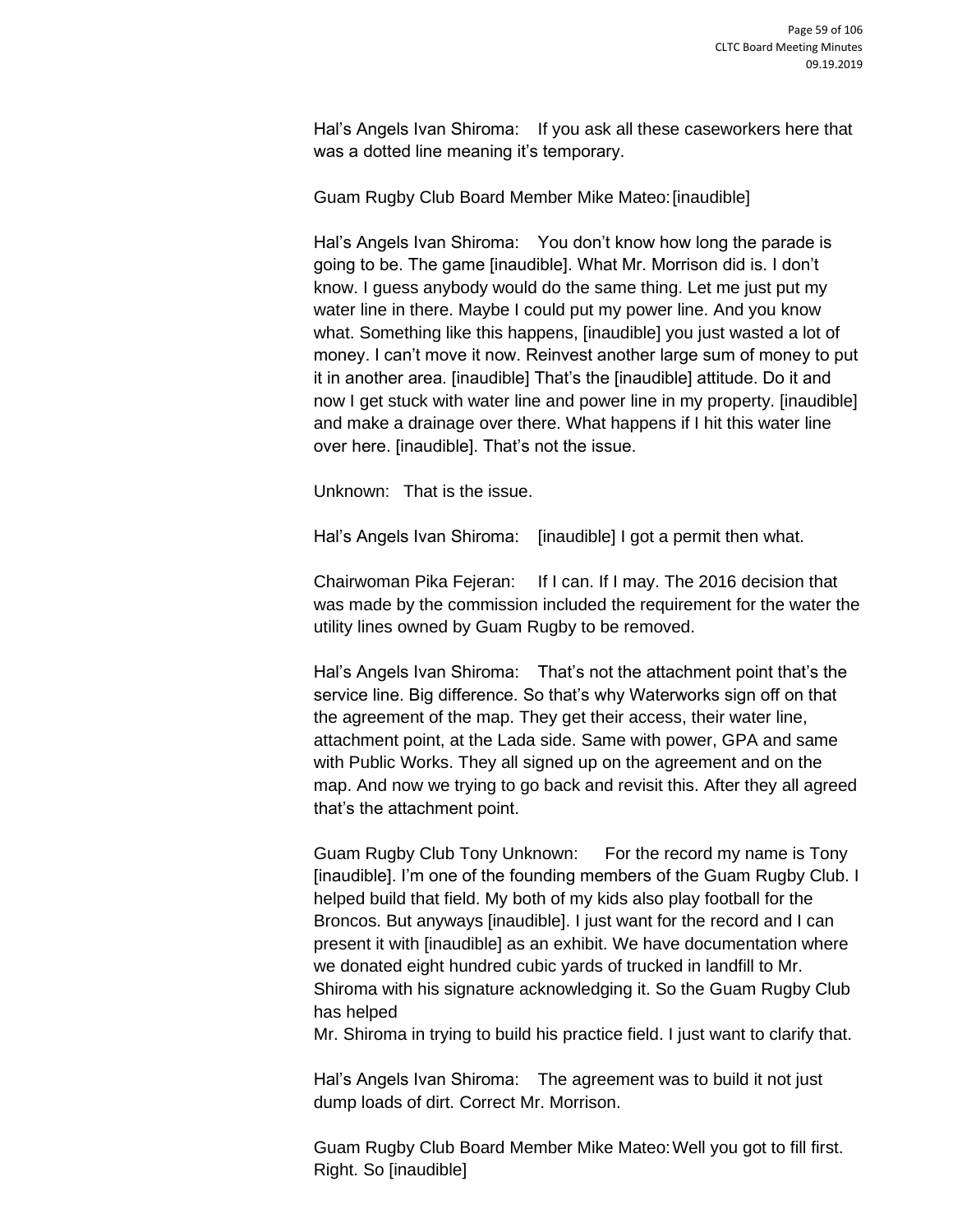Hal's Angels Ivan Shiroma: Just so everybody is aware of the situation [inaudible]

Chairwoman Pika Fejeran: I wanna do today. Like I like I explained to both parties before I brought this commission meeting back to session I don't wanna talk. I don't wanna be pointing fingers and making accusations okay. What I wanna do is get to a solution. Right now the only solution we have is the 2016 decision.

Guam Rugby Club Board Member Mike Mateo:Which is?

Chairwoman Pika Fejeran: Which was what happened to transpired to bring everybody to the table here today. The deleting of that easement and I I remember there was a Guam Rugby representative here. And they said 'okay that's the decision that's the decision'. So again that's neither here nor there. Mr. Mr. Shiroma the. Are you? Is there a way. I mean I know you're concerned about having to shrink your property again with that proposal with the forty foot above your property. But having them take part of your property there. Is there a way that we can adjust the boundary line to account for the acreage square meters taken away from the left hand side access? So that if you take a forty foot forty foot wide Santa Monica up to that emergency access. Then we kinda of shift the Hal's Angels up into Guam Rugby to account for that taking. So that it's a net zero? Would Guam Rugby be amenable to that? Would Mr. Shiroma be amenable to that? I'll ask Guam Rugby.

Hal's Angels Ivan Shiroma: I hadn't heard anything from there side. What is the problem with accessing from Lada? What is it? Convience?

Chairwoman Pika Fejeran: Okay.

Hal's Angels Ivan Shiroma: I don't know what it is. Like I said it's not a land lock issue. We're not blocking them from accessing. If it was, it would have a different tone. And a different I think I would be more amenable to something else. We're not blocking them from accessing their property. From accessing their cesspool or whatever they have there. They still come from your side and empty out your whatever.

Chairwoman Pika Fejeran: Okay. Lets give them a chance.

Guam Rugby Club Board Member Mike Mateo:Okay. So from. So there's plenty of reasons here. From a financial standpoint we did not have the funds to redevelop reroute [inaudible] and create an access road for the emergency vehicles [inaudible]. And also at the same question why why is it such a problem to have have access there? You know I could ask that same question there. [inaudible] just on the other end. [inaudible] keep the access there?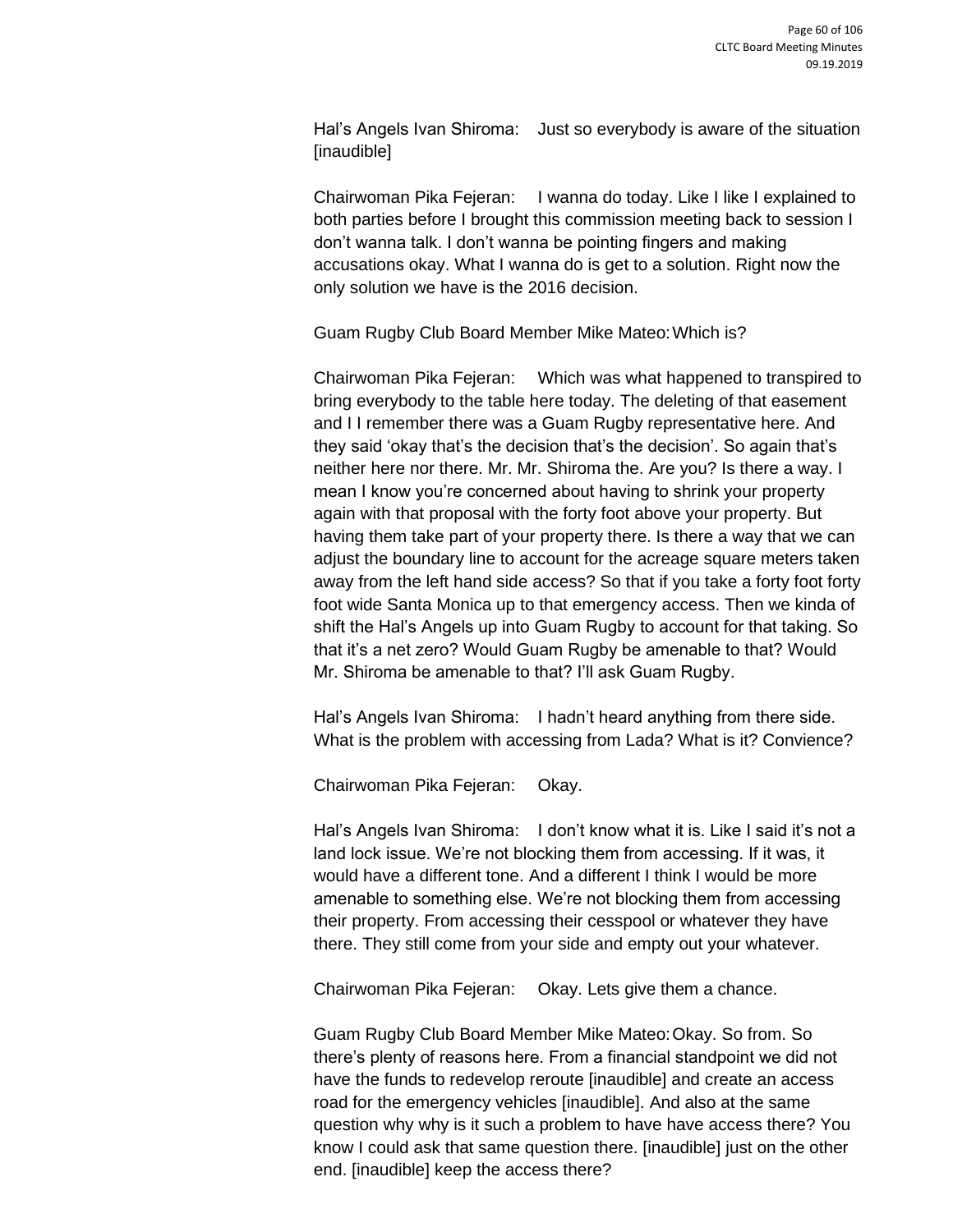Hal's Angels Ivan Shiroma: Keeps it away from me developing my property and you're not touching anything from your side. So for every meeting that I've come for the past I don't know how many years you're always about me defending my property. We're not talking about taking anything away from Rugby besides what they got which is a lot bigger now that mine. I know that sounds childish but that's the bottom line. They got a bigger acreage that Hal's Angels and we're there twenty years before them. But you know I let it go, it happened already. The other administrative signed and approved it. Now you start taking more from Hal's Angels. [inaudible] What's the problem? [inaudible]

Administrative Director Jack Hattig III: If that proposal Madam Chairwoman is acceptable to Rugby would would you listen to the proposale?

Hal's Angels Ivan Shiroma: I can listen. I don't have to agree.

Administrative Director Jack Hattig III: The proposal was the net zero. Pretty much it would be if if we designated an easement through your property and we gave you the exact acreage of the easement from their property Rugby if they were amenable to that.

Hal's Angels Ivan Shiroma: I got to see what what the proposal is. Look at it then I sleep on it and make a decision. I think the question more is what is the problem with accessing Lada. Seriously what is it? What is it?

Guam Rugby Club Board Member Ross Morrison: To address the board, we've provided a sketch. It has all the points [inaudible]. The reasons why the access through Santa Monica has always been a factor in the master plan development. It is in the original master plan redrawn. The utilities has been orientated that way. The parking has been orientated that way. The installation of bathroom, showers, and future clubrooms has also been orientated that way as well as the [inaudible] the main access, sewer and emergency exits.

Chairwoman Pika Fejeran: Is this sketch you're talking about?

Guam Rugby Club Board Member Ross Morrison: No [inaudible] it's on the original original plans is 2002.

Chairwoman Pika Fejeran: This is a 2010 that I am looking at. Is this the amendment that you guys were talking about. Exhibit A.

Guam Rugby Club Board Member Ross Morrison: Yes madam. That was the preliminary plans that were discuss between CLTC and.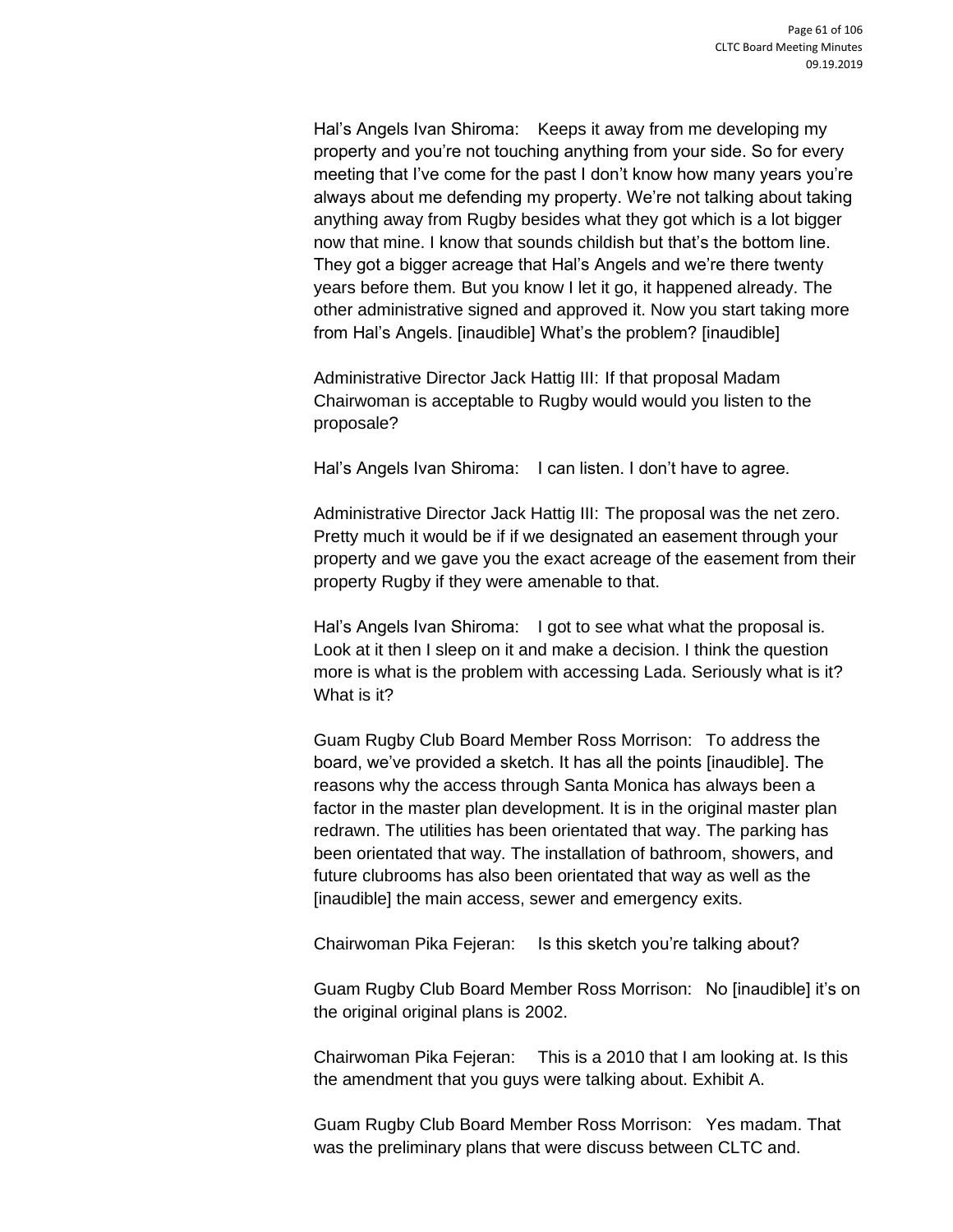Chairwoman Pika Fejeran: See it doesn't even show your property. This is Hal's Angels.

Guam Rugby Club Board Member Ross Morrison: Correct. Because that's what I'm saying here. You need to look back at the original documents and plans.

Chairwoman Pika Fejeran: In 2002.

Guam Rugby Club Board Member Ross Morrison: Yes madam.

Chairwoman Pika Fejeran: Is that this one?

Hal's Angels Ivan Shiroma: Let's go back and see what was lost. [inaudible] And you want to [inaudible] on my side.

Guam Rugby Club Board Member Ross Morrison: [inaudible]2002 Lot 10057NEW

Chairwoman Pika Fejeran: Yes. 2002. Got it

Guam Rugby Club Board Member Ross Morrison: I think [inaudible]. I think this was drawn by hand when the lot was originally issued. It defines the boundaries and it also defines the access. And this was issued by CLTC and Land Management. So the orientation and the develop of the Rugby Club for the last twenty-two years is has been orientated with Santa Monica in mind. The emergency access has been ongoing. [inaudible] and the master plan as I said before we submitted to [inaudible]. by CLTC and provided to CLTC for approval. Once again all the orientation was off of Santa Monica.

Administrative Director Jack Hattig III: [inaudible] the property north of Wettengel can you hand write. That property right there. What is that? [inaudible]

The school. But that was ours? At what point? [inaudible]

CLTC Land Agent Supervisor Matthew Leon Guerrero: There is a minimum acreage provided by Department of Education for the type of schools.

Administrative Director Jack Hattig III: Right.

CLTC Land Agent Supervisor Matthew Leon Guerrero: I believe what happen there was the bare minimum. You can't take anything away from that boundary or the school looses federal funds.

Administrative Director Jack Hattig III: Got it. Okay. Just wanted to know what that was.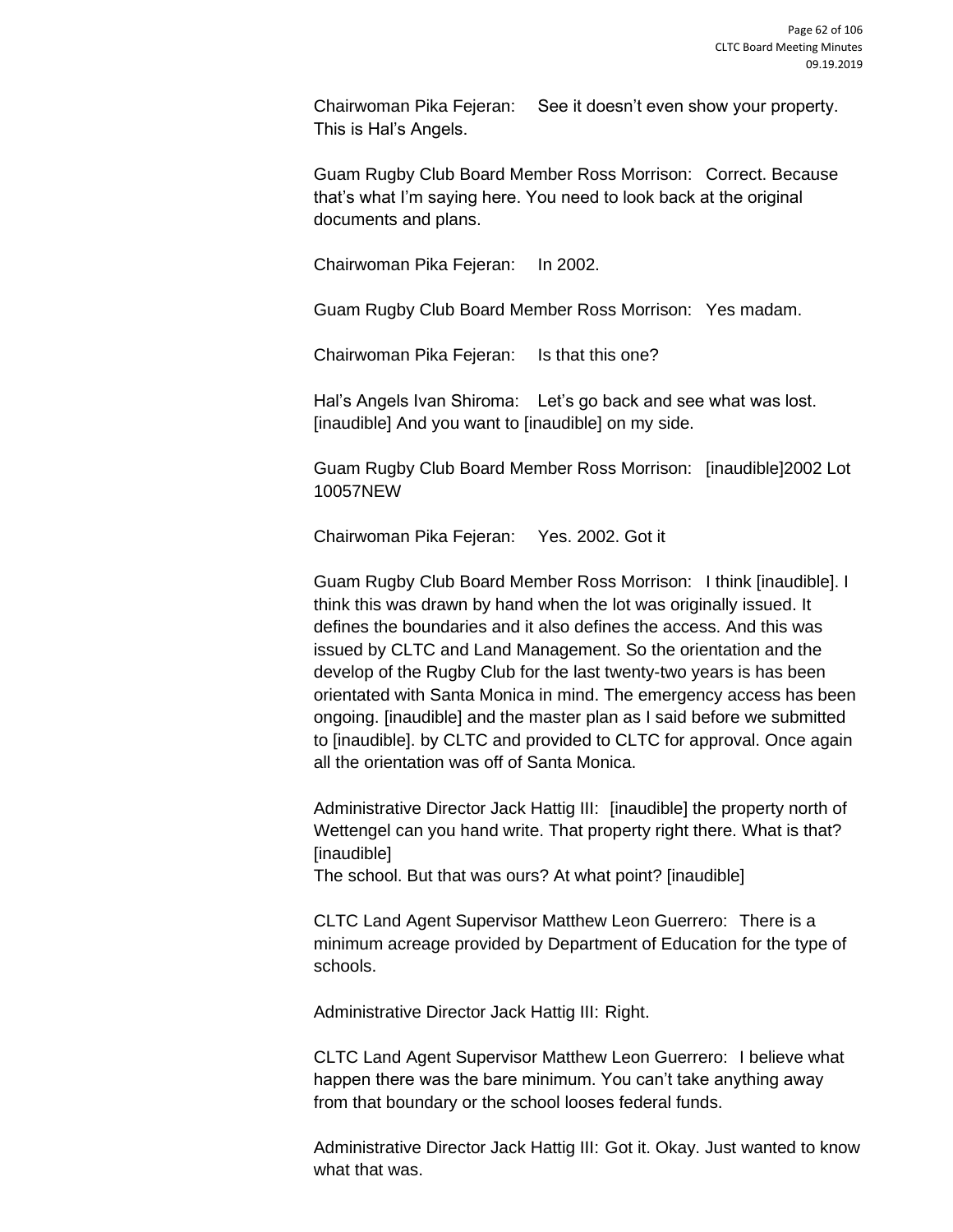CLTC Land Agent Supervisor Matthew Leon Guerrero: It was actually a part of the 2000-57.

Chairwoman Pika Fejeran: So I see on this 2002 Resubdivision Survey Map of Lot 10057NEW. I see that there was a forty foot wide public access and utilities right of ways with the dotted line. What does that mean, Survey? I need survey.

CLTC Engineering Technician II Pierce Castro: I'm sorry. Sorry.

Administrative Director Jack Hattig III: The straight through the dotted line. Straight through the property.

CLTC Engineering Technician II Pierce Castro: That was an issue with [inaudible].

Chairwoman Pika Fejeran: Yeah what is that easement?

CLTC Engineering Technician II Pierce Castro: That was a gas line that was proposed. [inaudible] As of this map. [inaudible]

Chairwoman Pika Fejeran: Rugby gave us this one.

Administrative Director Jack Hattig: [inaudible]

Chairwoman Pika Fejeran: Okay. So that was since 2002. That was there and it wasn't. I guess created in 2010 when the amendment was added.

[inaudible]

Guam Rugby Club Board Member Ross Morrison: We were in an agreement that we would delete that and long as the easement [inaudible] came in around the side. As we just discussed.

Chairwoman Pika Fejeran: Yeah.

Guam Rugby Club Board Member Ross Morrison: And came up into the joint parking area in the middle.

Chairwoman Pika Fejeran: I see.

Guam Rugby Club Board Member Ross Morrison: We are amenable to that.

And that's when the 2002.

Chairwoman Pika Fejeran: And was when this was created in 2010.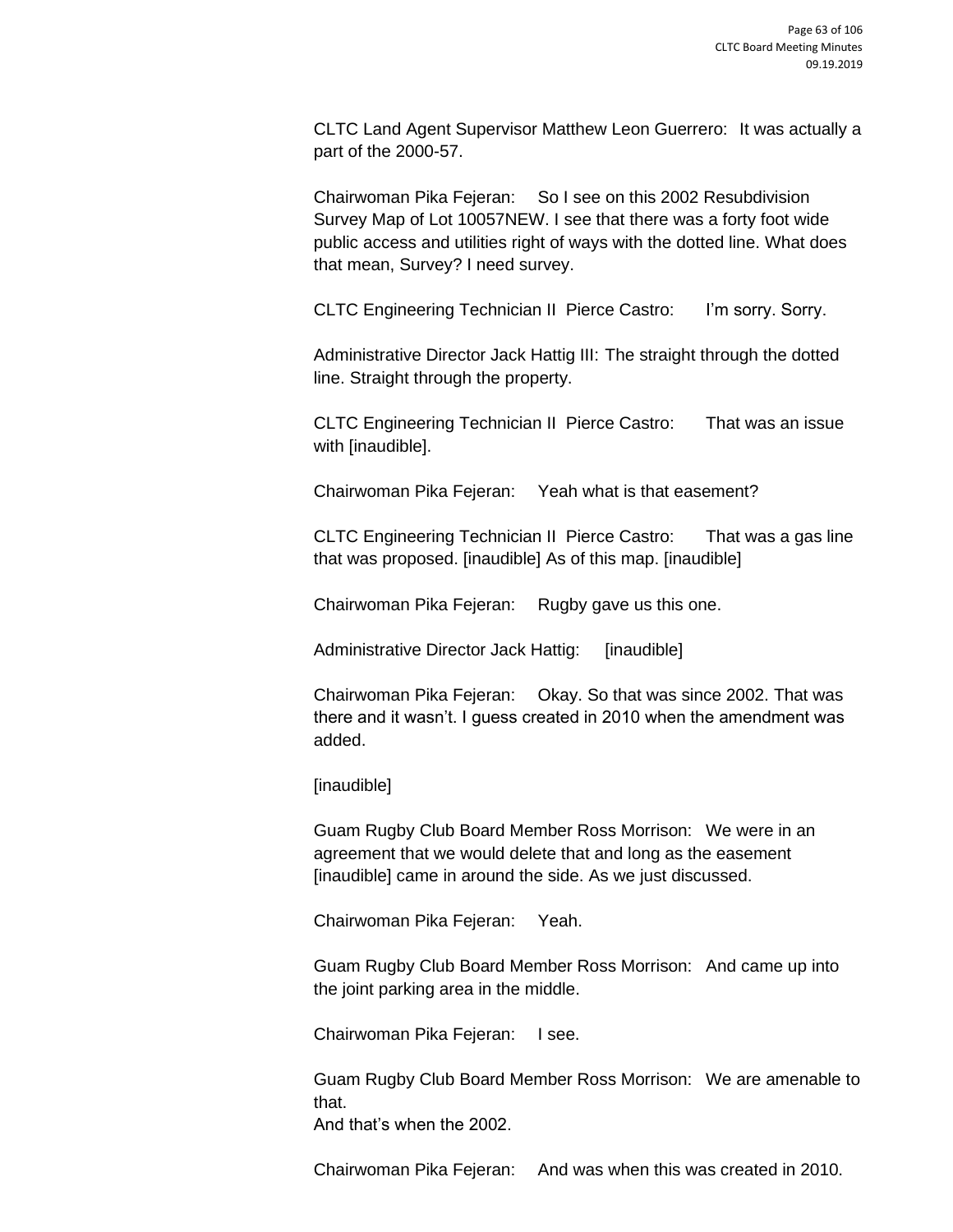Unknown: Right.

[inaudible]

Chairwoman Pika Fejeran: See my question is how. Thank you for including this the amendment in this packet because it wasn't included in the packet that we received for today. So thank you. I'm sure this is what we looked at back in 2016. My question is for legal counsel, how an amendment to a license was created when the subject property does not include any of the parties involved or signed this amendment. So if you look at their package right.

Legal Counsel Nicolas Toft: Well there is a couple of issues here. One is it says it passed by a newly resolution on 12/16/2010. I don't see any minutes that show that the board actually address it and authorized Mr. Mafnas to sign it. It's undated but ultimately what we're dealing here with are licenses on both sides. Licenses do not convey the same rights as least. Ultimately at the end of the day if we just wanna provoke this thing. We just tell both side cancel the licenses, re-issue them in a hundred and twenty days out with how we want it set up. So I think there is a lotta. It's a mess upon a mess upon a mess. You know one side said we can amend it with the other side consent. And it's been done back and forth four times over the history of this piece of property. One side comes in catches the ear of the whoever the director happens to be at the time, get them to signs something. The other side comes in and sees the other side's not there and gets their stuff pass through. It's beyond at this point. Unless you can get some sort of agreement between the parties here I would suggest going with what I consider the nuclear option. Telling them we're not going to renew the licenses. Then after the expiration then do it the way the board wants.

Guam Rugby Club Legal Counsel Lennie Rapados: Madam chair if I may just interject. I actually reviewed the 2010 minutes. There was a full discussion between legal counsel at the time for Guam Rugby Club who was Arthur Clark. Mr. Shiroma was there and the CLTC. There was a resolution that was passed at that meeting. But there were questions what the boundary line were in respect to Mr. Shiroma's license. And I would asked that the board vote after those meeting minutes because I think it it's a substance discussion that led to the signing of that amendment by the administrator. So you know our position is that the commission Director at the time, had have the authority by the commission through a resolution to do what it did and sign that amendment. And just to circle back to to the issue because of that amendment the primary issue one of the major issue was because of that amendment Guam Rugby Club has relied upon it and has put the money in based on that amendment. And now we're here sitting here in 2019 after all these years having spent putting the money in and the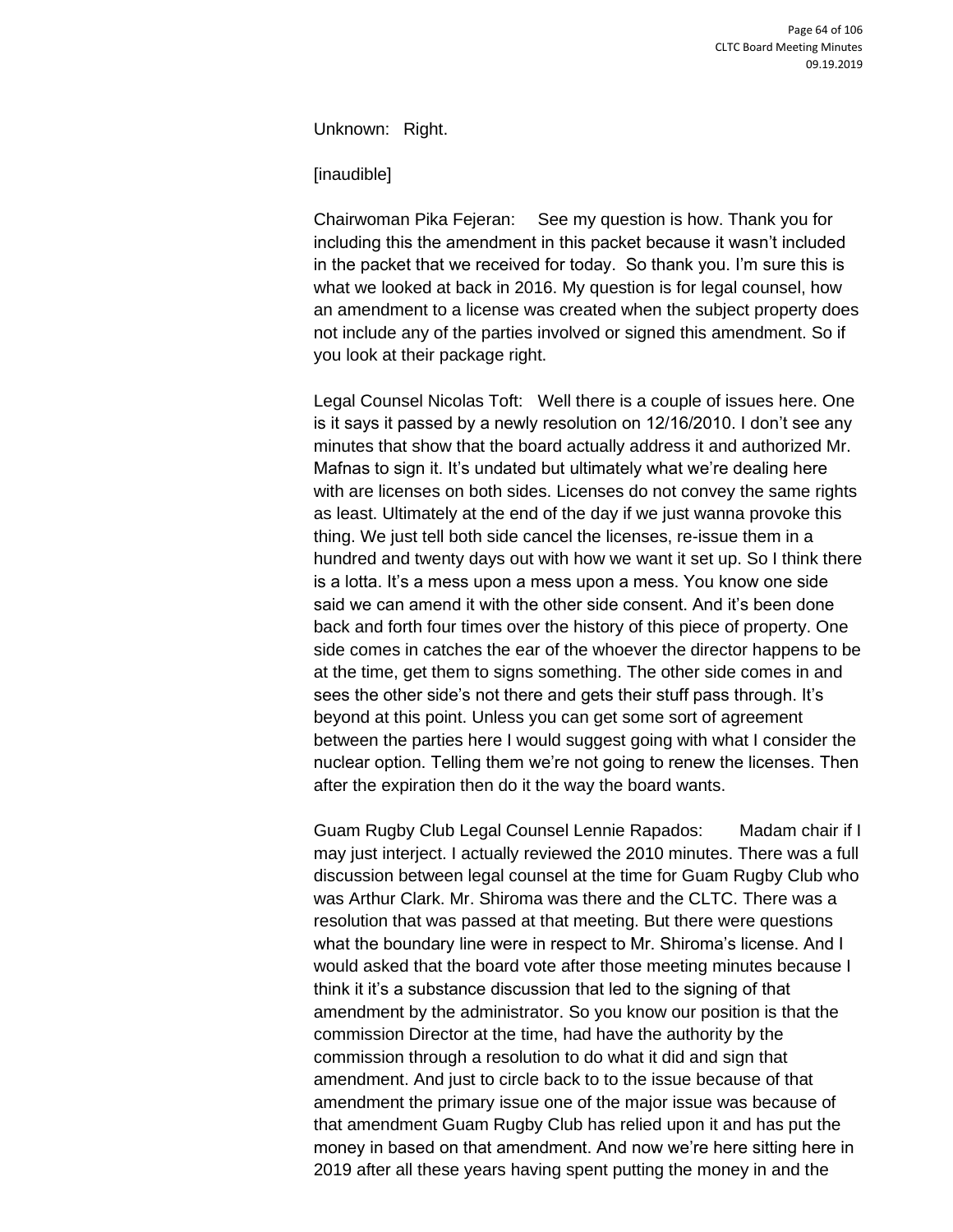time, effort and etc. Now what you're saying is if if we move forward on the 2016 we appreciated that the commission is revisiting it. If you now change the plan all of the money that the airport, the Guam Rugby Club has spent reliance on the commission's decision in that 2010 meeting on the amendment is now you know what goes down the drain. That's a lot of money, a lot of time. And again we did that with the agreement of the commission. So we understand that the commission's position is that there may have been issues at that time. We would like like you to recognize that if you start creating this other plan this time that is not on you know in line with what the Rugby Club has done. There are huge consequences financial and worldwide with the game.

Chairwoman Pika Fejeran: Thank you. Okay. Well. It doesn't sound like either

Guam Rugby and Football is able to come to an agreement to the easement this way or that way. You know. Am I right?

Unknown: Yup. So.

Unknown: Would you ask Mr. Shiroma?

Chairwoman Pika Fejeran: Yeah. Mr. Shiroma would you. I know it's asking a lot again. Right. Take the left hand side but as I'm looking at their the document that was actually [inaudible] that was I think in 2016 you also mentioned that you look that's fine just. I think it was. Move it to the right. Move the access to the left.

Hal's Angels Ivan Shiroma: [inaudible] At that time.

Unknown: [inaudible] give something for the portion that they taking. [inaudible]

Hal's Angels Ivan Shiroma: I'm not hearing any of that. I'm not hearing anybody look at this.

Unknown: [inaudible]. It's just a net zero. That's what it was. [inaudible]

Unknown: You can see a little bit more clearly. [inaudible] Yes.

Chairwoman Pika Fejeran: So if if if you thinking more create a forty foot easement here within Hal's Angels property. All the way up to here

Unknown: Yup.

Chairwoman Pika Fejeran: Right. And then the easement goes into here Unknown: Right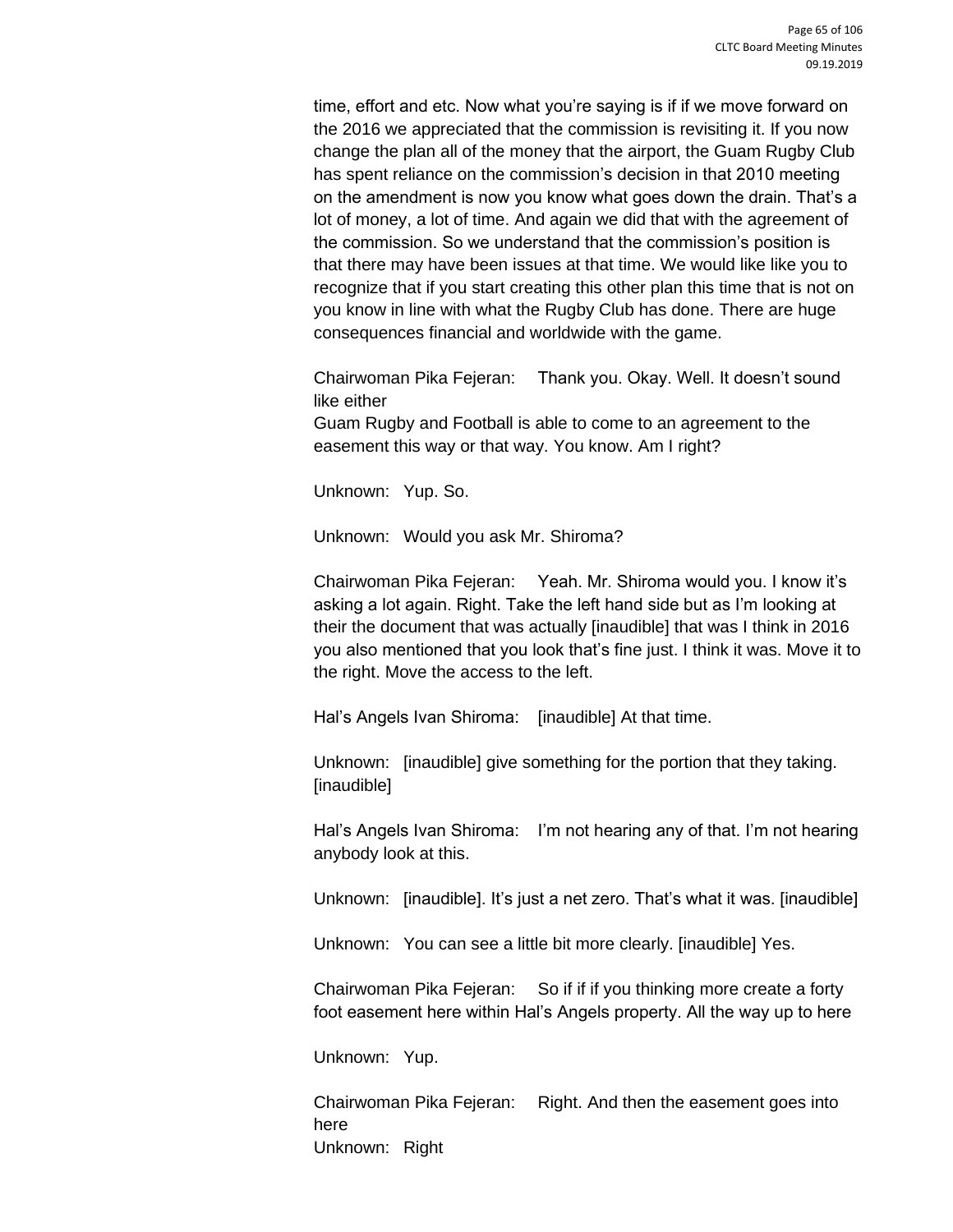Chairwoman Pika Fejeran: We would shift the Rugby property line up to account up to account for the portion taken.

Administrative Director Jack Hattig III: All the way over.

Chairwoman Pika Fejeran: Up.

Administrative Director Jack Hattig III: Yeah. For whatever acreage would be.

Chairwoman Pika Fejeran: And then their boundary line is higher. Unknown: That's fine. [inaudible]

Chairwoman Pika Fejeran: Shared parking is off the table however. [inaudible] So it would be [inaudible]. It would be a clear. This is Rugby. This is football. We don't share.

Guam Rugby Club Board Member Ross Morrison: Madam Chairwoman. The only issue is it negates any access, we have is club rooms, toilets, showers.

Chairwoman Pika Fejeran: What clubrooms? Are these your club rooms? Okay so it wouldn't it wouldn't cut you guys off here. It would be configure in a way to make sure that all your infrastructure here remains in your property.

Guam Rugby Club Board Member Ross Morrison: Good. We need. We need access to that. That's the issue. If you look at the [inaudible] right there. Currently it is all open. [inaudible] is used as joint parking at this stage that provides access through [inaudible], down the field, use the club rooms, toilets and showers.

Chairwoman Pika Fejeran: Yeah. So [inaudible] Okay. So we're just estimating up here. It would be a forty foot easement. Like right here. And then the easement comes here.

Unknown: Above.

Chairwoman Pika Fejeran: Above it? I'm sorry. [inaudible]

Administrative Director Jack Hattig III: It ends right there.

[inaudible]

CLTC Land Agent 1 John Gumataotao: So there would be a forty foot [inaudible] then the easement would end right here.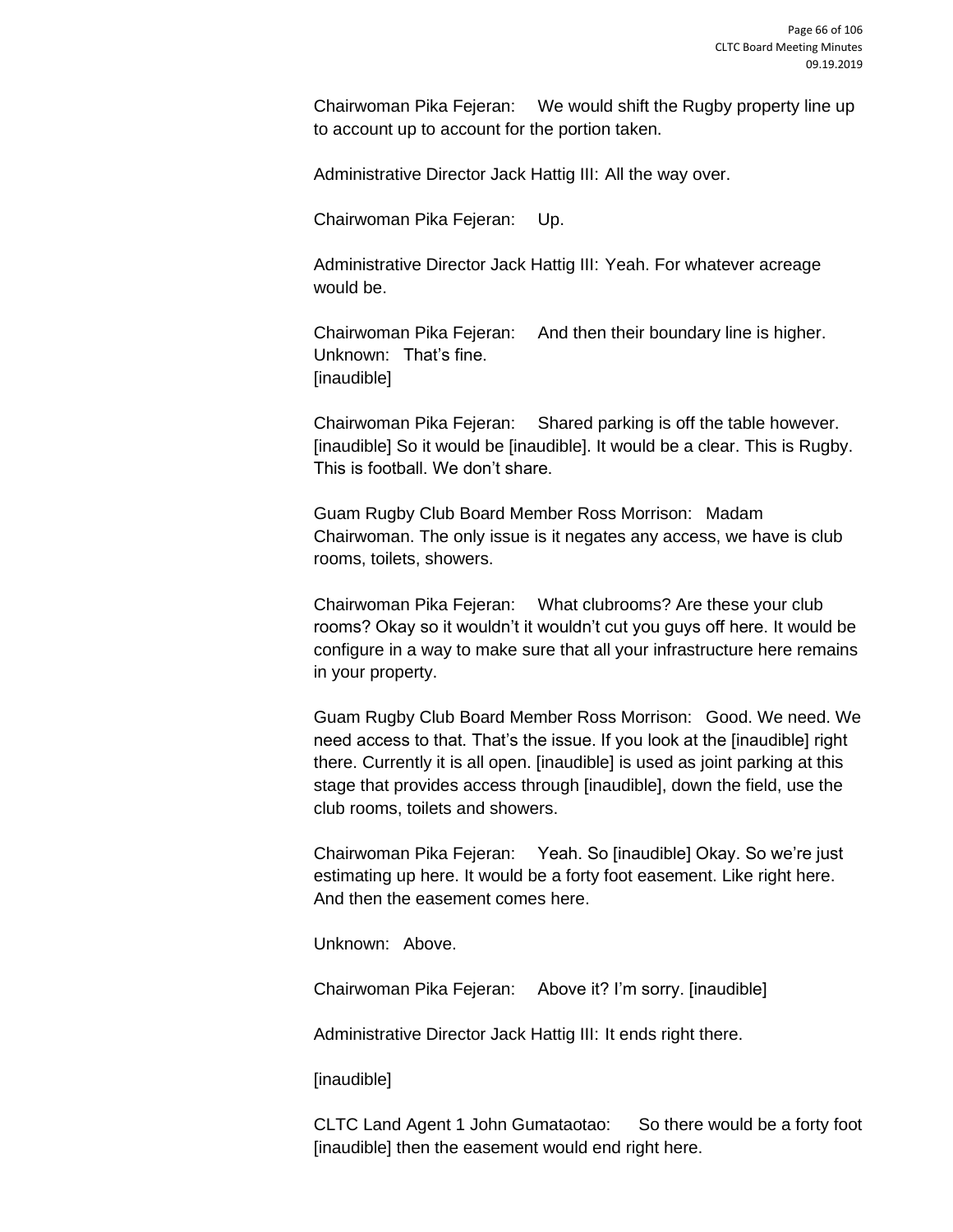Unknown: So try and square the property off as much as possible. [inaudible]

CLTC Land Agent 1 John Gumataotao: So this line right here would be deleted. [inaudible] and the new line would be.

Chairwoman Pika Fejeran: Yeah. So then Mr. Shiroma this property this sliver would be taken and then this sliver you would gain to make up for that loss. It would be over this topside. And so this.

Hal's Angels Ivan Shiroma: Up to what point?

Chairwoman Pika Fejeran: This line here. [inaudible] Or something similar to this in a way that kinda makes sense for property boundaries right.

Administrative Director Jack Hattig III: It would be the same way [inaudible] same length.

[inaudible]

Guam Rugby Club Ross Morrison: The principle is sound. And we agree with the principle however there are drainage issues and there is a large sinkage hole.

Chairwoman Pika Fejeran: A sink hole?

Guam Rugby Club Board Member Ross Morrison: A large natural sinkage hole approximately [inaudible] boundary [inaudible]

Chairwoman Pika Fejeran: Like here?

Guam Rugby Club Board Member Ross Morrison: Left. To the left, left. Going to your left. [inaudible] Yeah. Approximately in there is a large natural sinkage hole. So pretty much [inaudible] done field development we had to [inaudible] fence the thing off as instructured by EPA. So the actual logistics doing this might not be visualizable. The other point I would like to make is once again we still lose access to all the building facilities.

Chairwoman Pika Fejeran: I I don't consider that as losing access cuz you're going to get access up here, here and then it's up to you to connect it up here.

Guam Rugby Club Board Member Ross Morrison: Sure but if you want to move the property line up there's there's is no it goes onto the field.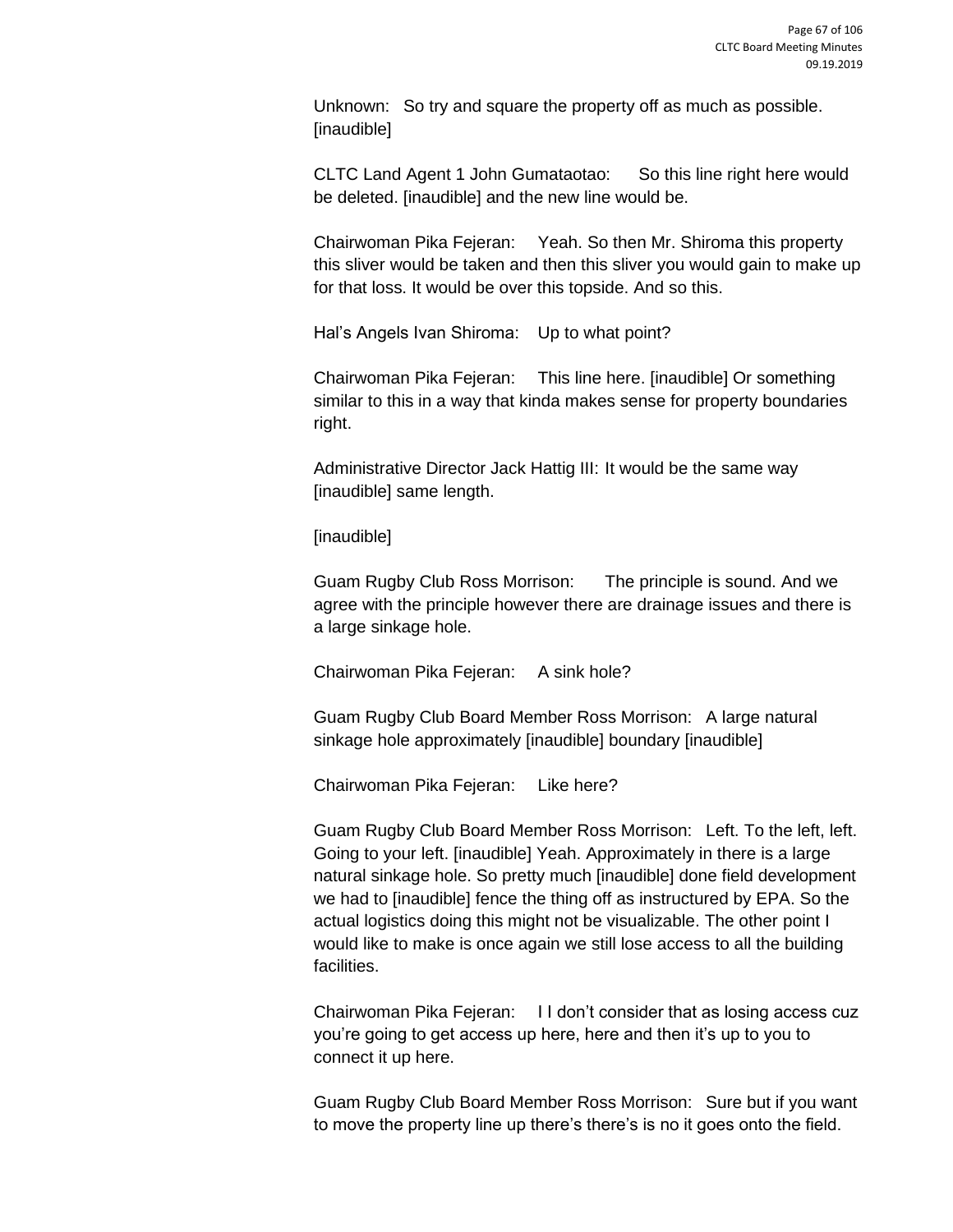Chairwoman Pika Fejeran: The prop I think that it looks like here and the field starts here.

Guam Rugby Club Board Member Ross Morrison: This top field. I'm talking about the buildings to your right. Correct. Correct.

Unknown: [inaudible] moving that line. Yeah but you can't [inaudible]

Guam Rugby Club Board Member Ross Morrison: We can't get access to those buildings. So your future development of the Social Club is basically negated. You can't do it. Can't get catering trucks in. There's no access.

Unknown: Can we see that towards Lada? Toward Lada a little bit. Bring that down a little bit. Show Lada road.

Chairwoman Pika Ferejan: I don't understand. I don't understand what you're saying Mr. Morrison. This looks like its flat. Right. This is your parking right now. [inaudible] Oh this is sloped. So you're saying that if you had access coming and you opened up this jungle area you won't be able to access this.

Guam Rugby Club Board Member Ross Morrison: It's at this moment it's got all the engineered drainage swells in it which CLTC requested us to do in 2002.

Unknown: I think [inaudible] to back up that field to push it back.

Chairwoman Pika Fejeran: If if you were to use Lada here then you are talking about you don't have access to this. I was looking at your master plan. You have a road here to access this. And then you have another field that you were looking at developing up here right.

Guam Rugby Club Board Member Ross Morrison: Multi use practice field that's correct.

Chairwoman Pika Fejeran: That would be a road connecting these four [inaudible] these from that.

Guam Rugby Club Board Member Ross Morrison: It's not road madam. It's the engineered drainage swells.

Unknown: It's goes. It's a ditch.

[inaudible]

Guam Rugby Club Board Member Ross Morrison: We had to get it engineered by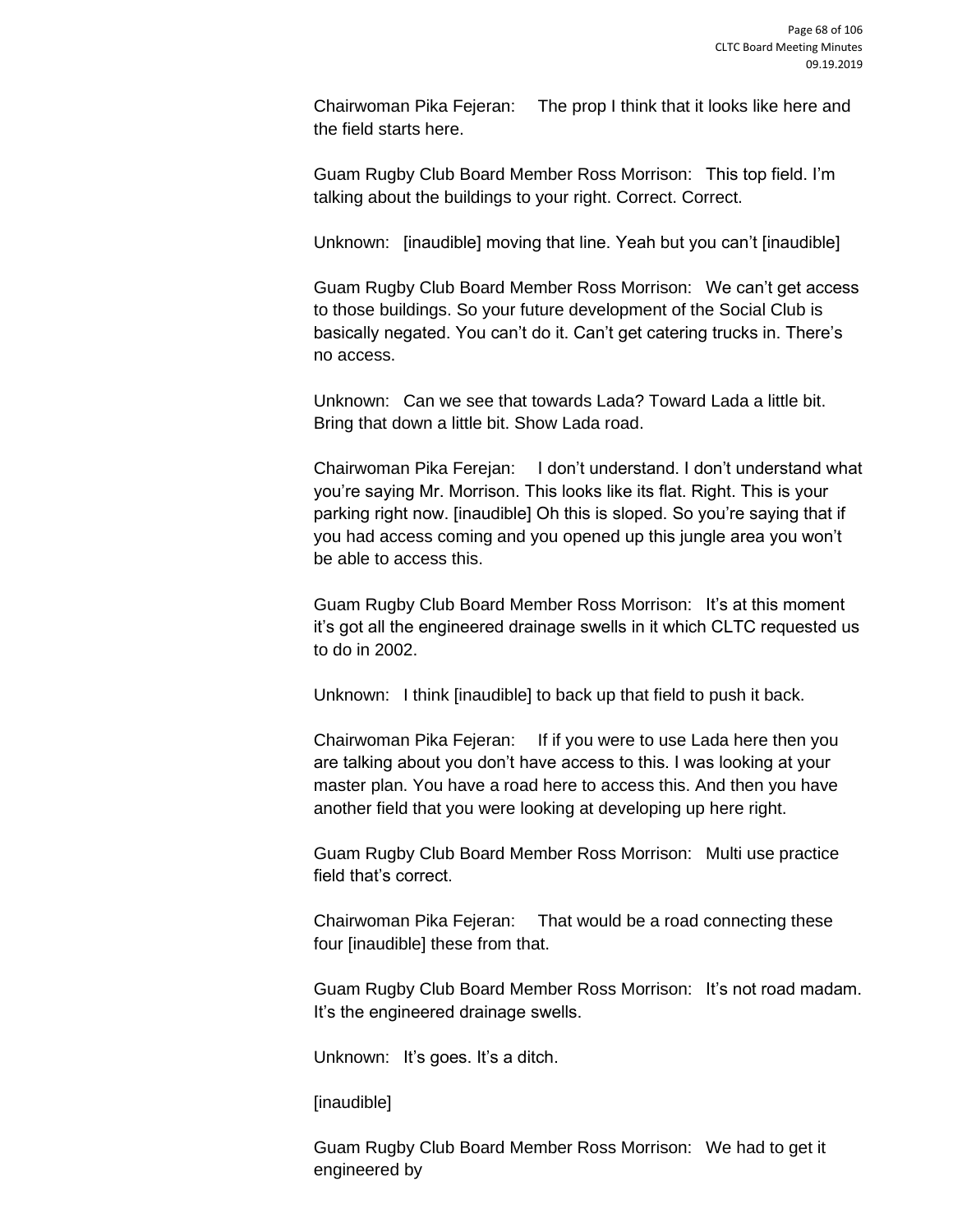CLTC request. It make sure that the drainage all went down that area into the drainage.

Hal's Angels Ivan Shiroma: You cleared the jungle where the tall grass in the backside topside in Lada. You just never didn't it. If you clear it you have all the access in the world to get in. If you check you'll see yourself. Is it really hindering them or can they do it?

Chairwoman Pika Fejeran: Well I mean I. Looking at these documents I can see how all of that those buildings they built at the bottom side were because of that forty foot easement through your property. I mean it's a terrible position both parties are in. The commission is struck in the middle right. Legal Counsel do have some recommendations for if we cannot come to an agreement. I maybe I I urge both parties to go home and sleep on it. And we will look at what's out there and see if there is some

Unknown: Solution.

Chairwoman Pika Fejeran: Solution. I think there one solution on the table. I think the bottom line for Mr. Shiroma is he does not wanna reduce his acreage again right. How can. I think the proposal that they showing.

Hal's Angels Ivan Shiroma: Well consider the proposal you mentioned.

Chairwoman Pika Fejeran: Okay.

Hal's Angels Ivan Shiroma: Do a site visit and see just if he is telling the truth that he cannot access from the top of Lada side.

[inaudible]

Chairwoman Pika Fejeran: Yeah

[inaudible]

Hal's Angels Ivan Shiroma: No. It's an access issue that he is worried about. Just go over there and see yourself.

Chairwoman Pika Fejeran: Okay.

Hal's Angels Ivan Shiroma: Bushcut the darn thing and you can get in.

Unknown: Esta. Call Public Works.

Chairwoman Pika Fejeran: Shall we have another meeting after everybody's gone home to think about it. As planned you can meet with the director.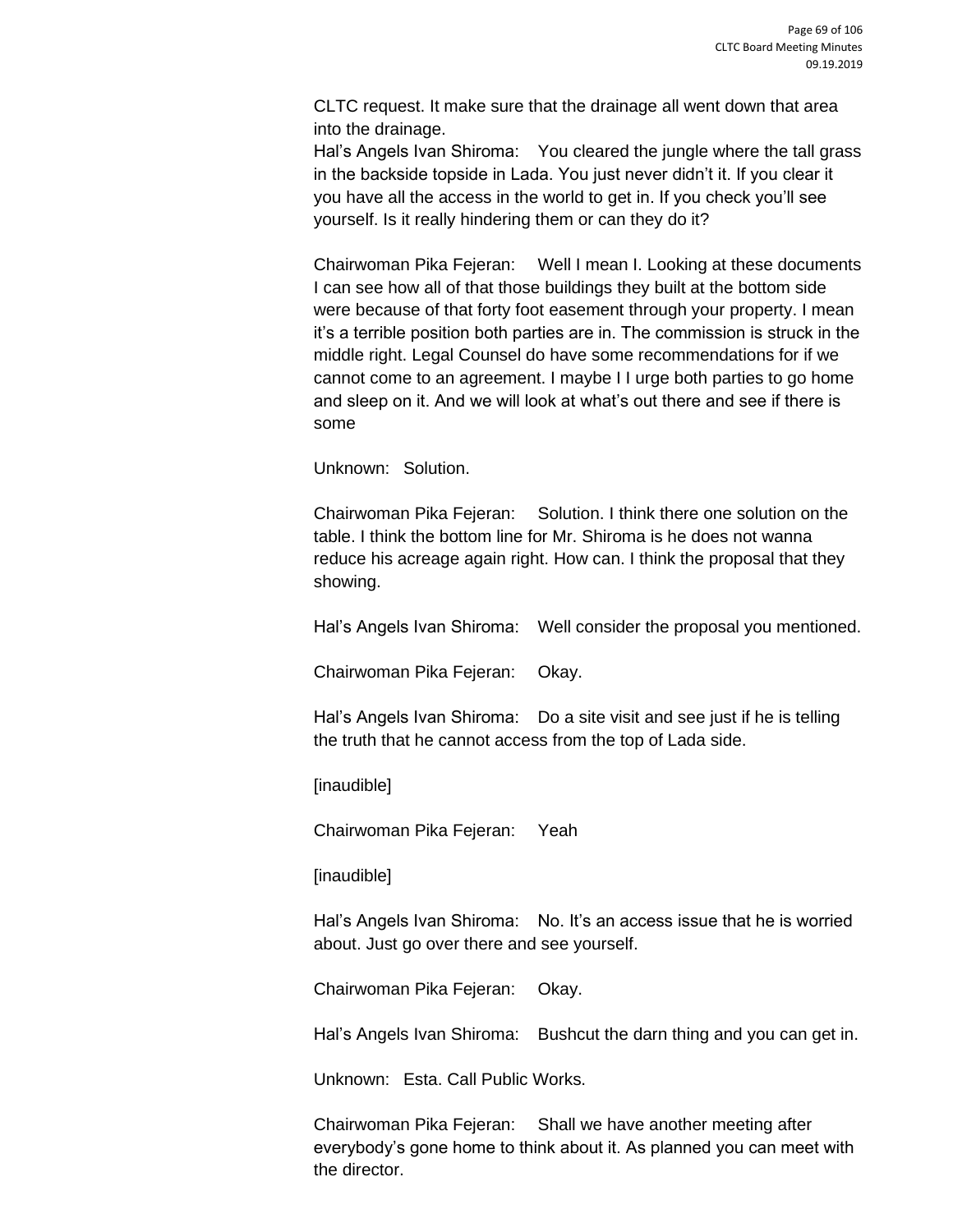[inaudible]

Administrative Director Jack Hattig III: As soon as possible. As soon as you guys are ready to come back.

Chairwoman Pika Fejeran: Maybe next week.

Administrative Director Jack Hattig III: I'll have a couple more solutions to sprinkle in the meantime.

Chairwoman Pika Fejeran: Maybe we can have some real maps to show you. If. [inaudible] Yeah. Okay.

Administrative Director Jack Hattig III: The one thing I wanted to get done before we meet here is temporary access to their field for their season. Can we come to some sort of agreement?

Hal's Angels Ivan Shiroma: Doing work starting this week already.

Administrative Director Jack Hattig III: [inaudible]

Hal's Angels Ivan Shiroma: I remember when Mike Borja was here. He gave Rugby one year until the end of 2018 December to access his field. To make arrangements, and now they claiming they never got the word. I'm keep putting people on hold to start developing my side. My whole twenty year license has been on hold. (Thump)

Chairwoman Pika Fejeran: Okay.

Administrative Director Jack Hattig III: Lets meet.

Chairwoman Pika Fejeran: Lets set up the meeting.

Administrative Director Jack Hattig III: Lets meet and you can provide all the information. You can talk about it.

[inaudible]

Chairwoman Pika Fejeran: Thank you everybody.

Unknown: Thank you.

Administrative Director Jack Hattig III: Sorry I wasn't able to provide. [inaudible] directly to both parties.

- **V.** NEW BUSINESS
	- 1. CONSTITUENT MATTERS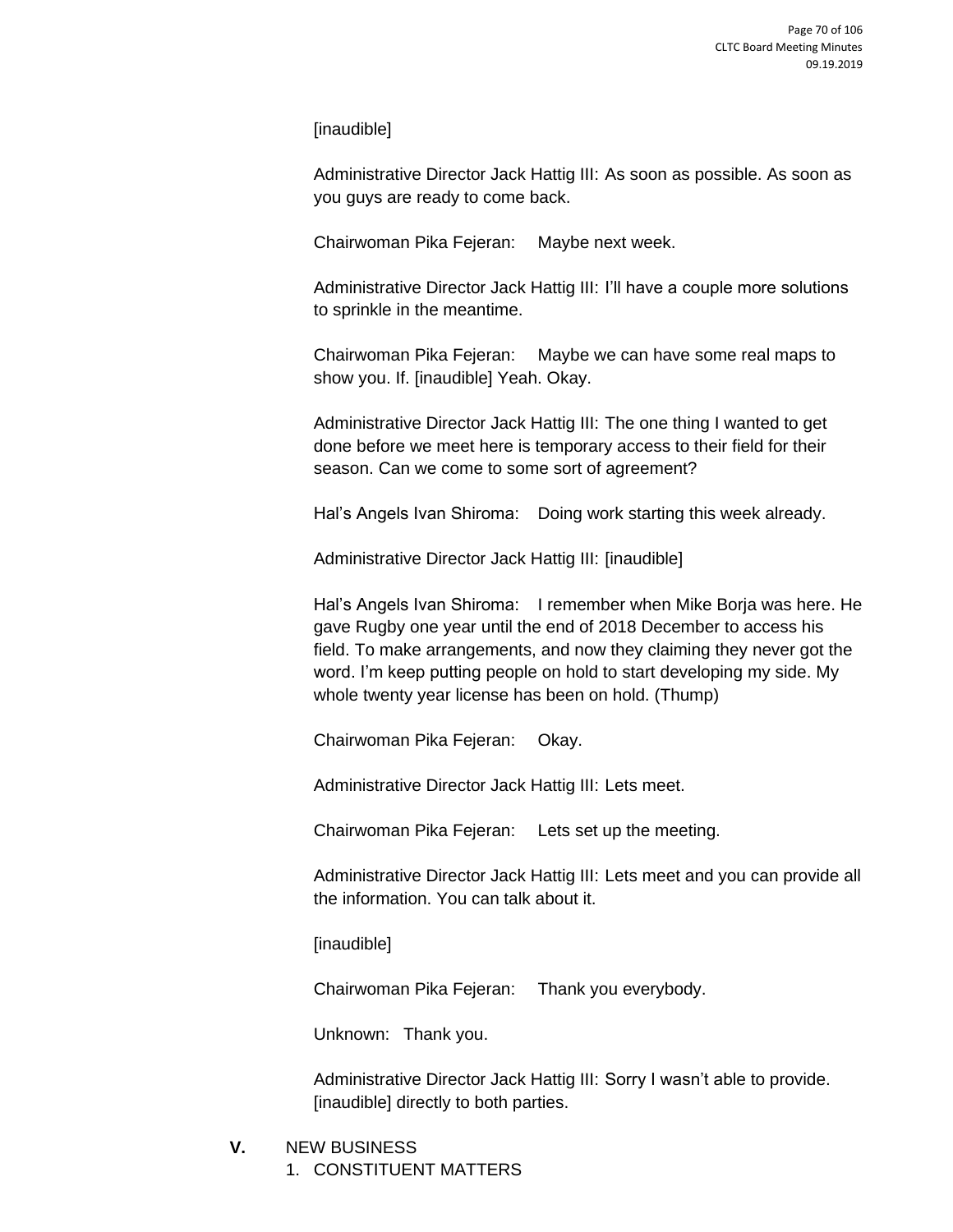a. Joileen R.S. Benavente

Chairwoman Pika Fejeran: All right. Thank you everybody. I know we are running [inaudible] very behind. Can we jump to our constituent matters? [inaudible] The first constituent matter we going to look at is. They're shaking hands out there right. [inaudible] I don't see they come to blows out there. [inaudible]. So Joileen R.S. Benavente we have our staff report. Okay. Lets see. Okay this is the one Miss Joileen R.S. Benavente. She was supposedly paid for CLTC application in 1995. But then in 1997 looks like her mother, Mrs. Janice Benavente, complained like where. It sounds like Miss Joileen Benavente's application was missing and not on on our application list. Okay. And that was 97 you you. Okay that's 97. In 2013, oh I see. In 2013, we intook her application and [inaudible] backdated to December  $29<sup>th</sup>$  at 11:58 a.m. Okay. So how why is this coming up now?

CLTC Staff Member Jhoana Casem: So Ms. Joileen is actually part of the pre-moratorium. However it has been brought up before in the past there was an application that was paid however there is no application in file. So in

Chairwoman Pika Fejeran: But the the payment was accepted a receipt was issued.

CLTC Staff Member Jhoana Casem: Payment was accepted. A receipt was issued. However through the finding even the past CLTC staff. They looked through everything and there's no application of such under Ms. Joileen.

Chairwoman Pika Fejeran: Okay.

CLTC Staff Member Jhoana Casem: So she came in 2013 and was intake by Ms. Lorraine and approved by Mr. Camacho to go ahead process the application at that time but backdated to the said date of December 29, 1995. Now with this finding it actually scuffles the CLTC applicants who are ready in line.

Chairwoman Pika Fejeran: Everybody after.

CLTC Land Agent 2 Jhoana Casem: Yes. So Ms. Joileen is actually coming before the commission requesting for a lease. However because of this matter there is no application at the time of the 95, it was brought to legal counsel. However per the Legal Counsel's advice to bring it before the board for the board's decision.

Chairwoman Pika Fejeran: So you said she is on the pre-moratorium list.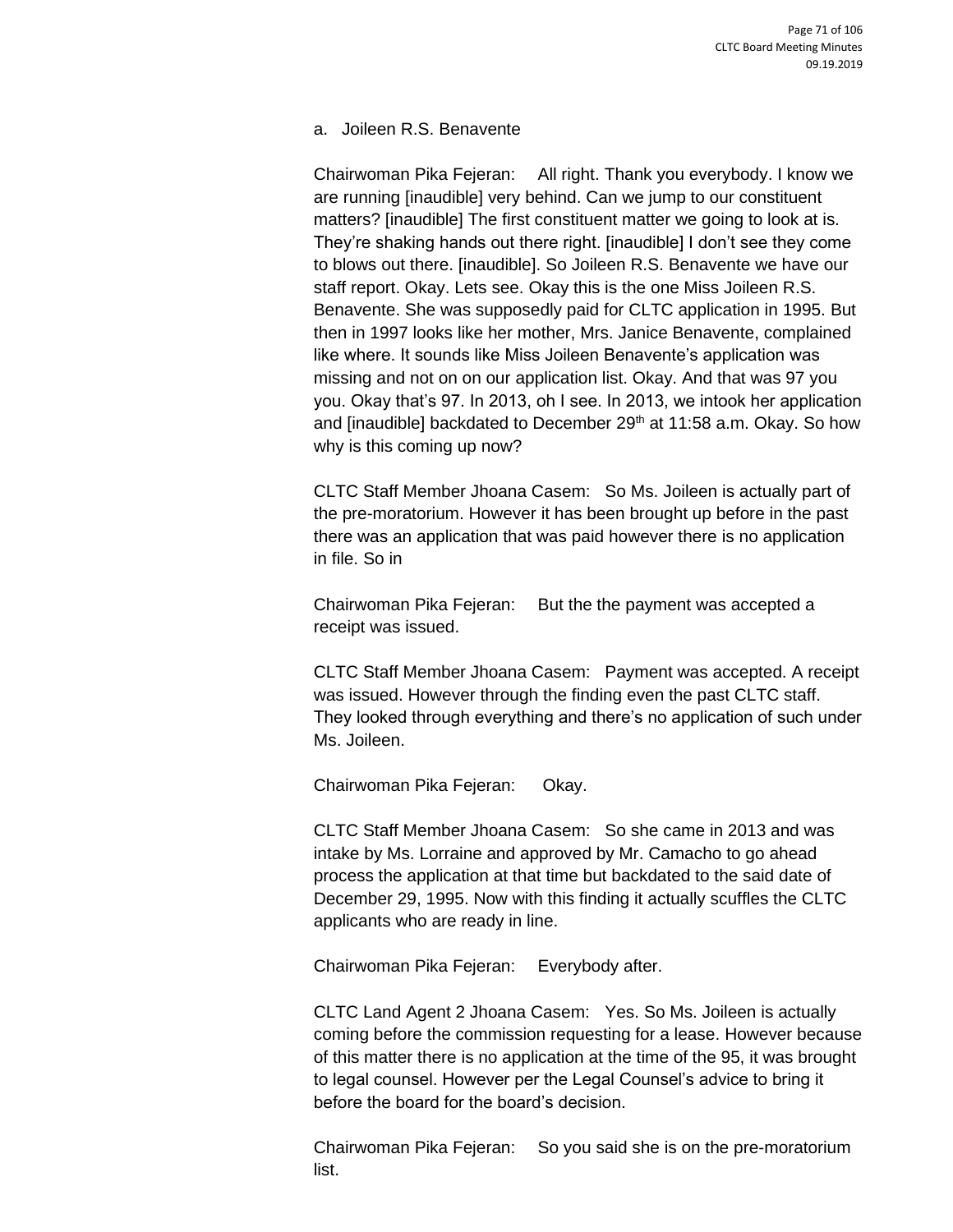CLTC Land Agent 2 Jhoana Casem: Yes.

Chairwoman Pika Fejeran: She had a lease prepared that was redmarked.

CLTC Land Agent 2 Jhoana Casem: Yes.

Chairwoman Pika Fejeran: Okay and that was based on this December 29, 1995 application that was processed in 2013.

CLTC Land Agent 2 Jhoana Casem: So you know.

Chairwoman Pika Fejeran: So you're asking to recognized the application at this date and time. What are you asking?

CLTC Land Agent 2 Jhoana Casem: Well she coming before you for the go ahead to

process for a lease. However based on the findings the application date was intake is actually not in place. So it was actually kind of like during the time she applied for it. They put in her application based on this date. So as mentioned it would actually shifted people down and out of place. So we asking the commission to approve her application so that she can pursue the lease. And if the commission does not approve based on this application date and time. Then we would have to hold off on this lease issuance until her date and time does come up.

Chairwoman Pika Fejeran: My gosh. Okay. So it sounds like a. It's a lost application right but it was paid for. Right.

CLTC Land Agent 2 Jhoana Casem: Well based on their findings there was no application submitted during the time of payment. So usually what we would do is sign for the application, make payment and then you would get a stamp date and time. However there was a payment made just no application at the time of you know this this submission. What the CLTC staff did was they took the payment date and made it part of the application.

Chairwoman Pika Fejeran: Time and date.

CLTC Land Agent 2 Jhoana Casem: Yes.

Chairwoman Pika Fejeran: Oh I see. That's why December twenty. **Okay** 

CLTC Land Agent 2 Jhoana Casem: Yes.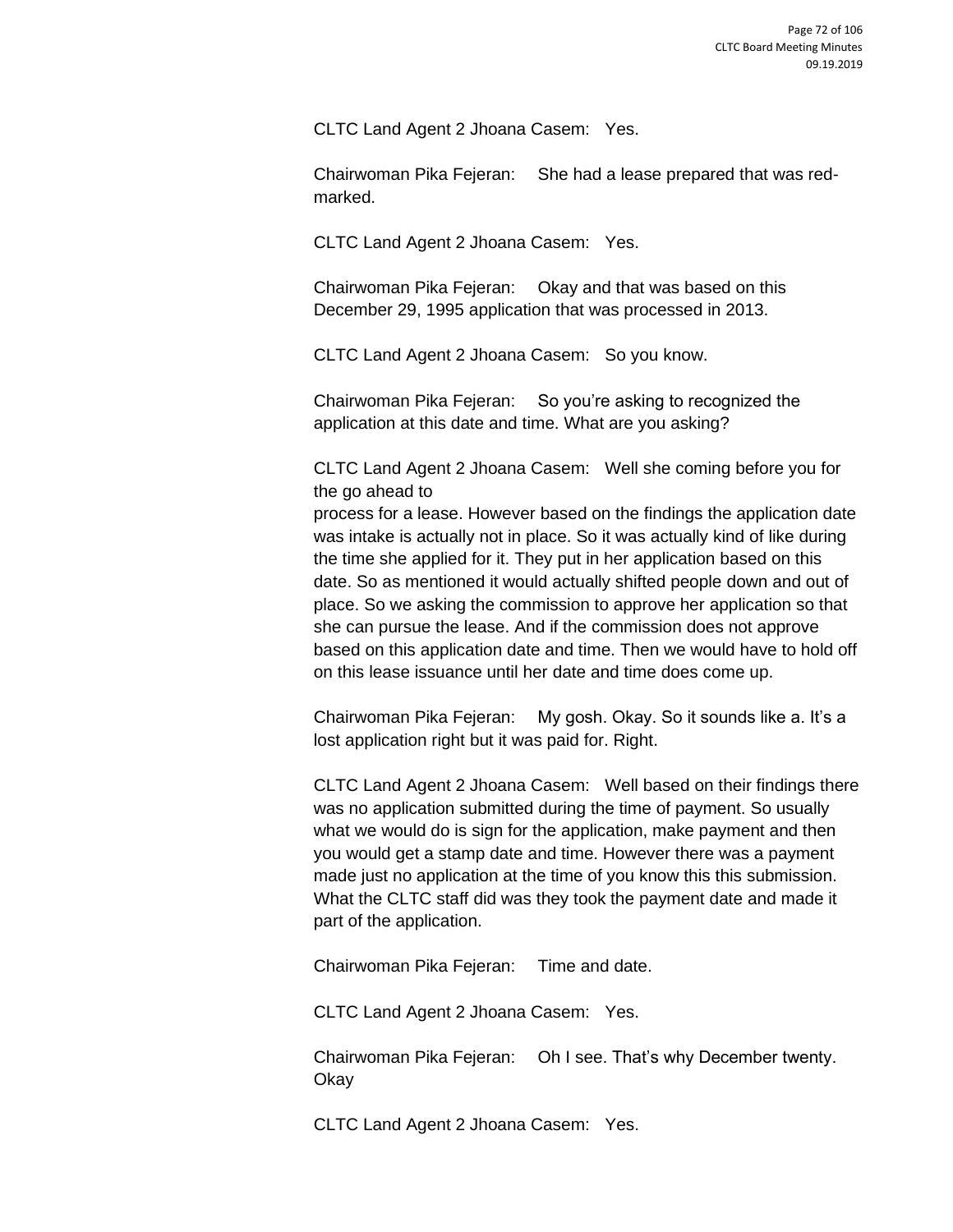Commission Member Austin Duenas: Why 11:50? Was that the time she paid? [inaudible]

CLTC Land Agent 2 Jhoana Casem: Yeah. That was the time the intake was here. So she applied in 2013 and so basically its 11:50 they took it in 2013. So with the approval of Mr. Camacho they kind of just typed it in

Chairwoman Pika Fejeran: No!

CLTC Land Agent 2 Jhoana Casem: To indicate that was her date and time.

Commission Member Austin Duenas: How was application determined?

CLTC Land Agent 2 Jhoana Casem: Determined on when you received it.

Chairwoman Pika Fejeran: Oh.

CLTC Land Agent 2 Jhoana Casem: 2013.

Commissioner Austin Duenas: In 2013. So the only thing that stands here really is the date. December 29, 1995.

CLTC Land Agent 2 Jhoana Casem: December 29 is the date when the mother paid.

Commissioner Austin Duenas: Right.

CLTC Land Agent 2 Jhoana Casem: So you can see it in her file at the towards the end that it was typed in and approved by the director at that time.

Chairwoman Pika Fejeran: Okay. I see this. These right here. [inaudible] Yeah. Legal Counsel what is our what is our authority in this situation?

Legal Counsel Nicolas Toft: So in looking at it. I kind of looking at rule 5.3 application processing, the it it kind of struck me as extremely similar to these cases where we had a large number of our leasees who had submitted an application but who had not pay the processing fee. And under the rule they suppose to they shall pay the one time processing fee of fifty dollars within thirty days of application. But that wasn't done for a large number of our leases so here we have the essentially reverse of situation.

Unknown: Opposite.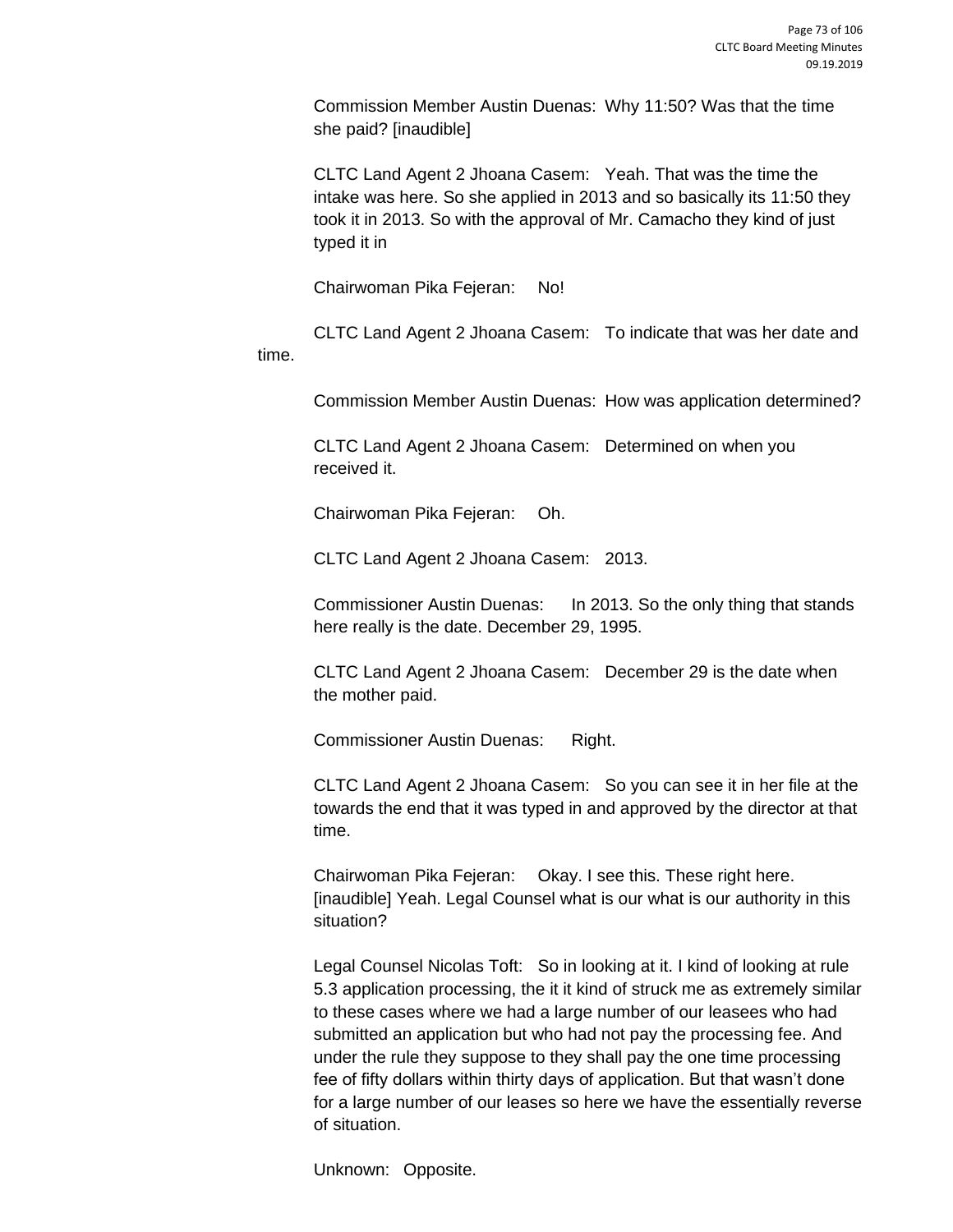Commissioner Amanda Santos: Opposite.

Legal Counsel Nicolas Toft: Paid the application fee but didn't submit the application.

Commissioner Amanda Santos: No application.

Legal Counsel Nicolas Toft: So I I figured just let the board vote on it whether or not to have Ms. Benavente to have, have that application number as suggested by Deputy Director Camacho based on the same logic essentially as other application process [inaudible].

Commissioner Amanda Santos: Yeah.

Chairwoman Pika Fejeran: Okay.

Commisioner Austin Duenas:Sorry but is this date supposed to be twenty-nine or twenty-eight. The receipt shows it was paid for December 20th.

Chairwoman Pika Fejeran: Yeah. I think it was a typo.

Commisioner Austin Duenas:I mean we lost her application but. It's our fault we lost your application. I think it just makes sense for us to [inaudible] submission. The timing is just because that is time on December 13 it's kinda of strange. The application number is the same but otherwise I think that this is an error on our end. I I think we should accept this that's my sense.

Chairwoman Pika Fejeran: Let me look at this [inaudible]. Yeah so the the receipt does show December 28<sup>th</sup> [inaudible] 1995. [inaudible] And it does have the date 12 5 95 on here on the receipt. It's referencing when you actually applied.

Unknown: Yeah.

Chairwoman Pika Fejeran: 12-6-95. So you didn't have a copy of the application when you went to pay this?

Unknown: No.

Commissioner Austin Duenas: Won't the day of the application be considered

Chairwoman Pika Fejeran: 12 5?

Commissioner Austin Duenas: 12 5. Not 12 28.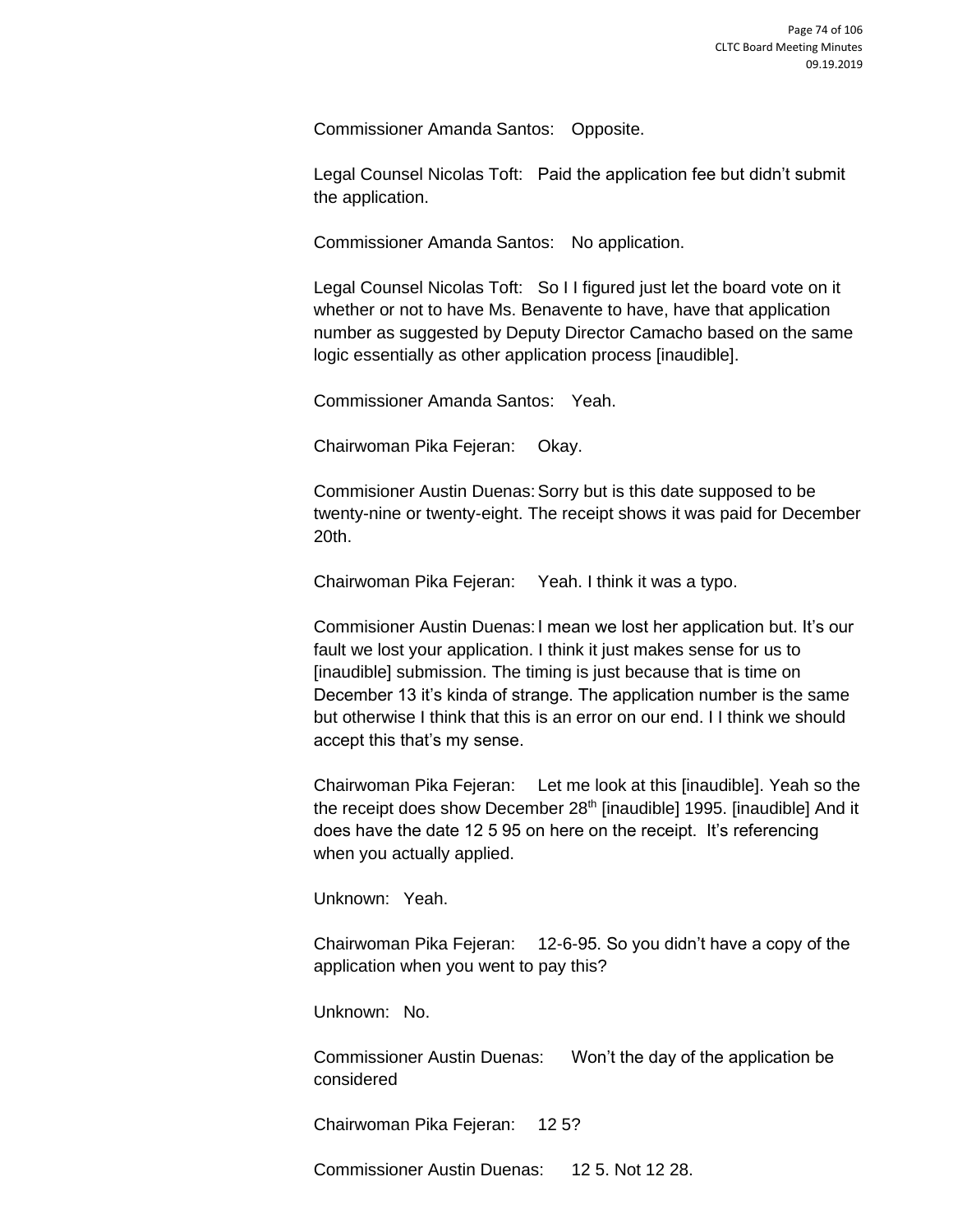Chairwoman Pika Fejeran: Yeah.

Commissioner Austin Duenas: Or is that not considered the application date until

Chairwoman Pika Fejeran: Its paid?

Commissioner Austin Duenas: Its paid.

Chairwoman Pika Fejeran: No I think it's the date that the application went in.

Commissioner Austin Duenas: Submitted. Right?

Chairwoman Pika Fejeran: Yeah. Right?

Legal Counsel Nicolas Toft: Well that would be decided by the board.

Chairwoman Pika Fejeran: Okay. I mean its all kinda wonky just because the the application number wouldn't match anyone else [inaudible].

CLTC Land Agent 2 Jhoana Casem: It might. Just the number.

Chairwoman Pika Fejeran: Seven Seven [Inaudible]

CLTC Land Agent 2 Jhoana Casem: I mean. Well actually we would have to verify. Only because on the first day we have 3 or 4 that would have the same number because we had different satellite stations. So we would just need to research if there is someone with this particular application number. Yeah.

Chairwoman Pika Fejeran: So this application number 7708 wasn't given in 2013.

CLTC Land Agent 2 Jhoana Casem: I believe what what was typed in

Chairwoman Pika Fejeran: Yeah.

CLTC Land Agent 2 Jhoana Casem: is the one that was intake in 2013.

Chairwoman Pika Fejeran: I see. Okay. I just want for the record the director has submitted an affadivit of disclosure stating there are no conflicts within the third degree of consanguinity to any of the following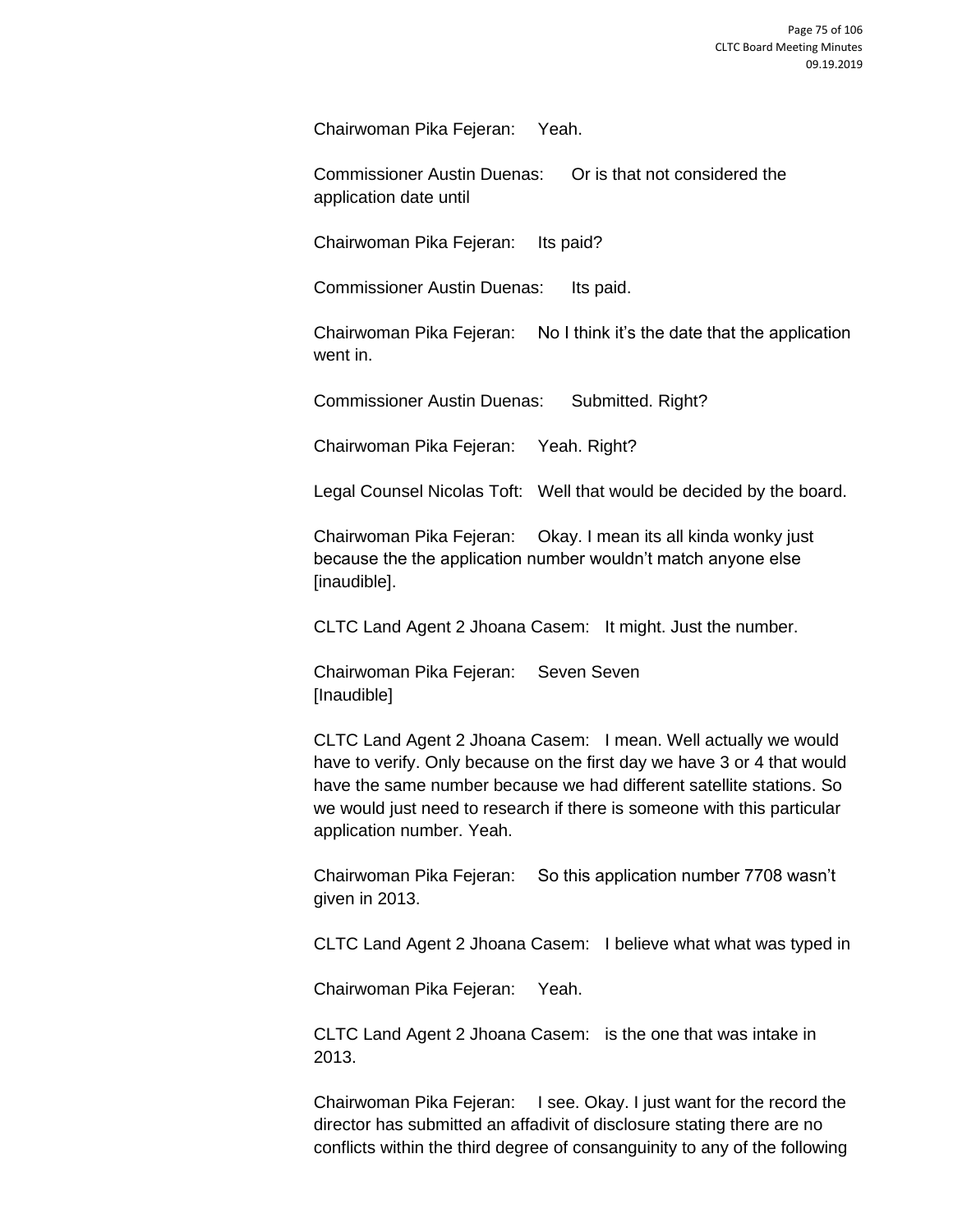CLTC applicants including Ms. Benavente. Thank you for providing us. Okay. And then.

CLTC Land Agent 2 Jhoana Casem: I also do want note that Ms. Benavente did paid for her survey in one of the CLTC lots. However there is an issue regarding the surveyor, so we did find her a different lot. It's just pending the completion of the complete survey from our end.

Chairwoman Pika Fejeran: Oh. Okay so just to recap Legal Counsel doesn't find any issue with us recognizing that that Ms. Joileen Benavente that her application all thou the land trust received current 2013 the evidence shows that she did apply back in 1995.

Legal Counsel Nicolas Toft: If that's the board's findings. Correct.

Chairwoman Pika Fejeran: Okay.

Commissioner Austin Duenas: And Ms. Benavente you're okay with the December 29th date for your application. Also December 28th venus the December 5th. You're okay with that.

Commissioner Austina Duenas: Motion to accept Ms. Joileen R.S. Benavente CLTC Application submission dated December 28<sup>th</sup> 1995, Application number 00778.

Chairwoman Pika Fejeran: There is a correction 007708.

Commissioner Amanda Santos: I seconded it.

Chairwoman Pika Fejeran: Motion made and seconded. Further discussions?

Commissioner Amanda Santos: No.

Commissioner Austin Duenas: No.

Chairwoman Pika Fejeran: All those in favor?

Commissioner Amanda Santos: Aye.

Commissioner Austin Duenas: Aye.

Chairwoman Pika Fejeran: Thank you. Thank you. So Jhoana I liked you to be able to present at a future date for the pre-moratorium list.

b. Gabriel Guerrero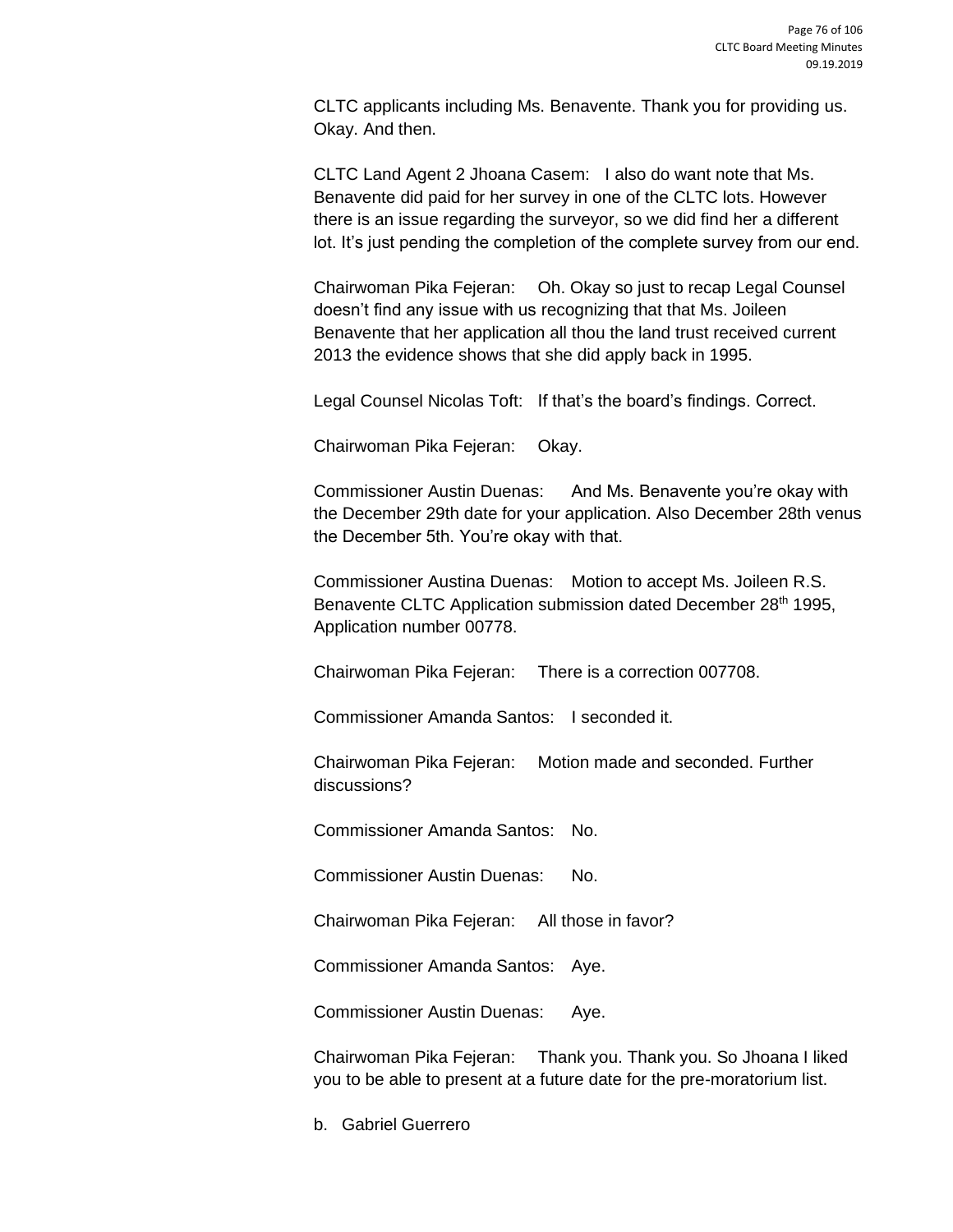CLTC Land Agent 2 Jhoana Casem: Yes madam. We have Mr. Gabriel Guerrero who is represented by his father, Mr. Kenneth Guerrero.

Kenneth Guerrero father of Gabriel Guerrero: Hafa adai board. Thank you so much for.

Chairwoman Pika Fejeran: Okay I remember you. You are the Feja family. Let's see. So this is your son, Gabriel Santos Guerrero. He is an August 23, 2017 applicant however he is a pre-occupier as per his application and mayor's verification and going under Land Use Premit from his great grandparent Feja. Let's see. The subject property that Mr.

Gabriel Santos Guerrero is requesting is Tract 15213, Block 9, Lot 5-R2.

CLTC Land Agent 2 Jhoana Casem: Yes.

Chairwoman Pika Fejeran: Has that property been leased out to anyone yet?

CLTC Land Agent 2 Jhoana Casem: No. That's the. That is currently where the subject's house is on. You guys said last time that the lot five area had three different lots. And you already motioned out to issue the other two. And the one where there is currently a house is where we are requesting for a lease under Mr. Gabriel. So you would do the recommendation, actually do the survey prior to the lease issuance. Yes sir.

Unknown: Thank you.

[inaudible]

Chairwoman Pika Fejeran: Sorry [inaudible].

CLTC Land Agent 1 John Gumataotao: [inaudible]. Do you remember the last meeting we gave the brother, the uncle August Guerrero this portion of the property.

Chairwoman Pika Fejeran: Yeah.

CLTC Land Agent 1 John Gumataotao: So it's this portion that that remains.

Chairwoman Pika Fejeran: Is that where your son currently resides?

Kenneth Guerrero: Yes madam.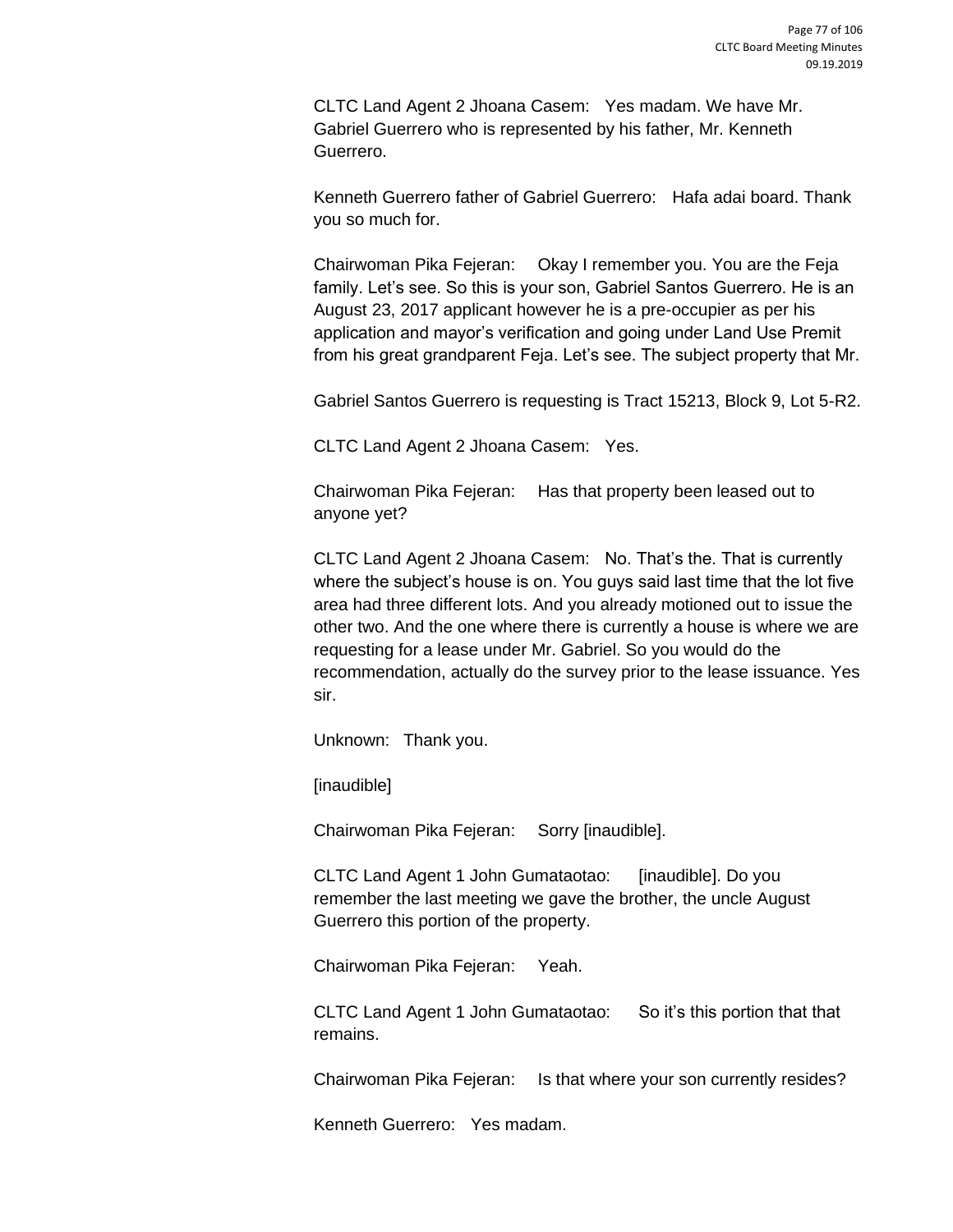Chairwoman Pika Fejeran: [inaudible] Would this be the first great grandchild given a lease?

CLTC Land Agent 2 Jhoana Casem: I am not to sure if he is the first great grandson but [inaudible].

Kenneth Guerrero father of Gabriel Guerrero: I am the grandson. [inaudible]

Chairwoman Pika Fejeran: So back when we were trying to work this out for your family. We I said you know there are going to be more people in the family coming forward looking for leases and there is nobody else we promised this property to. Is that right?

CLTC Land Agent 2 Jhoana Casem: Not that we aware of. [inaudible] No one has come forward.

Chairwoman Pika Fejeran: It hasn't been parceled out. Because right now it looks like [inaudible].

CLTC Land Agent 1 John Gumataotao: Yeah there's.

CLTC Engineering Technician II Pierce Castro: [inaudible] Yeah. There is one we just don't have the layer.

Chairwoman Pika Fejeran: Oh okay okay.

CLTC Engineering Technician II Pierce Castro: We did create the scheme, scheme with three lots on it. One was given to August Guerrero last meeting.

Chairwoman Pika Fejeran: Okay.

CLTC Engineering Technician II Pierce Castro: August Guerrero.

Chairwoman Pika Fejeran: And one was given to [inaudible].

CLTC Land Agent 2 Jhoana Casem: Michael Micheal Arriola. The topside and the remainder is what Mr. Kenneth is requesting for Gabriel Gabriel. Which is where the majority of the structure is on.

CLTC Land Agent 1 John Gumataotao: It something like this. That's one lot and the other one [inaudible] there. [inaudible]

Chairwoman Pika Fejeran: Okay. [inaudible] Okay. No problem. Okay so this one would be. Whats being presented today is for Mr. Gabriel Santos Guerrero to be issued to the lease based on his pre-occupancy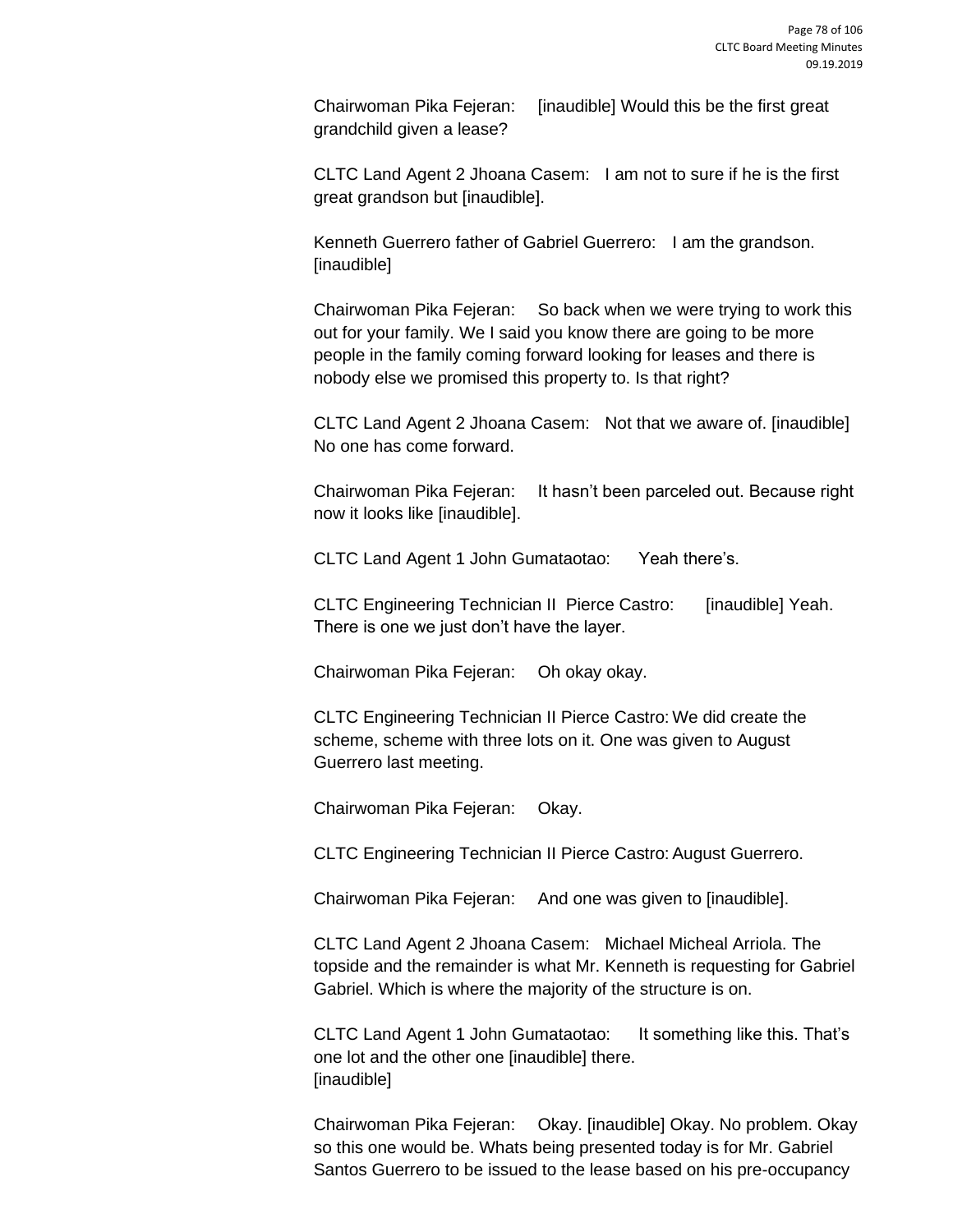and I guess his pre-occupancy status and the land use permit under his grandparent Feja of which there Mr. Feja had a lot that whole property which we've been parceling out giving to various family members. Okay.

Kenneth Guerrero father of Gabriel Guerrero: I do apologize madam for not being here last time. I just didn't know about it last time.

Chairwoman Pika Fejeran: No problem.

Kenneth Guerrero father of Gabriel Guerrero: I got a lot [inaudible] last time. [inaudible].

Chairwoman Pika Fejeran: I'm glad you here today. Thank you for sitting through this whole meeting

Kenneth Guerrero father of Gabriel Guerrero: You're very welcome.

Chairwoman Pika Fejeran: Until we get to you. [inaudible] Interesting stuff we did today.

Unknown: You guys are awesome.

Kenneth Guerrero father of Gabriel Guerrero: You guys can be psychologist. I would have blown up a long time ago. [inaudible]

Chairwoman Pika Fejeran: Okay. Alright. I I don't have [inaudible]. How old is your son?

Kenneth Guerrero father of Gabriel Guerrero: My son will be twenty six? Twenty this November.

Chairwoman Pika Fejeran: And do you have a property over here? I I don't remember.

Kenneth Guerrero father of Gabriel Guerrero: That. We we built that house me and my boy [inaudible]. He went to school in [inaudible] and he has been pursuing his master's degree [inaudible] teaching. He is a teacher right now but [inaudible]. He'll be coming home soon. My major objective madam is to get something for my son. [inaudible] That's all I'm trying to do. [inaudible] I don't want him to go through anymore problems that I can take care of for him. I got the power of attorney.

Chairwoman Pika Fejeran: So you're residing on that property as well.

Kenneth Guerrero father of Gabriel Guerrero: Yes madam.

Chairwoman Pika Fejeran: Is there a reason why you don't want to take the lease yourself?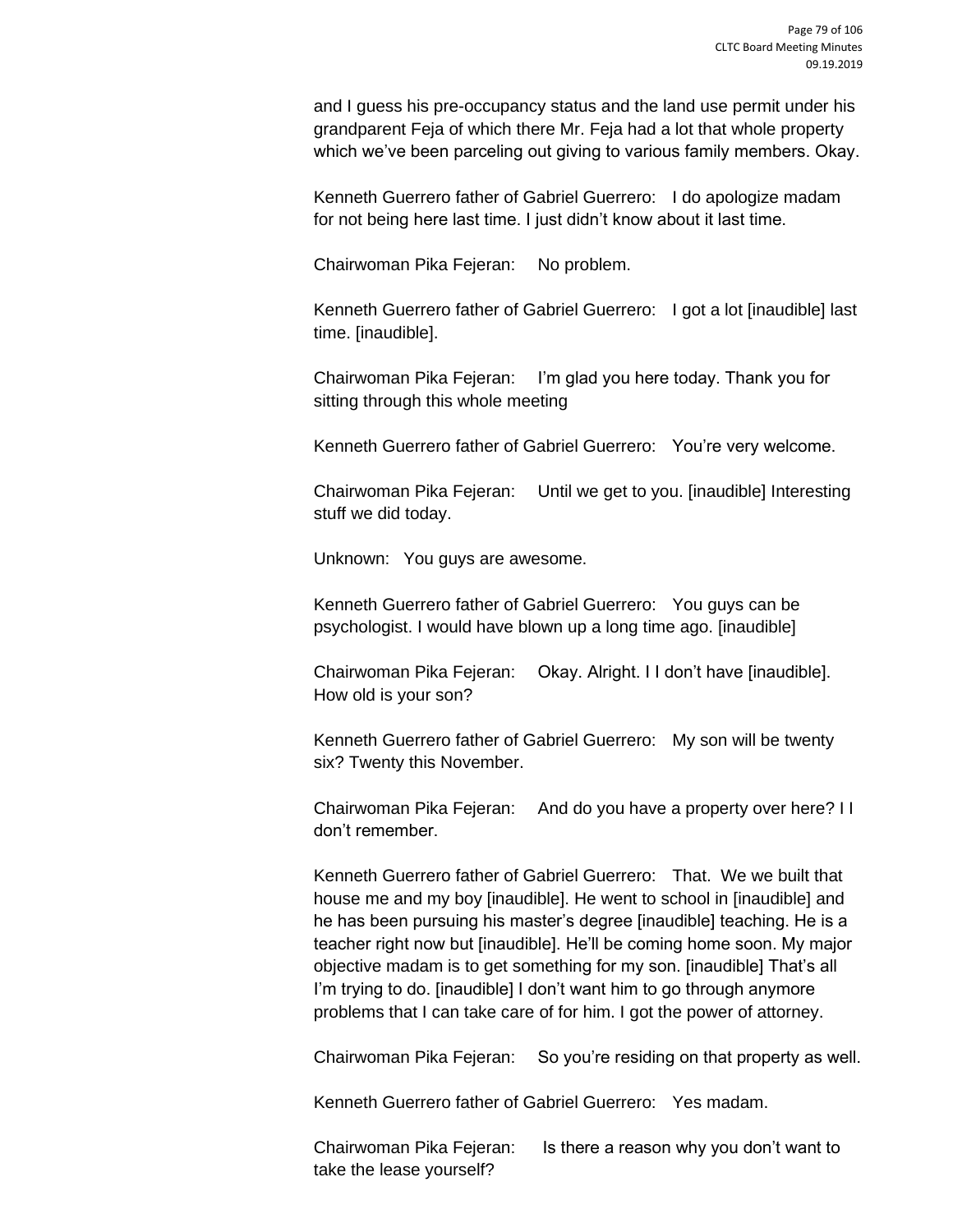CLTC Land Agent 2 Jhoana Casem: He currently has a residential lease under his name.

Kenneth Guerrero father of Gabriel Guerrero: I've explained that. Truthfully that is correct. My issues up in Yigo right now. It's I've been through twelve governors three governors two of them were eight. They always tell me the same thing. I don't have enough financial stability to put in the water. That's eight poles. When the place was divided up and I was awarded the property the telephone came up. But I'm still waiting for water. [inaudible] Water madam is life.

Chairwoman Pika Fejeran: So you don't have infrastructure in that property?

Kenneth Guerrero father of Gabriel Guerrero: No madam. None at all.

Chairwoman Pika Fejeran: And if you were to have, you would make that your primary residence? And is this an agricultural? His application was agriculrural. Wasn't it?

[inaudible]

CLTC Land Agent 2 Jhoana Casem: Yes.

Kenneth Guerrero father of Gabriel Guerrero: I like to plant [inaudible]. I like to get fresh eggs.

Chairwoman Pika Fejeran: So this would be an agricultural lease that you would be requesting for. So do you understand. Does your son understand the requirements of an agricultural lease?

Kenneth Guerrero father of Gabriel Guerrero: I we've planted over at one time I had fifty pugua trees but gaga mata. I'm trying to plant again. I understand where it comes from. [inaudible] As long as God gives me land and my hands are still good and my back is not broken. That's [inaudible].

Chairwoman Pika Fejeran: Okay.

Kenneth Guerrero father of Gabriel Guerrero: I love to see the fruits of my labor and I know whats in it. There are no preservatives or nothing at all.

Chairwoman Pika Fejeran: Okay. Since its agricultural it doesn't have to be the lease holder's primary residence right. Unless they following the lease terms of the contract.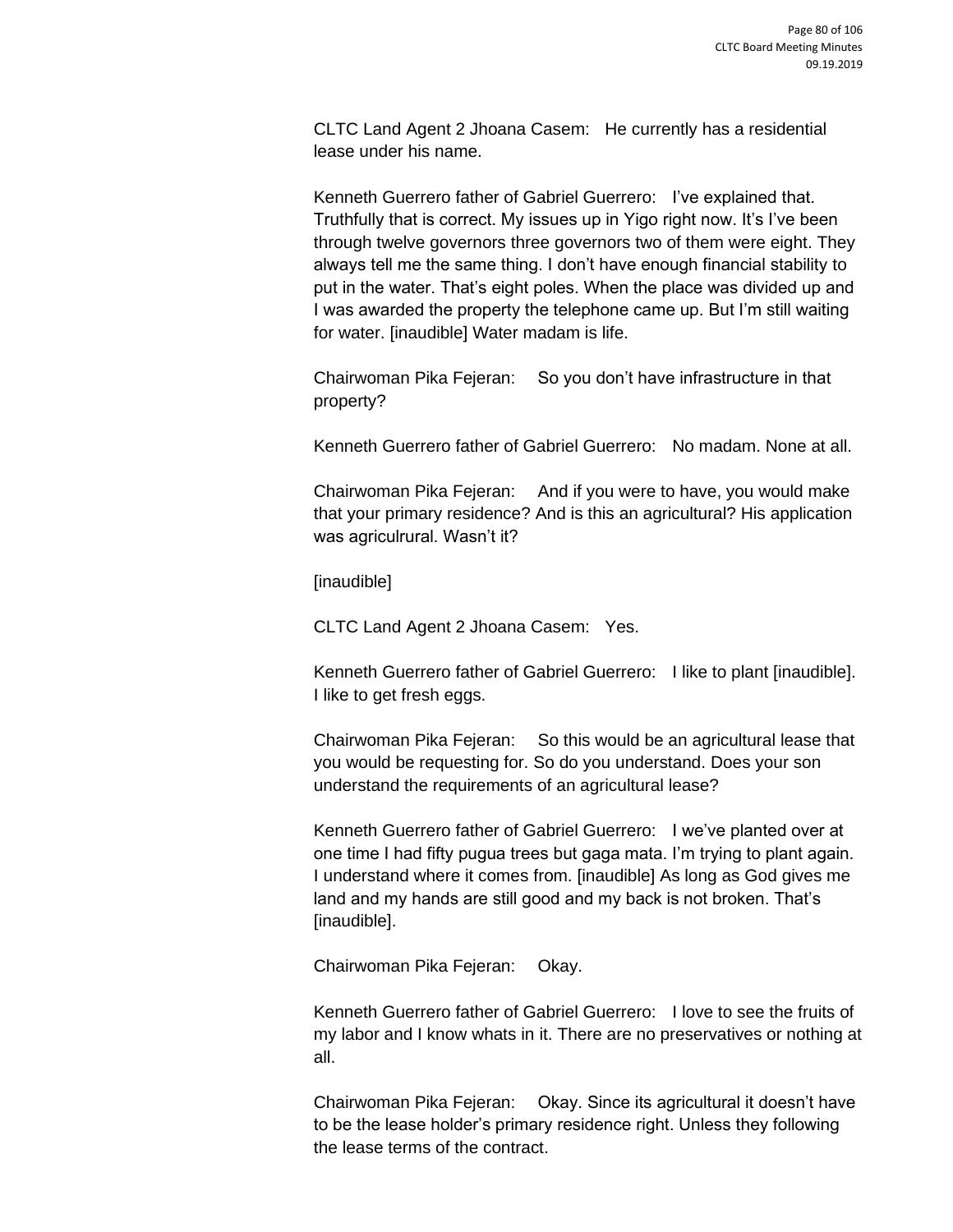CLTC Land Agent 2 Jhoana Casem: Yes.

[inaudible]

Commissioner Austin Duenas: I make a motion to provide lease issuance to Mr. Gabriel Santos Guerrero as a pre-occupier for Tract 15213, Block 9, Lot 5-R2 Mangilao.

Commissioner Amanda Santos: I seconded it.

Chairwoman Pika Fejeran: Motion made and seconded it. Further discussion?

Commissioner Amanda Santos: No.

Chairwoman Pika Fejeran: All those in favor.

Commissioner Amanda Santos: Aye.

Commissioner Austin Duenas: Aye.

Chairwoman Pika Fejeran: Ayes have it. Motion passes. Okay. So. Kenneth Guerrero father of Gabriel Guerrero: Bless you all. [inaudible]

c. Genevieve Ericsson Manglona

CLTC Land Agent 2 Jhoana Casem: We have next is Ms. Genevieve Manglona.

Chairwoman Pika Fejeran: Alright so next is Ms. Genevieve Manglona. Request for lease issuance.

CLTC Land Agent 2 Jhoana Casem: Yes.

Chairwoman Pika Fejeran: Ms. Manglona is a February 1, 2005 applicant however she is a pre-occupier for one. There is a mayor's verification since 1997. Utilities was installed. She does not currently have a lease and we are asking to approve of a lease for her. Okay. Madam please state your name for the record.

CLTC applicant Genevieve Ericsson Manglona: Genevieve Manglona.

Chairwoman Pika Fejeran: And you've been residing on this property since 1995. There's a mayor's verification. So what prompted you to come in and get a lease. You resided on the property.

CLTC applicant Genevieve Ericsson Manglona: Yes.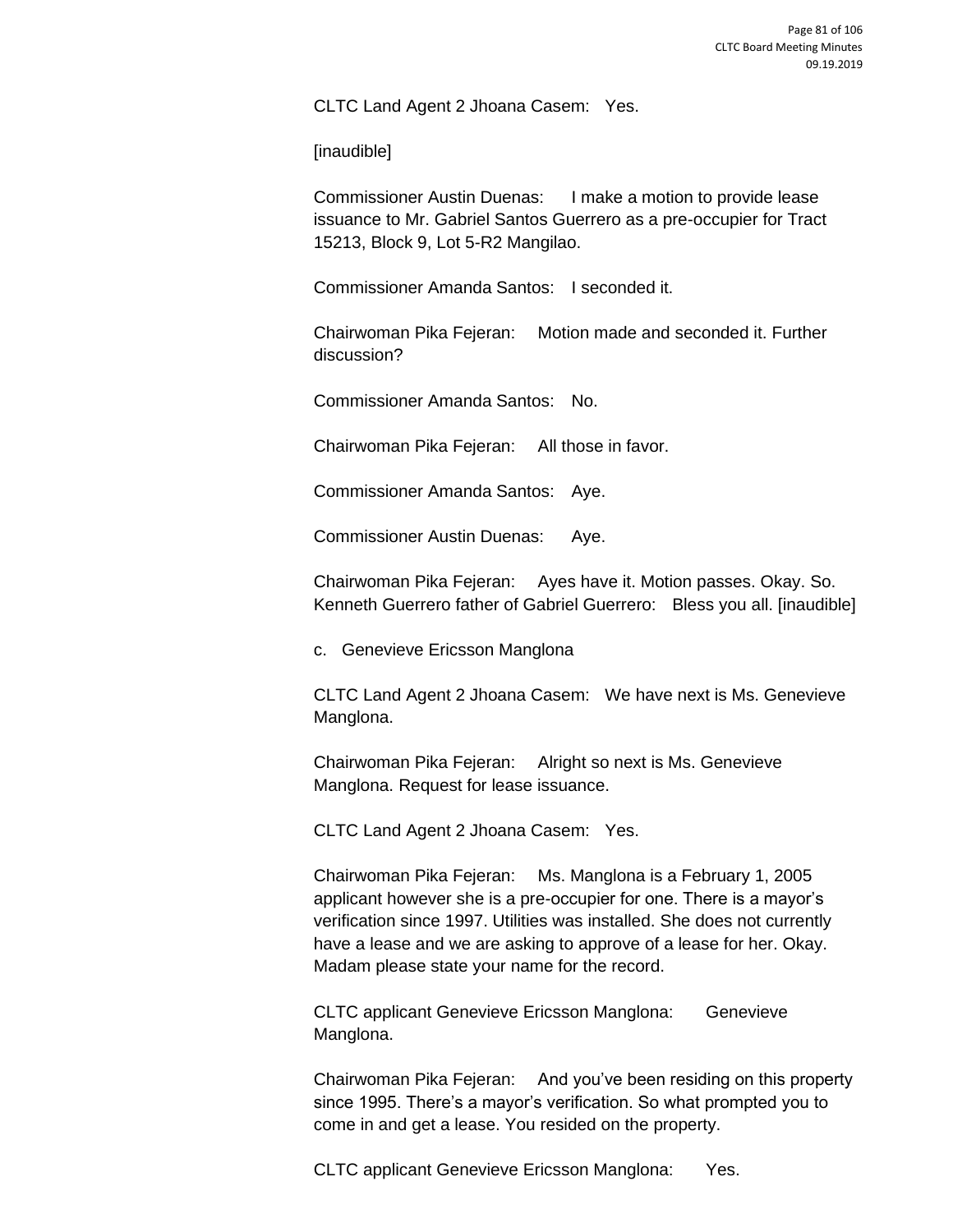Chairwoman Pika Fejeran: So what brought you in?

CLTC applicant Genevieve Ericsson Manglona: Living on the property for so long. Everyone else has been awarded leases around me. I'm the only one that has been waiting.

Chairwoman Pika Fejeran: Okay. Okay. The the the property that we looking at leasing is the same that she's been occupying for 386 Batulo Street.

CLTC Land Agent 2 Jhoana Casem: Yes.

Chairwoman Pika Fejeran: And you you have utilities in there. Do you installed those utilities?

CLTC applicant Genevieve Ericsson Manglona: We got permission through the Land Trust. So GPA came in and water.

CLTC Land Agent 2 Jhoana Casem: The area does have [inaudible] access. It's on the main road. Those are the two constituents that are on the main road. There are power lines along and also water lines. So its just the constituents having to come in and get their utilities from the utility companies.

Chairwoman Pika Fejeran: Okay. Can you point it out to us?

CLTC applicant Geneviene Ericsson Manglona: I live right across the Fanihi street. It's that little gray dot.

[inaudible]

CLTC applicant Geneviene Ericsson Manglona: Where the warehouse is the Fanihi street is right next to the warehouse. [inaudible]

CLTC Land Agent 2 Jhoana Casem: So most. Well some of the constituents on Bartolu either it's a steep slope going down or a slope going up. So with her access there is an access as you can see that easement there that's why in the front side its more unleveled. So we have some constituents that are building towards the back because of the unleveling of the front.

Chairwoman Pika Fejeran: Oh I see. [inaudible] Okay. I see everything in here looks [inaudible]. Okay. [inaudible] Nice. Okay. I think. [inaudible] Although she is a 2005 applicant I believe we can issue her a lease based on her pre-occupier status. [inaudible].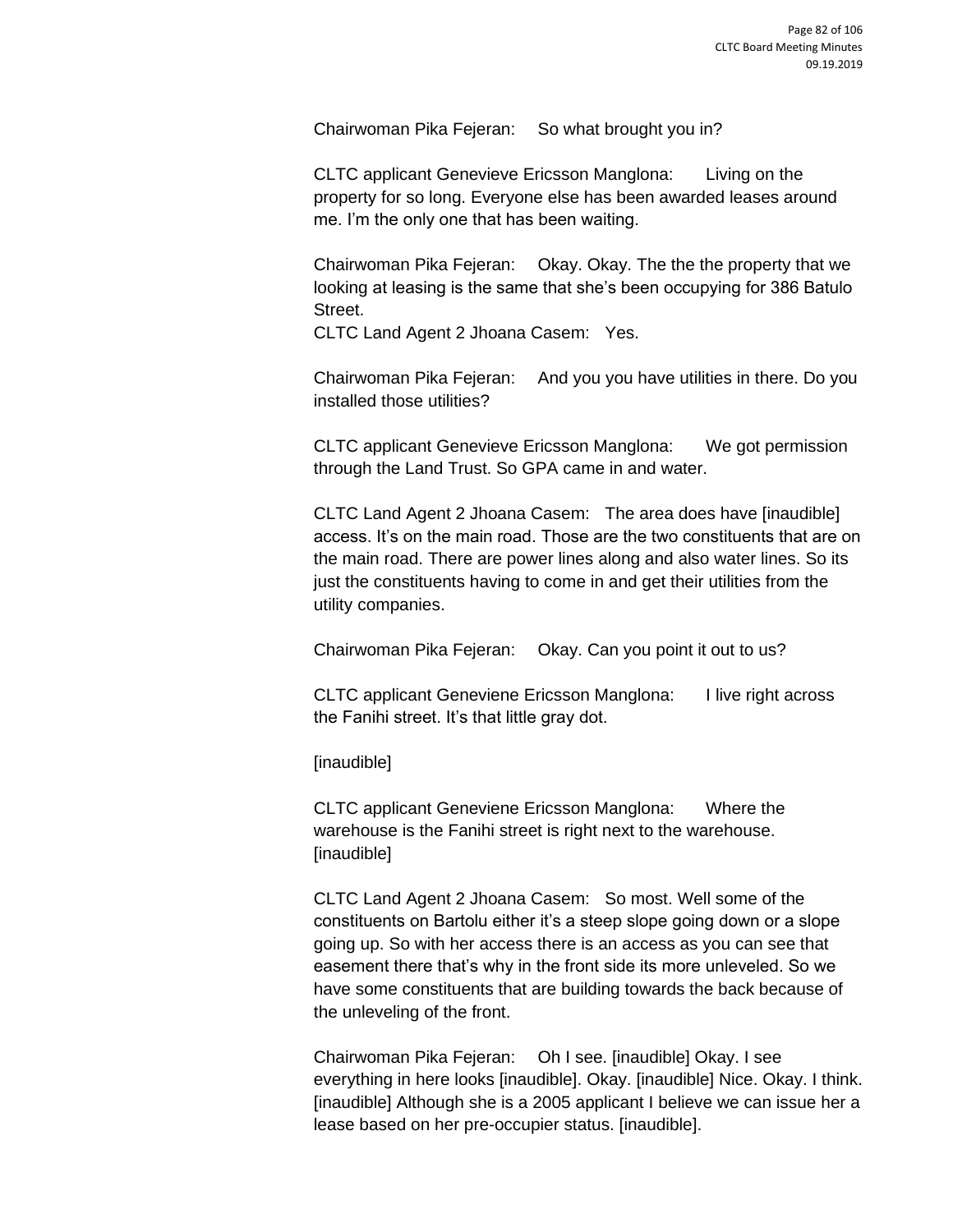Commissioner Austin Duenas: Motion to provide a lease issuance to Geneviene Ericsson Manglona for Lot 10122-64 in Dededo.

Commissioner Amanda Santos: I seconded.

Chairwoman Pika Fejeran: Motion made and seconded. Further discussion?

Commissioner Austin Duenas: None.

Commissioner Amanda Santos: None.

Chairwoman Pika Fejeran: All those in favor?

Commissioner Amanda Santos: Aye.

Commissioner Austin Duenas: Aye.

Chairwoman Pika Fejeran: The ayes have it. Thank you. Ms. Manglona congratulations you were issued a lease. Thank you for your patience. Thank you for coming. [inaudible]

d. Christianna Ramez aka Christianna Nededog

CLTC Land Agent 2 Jhoana Casem: And then we have Ms. Cristy Ramez. [inaudible]

Chairwoman Pika Fejeran: Okay. Hafa adai. Welcome. Hello. This is a request for issuance of a lease as a pre-occupier.

CLTC Land Agent 2 Jhoana Casem: Yes madam. Chairwoman Pika Fejeran: Is also a 2005 applicant priority one residential?

CLTC Land Agent 2 Jhoana Casem: Yes.

Chairwoman Pika Fejeran: The property which she is a pre-occupier. Lot 14, Block 8, Tract 178. You've been residing there since your birth in 1979. Your your grandparents were awarded the lot in 1975 under the Land Use Premit. You have a premit number. You provided mayor's verification that indicated you were the caretaker for your grandparents until their death.

CLTC applicant Christianna Ramez: Yes.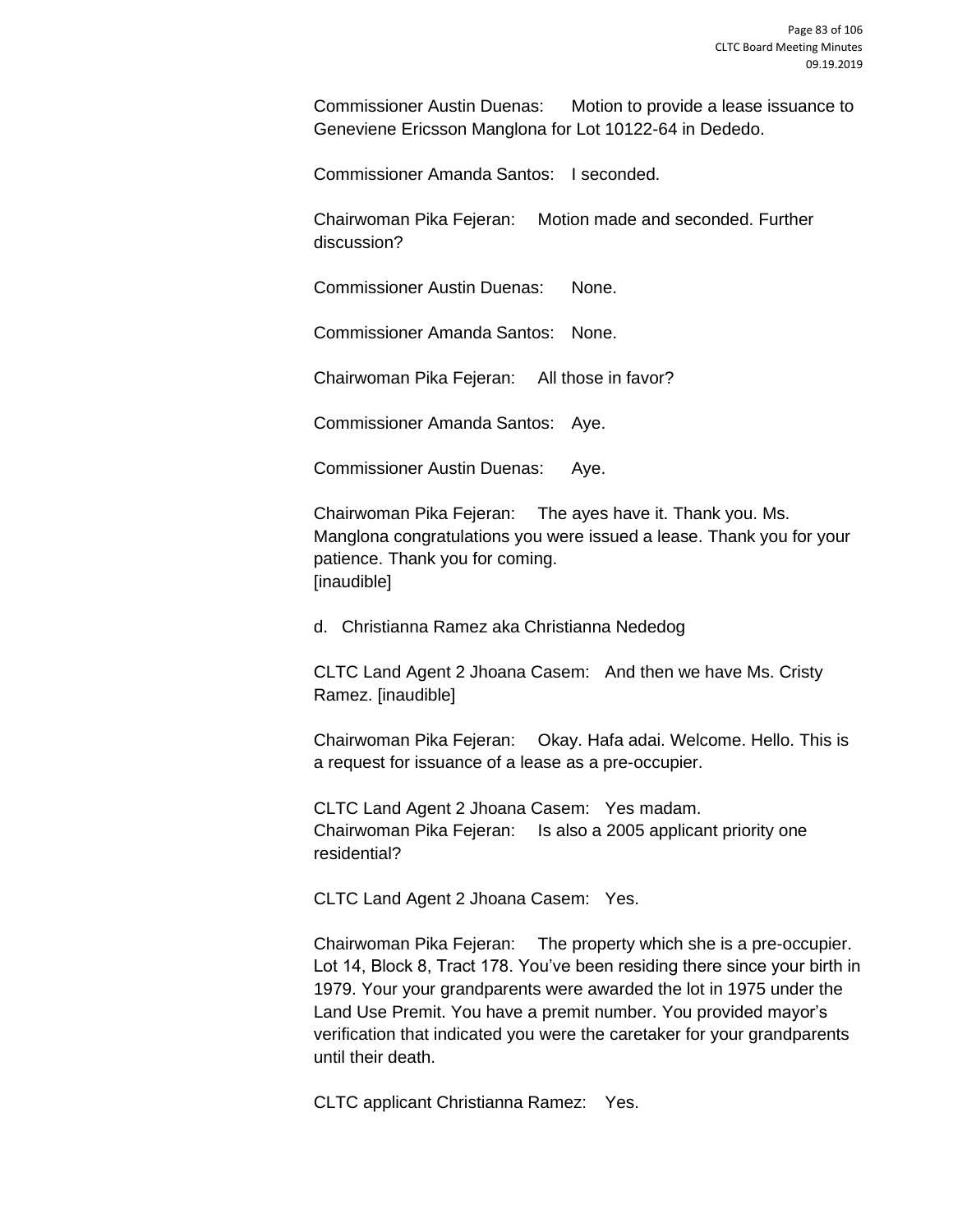Chairwoman Pika Fejeran: Let's see. We conducted a site inspection in 2019. You've been paying property taxes. Okay. Okay. So Ms. Christianna can you state your name for the record.

CLTC applicant Christianna Ramez aka Christianna Nededog: Christianna Ramez.

Chairwoman Pika Fejeran: Do we have her folder there? Ms. Ramez are you currently residing on the property?

CLTC applicant Christianna Ramez aka Christianna Nededog: No. Actually. They disconnected the water and power. So I can't. That's what brought me back to the land trust. When I tried to re-activate it they told me I needed a lease or authorization. So I the property has been without power for over two years now.

Chairwoman Pika Fejeran: And what is your intention with the property? Build a home on it.

CLTC applicant Christianna Ramez aka Christianna Nededog: Yes.

Chairwoman Pika Fejeran: Make a home.

Commissioner Amanda Santos: Residential.

Chairwoman Pika Fejeran: Okay.

CLTC Land Agent 2 Jhoana Casem: There is an existing structure there. And from our understanding it was their house that they were residing in for a long time. So you know because these utility companies do need a lease. You know we we are requesting for a lease so that she can go ahead and pursue with the utilities. Do you have it? The file room downstairs is closed. They secure at 4 o'clock. [inaudible]. Okay. I have copies. Do you have copies? Of. Yeah. I would like to see the. Do you have a copy of the Land Use Premit? [inaudible] Okay. [inaudible] Okay. This is the land trust. Inspection Report. Since 1983. Land Use Application. Land Use Premit. Alright. And and I have some questions. So again the we seen the records that Jhoana and the director can speak to to the record. Right. That these are accurate. And these are accurate right? [inaudible] Okay.

Commissioner Austin Duenas: Motion to provide Ms. Christianna Ramez a residential lease as a pre-occupier for Lot 14, Block 8, Tract 178 Dededo

Chairwoman Pika Fejeran: [inaudible]

Commissioner Amanda Santos: I seconded.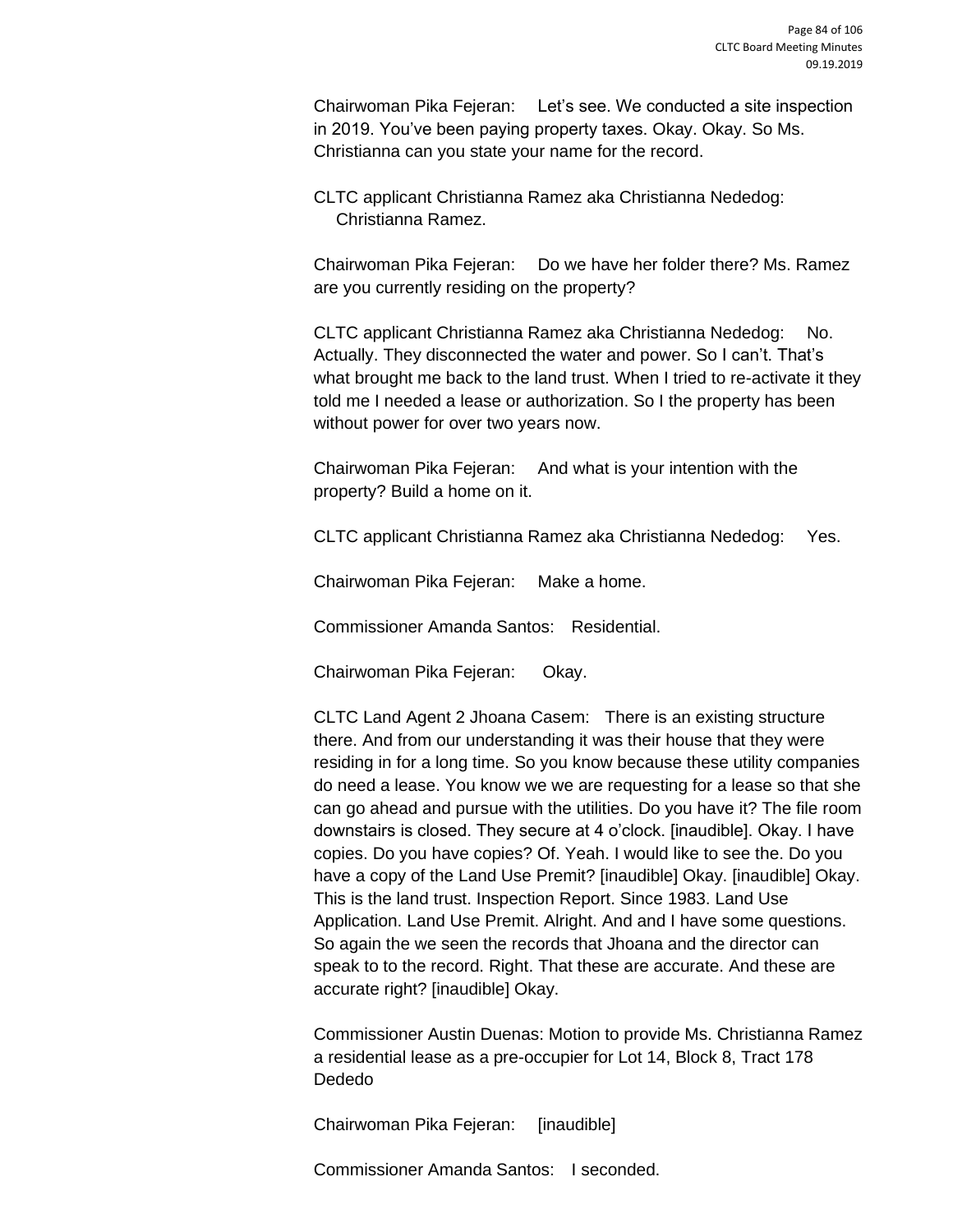Chairwoman Pika Fejeran: Further discussion?

Commissioner Austin Duenas: None.

Commissioner Amanda Santos: None.

Chairwoman Pika Fejeran: All those in favor?

Commissioner Austin Duenas: Aye.

Commissioner Amanda Santos: Aye.

Chairwoman Pika Fejeran: The ayes have it. Motion passes. CLTC applicant Christianna Ramez aka Christianna Nededog: Thank you.

Chairwoman Pika Fejeran: Alright. Thank you for coming. [inaudible]. Thank you and congratulations.

#### e. CONSTITUENT MATTERS

Chairwoman Pika Fejeran: Is there anyone else was on the agenda today? We have [inaudible]

Unknown: David Nauta.

Chairwoman Pika Fejeran: David Nauta? [inaudible] Gill Mendiola? [inaudible] Patrick Tuncap?

Commissioner Amanda Santos: Patrick Tuncap.

Chairwoman Pika Fejeran: Okay. So we can.

## 2. COMMERCIAL LEASING

Chairwoman Pika Fejeran: I'm sorry we're running late but we can get to our public comments.

Administrative Director Jack Hattig III: GEDA are here for the Determination of Need [inaudible].

Chairwoman Pika Fejeran: Yeah. Okay.

Administrative Director Jack Hattig III: We tabled it twice. So.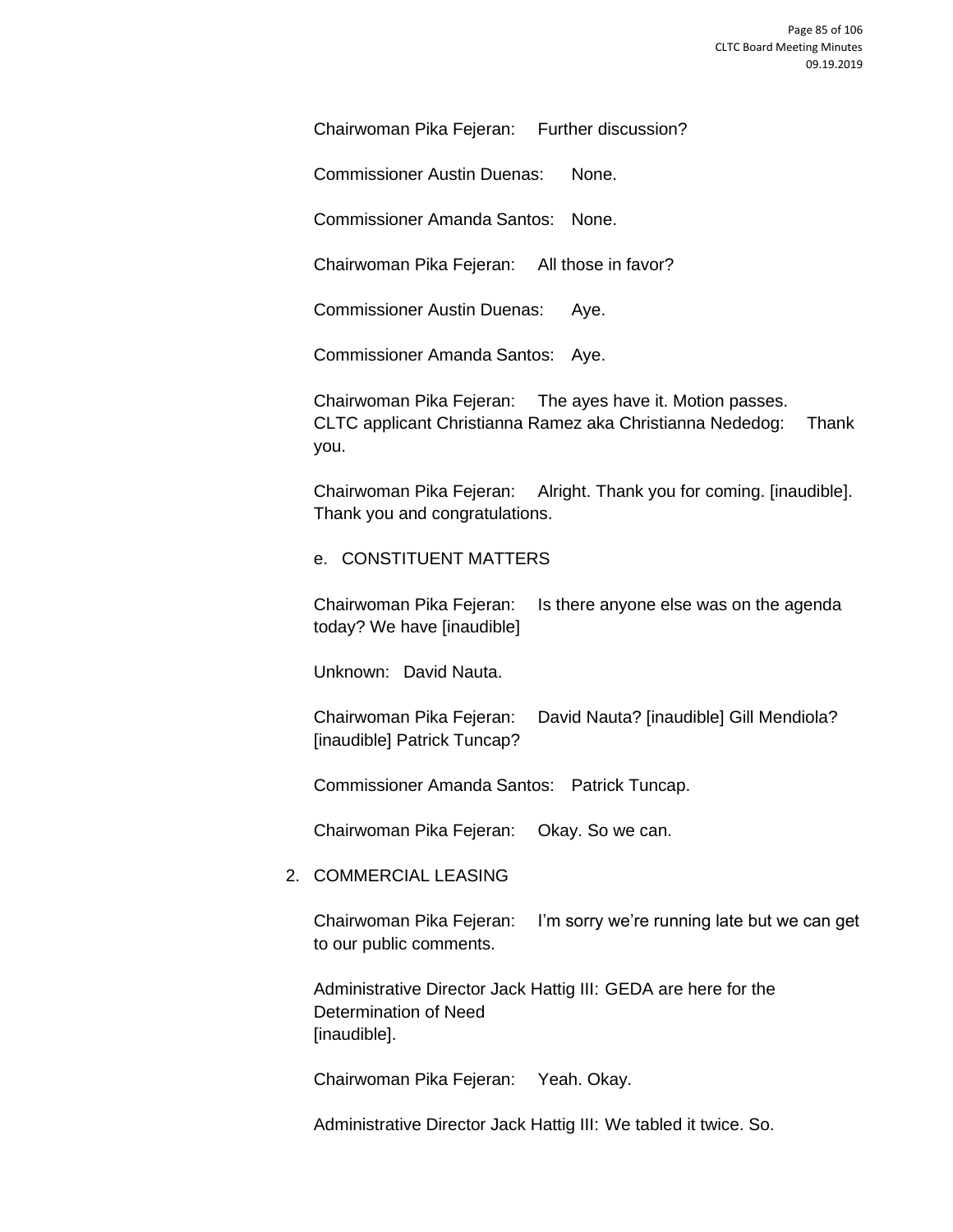Chairwoman Pika Fejeran: Yeah. I have a couple of things. I'm sorry we'll get to public comments as soon as we finish these things. I'm sorry [inaudible]

a. GEDA – Determination of Need (DON)

Chairwoman Pika Fejeran: The Determination of Need I saw there are only three in here. I thought we gave you guys five properties No?

GEDA Real Property Manager Larry Thomas: Yes. Thank you madam chair, and commissioners. And so yes there three determination of need for three separate lots. You did by resolution pass for five lots. However we wanted to get the commission's approval for the first three lots because they are much smaller lots, easier to put out for commercial leasing. And the remaining two lots as you know are that's Oka point and there is another lot. [inaudible]

Administrative Director Jack Hattig III: Yigo.

GEDA Real Property Manager Larry Thomas: So by local statue we are required anything over five years [inaudible] determination of need for

Chairwoman Pika Fejeran: Okay.

GEDA Real Property Manager Larry Thomas: Long term lease. So before you have those three DONs for each property. So we're basically asking the commission approve for us to proceed with the determination of need. How this works is by law we have to publish in the local newspaper the DONs. There is a 15 day period for public comments. If we don't get any comments within that 15 day period then what we do is we go ahead and issue a ROP, Request for Proposal, for commercial leasing development properties. We usually carried that procurement process throughout 30 days in a local circulation. Once we receive proposals there the evaluation ranking so that depends on the proposal. And once we do that start to negotiating a lease. And during that evaluation process we always involve, if for example Ancestral Land Commission we take a couple of member from the board, the commission, staff, whoever you designate to make up the evaluation team. Because I know your concern earlier on was to be consistent with the rules and regulations of the commission. Making sure that the highest and best use of the properties as I understand it.

Chairwoman Pika Fejeran: And for benefitting the trust and the beneficiaries.

GEDA Real Property Manager Larry Thomas: Right. Right. So with that said when it comes down to that period of time when we're actually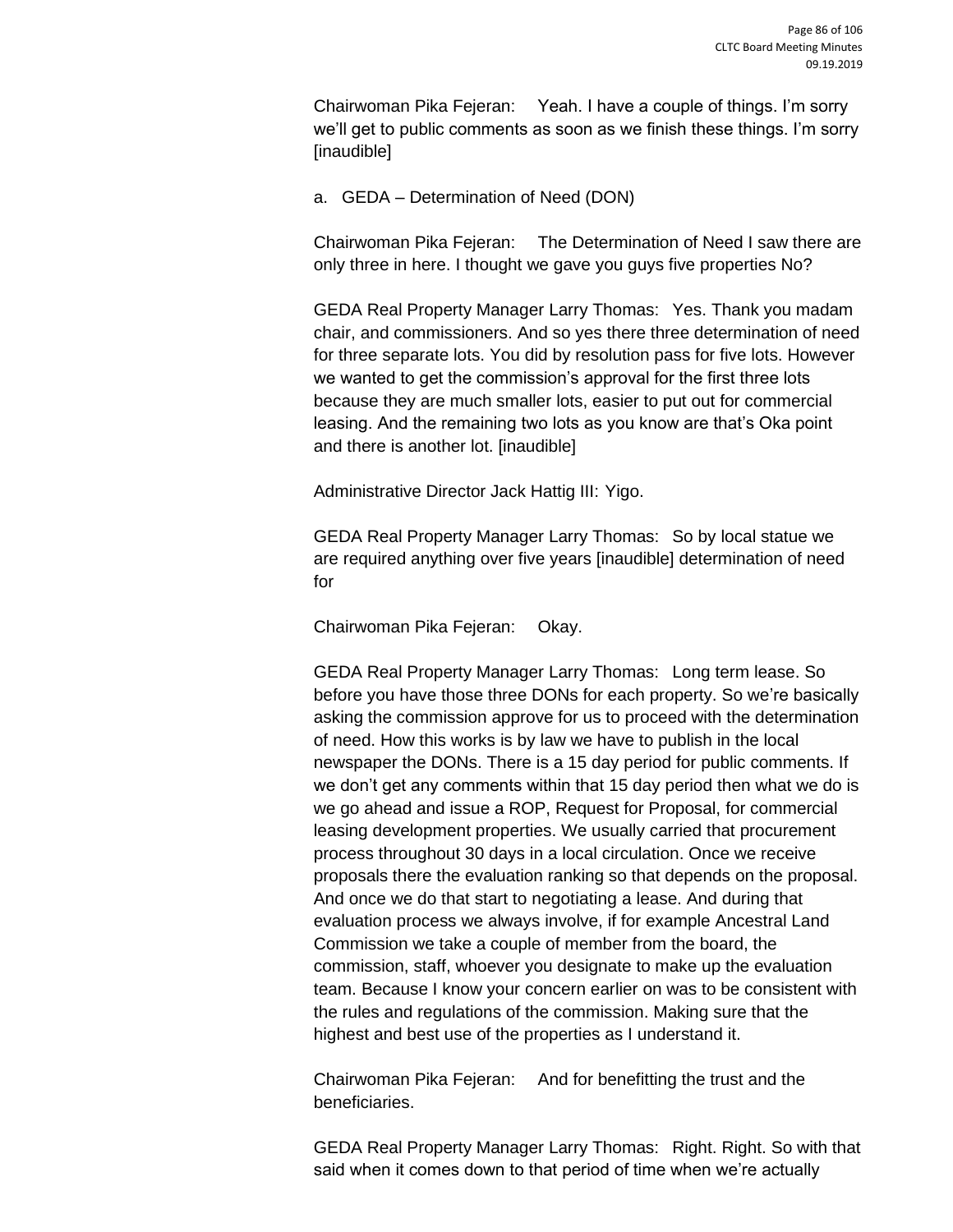doing the evaluation. We will reach out to Mr. Hattig to to give us any designatees he wants to be on the evaluation team. Go through the process. Once the negotiated lease is done we then submit it to the legislature. Under the current statue the legislature has 60 days or up to a period of once the committee report is released. It could take anywhere from 60 days to 90 days or whenever the committee report is issued. And so once that done and the lease has been approved and we move on from there.

Chairwoman Pika Fejeran: Okay. Thanks for that breakdown. I'm sorry can we get your name for the record.

GEDA Real Property Manager Larry Thomas: Yes. I'm sorry. My name is Larry Thomas. I am the manager for the Real Property division at the Department of Economic Developmental Agency.

Chairwoman Pika Fejeran: Geat. Thank you for that rundown. I would ask that you involve the commission and the director in the development of that ROP.

GEDA Real Property Manager Larry Thomas: Yes madam.

Chairwoman Pika Fejeran: Not just on the backend. Bring us in on the front end please.

GEDA Real Property Manager Larry Thomas: What we normally do is actually send a draft ROP to the agencies for review. And and sometimes you guys go through your respective legal counsel.

Chairwoman Pika Fejeran: Yeah. I I would ask that you would involve us on the front end.

GEDA Real Property Manager Larry Thomas: Yes madam.

Chairwoman Pika Fejeran: Also I I understand you wanna kinda of leave the larger properties out. I'm okay with leaving Oka point out but I would like to see since we're going through this. Let's get that Yigo property in as well. So we're looking at four properties.

GEDA Real Property Manager Larry Thomas: Yes madam.

Chairwoman Pika Fejeran: I mean you guys are the experts. So what I'm thinking. even if we don't get to it right away. If we focus first on the first three. We've done the Determination of Need for that larger Yigo property. And we don't have to go through this again. Would you be okay with that?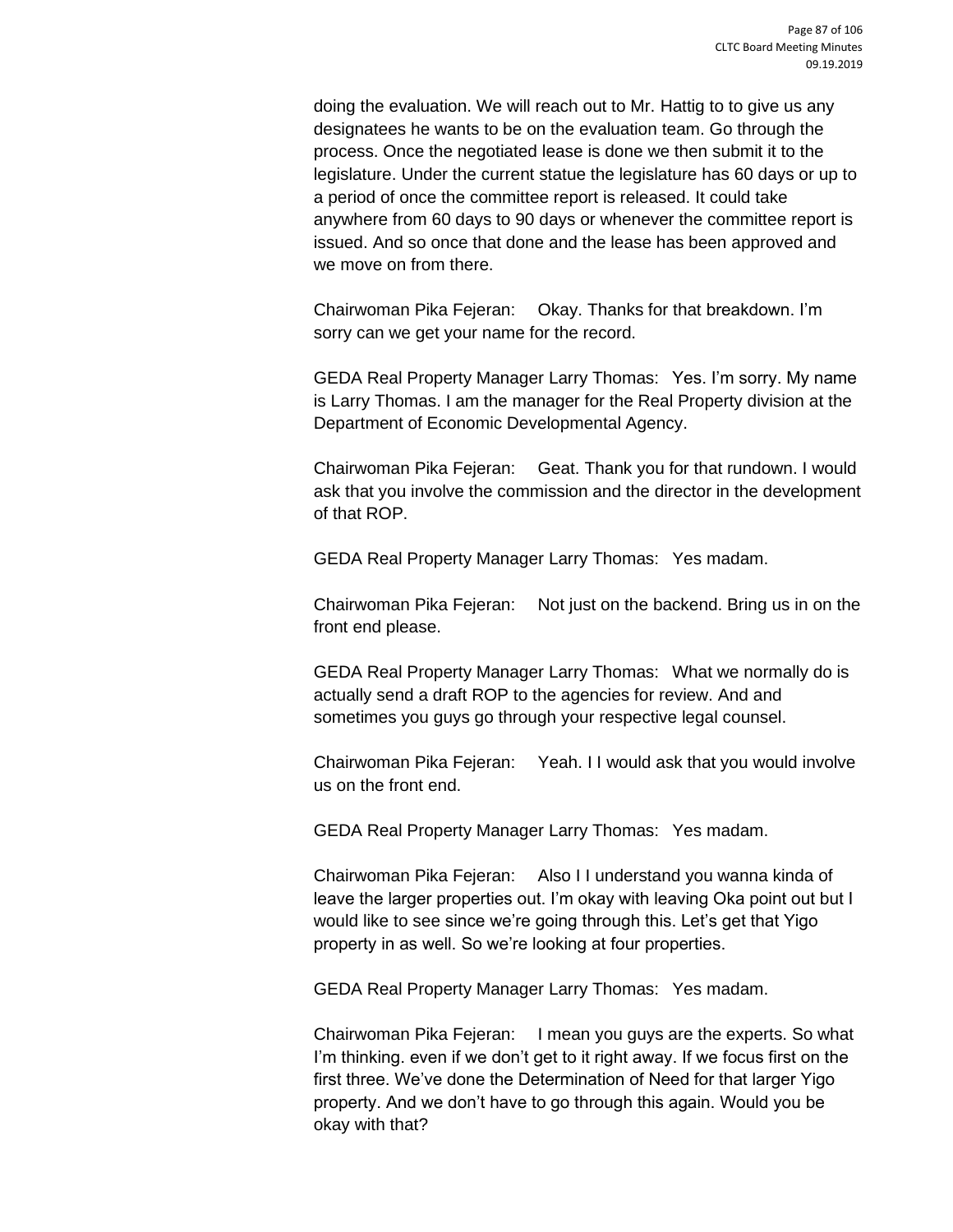GEDA Real Property Manager Larry Thomas: [inaudible] as long as the commission is okay with that.

Chairwoman Pika Fejeran: Thank you. Appreciate that. So I I had a chance to review it. It seems pretty straight forward. The first one was the lower Tumon tract. [inaudible] The one that was.

GEDA Real Property Manager Larry Thomas: The parking right across from Proa.

Chairwoman Pika Fejeran: Yeah. Across from Proa. I'm glad you pointed out GVB used to use that. The property behind East-West Rental. And then we have the one behind the Yigo gym. [inaudible] I believe you need to re-look at that one because you are talking. You said it's a resort hotel zone. I think that is a typo error. I can't imagine that as a resort hotel. I think that was just not edited based on this new property. You know what I mean. [inaudible]

GEDA Real Property Manager Larry Thomas: [inaudible] So basically when we drafted this we were using a template.

Chairwoman Pika Fejeran: Yeah. I get it.

GEDA Real Property Manager Larry Thomas: Thanking for pointing that out.

Chairwoman Pika Fejeran: I would just updated that. And then prepare the one for the other Yigo property.

GEDA Real Property Manager Larry Thomas: Yes madam.

Chairwoman Pika Fejeran: And did. Did I hear correctly you need approval from the commission for these Determination of Needs. Okay. Can we. Can we provide our approval for the fourth the second Yigo property even though we don't have it before us?

GEDA Real Property Manager Larry Thomas: Sure.

Chairwoman Pika Fejeran: Legal Counsel.

Legal Counsel Nicolas Toft: Yup.

Chairwoman Pika Fejeran: We can. Okay. It's basically just saying yes we do need this. Right.

Commissioner Austin Duenas: Did we do a resolution passed by this commission.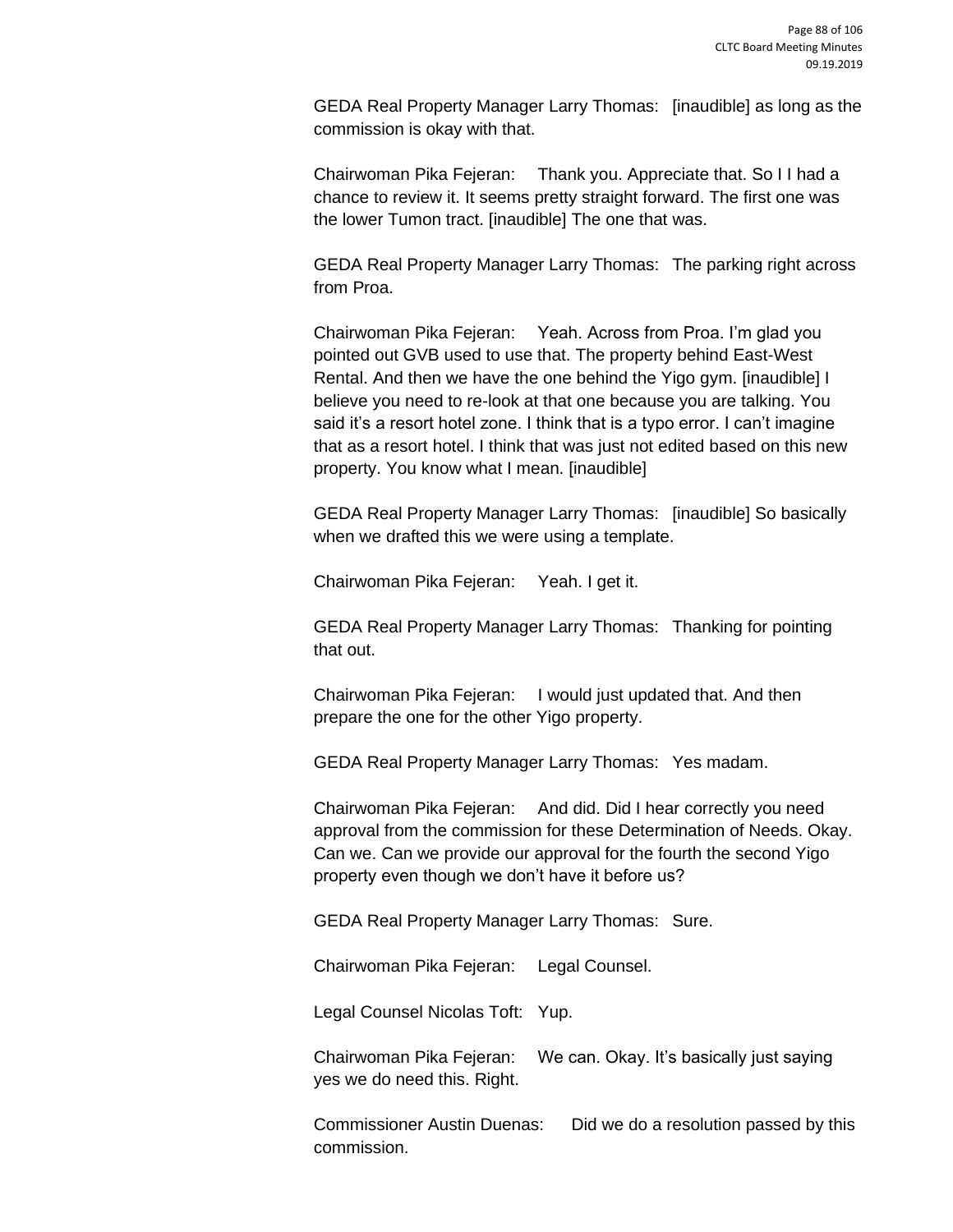Chairwoman Pika Fejeran: Yeah.

Commissioner Austin Duenas: So we can actually do that. Just add on to the three properties.

Chairwoman Pika Fejeran: The what?

Commissioner Austin Duenas: We want to add on to these three parcels. We do a Determination of Need for the fourth parcel.

Chairwoman Pika Fejeran: Okay. Okay. Great. Okay. Legal Counsel do we need to do this by property or just one full swoop.

Legal Counsel Nicolas Toft: For approval?

Chairwoman Pika Fejeran: For approval.

Legal Counsel Nicolas Toft: Yeah. We can do it in full swoop.

Chairwoman Pika Fejeran: Okay. Okay. So can I just get. [inaudible]. What was that? That other Yigo one. [inaudible] Across from the church. Get the [inaudible]. Okay. So. So the fourth property that we considering is Tract 10123, Lot 7128REM. That's the fourth. [inaudible]

Commissioner Austin Duenas: 10123 [inaudible].

Chairwoman Pika Fejeran: Yigo.

Commissioner Austin Duenas: This is a motion of approval. Right.

Chairwoman Pika Fejeran: [inaudible]

Commissioner Austin Duenas: Motion to approve the Determination of Need (DON) for Tract 111, Lot 12 in the municipality of Tamuning, Lot 5075-REM-A-NEW-R1 Yigo.

Chairwoman Pika Fejeran: In Tamuning

Commissioner Austin Duenas: I'm sorry Tamuning, Tract 10123, Lot 7128REM in Yigo, and then Lot 7051-R5 also in Yigo.

Chairwoman Pika Fejeran: Sorry clarification I think that's 7054

Administrative Director Jack Hattig III: Four

Commissioner Austin Duenas: What did I say? I'm sorry. [inaudible] 54.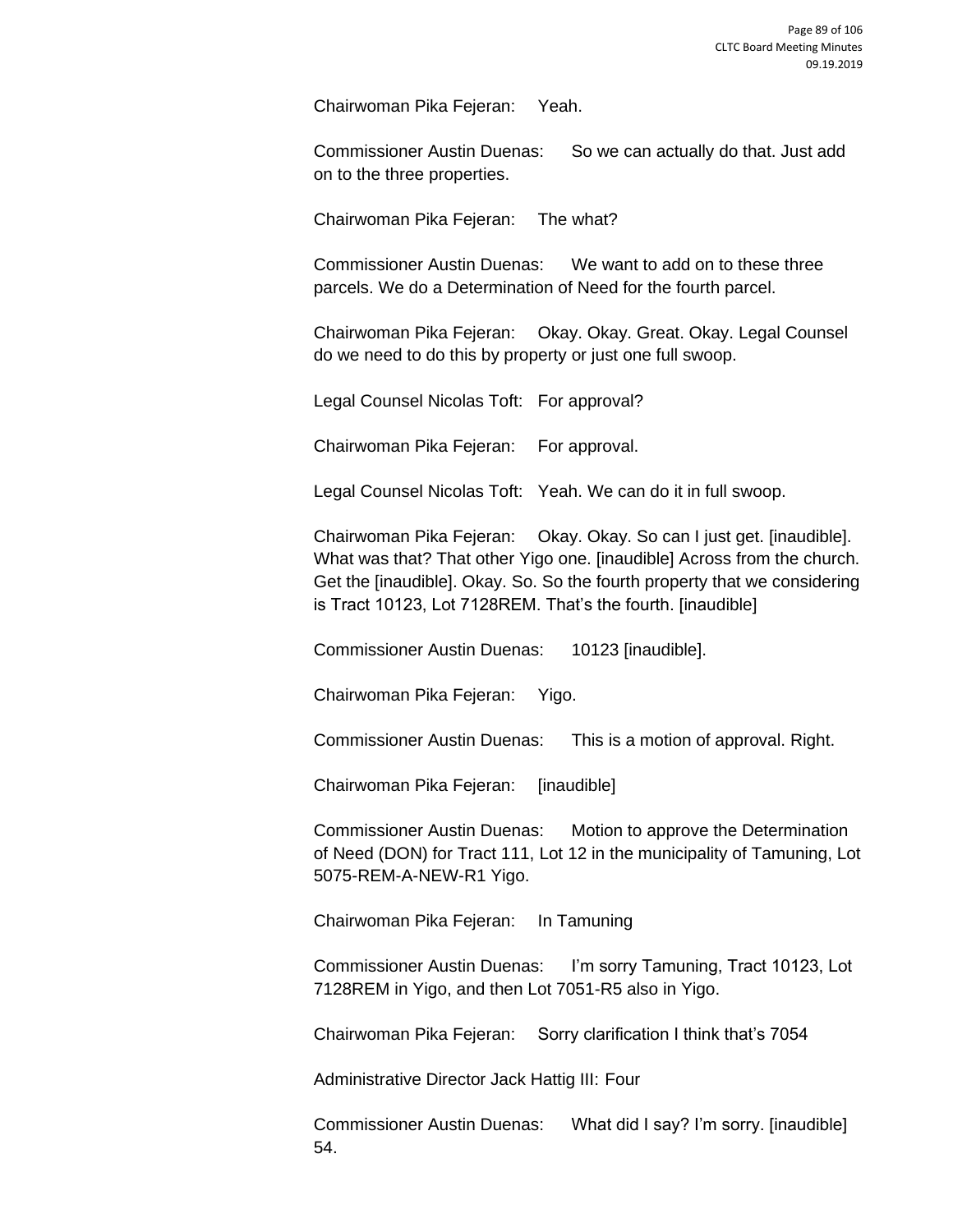Chairwoman Pika Fejeran: Wrong numbers. Okay. Thank you. Motion made for four properties Determination of Need.

Commissioner Amanda Santos: I seconded.

Chairwoman Pika Fejeran: Seconded by Tan Amanda. All those in favor?

Commissioner Amanda Santos: Aye.

Commissioner Austin Duenas: Aye.

Chairwoman Pika Fejeran: The ayes have it. Thank you. We are good to go. Alright. Thank you and I look forward to seeing those publishings and. [inaudible]

GEDA Real Property Manager Larry Thomas: Yes madam.

Chairwoman Pika Fejeran: Thank you Mr. Thomas. Okay. Alright now we can move to our public comments. Thank you everybody for your patience. [inaudible]

Administrative Director Jack Hattig III: As a matter of the agenda did you want to table the report on current commercial leases.

Chairwoman Pika Fejeran: Yes thank you. We're tabling new business number two "B" and "C" and our financial report on commercial leases.

## **VI.** PUBLIC COMMENTS

Chairwoman Pika Fejeran: Okay I have a Ms. Lisa Marie Tajalle. Hafa adai and welcome. If you could come forward and state your name for the commission.

Lisa Marie Tajalle: Lisa Marie Tajalle.

Chairwoman Pika Fejeran: Hi.

Lisa Marie Tajalle: Hello.

Chairwoman Pika Fejeran: How can we help you today?

Lisa Marie Tajalle: I'm here to ask if you can grant me utility authorization.

Chairwoman Pika Fejeran: Okay. [inaudible] That's okay. I'm sorry. Thank you for being here. I know you guys have been sitting out there for a long time.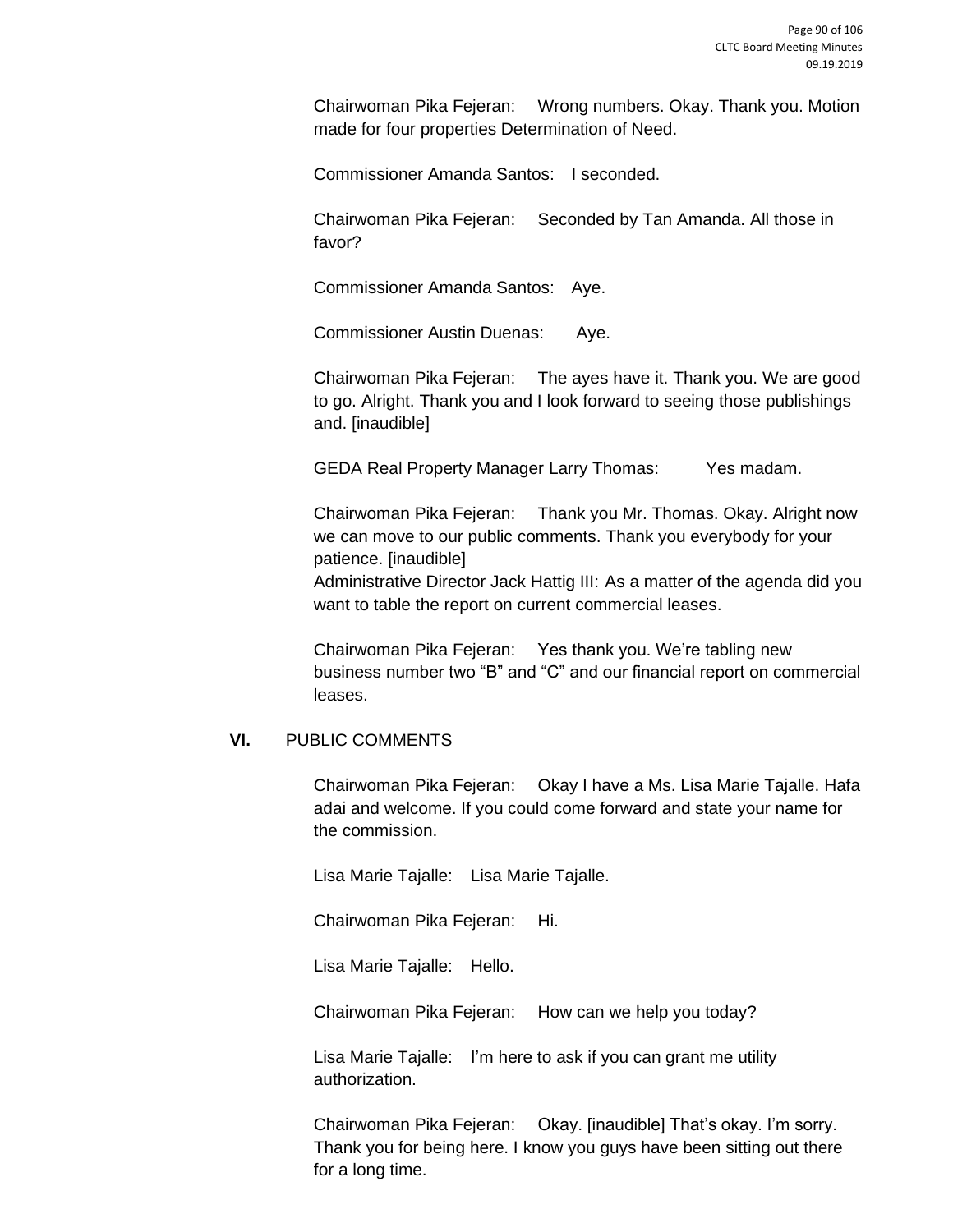Lisa Marie Tajalle: We do have a structure. And just I I just been sickly for a long time. You know to have water and power because. [inaudible] I just can't get help no more.

Commissioner Amanda Santos: Does the water close to your place.

Lisa Marie Tajalle: It's on the outside of the road.

Chairwoman Pika Fejeran: Okay. So its within distance so that you to tap into the. Okay. Do we have Ms. Tajalle's file here?

Commissioner Amanda Santos: Is this the first time you've come here?

Lisa Marie Tajalle: Yes. I'm coming here on behalf of my dad. [inaudible] He's at work right now.

Chairwoman Pika Fejeran: Okay. Does he have a current lease with us.

Lisa Marie Tajalle: I'm not sure.

Chairwoman Pika Fejeran: Okay. [inaudible] What?

Lisa Marie Tajalle: Joseph C. Tajalle

[inaudible]

Chairwoman Pika Fejeran: Can we type out her. [inaudible] We gonna see the status of your father's. Joseph C. Tajalle?

Lisa Marie Tajalle: Yes.

Chairwoman Pika Fejeran: T-A-J. [inaudible] A-B-C-D-E-F-G-H-I-J. J. Search. Joseph Crisostomo Tajalle? [inaudible]

Unknown: 2003 pre-occupier. [inaudible]

Chairwoman Pika Fejeran: But you're currently residing on a property you have a home. Okay.

Commissioner Amanda Santos: No water.

Chairwoman Pika Fejeran: No water. No power. You ready to get that hooked up okay. Right now we don't have any any lease under your father's name. I think the next step for you if you wanted to come in and speak on your father's behalf first you have to get a power of attorney.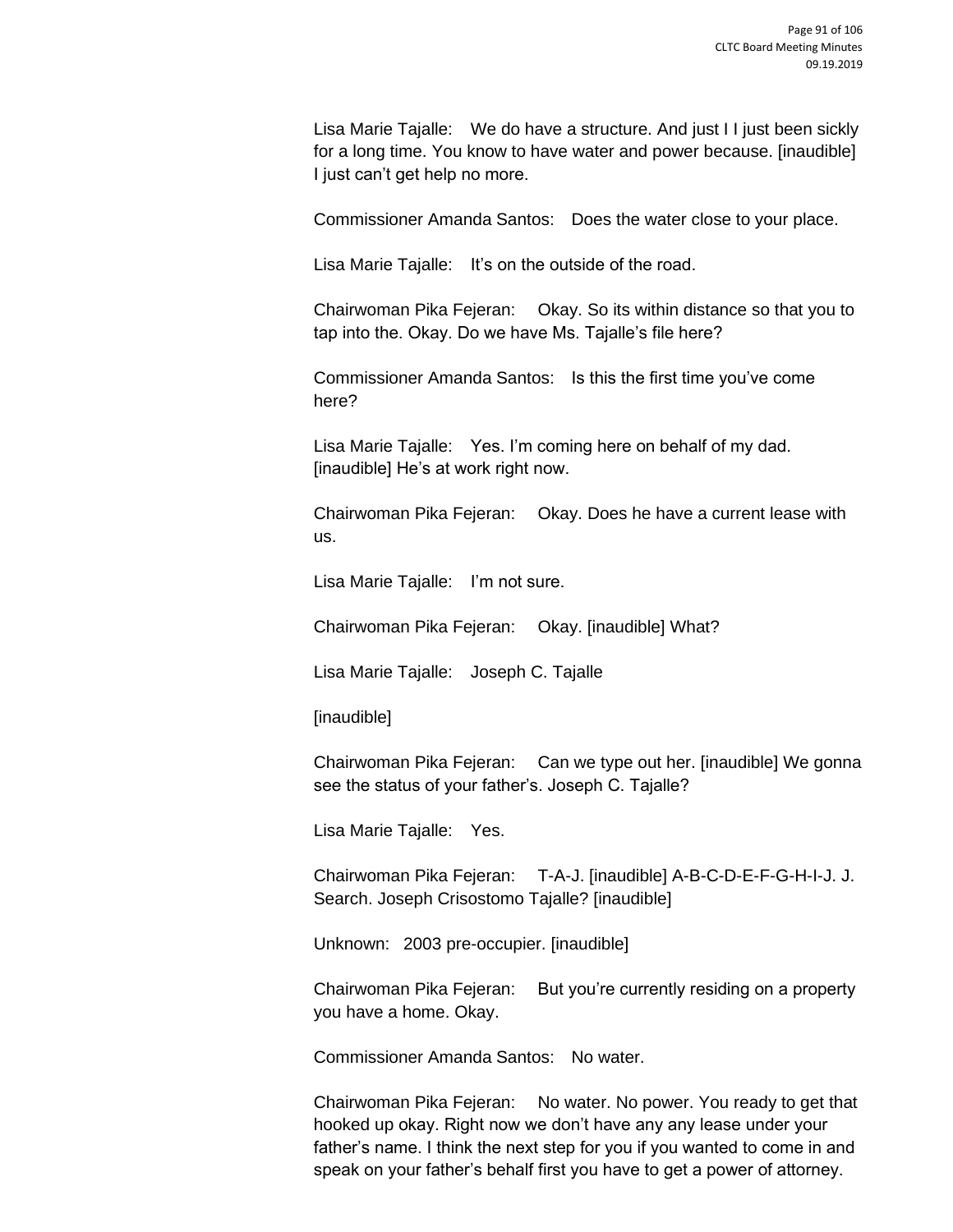He has to grant you that right with the power of attorney and then you can come in and look into his application. Otherwise he is welcome to join to come in and then you can sit down with the staff. We would locate. We would figure out first where you are, and then figure out how you got there and we would take it from there.

Lisa Marie Tajalle: Okay so there is no such thing like a temporary authorization.

Commissioner Amanda Santos: There's no.

Chairwoman Pika Fejeran: An utlility authorization for current occupier.

Administrative Director Jack Hattig III: Well we have public law 22-157 that allows the commission to the director to specifically to issue an UT authorization based on.

Chairwoman Pika Fejeran: In the absence of a lease.

Administrative Director Jack Hattig III: Right. To to anyone occupying even though if they are not a leasee.

Chairwoman Pika Fejeran: This is public law what?

Administrative Director Jack Hattig III: 22-157

Chairwoman Pika Fejeran: Okay.

Commissioner Amanda Santos: Did your father list you down as beneficiary?

Lisa Marie Tajalle: Yes.

Commissioner Amanda Santos: So bring that document in.

Lisa Marie Tajalle: Okay.

Administrative Director Jack Hattig III: [inaudible] When she comes to meet with us as a POA or if Mr. Terlaje does come with her.

Chairwoman Pika Fejeran: Tajalle.

Administrative Director Jack Hattig III: [inaudible] Then we can definitely.

Chairwoman Pika Fejeran: Okay. Will we need board approval at this point to follow that public law? [inaudible] Utility authorization. No. Okay.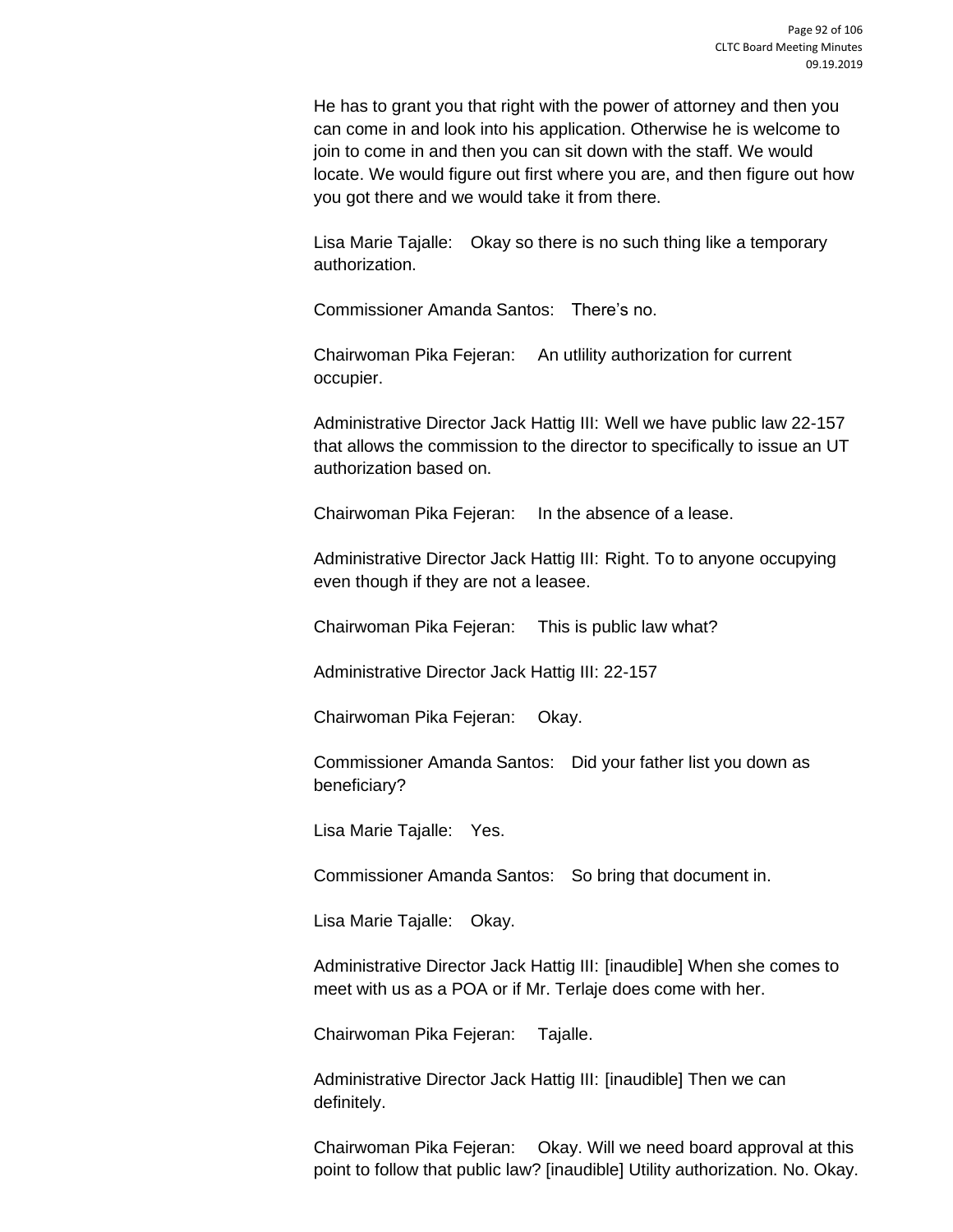CLTC Land Agent 2 Jhoana Casem: She just needs to come in.

Chairwoman Pika Fejeran: Okay.

CLTC Land Agent 2 Jhoana Casem: Then present her utility bills. So we just have something for file.

Chairwoman Pika Fejeran: She doesn't have utilities. [inaudible]

CLTC Land Agent 2 Jhoana Casem: In the past. You don't have anything? Okay. So its brand new.

Lisa Marie Tajalle: We just been using generator.

Administrative Director Jack Hattig III: [inaudible] right.

Chairwoman Pika Fejeran: Okay.

Administrative Director Jack Hattig III: Yeah. Commissioner Amanda Santos: Your father died recently?

Lisa Marie Tajalle: No. He's still alive but he's he's really. He's he works at the port and he is always sick.

Chairwoman Pika Fejeran: Okay. So it sounds like what the director can do is is provide you an utility authorization. At the same time we wanna work on using your father's application to see if we can get you a lease so that utility authorization turns into.

Administrative Director Jack Hattig III: That's temporary.

Chairwoman Pika Fejeran: It's temporary.

Administrative Director Jack Hattig III: That's temporary utilities so that it turns into permanent eventually. Right.

Lisa Marie Tajalle: Thank you. Chairwoman Pika Fejeran: Okay. So director will she make a meeting with you or the staff?

Administrative Director Jack Hattig: Absolutely! She can work with any staff member to come in tomorrow if necessary. Because we're open 8am to 5pm. I'll be willing to meet at like 10 if you want to meet. We can pull the file. If if he's with you and if he's not then we can make arrangements for a POA to happen that she could.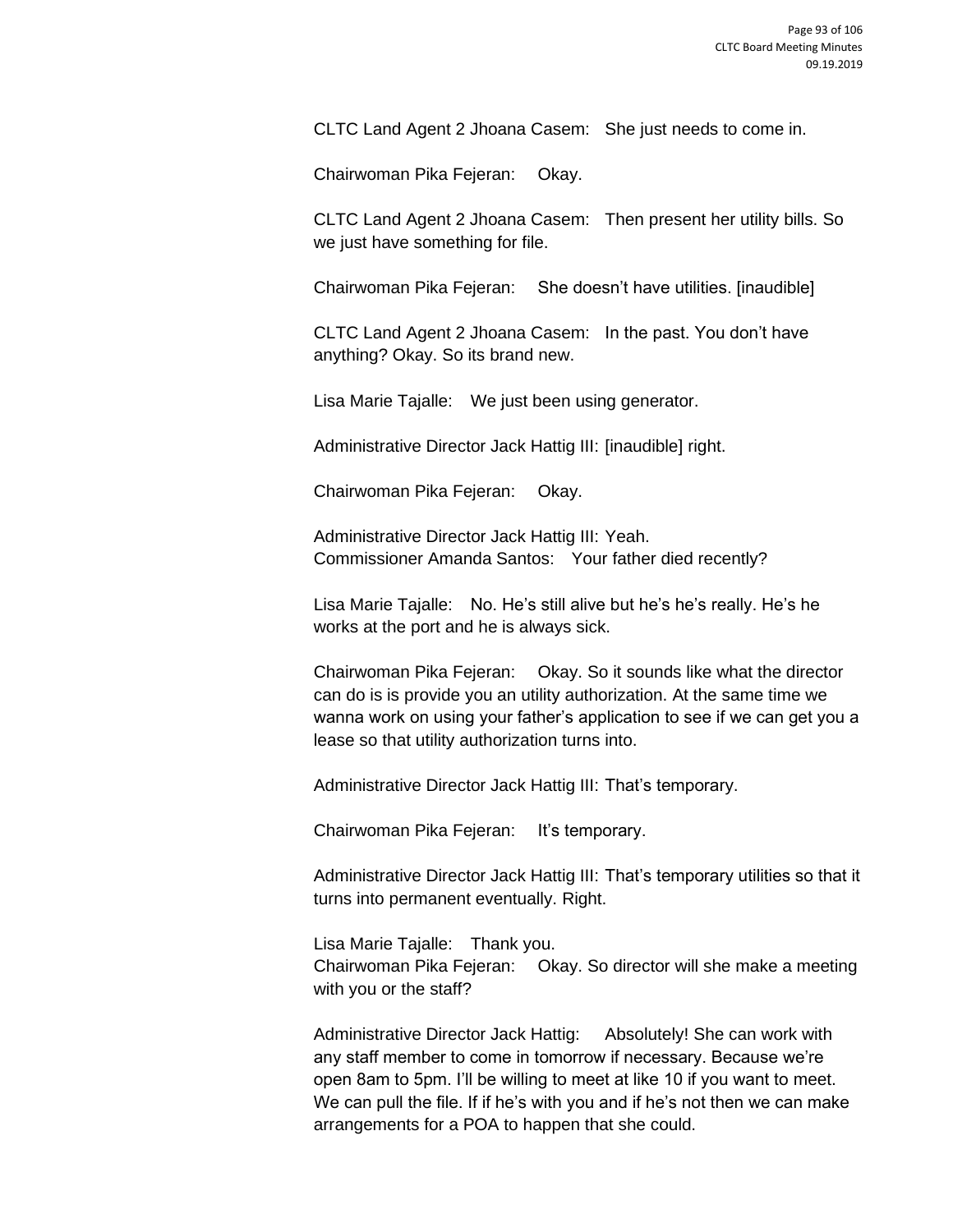Chairwoman Pika Fejeran: Would we need the POA though if we're going through Public Law 22-157 for this temporary.

Administrative Director Jack Hattig III: No but to make sure this to seek for the lease which is what we eventually going to do.

Chairwoman Pika Fejeran: Okay. Okay.

Administrative Director Jack Hattig III: Just work with Lorraine. Lorraine can can you work with them [inaudible].

Lisa Marie Tajalle: Thank you.

Chairwoman Pika Fejeran: Thanks for coming. Alright. Our next is a Maryann Borja Cabrera. Do we have Maryann Cabrera here? [inaudible]

Administrative Director Jack Hattig III: She left already. She left.

Chairwoman Pika Fejeran: Okay. I have a Tony Acosta. Thank you. [inaudible]

Administrative Director Jack Hattig III: He was part of the Rugby.

Chairwoman Pika Fejeran: Pedro Taitano. Hafa adai sir. Come on up. Please join us. Thank you for your patience all of you sticking around today.

Unknown: Thank you.

Chairwoman Pika Fejeran: Thank you sir. Please state your name for the record and how we can help you.

Pedro Taitano: Madam with all respect believe it or not. I applied for the trust since 95. I got up at 3 o'clock in the morning. I stand in line at Ysengsong for maybe about 5 miles.

Chairwoman Pika Fejeran: Wow.

Pedro Taitano: Until now there is no land even dirt or shovel.

Commissioner Amanda Santos: Did you sign in?

Pedro Taitano: I'm here for your patiently. I need need an agricultural.

Chairwoman Pika Fejeran: Okay.

Pedro Taitano: I'm a bona fide farmer. I support the hotel even the restaurant [inaudible] from my back yard.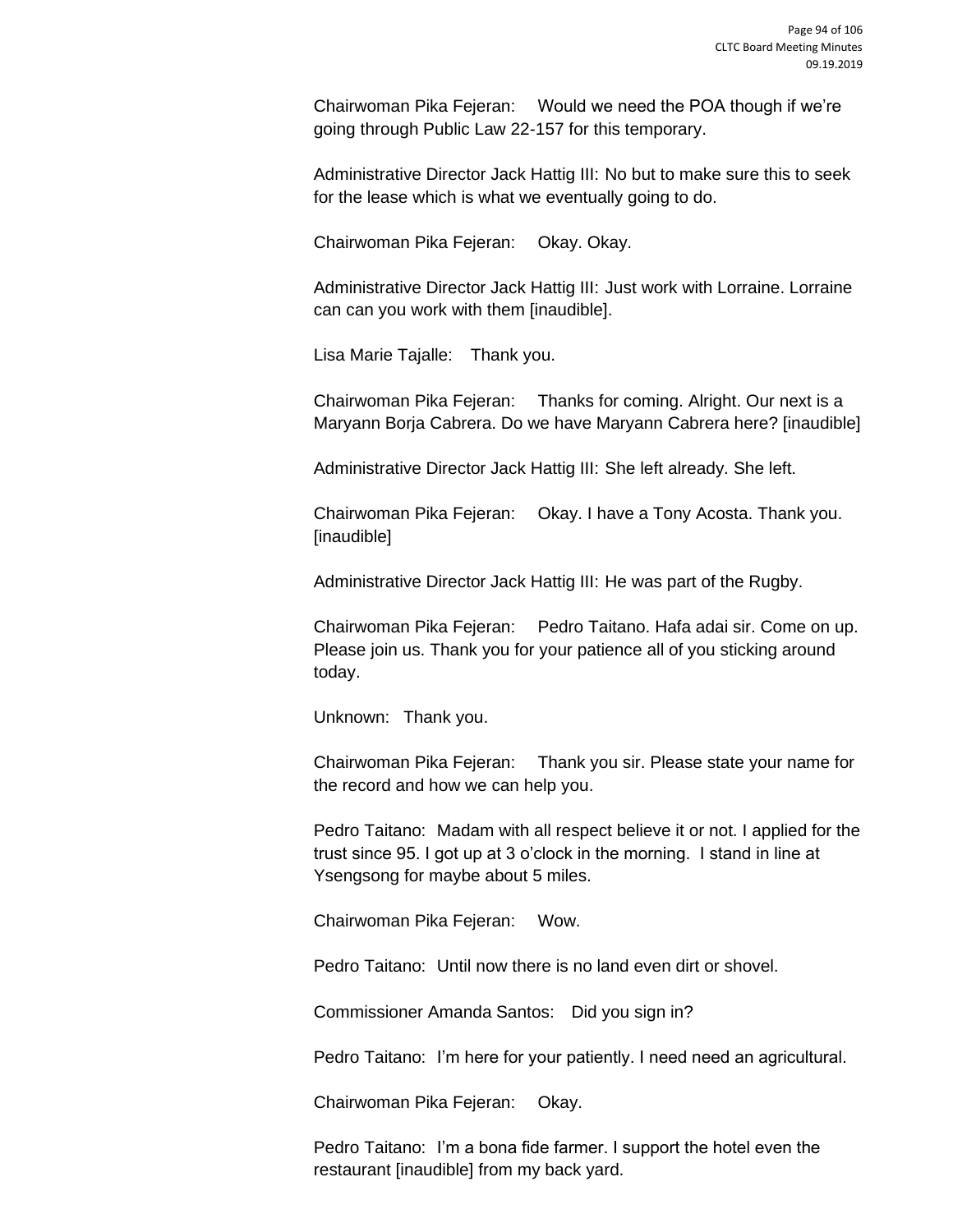Chairwoman Pika Fejeran: Wow.

Commissioner Amanda Santos: Backyard.

Pedro Taitano: Yes. I just planted about two hundred banana trees.

Commissioner Amanda Santos: Wow.

Pedro Taitano: And hopefully the wind won't knock it down. I need an agricultural madam.

Chairwoman Pika Fejeran: Okay.

Pedro Taitano: Please.

Chairwoman Pika Fejeran: I hear you.

Pedro Taitano: Give me as much acres as you can.

Commissioner Amanda Santos: Where does him live now?

Chairwoman Pika Fejeran: Yeah. Where's your property now?

Pedro Taitano: In Yigo.

Commissioner Amanda Santos: Yigo.

Chairwoman Pika Fejeran: Yigo. Okay.

Administrative Director Jack Hattig III: He is on our on our. He is an applicant list. We just had it up there a second ago. Pull up what you asked for was where is the property at. Pull it up.

Chairwoman Pika Fejeran: He does not currently have a lease.

Commissioner Amanda Santos: [inaudible]

Administrative Director Jack Hattig III: I didn't get a chance to see the database.

Chairwoman Pika Fejeran: So what property are you [inaudible].

CLTC Land Agent 1 John Gumataotao: [inaudible] He has actually two applications, one residential, one agricultural. The residential application is 1995 1304. Agricultural application is 7830.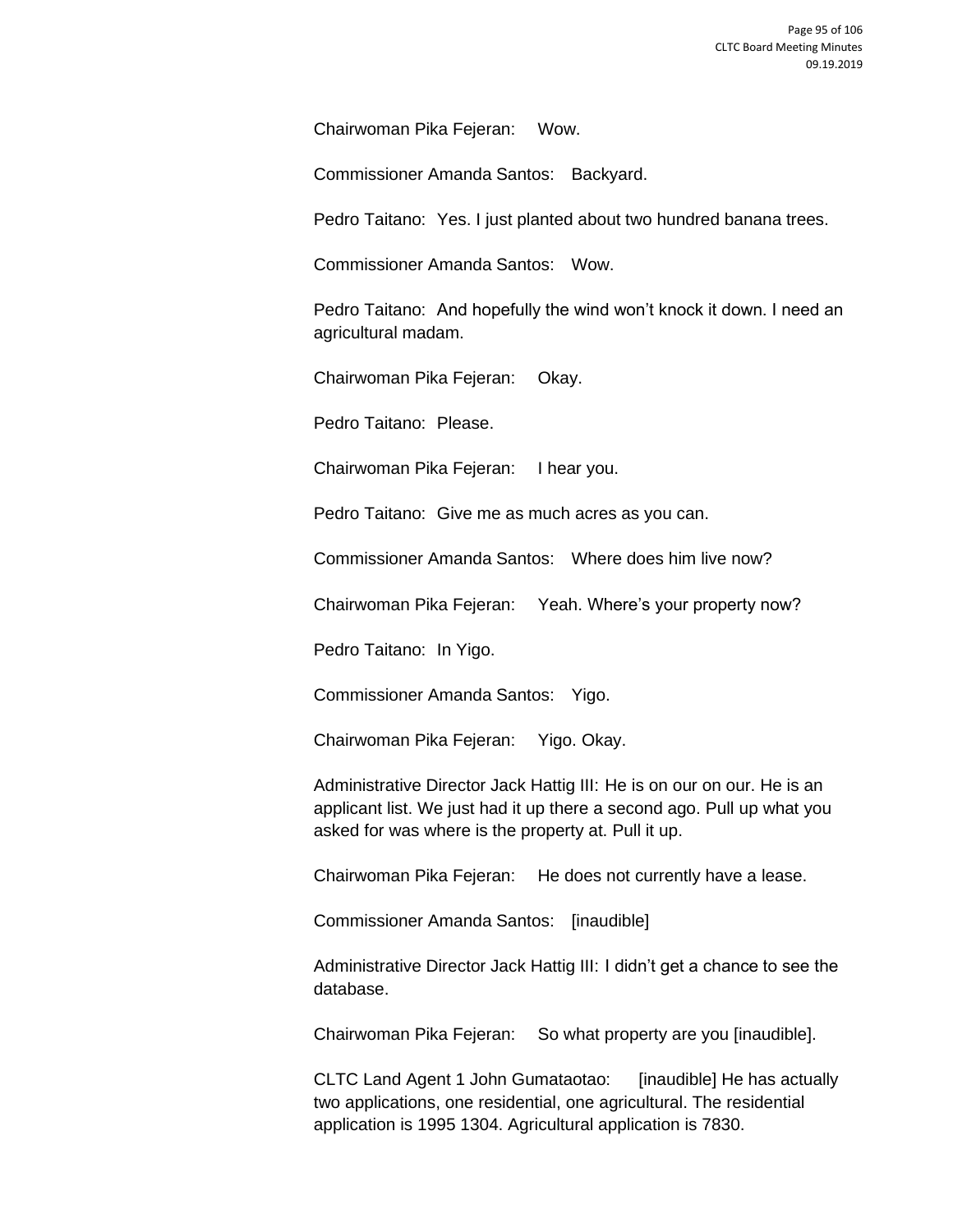Chairwoman Pika Fejeran: Okay. I see. So his residential application does it have a lease there? [inaudible]

CLTC Land Agent 1 John Gumataotao: It was issued a Notice of Intent to Award [inaudible] Lot 7160 which is.

Unknown: Yigo.

Unknown: Yigo.

[inaudible]

CLTC Land Agent 1 John Gumataotao: [inaudible] Not that lot but. It's this area 7160.

Chairwoman Pika Fejeran: Is this where you're currently living sir?

Pedro Taitano: Madam.

Chairwoman Pika Fejeran: Is this where you're currently living up here in Yigo?

Pedro Taitano: No I live in Mt Santa Rosa.

Chairwoman Pika Fejeran: Oh I see.

Commissioner Amanda Santos: Yigo.

Chairwoman Pika Fejeran: Okay. [inaudible] that's private. Okay. But he has.

CLTC Land Agent 1 John Gumataotao: That's his primary residence and his priority status is [inaudible] two.

Chairwoman Pika Fejeran: For his residential application but the agricultural has no priority status. [inaudible]

CLTC Land Agent 1 John Gumataotao: But but it's agricultural application is 2014.

Chairwoman Pika Fejeran: Oh.

Administrative Director Jack Hattig III: Yeah.

Chairwoman Pika Fejeran: So okay. I see. So sir you have two applications for the trust.

Pedro Taitano: Yes madam.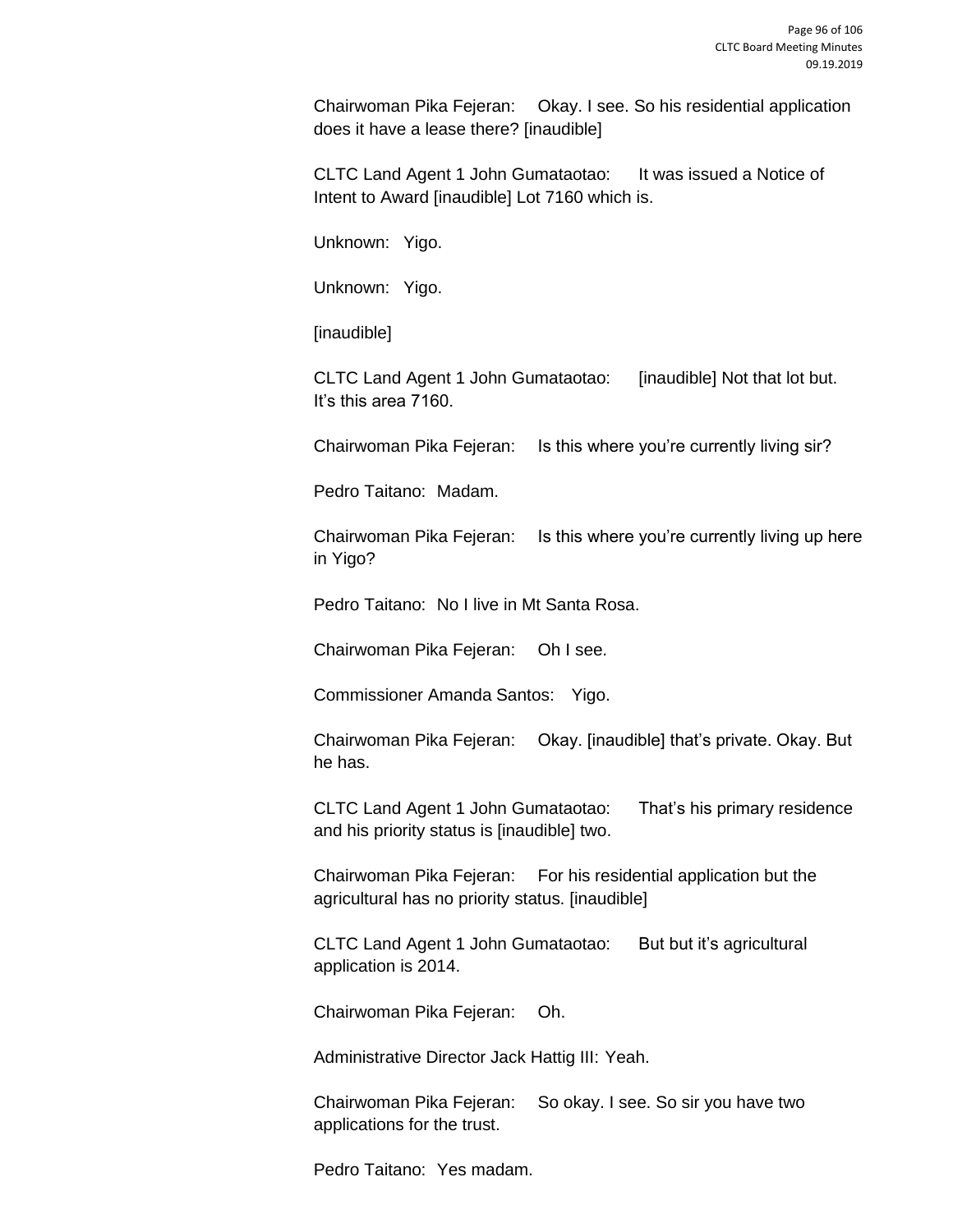Chairwoman Pika Fejeran: Okay. And the agricultural was showing the application date was the agricultural application date was 2014.

Pedro Taitano: Something like that. To long already I can't remember. But your residential application was 1995.

Commissioner Amanda Santos: [inaudible]

Chairwoman Pika Fejeran: But you don't want the residential application.

Pedro Taitano: No. No. No. What it is when I went to apply for agricultural they told me there is no available. So they told me they going to give me residential. I said I don't know maybe. But they said you could come back and re-apply for agricultural. So every time I come by to apply there is none available. There is nothing I can do. I can't you know. Just wait wait. So I've been waiting for 24 years. I'm still here. All my workers have already passed away. [inaudible] Just give me an agricultural.

Chairwoman Pika Fejeran: So I think in order to process your application for agricultural we would have to.

Pedro Taitano: Yes madam.

Chairwoman Pika Fejeran: Take your 1995 application and switch it to agricultural.

Pedro Taitano: Yes madam.

Chairwoman Pika Fejeran: We done that before. [inaudible] and you would have to withdrawal 2014 application.

Pedro Taitano: Yes madam.

Chairwoman Pika Fejeran: Legal Counsel can we approve that switch today?

Legal Counsel Nicolas Toft: Yup.

Chairwoman Pika Fejeran: Okay. So Mr. Taitano has an application in 1995 residential. He would like to switch it to agricultural.

Pedro Taitano: Yes madam.

Chairwoman Pika Fejeran: Okay.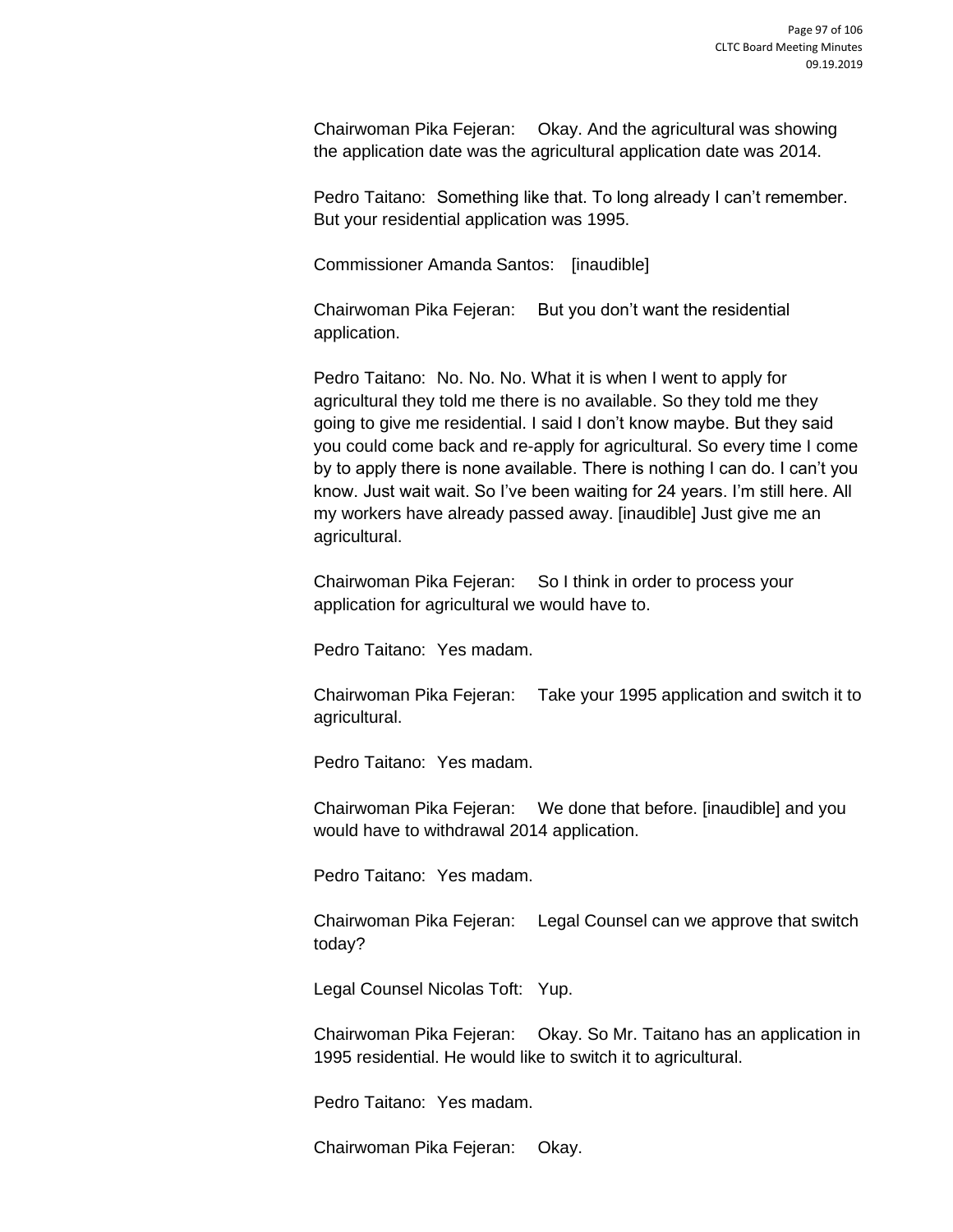Pedro Taitano: Yes madam.

Chairwoman Pika Fejeran: Okay.

Commissioner Austin Duenas: Tell us the number for the residential one.

CLTC Land Agent John Gumataotao: Application number 1304

Commissioner Austin Duenas: 1304. [inaudible] So [inaudible] first I would have to terminate the agricultural lease. Is that correct? [inaudible] Okay. Okay. Motion to change Pedro Taitano's residential application from 1995 number 1304 from residential to agricultural.

Chairwoman Pika Fejeran: Motion made.

Commissioner Amanda Santos: I seconded it.

Chairwoman Pika Fejeran: Seconded by Tan Amanda. Further discussion?

Commissioner Austin Duenas: None.

Chairwoman Pika Fejeran: All those is favor.

Commissioner Amanda Santos: Aye.

Commissioner Austin Duenas: Aye.

Chairwoman Pika Fejeran: The ayes have it. Okay sir.

Commissioner Austin Duenas: Motion to terminate the 2014 agricultural application under Pedro Taitano. What is the agricultural?

CLTC Land Agent 1 John Gumataotao: 7830

Commissioner Austin Duenas: 7130?

CLTC Land Agent 1 John Gumataotao: 7830

Commissioner Austin Duenas: 7830.

Commissioner Amanda Santos: I seconded it.

Chairwoman Pika Fejeran: Motion made and seconded. Further discussion?

Commissioner Amanda Santos: None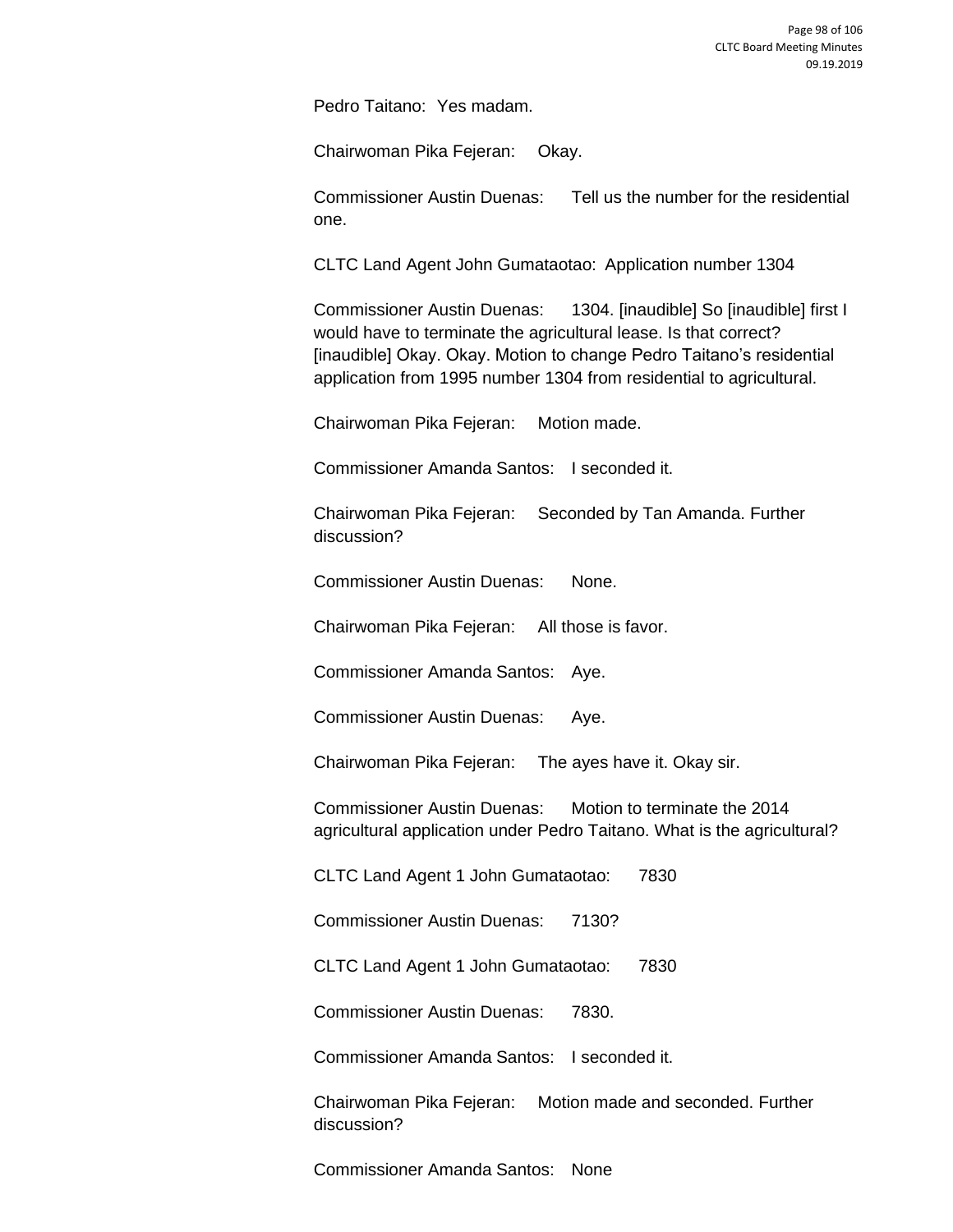Chairwoman Pika Fejeran: All those in favor?

Commissioner Amanda Santos: Aye.

Commissioner Austin Duenas: Aye.

Chairwoman Pika Fejeran: The ayes have it. Okay. Alright sir. What we did was we put your agricultural application up to 1995. You waited all that time from 3 in the morning. So now we can.

Commissioner Amanda Santos: [inaudible].

Chairwoman Pika Fejeran: We can look to the process

Commissioner Amanda Santos: [inaudible].

Administrative Director Jack Hattig III: [inaudible] Jessica [inaudible]. Yeah we gonna call you to come in and ask you to put down your information right. Okay? Just tell Mrs. Jessica and she'll help you out.

Pedro Taitano: What the office.

Administrative Director Jack Hattig III: Right now. [inaudible] Fill in the information out and [inaudible]. Could you take in the. Yeah just take him to [inaudible].

Pedro Taitano: Thank you.

Chairwoman Pika Fejeran: Thank you Mr. Taitano. This is no a promise you're going to get property tomorrow. But this is closer to what you were before you came in. [inaudible]

Pedro Taitano: Thank you. [inaudible]

Chairwoman Pika Fejeran: Thank you Mr. Taitano.

Pedro Taitano: Thank you madam.

Chairwoman Pika Fejeran: I like your hat. [inaudible] I agree with your hat. Your hat says old guys rule. [inaudible] I love that. [inaudible] I love it. Okay. Awesome. Okay Mr. Leonard Calvo?

Administrative Director Jack Hattig: No I think he was a representative of [inaudible].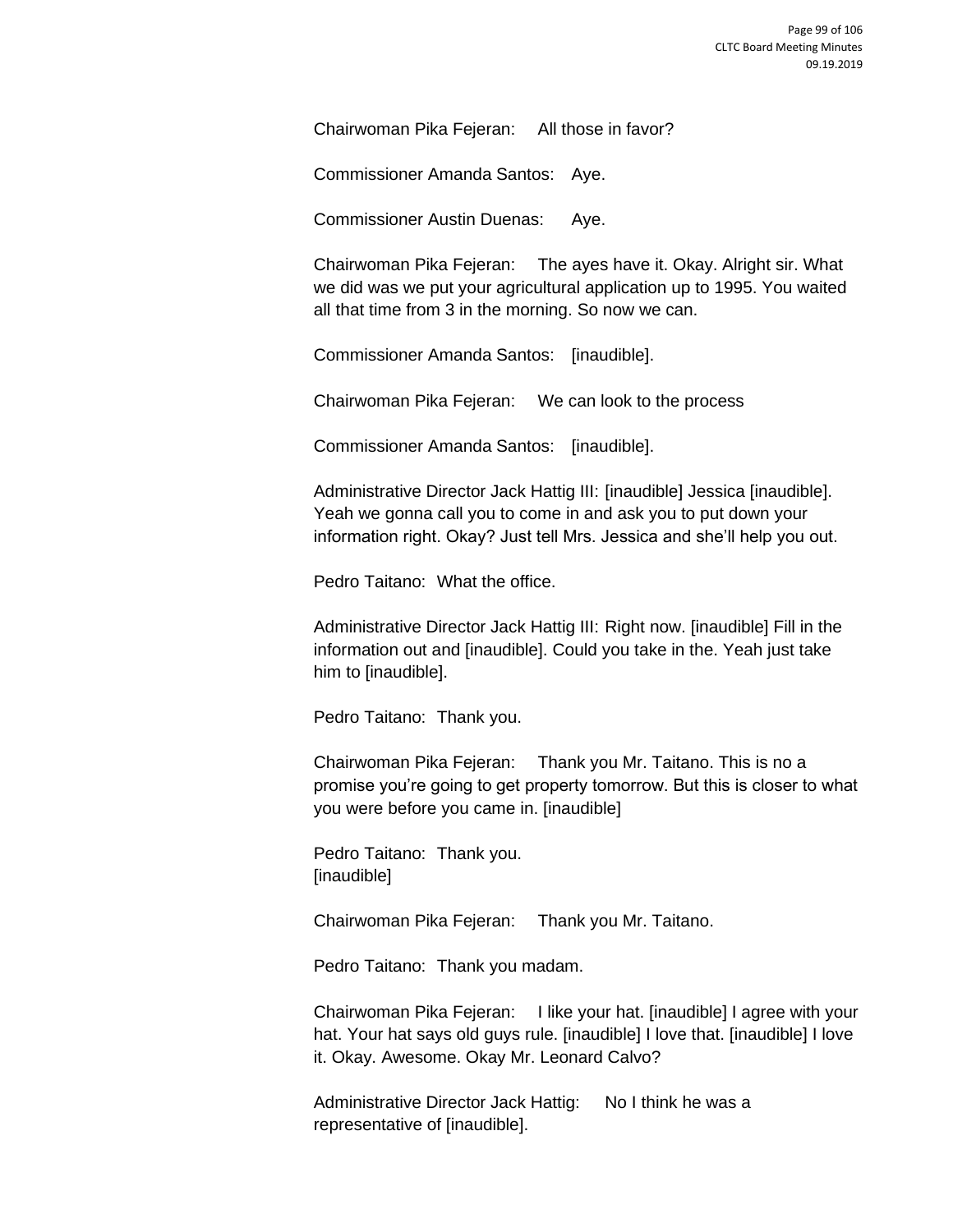Chairwoman Pika Fejeran: Genevieve Manglona? Ms. Genevieve Manglona?

Administrative Director Jack Hattig: We already saw her.

Chairwoman Pika Fejeran: Ms. Mae Quenga.

Unknown: Hafa adai.

Chairwoman Pika Fejeran: Thank you all for waiting. [inaudible]

Mary Ann Quenga: Hi. My name is Mary Ann Quenga.

Chairwoman Pika Fejeran: Hi. Welcome.

Mary Ann Quenga: I'm here to relinquish my my aunty's. [inaudible] my son's

Chairwoman Pika Fejeran: Oh. Okay. So you have a lease with us?

Mary Ann Quenga: Yes.

Chairwoman Pika Fejeran: Okay.

Commissioner Amanda Santos: Residential or agricultural?

Mary Ann Quenga: Residential. It used to be agricultural but they changed it so. Always it's in 9210.

Chairwoman Pika Fejeran: 9210?

Mary Ann Quenga: Yes.

Administrative Director Jack Hattig III: Jhoana.

Chairwoman Pika Fejeran: Are we looking at Ms. Quenga.

Administrative Director Jack Hattig III: Yes.

Chairwoman Pika Fejeran: Oh good.

CLTC Land Agent 2 Glenn Eay: This is the property right here that she wants to.

Chairwoman Pika Fejeran: Are you currently residing on here.

Mary Ann Quenga: Yes madam.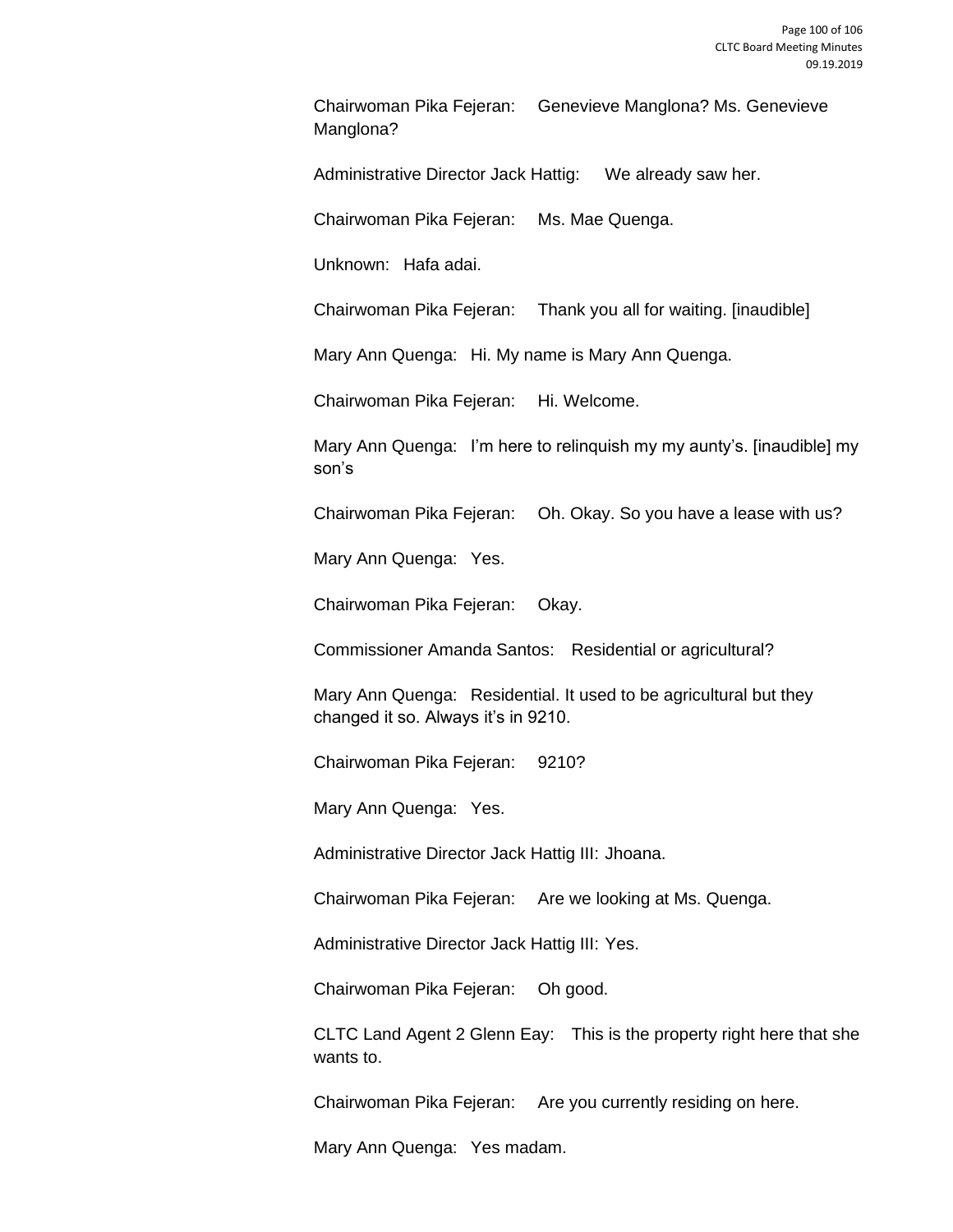Chairwoman Pika Fejeran: Okay. When was the lease signed?

CLTC Land Agent 2 Jhoana Casem: 97.

Chairwoman Pika Fejeran: In 97? Okay.

Administrative Director Jack Hattig III: It's way passed the seven years.

Chairwoman Pika Fejeran: So we can definitely. We can definitely have you pass that lease onto your son.

Mary Ann Quenga: Actually we don't have a lease. That's why.

Chairwoman Pika Fejeran: Oh. You don't have a lease.

Mary Ann Quenga: For that property there.

Chairwoman Pika Fejeran: So it's a residential application but no lease.

Mary Ann Quenga: Yes.

Commissioner Amanda Santos: Wow.

Chairwoman Pika Fejeran: Can you check. Can you check on that.

Administrative Director Jack Hattig III: Because you have a lease.

[inaudible]

Chairwoman Pika Fejeran: Because we have your name on the property. [inaudible]. Oh. Maybe you just were never issued a lease. [inaudible].

CLTC Land Agent 2 Glenn Eay: The mom. This is where the mom used to stay but she is deceased. And this is where the Ms. Quenga's son is back there actually occupying. But this is where Ms. Quenga is right here right now. This is her where her lease is at with her husband.

Administrative Director Jack Hattig: Okay.

CLTC Land Agent 2 Glenn Eay: Right here.

Chairwoman Pika Fejeran: Oh so this would be a new lease for your son at your mother's property.

CLTC Land Agent 2 Glenn Eay: Land use premit.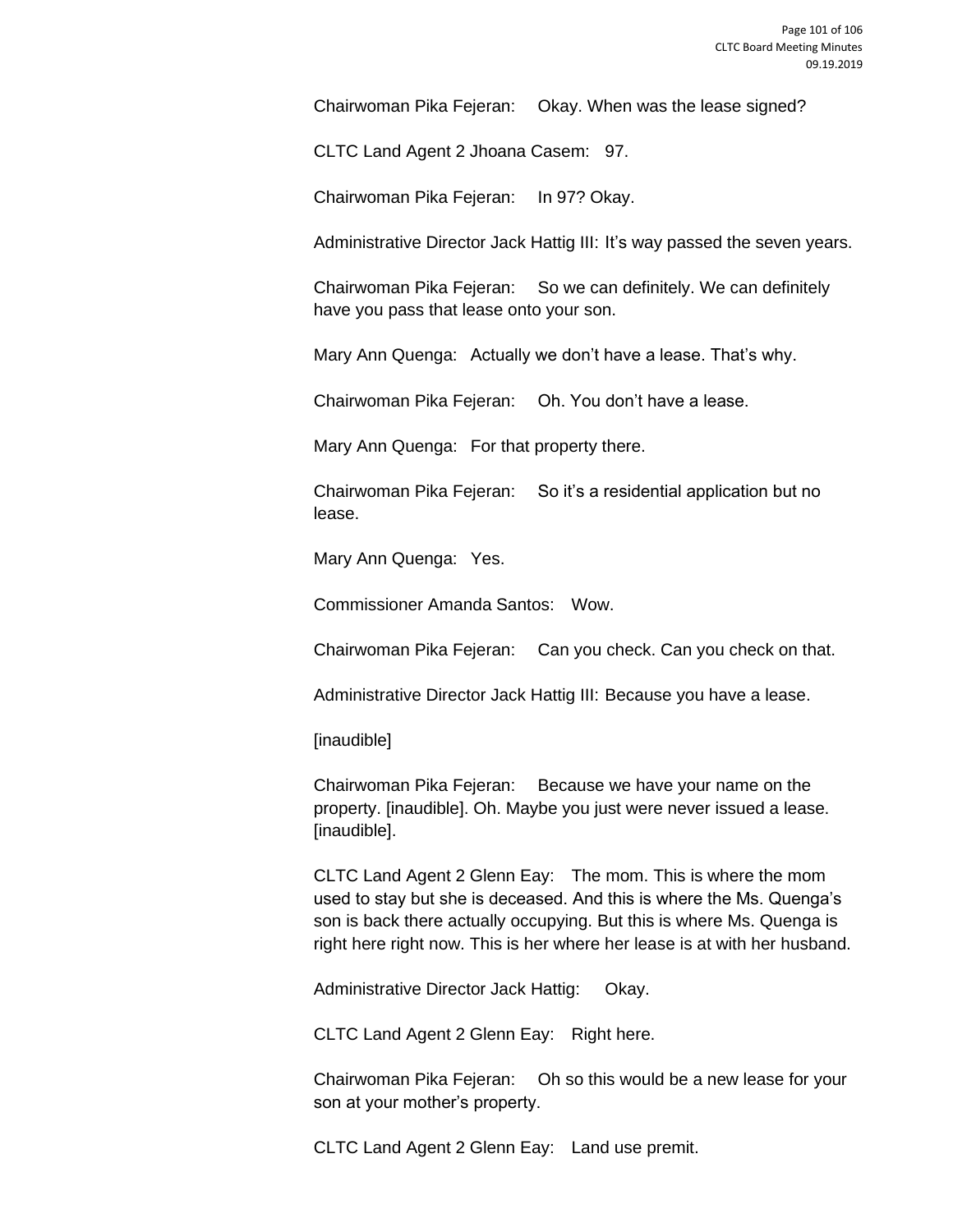Chairwoman Pika Fejeran: [inaudible] Oh I see.

Administrative Director Jack Hattig III: It's a land use premitee.

Chairwoman Pika Fejeran: Okay. I knew there was a little more complexity [inaudible]. This is to easy. [inaudible] Okay. So Mr. Eay sounds like you're very familiar with her case.

CLTC Land Agent 2 Glenn Eay: I was talking to her in the back.

Chairwoman Pika Fejeran: Oh.

CLTC Land Agent 2 Glenn Eay: I was asking her questions. I took pictures of your [inaudible] last week. So I have a [inaudible].

Administrative Director Jack Hattig III: Good job.

Chairwoman Pika Fejeran: Oh okay.

CLTC Land Agent 1 John Gumataotao: We need to revisit that because that was actually given to one of the Palomos. A heir not heir but.

Chairwoman Pika Fejeran: A descendant.

CLTC Land Agent 1 John Gumataotao: Yes.

CLTC Land Agent 2 Glenn Eay: Which area?

CLTC Land Agent 1 John Gumataotao: This lot. [inaudible]

Chairwoman Pika Fejeran: So you let [inaudible].

Mary Ann Quenga: Because I I believe under my mom, I'm the beneficiary for that lot.

CLTC Land Agent 1 John Gumataotao: Margarita knows.

Chairwoman Pika Fejeran: Okay.

CLTC Land Agent 1 John Gumataotao: I mean.

Chairwoman Pika Fejeran: Okay. I'm glad you came in. The next step would be for you to come in and sit down with one of the staff and they'll go ahead and research for you. See what the case.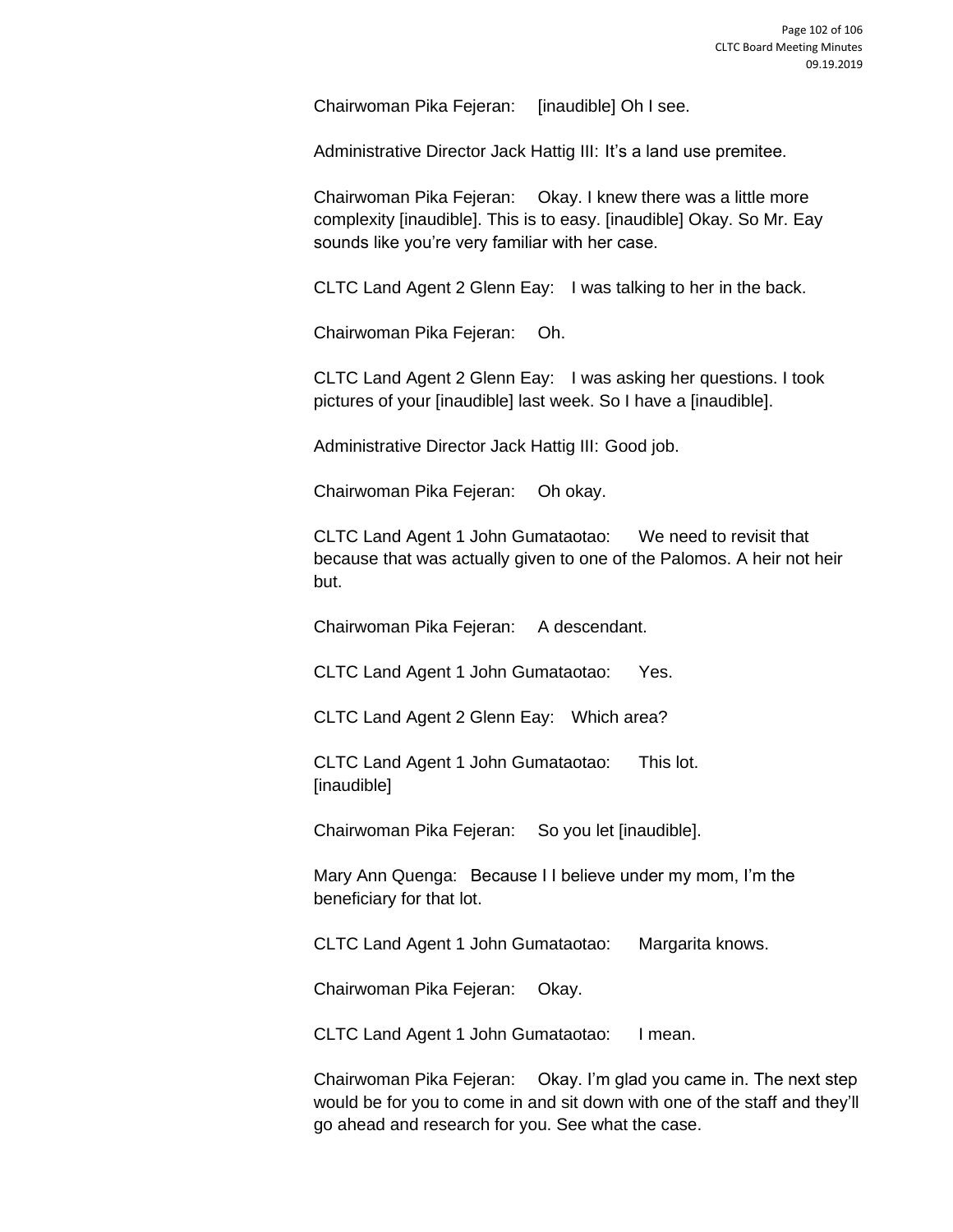Administrative Director Jack Hattig III: Madam we'll work with you because he was asking you questions. She needs to go ahead and continue that that discussion with Glenn and so we can work it out.

Chairwoman Pika Fejeran: Alright. Okay and if it needs. If you need to come back or the subject needs to come back to the board we would be ready and willing to hear it. I'm glad you came in today. It gets. It gets it on our radar and then the staff knows that that they need to work with you.

Mary Ann Quenga: So I've been coming around so.

Chairwoman Pika Fejeran: Okay.

Mary Ann Quenga: You know. This time.

Chairwoman Pika Fejeran: Okay. Okay. Thank you.

Administrative Director Jack Hattig III: [inaudible]

Commissioner Amanda Santos: She can come in tomorrow no. [inaudible]

Chairwoman Pika Fejeran: Okay Mr. Joseph M. Salas.

Joseph M. Salas: Here.

Chairwoman Pika Fejeran: Hi sir. Thank you for waiting. How can we. Please state your name [inaudible].

Joseph N. Salas: Joseph N. Salas. Thank you madam. Thank you board. Okay I have an intent to initiate a lease and it happened in the south. A property was identified and I was given a survey authorization. However it expired this is back in 2017. [inaudible] I'm retired military with disability. The reason why I wasn't surveyed was I was back and forth going to Tripler for the last couple of years. I'm back now and I'm ready to see if I can get this authorization. I'm financially capable to move forward.

Chairwoman Pika Fejeran: Okay.

Commissioner Amanda Santos: Survey.

Chairwoman Pika Fejeran: For your survey authorization. So you were. Were you shown the property that you were to survey.

Joseph N. Salas: Yes madam.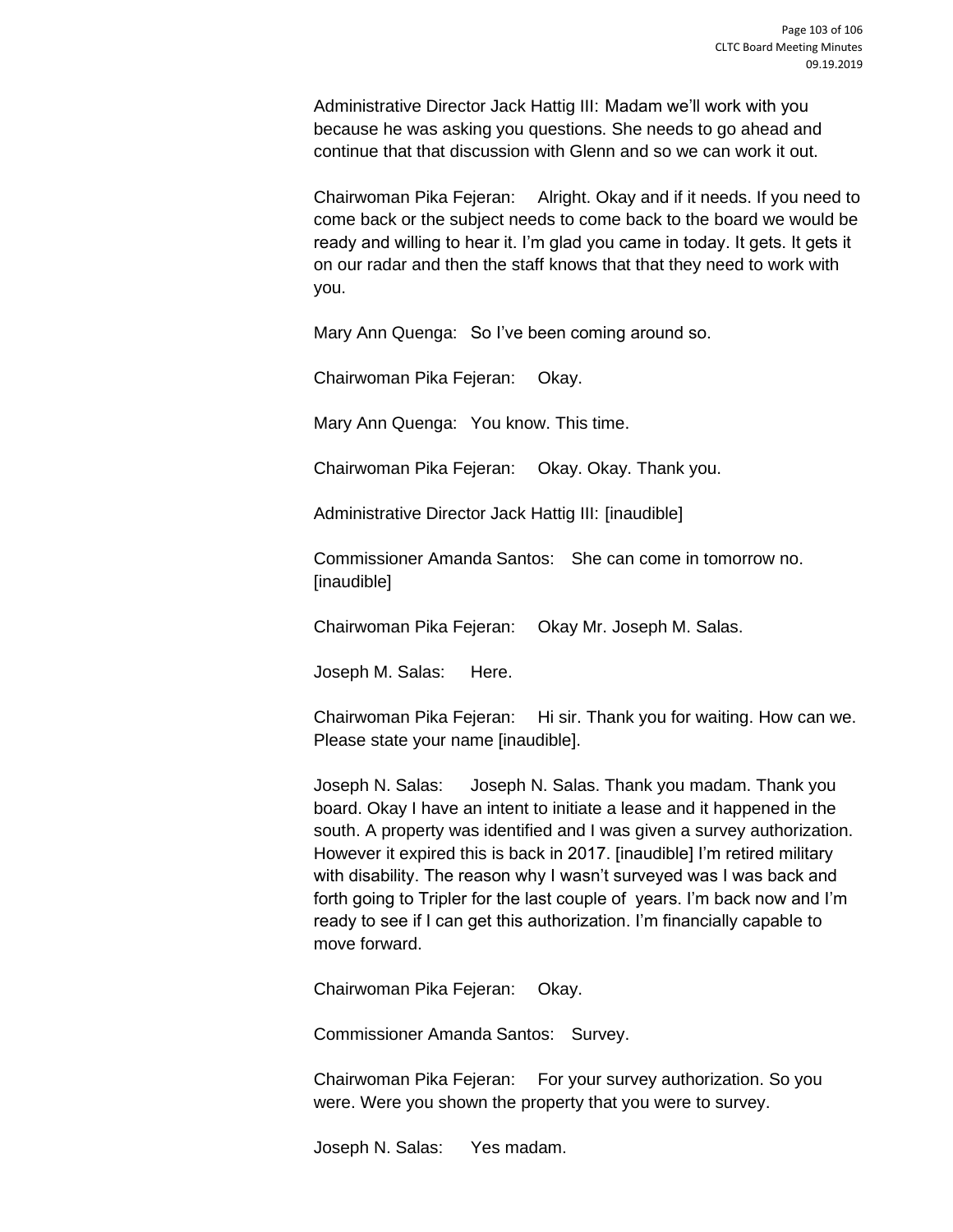Chairwoman Pika Fejeran: Okay. That's pretty straight forward. Can we just double-check in the database.

Joseph N. Salas: Tract 319

Commissioner Amanda Santos: [inaudible]

Chairwoman Pika Fejeran: Is this in Agat? [inaudible]

Unknown: Yes.

Administrative Director Jack Hattig III: 319

Chairwoman Pika Fejeran: Okay. It still has his name on it. We haven't given it out to anyone else right?

CLTC Land Agent 2 Jhoana Casem: We need to verify it.

Chairwoman Pika Fejeran: Okay. We'll. What we do is the staff will just check to make sure that that property hasn't been given to anyone else. So that when we issue the survey authorization and you go through with it. It has your name on it.

Joseph N. Salas: Thank you very much.

[inaudible]

Chairwoman Pika Fejeran: Thank you for your patience. Thanks for coming in. [inaudible] Okay. [inaudible] No he said he's ready. [inaudible]

Administrative Director Jack Hattig: That's why I said John [inaudible].

Chairwoman Pika Fejeran: You need to tell him. [inaudible] Really? [inaudible] Okay. [inaudible] Anyone else for public comments today? [inaudible]

# **VII.** COMMISSIONERS' COMMENTS

Chairwoman Pika Fejeran: Commissioners' comments. I this will be my final six months on the commission. And so I'm starting that clock now.

Commissioner Amanda Santos: Six months.

Chairwoman Pika Fejeran: I think so. When is my thing up? March?

Administrative Director Jack Hattig III: March. [inaudible] March or April.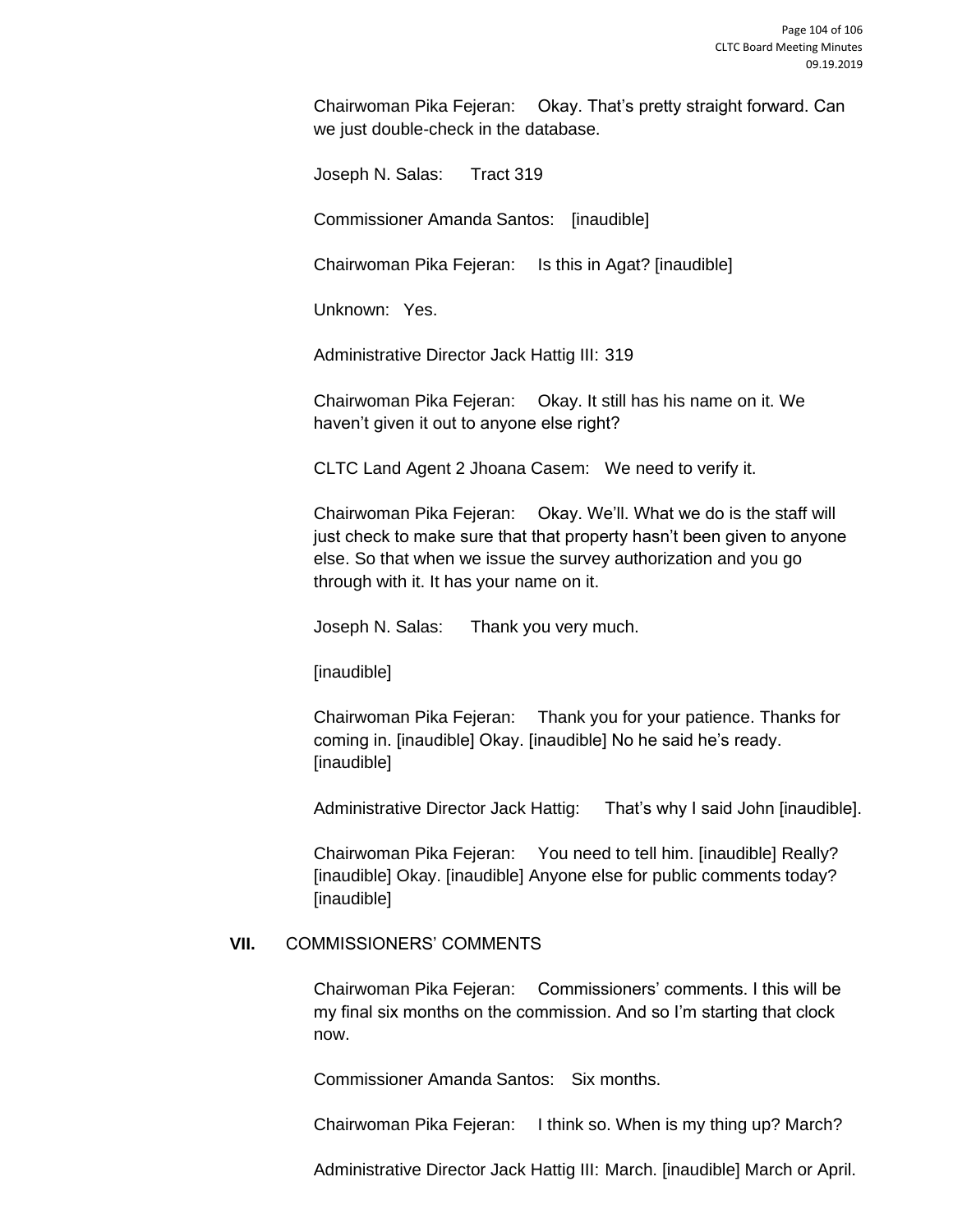[inaudible]

Commissioner Amanda Santos: What are they saying?

Chairwoman Pika Fejeran: There are things. I've requested a meeting with the director and the staff so we can talk about priorities. I I really wanna get our priorities straight here. We need to get things documented, policies, SOPs in place. Alright. That is really what I. What.

Commissioner Amanda Santos: We need to speed up the process of awarding [inaudible].

Chairwoman Pika Fejeran: Yes. We need to speed up the process but we need to make sure that process is correct.

Commissioner Amanda Santos: [inaudible]

Chairwoman Pika Fejeran: Okay. Our next meeting will be Thursday, October 17 1 pm. Please make note. I did receive an email from former vice-chair Joseph Cruz. He he has been renominated.

Administrative Jack Hattig III: Yes.

Chairwoman Pika Fejeran: So he's. I'm glad about that coming back on. I'm I'm relieved actually because I. You know he's got all this institutional knowledge. He was on the commission before I was so. And then we also have a Ms. Arlene Bordallo. That was. She went through a confirmation hearing. So we just waiting for the legislature to confirm. Okay. And then we'll have a full sitting board. There's a lot of follow-up actions that need to come out of this meeting Director. I be looking to you to make sure you got that list going. Okay. And I I appreciate everyone's work. I know this job is not hard. I mean not easy. [inaudible] Hold on.

Commissioner Amanda Santos: Oh my.

[inaudible]

Chairwoman Pika Fejeran: You guys know what I mean. I'm so exhausted and my brain is discombobulated. But really thank you guys for your hard work. I I really appreciate it and. I really enjoyed my time working here and being part of this team. Thank you everybody for sitting here. I have six months left so I would. You know. Let's like really make it happen.

Administrative Director Jack Hattig III: Yes.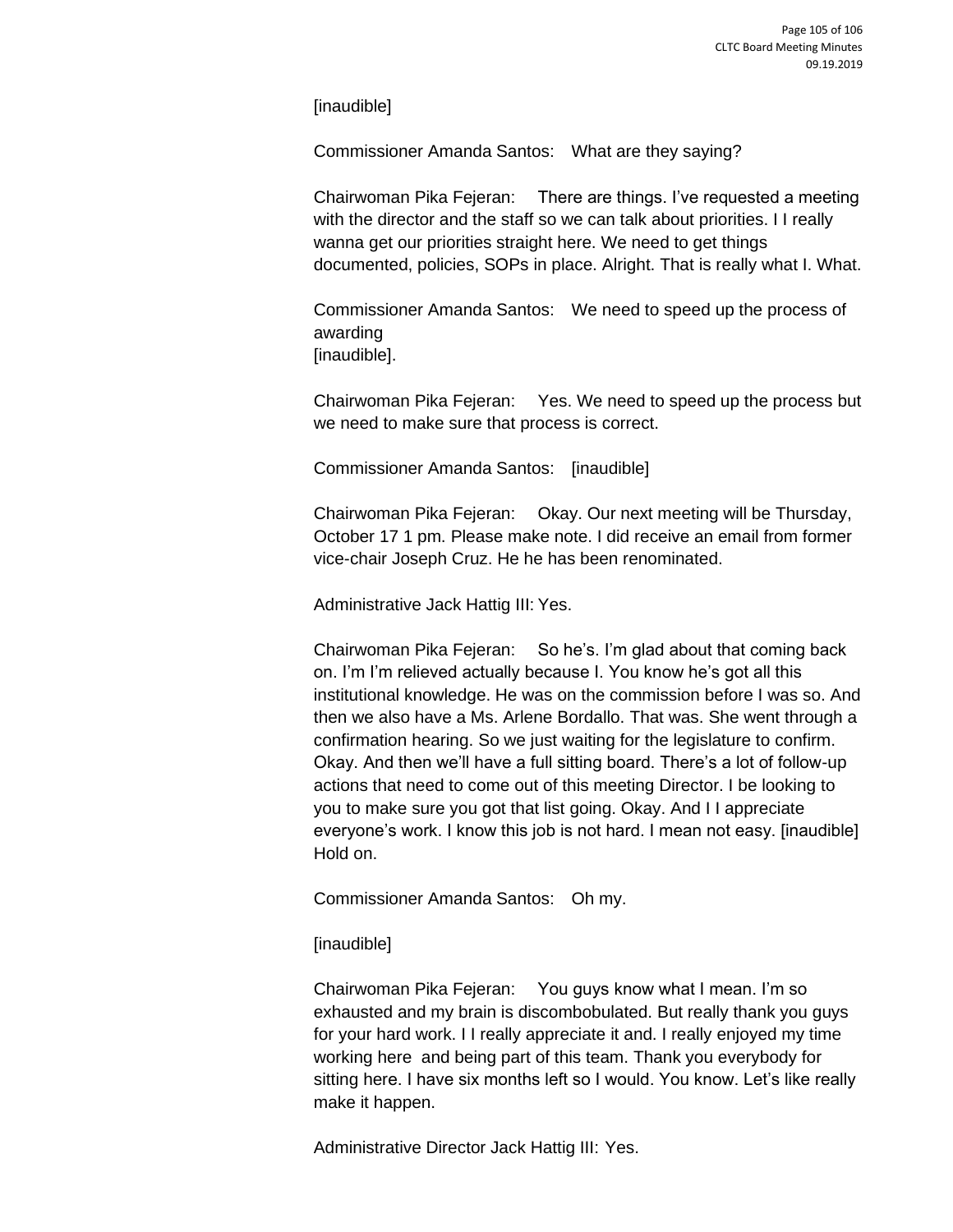Chairwoman: Okay. Alright. Thank you everybody.

Administrative Director Jack Hattig III: Special shout out to PBS for staying late.

Chairwoman Pika Fejeran: Yeah PBS.

Administrative Director Jack Hattig III: Thanks so much.

Chairwoman Pika Fejeran: 30 minutes later. Appreciated it. Thank you. Any other comments today? Final Commissioners comments.

Commissioner Austin Duenas: No but I just want to make a comment that as much as I love to get as many people [inaudible]. Can we limit the amount of constituents that we invite to our meetings. Several hours move pretty quickly. [inaudible] But if we can kinda of put a cap of maybe four or five applicants per meeting. So we can may sure we get to every person and spend as much time with each person as needed. And then anyone who comes in for public comment can wait until we get to them. Or I'll make a motion a to figure out how to move forward. I just don't wanna have ten people waiting to be heard but all the people coming to give public comment.

Chairwoman Pika Fejeran: Thank you.

Commissioner Amanda Santos: They've been waiting since 1 o'clock.

Commissioner Austin Duenas: Yeah.

Chairwoman Pika Fejeran: I look forward to getting an update on [inaudible].

Administative Director Jack Hattig III: Yes.

Chairwoman Pika Fejeran: [inaudible] Legal Counsel I look for your sage advice there. [inaudible] They got some big lawyers behind them. [inaudible] I just wanna make sure we've got. We've got ourselves covered. Okay. Alright. [inaudible] Thank you. [inaudible]

#### **VIII.** ADJOURNMENT – 0:00PM

Chairwoman Pika Fejeran: Motion to adjourn?

Commissioner Austin Duenas: Motion to adjourn.

Chairwoman Pika Fejeran: We are adjourned.